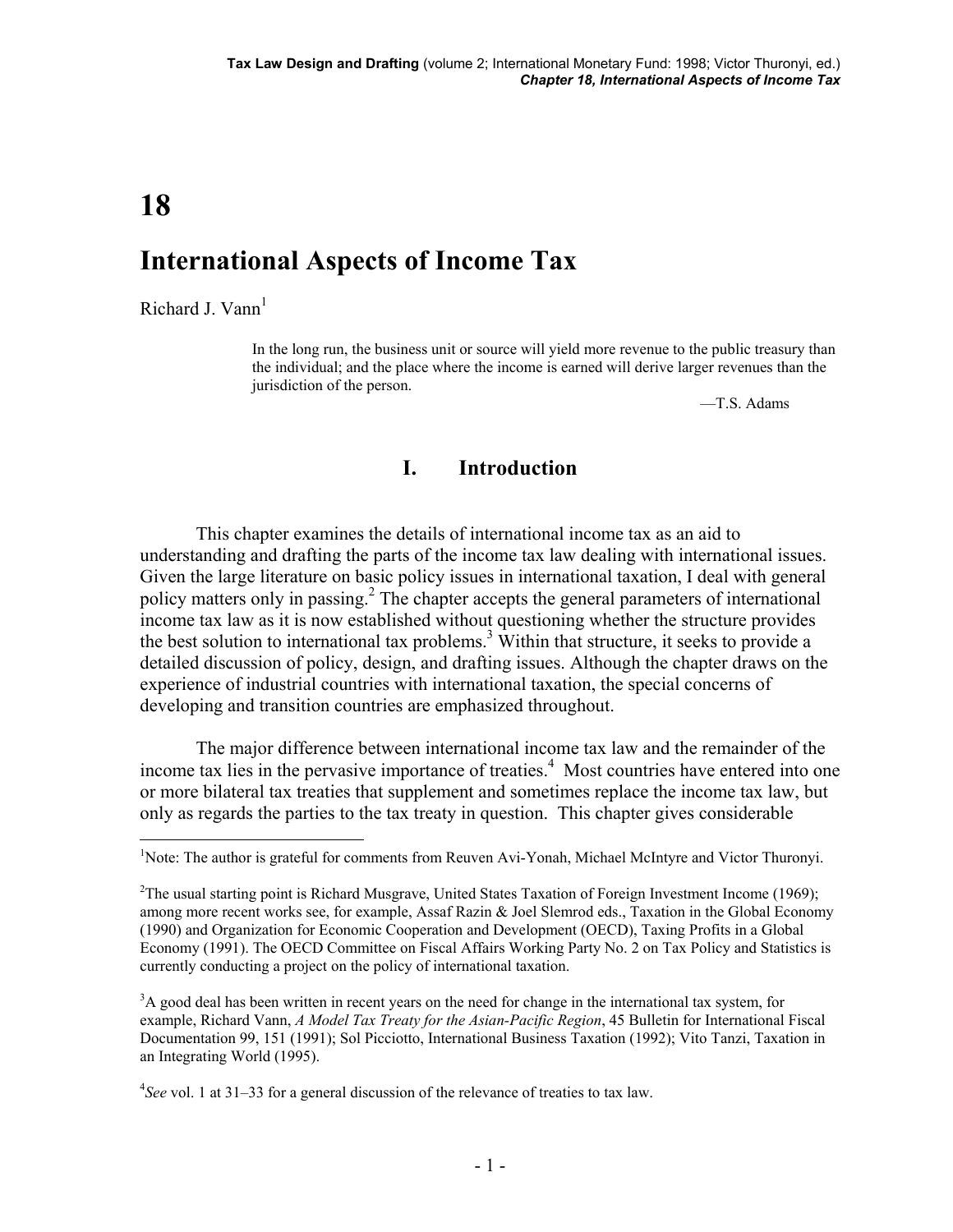emphasis to tax treaties and to the work of the Organization for Economic Cooperation and Development (OECD) and the United Nations (UN) in this area.

# **II. The International Dimension of Taxation**

 In the development of a country's tax laws, the international dimension plays an increasingly important role that significantly restricts the rules that might be adopted if regard were had only to domestic considerations. The increasing role of international factors is mainly attributable to the globalization of the world economy.

### **A. Importance of International Taxation**

 International trade has existed since the birth of nations, but there has been an accelerating growth not only in trade but also in finance and investment since the end of World War II. This growth has far outstripped the general growth in the world economy. One important cause has been the gradual removal of barriers to international trade through the various negotiating rounds of the General Agreement on Tariffs and Trade (the GATT, which as of 1995 is administered by the World Trade Organization, or WTO). For finance, the removal of exchange controls in most industrial countries, commencing from the floating of exchange rates in the early 1970s, has been a notable factor leading to the globalization of world capital and financial markets. The international organizations most involved here have been the IMF and the Bank for International Settlements.

 In relation to investment, the main multilateral push is yet to come. In recent years, the foreign direct investment laws of investee countries and the investment rules for various institutional investors in investor countries have been liberalized and bilateral investment treaties have grown. The Multilateral Agreement on Investment is currently under negotiation in the OECD. When this treaty is concluded in the near future, it is proposed to extend its regime worldwide through the cooperative efforts of the OECD and the WTO, which will see further global relaxation of investment controls. In addition, the end of the cold war has freed up the international transfer of technology, and labor is also becoming more mobile, especially for high-cost services (such as professional, management, and consulting services) and within trade blocs.

 Overlaying all these developments and substantially contributing to many of them are the great advances in international communications and computer technology.

 It is a corollary of this growth in international transactions that international tax laws (along with international trade, finance, and commercial laws) have become more significant to each country's legal system. Moreover, as restrictions in other areas are reduced or removed, taxation is brought increasingly into focus, but there is a significant difference in the tax case. Whereas it may be possible to liberalize or abolish rules in other areas affecting international transactions, taxation needs to be retained in some form for the financing of governments. The international challenge for taxation is the development of a system that does not act as an undue impediment to international transactions while protecting the revenue of each state.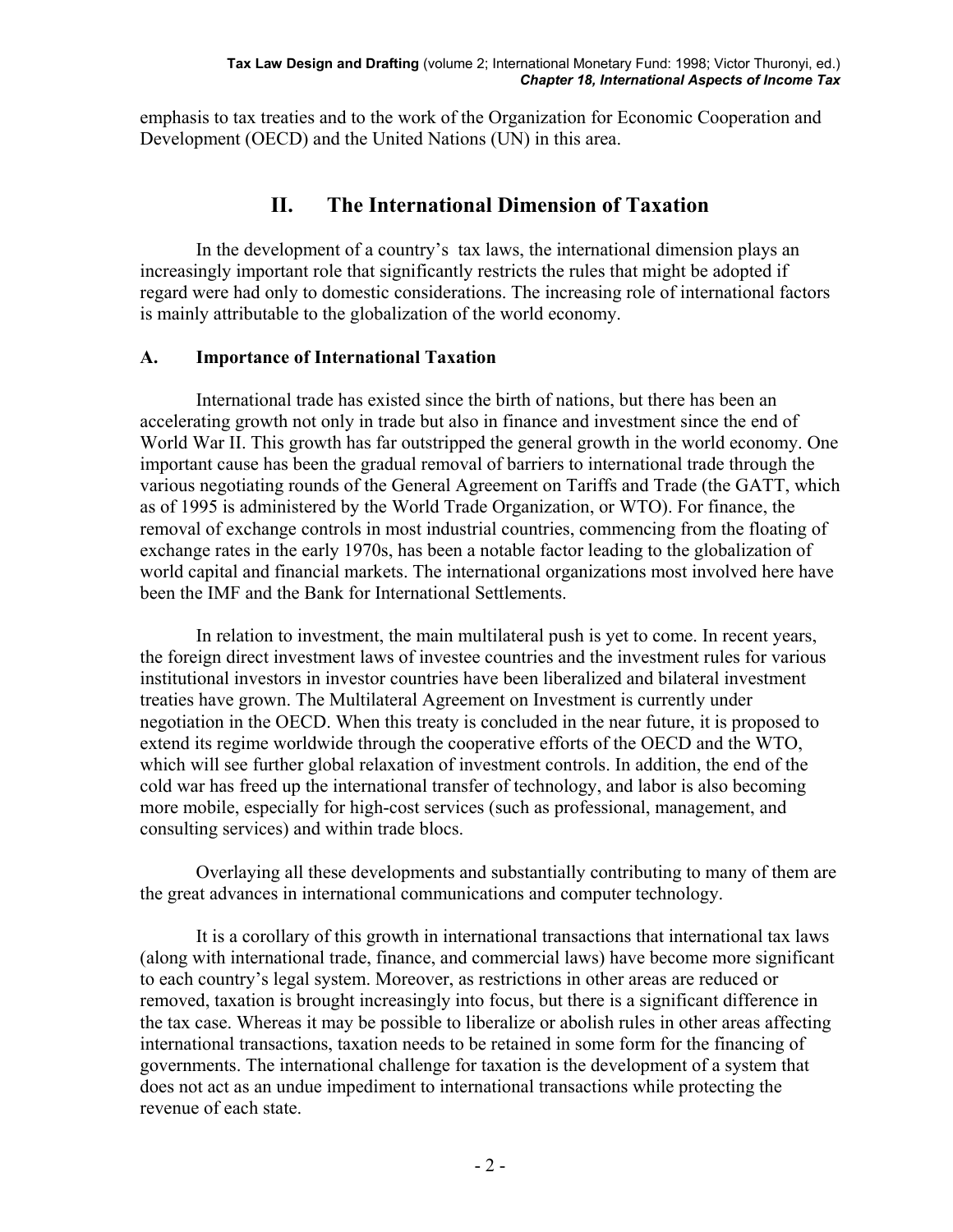Although this challenge is present for all kinds of taxes, this chapter deals with the income tax.<sup>5</sup> The income tax is usually the major source of revenue and the most complex tax in industrial countries. For both these reasons, the tax causes the most problems in the international arena. In developing and transition countries, the income tax may not be the most important tax in terms of revenue, but it is looked to as serving that role in the future and it will also generally be the tax of greatest concern to foreign investors and expatriate personnel.

#### **B. The Challenge for International Taxation**

 There are two main categories of case that international tax rules have to deal with. First, there is the taxation of persons from outside a country who work, enter into transactions, or have property or income in the country. Second, there is taxation of persons who belong to a country and work, enter into transactions, or have property or income abroad. The usual term used in international taxation to denote the concept of a person's belonging to a country is "residence" ("resident" and "nonresident" being used to indicate whether a particular person belongs to a country or not); similarly the usual term for income arising in a particular place is "source" ("domestic" and "foreign" being used to indicate whether particular income is sourced inside or outside a country).

 The two categories arise in virtually all areas and types of taxation. For the income tax, the issues are the taxation of domestic income of nonresidents and the taxation of foreign income of residents. In both categories of case, the main problem is the potential for double taxation or double nontaxation of the income. That is, more than one country may seek to tax without reference to tax levied in another country, or no country may tax (usually on the assumption that another country is taxing, although often it will be the result of the increased opportunities for tax planning or tax cheating on the part of taxpayers that international transactions offer). Double taxation is likely to act as a barrier to international transactions, and the nations of the world are generally agreed on the desirability of removing such barriers as a means of increasing global welfare.

 By similar reasoning, double nontaxation of international transactions will create a bias in favor of international over domestic transactions, leading to a loss of global (and national) welfare, not to mention tax revenue. While, however, there is general agreement among taxpayers and governments on the undesirability of double taxation, double nontaxation is obviously desired by taxpayers and to some extent tolerated or even encouraged by governments. Developing countries often express the view that any increase in global welfare arising from the removal of international barriers accrues mainly to industrial countries. International agreements sometimes contain special regimes to deal with these concerns of developing countries, such as the generalized system of preferences in the

 $\overline{a}$ <sup>5</sup>For a discussion of the international issues for the value-added tax, see vol. 1, at 170–73, 196, 207–08 and 215–16; for excises, see vol. 1, at 248–49; for wealth taxes, see vol. 1, at 310–11 and 314–15; and for social security taxes, see vol. 1, at 384–91.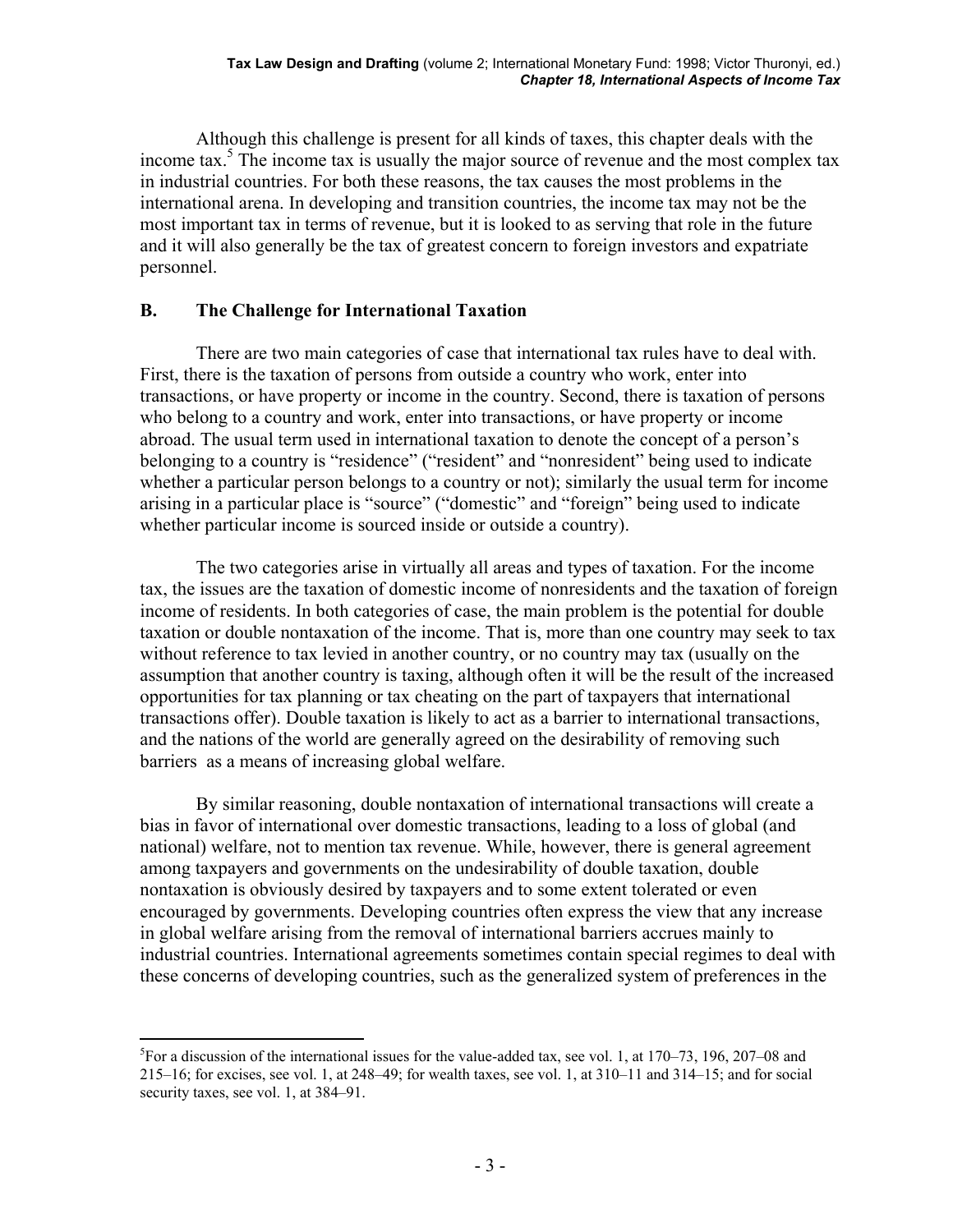GATT, which allows industrial countries to confer tariff privileges on developing countries without being obliged to extend them to all GATT members.

 In the income tax field, this developing country view finds expression in the desire to offer tax incentives to international investors in order to attract capital and to ensure that the tax systems of industrial countries do not negate the effect of the incentives by collecting the tax that the developing countries have given up. The desired result of developing countries is generally achieved by tax sparing provisions in bilateral tax treaties, which effectively sanction double nontaxation and hence create a bias in favor of international investment in developing countries. This particular policy in favor of double nontaxation is dealt with elsewhere in this volume.<sup>6</sup> In this chapter, the general premise is that the basic goal of the international income tax system is to avoid double taxation and double nontaxation.

### **C. Consensus on International Tax Rules**

 As the importance of the international dimension of income taxation has grown, an international consensus has emerged about the structure of the international income tax regime. The income tax is typically levied by a country on (1) the domestic and foreign income of its residents and (2) the domestic income of nonresidents. These basic rules are referred to respectively as the residence and source principles of taxation. The tax legislation of a country should in succinct terms state in some suitably conspicuous place (either the general provision levying the income tax, or the beginning of the group of provisions dealing with international issues, or both) whether and to what extent it has adopted these rules.

 If a resident of one country earns income from a source in another country, double taxation is likely to result because one country will tax that income on a source basis and the other country on a residence basis. In this case, the internationally accepted regime is that the source country has the prior right to tax (although this right may be limited by treaty), and the residence country is responsible for relieving any double taxation that results. Such relief is generally achieved through one of two systems, the exemption system whereby the foreign income is exempted from tax in the residence country, and the foreign tax credit system whereby the tax of the residence country on the foreign income is reduced by the amount of source country tax on the income. Most countries employ some combination of the two systems.

 The details of the rules necessary to implement these apparently simple concepts and their interaction with tax treaties will take up the remainder of this chapter. Before embarking on these rules, I will explore briefly the structure, purpose, and effect of tax treaties.

 $\overline{a}$ 

<sup>6</sup> *See infra* ch. 23.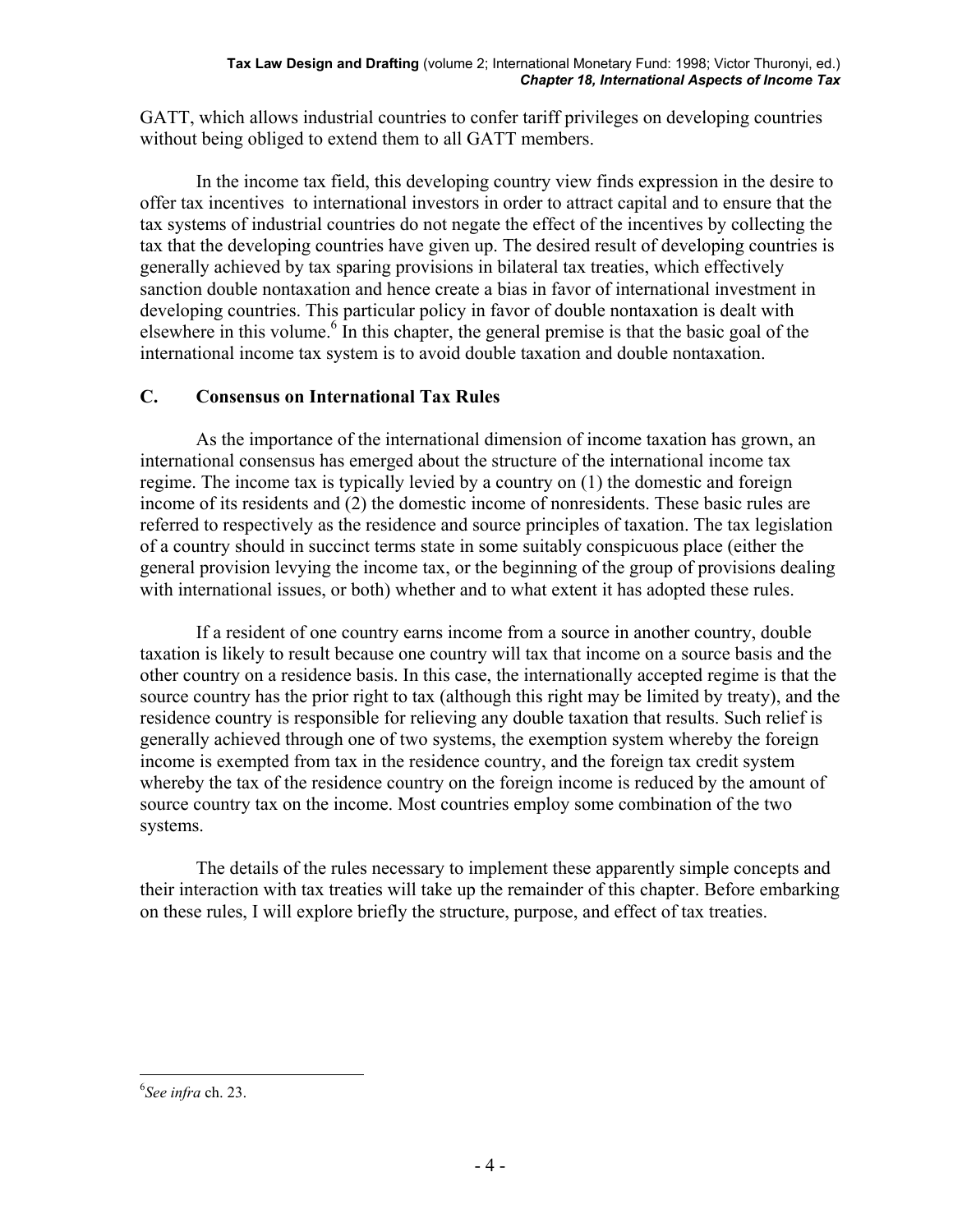# **III. Tax Treaties**

 Tax treaties (also often referred to as double taxation conventions or double tax agreements) are international agreements entered into by countries and hence subject to general international law on treaties as codified in the Vienna Convention on the Law of Treaties.<sup>7</sup> Most tax treaties are bilateral, that is, involve two countries only, and cover income and capital taxes, though there are some examples of multilateral tax treaties. There are well in excess of 1,000 tax treaties and the number is growing rapidly. $8$ 

#### **A. Structure of Tax Treaties**

 The history of tax treaties can be traced to the League of Nations, which was pressed to deal with the problem of double taxation after income taxes became important during the First World War and which developed a number of models for use in negotiation of bilateral tax treaties.<sup>9</sup> The major modern successor to these models is the OECD Model Tax Convention on Income and on Capital (the OECD Model), which itself has gone through various versions.<sup>10</sup> Of especial interest to developing and transition countries is the 1980 UN Model Double Taxation Convention (the UN Model), which was based on the 1977 OECD Model but designed to take into account the special interests of developing countries.<sup>11</sup>

 The typical structure of tax treaties is most easily seen from the chapter and article headings of the OECD Model as follows:

<sup>10</sup>The current version dates from 1992 and is in looseleaf format (updated 1994, 1995, and 1997); the earlier versions were the Draft Double Taxation Convention on Income and Capital (1963) and Model Double Taxation Convention on Income and Capital (1977).

<sup>1</sup> 7 1155 U.N.T.S. 331 (1980), *reprinted in* 8 International Legal Materials 679 (1969). Although the convention has not been adopted universally, it is regarded as largely declaratory of customary international law, and so its principles are for the most part applicable to treaties entered into by countries that are not parties to it. *See* Ian Brownlie, Principles of Public International Law 604 (1990).

 ${}^{8}$ Because tax treaties are for the most part bilateral, it is difficult to keep track of the number of treaties actually in force; nowadays, research on tax treaties is greatly facilitated by two CD-ROM collections, which are regularly updated: International Bureau of Fiscal Documentation, Tax Treaties Database; and Tax Analysts, Worldwide Tax Treaties. The tax treaties cited in this chapter can be found on these CDs; therefore, only summary citations are given for these treaties below.

<sup>&</sup>lt;sup>9</sup>The major League of Nations documents are collected in Joint Committee on Internal Revenue Taxation, 4 Legislative History of United States Tax Conventions, Model Tax Conventions (1962). *See also* Michael Graetz & Michael O'Hear, *The "Original Intent" of U.S. International Taxation,* 46 Duke L. J. 1021 (1997).

 $11$ United Nations Model Double Taxation Convention Between Developed and Developing Countries (1980) (ST/ESA/102), *reprinted in* Klaus Vogel, Klaus Vogel on Double Taxation Conventions (1991). For documentation of the influence of the UN Model on treaties, *see* Willem Wijnen & Marco Magenta, *The UN Model in Practice,* 51 Bull. Int'l Fiscal Doc. 574 (1997).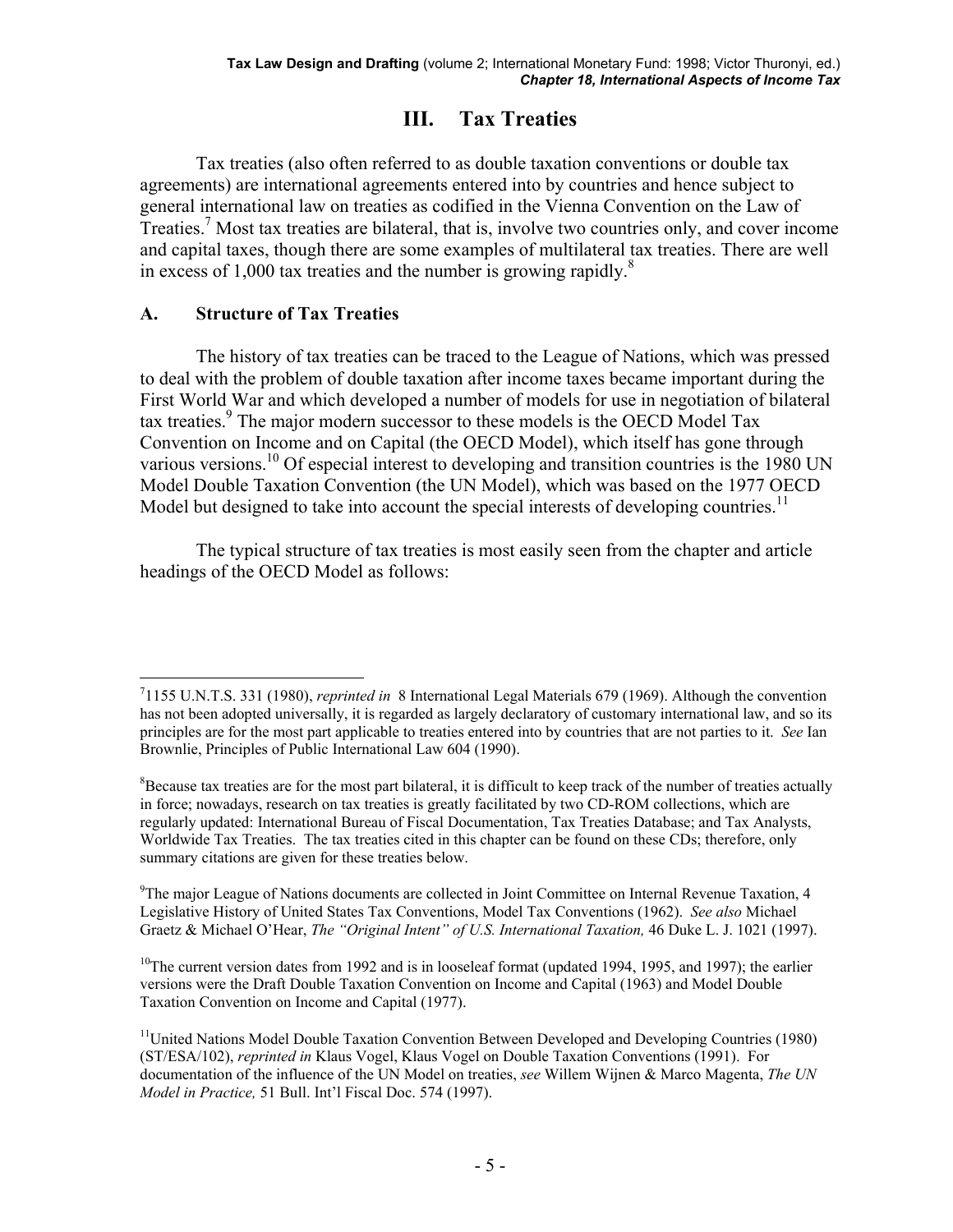| Chapter I   | Scope of the Convention                                 |
|-------------|---------------------------------------------------------|
| Article 1   | Persons covered                                         |
| Article 2   | Taxes covered                                           |
|             |                                                         |
| Chapter II  | Definitions                                             |
| Article 3   | General definitions                                     |
| Article 4   | Resident                                                |
| Article 5   | Permanent establishment                                 |
| Chapter III | Taxation of income                                      |
| Article 6   | Income from immovable property                          |
| Article 7   | <b>Business profits</b>                                 |
| Article 8   | Shipping, inland waterways transport, and air transport |
| Article 9   | Associated enterprises                                  |
| Article 10  | Dividends                                               |
| Article 11  | Interest                                                |
| Article 12  | Royalties                                               |
| Article 13  | Capital gains                                           |
| Article 14  | Independent personal services                           |
| Article 15  | Dependent personal services                             |
| Article 16  | Directors' fees                                         |
| Article 17  | Artistes and sportsmen                                  |
| Article 18  | Pensions                                                |
| Article 19  | Government service                                      |
| Article 20  | <b>Students</b>                                         |
| Article 21  | Other income                                            |
| Chapter IV  | Taxation of capital                                     |
| Article 22  | Capital                                                 |
| Chapter V   | Methods for elimination of double taxation              |
| Article 23A | Exemption method                                        |
| Article 23B | Credit method                                           |
| Chapter VI  | Special provisions                                      |
| Article 24  | Nondiscrimination                                       |
| Article 25  | Mutual agreement procedure                              |
| Article 26  | Exchange of information                                 |
| Article 27  | Members of diplomatic missions and consular posts       |
| Article 28  | Territorial extension                                   |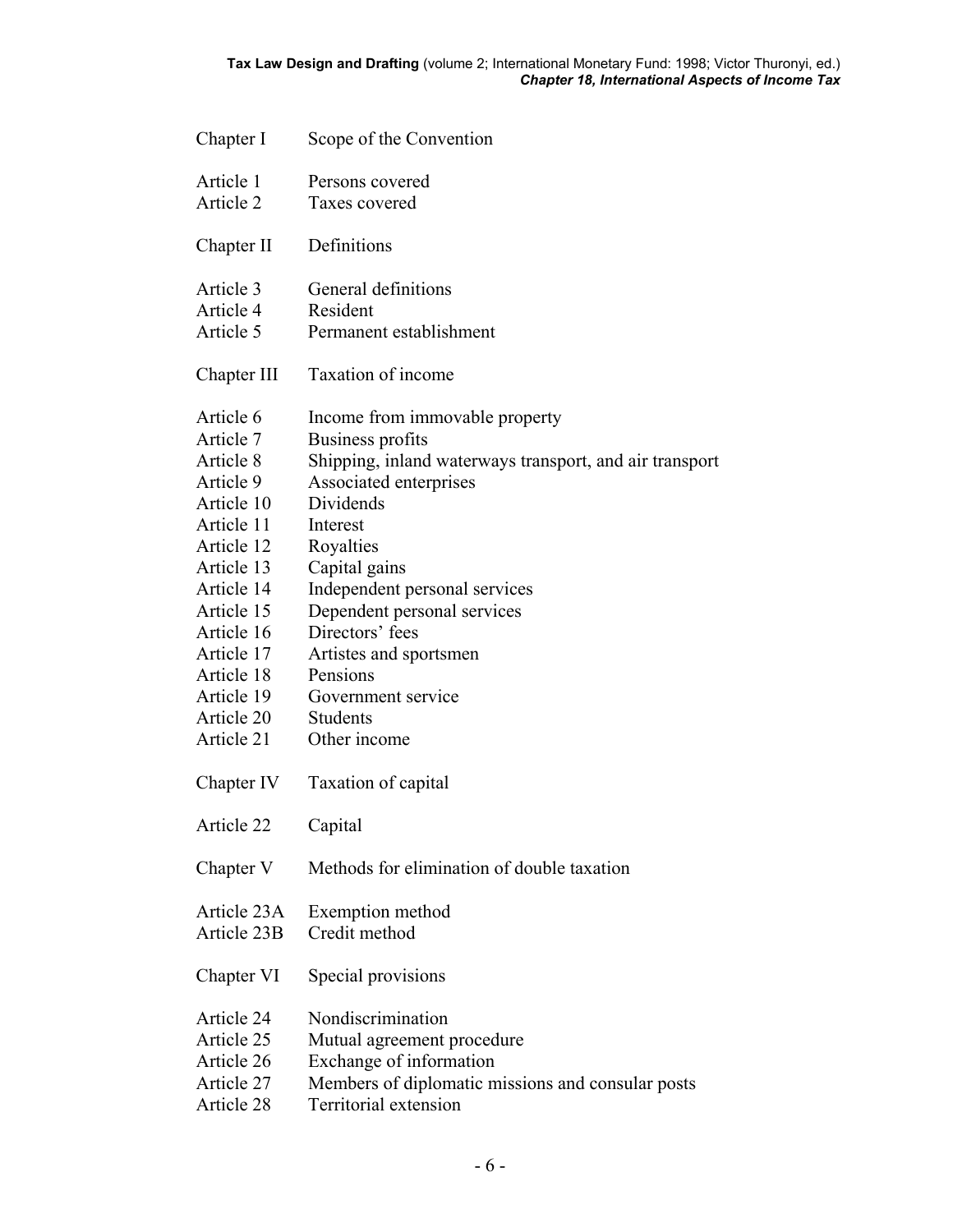Chapter VII Final provisions Article 29 Entry into force Article 30 Termination

 This structure (and even the numbering) is followed with only a few variations in nearly all existing tax treaties. The treaties apply to income and capital taxes<sup>12</sup> levied on residents of either of the countries that are parties to the treaty. Chapter III sets out the major substantive rules of the model treaty; they operate by dividing income into classes and setting out rules for each of the classes. These rules generally give the residence country an unlimited right to tax the income and at the same time limit or eliminate the source country's right to tax, with the source country rights the greatest with respect to active income (business, professions, and employment) and income from immovable property, and the least with respect to passive income from intangibles. The treaty recognizes the source country's prior right to tax by requiring the residence country to relieve double taxation of its residents for taxes levied by the source country in accordance with the treaty. Chapter VI deals with administrative matters, to ensure that the treaty is effective in practice, and with the important issue of nondiscrimination.

 On the basis of these models and its own particular policies, each country generally develops its own model that serves as the starting point in negotiations to conclude a tax treaty with another country.<sup>13</sup> A bilateral tax treaty takes about two years on average to negotiate and bring into force. In view of this long period of gestation, most treaties fix a minimum time period for their operation (generally about five years), but the expected life of a treaty before replacement by an updated version will usually be of the order of 10–30 years. This long life dictates both that the treaty be expressed in general terms so at it is flexible enough to handle the inevitable changes in the domestic tax laws of the treaty partners which will occur during the life of the treaty, and that the treaty contain mechanisms to deal with issues which arise during its life (primarily through each party keeping the other informed of changes in tax laws and through the consultative mechanisms provided by the mutual agreement procedure).

 $\overline{a}$ <sup>12</sup>Capital taxes as defined in art. 2 of the OECD model mainly encompass annual wealth taxes, but do not include estate and gift taxes and other wealth transfer taxes for which there is a much smaller network of special bilateral tax treaties based around the OECD 1983 Model Double Tax Convention on Estates and Gifts. The reference in vol. 1, p. 315, to the lack of treaties on annual wealth taxes is to stand-alone treaties on wealth; many countries include the capital (wealth) article from the OECD Model treaty in their bilateral tax treaties.

 $13$ The model used by the United States has been published: Model Income Tax Convention of September 20, 1996, *reprinted in* Charles Gustafson et al., Taxation of International Transactions (1997).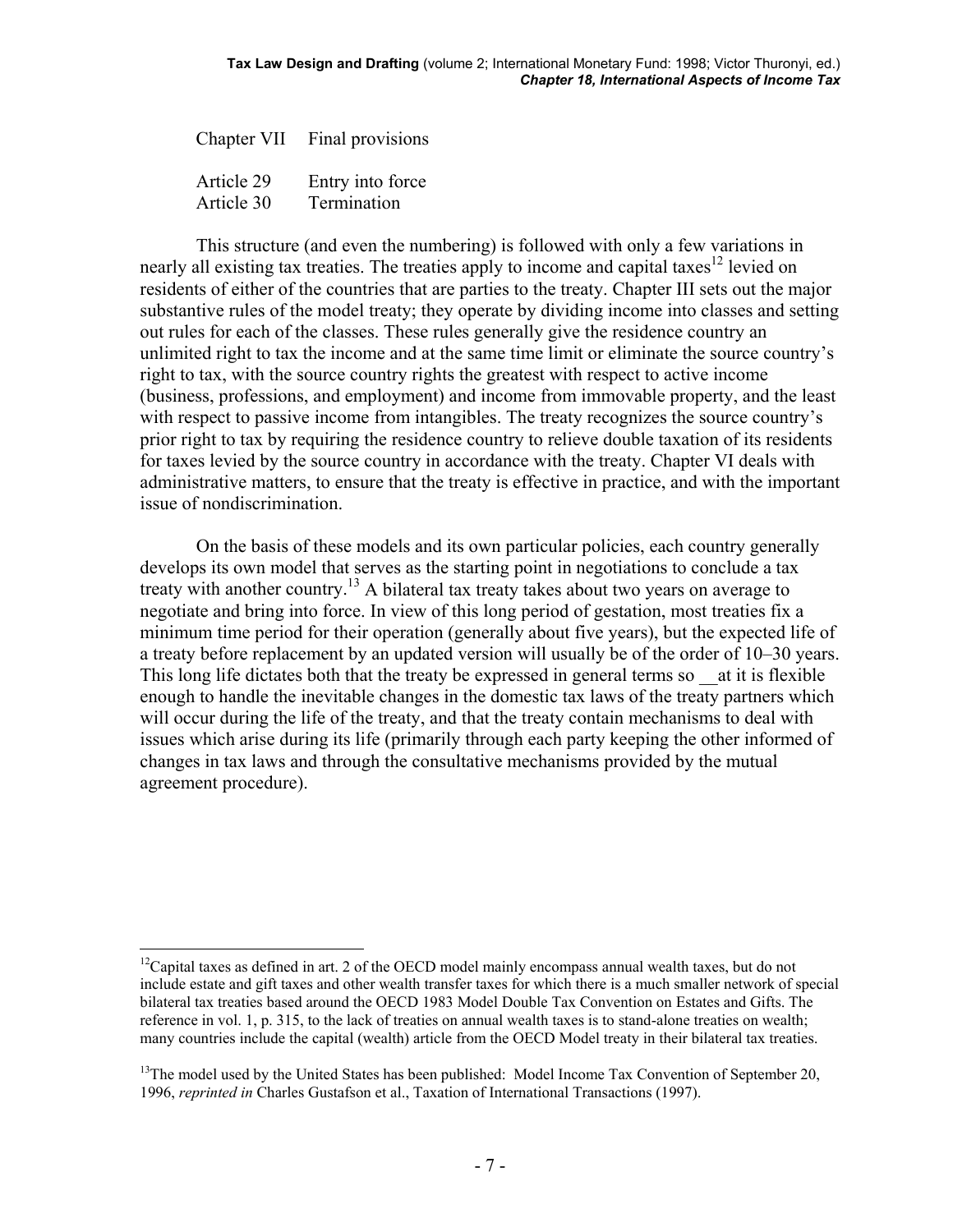#### **B. Purpose of Tax Treaties**

 $\overline{a}$ 

 The purpose of bilateral tax treaties is typically expressed in their preamble to be "the avoidance of double taxation and the prevention of fiscal evasion."14 As most countries contain within their domestic law provisions to prevent double taxation of their residents in the most common case (where another country taxes the same income on a source basis), the main operation of tax treaties in this respect is for other types of double taxation that can arise as elaborated below. The prevention of fiscal evasion primarily refers to cases where taxpayers fraudulently conceal income in an international setting and rely on the inability of tax administrations to obtain information from abroad. The exchange of information article in tax treaties is the major provision dealing with this problem. Because of the capital flight experienced by many developing and transition countries, exchange of information is important, but in practice there are some considerable hurdles to successful exchange for reasons developed below.

 From the perspective of developing and transition countries, there are a number of other purposes of tax treaties that are usually unstated but in many cases are more important. First, there is the division of tax revenues to be derived from income involving the two countries that are parties to the treaty. Where flows of income from business and investment are balanced between two countries, or even among a group of countries, it often does not make a large difference if each country agrees to significantly curtail its source jurisdiction to tax, as its residence taxation of income sourced in the other country is correspondingly increased. Where the flows are substantially unbalanced, the conclusion of a treaty under which each country gives up some of its source jurisdiction to tax generally has the effect of transferring revenue from one country to the other. Typically, developing and transition countries (and many smaller industrial countries) will be in the position vis-à-vis industrial countries of substantial net capital importers and hence will want to preserve source country tax rights.

 Second, developing and transition countries nowadays generally desire to encourage capital inflows from capital-exporting countries. Tax treaties may facilitate this process in a number of ways. In a very general sense, entering into tax treaties acts as a signal that a country is willing to adopt the international norms. This symbolic function is reinforced by the nondiscrimination article of tax treaties, by which the country undertakes not to discriminate under its tax laws against residents of treaty partners. Many potential investors attach great importance to the nondiscrimination article, in light of the historical antipathy that many developing and transition countries have in the past exhibited to inward investment. It is no coincidence that many tax treaties with transition countries are negotiated alongside investment protection treaties.

<sup>&</sup>lt;sup>14</sup>The OECD and UN Models leave the contents of the preamble to be dealt with in accordance with the constitutional procedure of the negotiating states. The U.S. Model, *supra* note 12, uses this common formulation.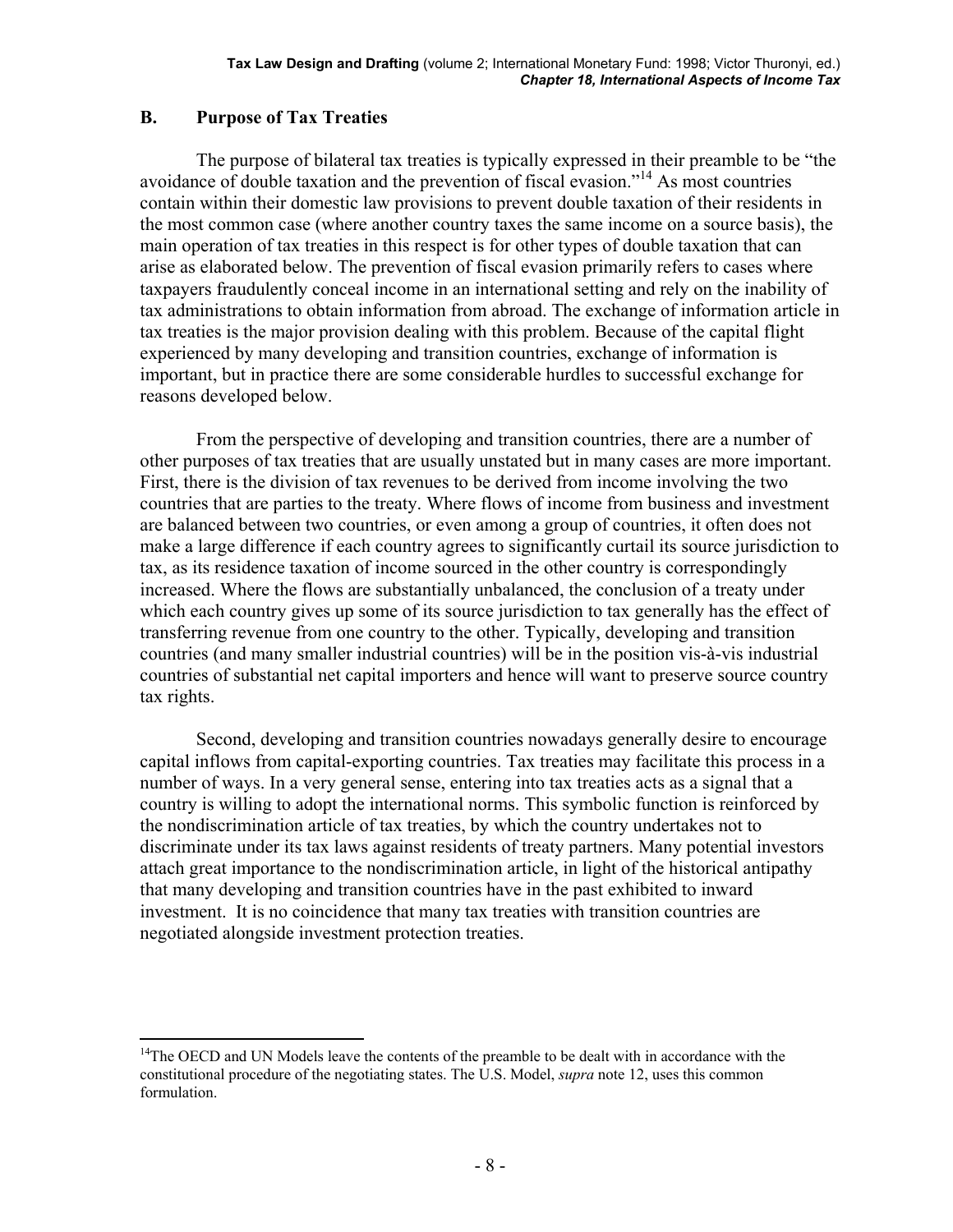#### **Tax Law Design and Drafting** (volume 2; International Monetary Fund: 1998; Victor Thuronyi, ed.) *Chapter 18, International Aspects of Income Tax*

 In the past, many developing countries took the view that they did not need tax treaties.<sup>15</sup> The countries very often adopted a policy that growth of their economies could best be achieved through domestic production by domestically (often state) owned firms of goods and services for domestic consumption. Hence, foreign investment was not needed and economic policy bolstered the natural human emotional response against ownership by foreigners. As tax treaties involved giving up part of the revenues from source taxation, there seemed little to be gained from them. Likewise, it was a consequence of the domestic focus that investment abroad by residents was not encouraged (a policy often enforced through very strict exchange controls). This situation has now changed, as demonstrated by the rapidly expanding tax treaty networks of many developing countries. Partly, the new attitude is due to a policy shift that accepts the benefits that flow from international trade and, in particular, from export-led growth in the model of the newly industrialized economies of Asia. Another factor has been the practical impossibility of making exchange and investment controls work effectively in a global economy.

 Transition economies did enter into tax treaties in the past, but these were mainly political gestures given that there were no significant capital flows from the West.<sup>16</sup> The provisions of the old treaties were often inappropriate for the new situation and they therefore had to be speedily replaced (a phenomenon particularly noticeable in the case of the Russian Federation). The need to do so, along with the large needs for capital, has spurred many transition countries to develop their treaty networks in recent years. The tax laws of transition countries are often not sufficiently developed or clear to enable the tax administration to utilize treaty rules. For example, domestic legislation may lack rules for adjusting transfer prices between related parties. This is another matter that the countries are generally remedying.

 The remainder of the discussion in this chapter therefore proceeds on the assumption that most developing and transition countries will be actively pursuing the development of a tax treaty network and that, in the case of the transition countries, changes will be made to domestic law to remove the elements that form impediments to this development. What effect does this assumption have on domestic law?

#### **C. Relationship of Tax Treaties and Domestic Law**

 $15$ This attitude was most noticeable among Latin American countries, while by contrast many Asian countries have extensive tax treaty networks; nowadays Latin American countries, including Chile, are embarking on active treaty negotiation programs. *See* Richard Vann, *Tax Treaty Policy of Dynamic Non-Member Economies, in* Tax Treaties: Linkages between OECD Member Countries and Dynamic Non-Member Economies (Vann ed., 1996). To the extent that countries did encourage foreign investment, tax treaties were necessary for tax sparing in relation to tax incentives; *see infra* ch. 23. The greater openness in the past of some Asian countries to foreign investment may explain the previous difference in treaty policy between Asia and Latin America.

 $<sup>16</sup>Tax$  relations among the transition countries used to be handled by the COMECON treaties, (involving</sup> Bulgaria, Czechoslovakia, East Germany, Hungary, Mongolia, Poland, Romania, and the Soviet Union) Council for Mutual Economic Assistance Agreement on the Avoidance of Double Taxation on the Income and Property of Bodies Corporate (1979) and Agreement on the Avoidance of Double Taxation on Personal Income and Property (1979). Both of these tax treaties adhere even more strongly to the residence principle than the OECD Model.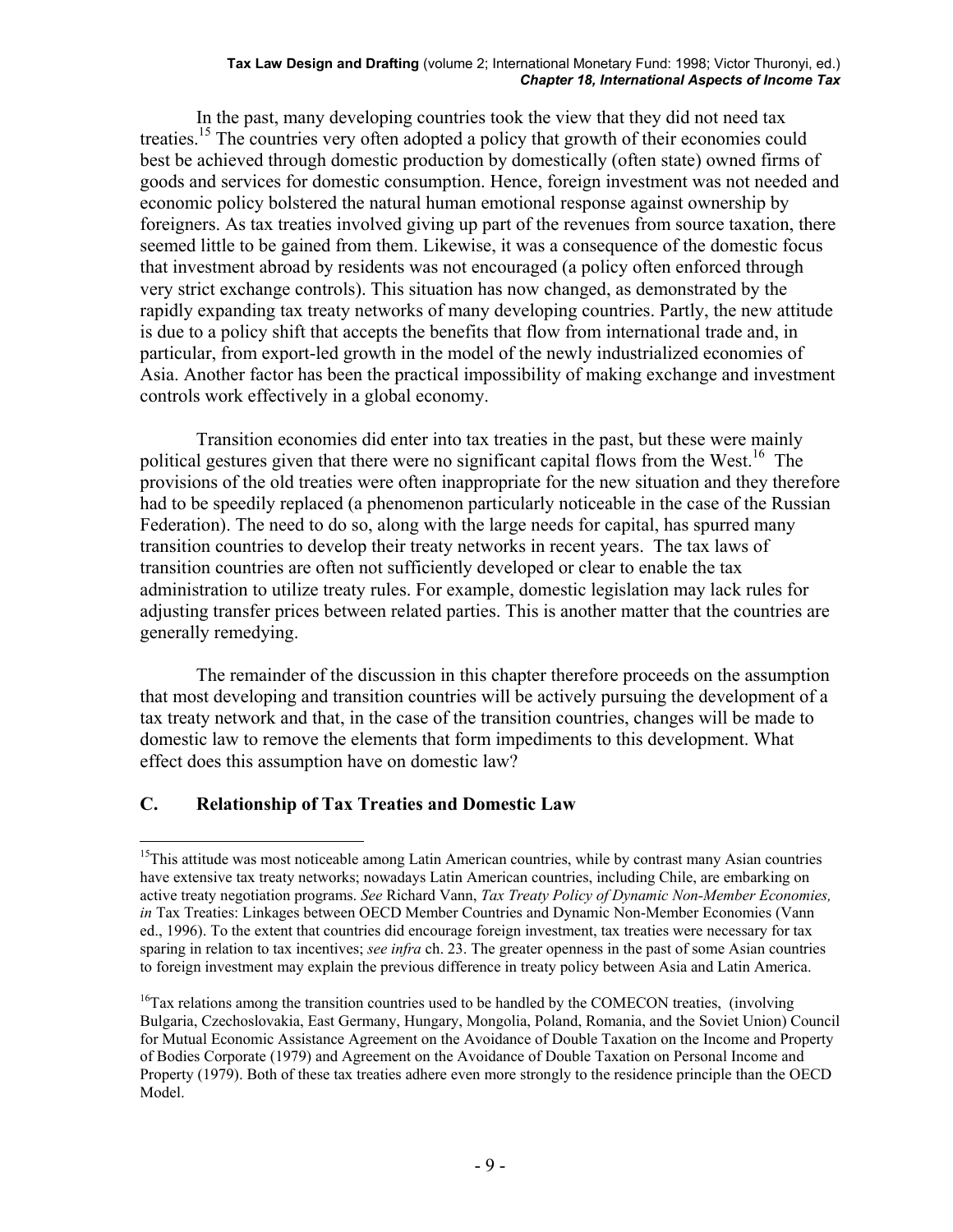It is not necessary to incorporate into domestic law the contents of treaties that operate only between states and do not directly affect private persons. A tax treaty, however, is intended to confer enforceable rights on taxpayers against the countries that are parties to the treaty. How this occurs is a matter for the constitutional law of each state, but in many cases it is necessary for each country to carry out some formal law-making process, such as approval of the tax treaty by parliament.

 Further, the provisions of tax treaties are intended to have precedence over any inconsistent provisions of domestic tax law. Again, how this is effected is a matter for the constitutional law of the countries concerned. A common practice is to insert such a provision either into the law giving effect to the treaty or into the domestic tax law itself.<sup>17</sup> The usual result of such a provision under the law of most countries is that, apart from the administrative treaty provisions on the mutual agreement procedure and the exchange of information, a treaty sets limits on the operation of domestic law but does not expand its operation.

 Thus, if a country taxes business profits arising from sales to residents of the country by a resident of another country without reference to a permanent establishment concept, the business profits article of a tax treaty will usually prohibit such taxation, unless those profits are attributable to a permanent establishment in the country. The outcome is the same if the domestic law uses a permanent establishment concept, but the concept is wider than that used in a relevant treaty. Similarly, if the tax applied under domestic law to dividends and interest paid to a resident of the other treaty country exceeds the maximum rates permitted in the treaty, the source state is obliged to reduce its taxation accordingly.

 If, however, a country levies no tax on dividends or interest paid to nonresidents, then the fact that a treaty allows such taxation up to a specified limit does not mean that such dividends and interest are taxable. It is possible, however, for domestic law to provide that if a treaty permits taxation that does not otherwise occur under domestic law, then the treaty rule will become the domestic rule for this case. This is the position in France<sup>18</sup> (and many Francophone African countries under their tax legislation) and in Australia with respect to source rules contained in treaties under legislation giving force to tax treaties.<sup>19</sup> Such a result is fairly uncommon, however.

 By contrast, the administrative provisions of tax treaties (which may include articles on mutual agreement, exchange of information, and assistance in collection) by their very terms expand domestic law in the sense of giving powers that generally do not exist under

<sup>&</sup>lt;sup>17</sup>AUS International Tax Agreements Act  $\S 4(2)$ ; GBR ICTA  $\S 788$ ; compare the more equivocal treatment in USA IRC §§ 894(a), 7852(d)(1); Paul McDaniel & Hugh Ault, Introduction to United States International Taxation 174–75 (1989); GEO TC § 4 (8); LVA TF § 7; KAZ TC § 1 (3).

<sup>18</sup>FRA CGI §§ 165 bis, 209 I.

<sup>&</sup>lt;sup>19</sup>This follows from AUS International Tax Agreements Act  $s$  4(2) and the peculiarly Australian tax treaty article on source of income, for example, Australia-Vietnam art. 22 in sched. 38 to that act.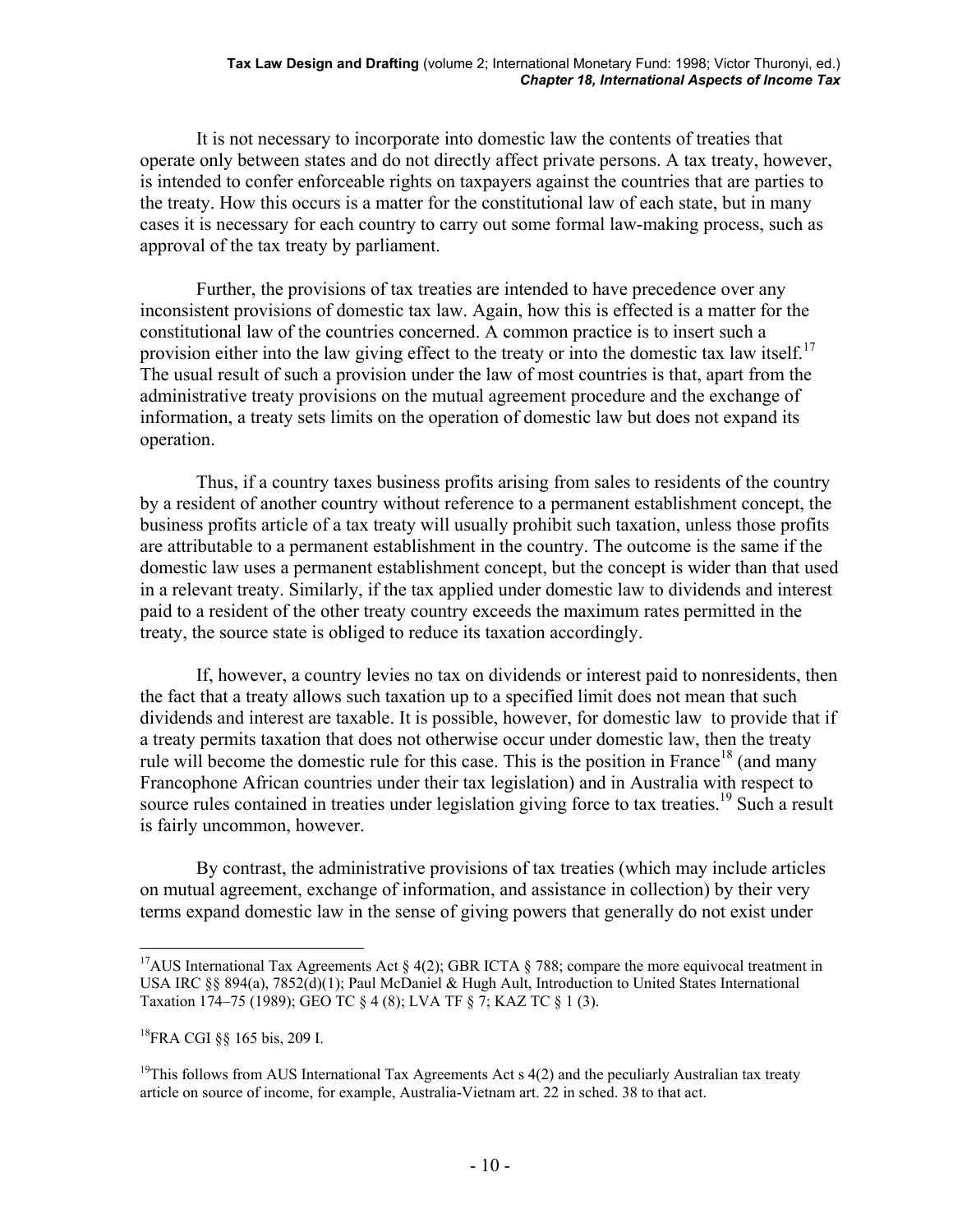domestic law. Thus, the mutual agreement procedure as contained in article 25 of the OECD Model gives an avenue of recourse to challenge assessment to tax in certain cases that does not exist under domestic law and overrides domestic limitation periods. Article 26 gives power to exchange information that does not usually exist under domestic law and modifies the secrecy provisions of domestic law accordingly.

 The consequence of this relationship between tax treaties and domestic law suggests an important guideline for drafting the domestic tax rules themselves. If the domestic rules by and large follow the rules typically found in tax treaties, this will simplify the question of the relationship between tax treaties and domestic law and provide transparency to foreign investors as well as indicating (even in the absence of an extensive tax treaty network) the intention of the country to adopt internationally accepted standards.<sup>20</sup> This approach also gives instant access to a substantial body of commentary that is accepted by international consensus as elaborating and explaining the wording in question. The consequences of following—or not following—this guideline will be explored below. Because an international consensus exists on the structure and content of tax treaties, no one country, except perhaps the United States, is able to depart substantially from international norms. Accordingly, having a country tax treaty model that departs radically from the existing international models and following that model in domestic law generally is not a viable option for developing or transition countries.<sup>21</sup> Moreover, no country can sensibly adopt a policy of residence taxation only (i.e., excluding the source principle). Neither would it make sense for developing and transition countries to adopt a policy of source-only taxation.

# **IV. Definition of Residence**

 Residence is almost invariably a central concept in the international tax rules of the domestic tax law of a country, with residents taxed on their worldwide income (or at least some categories of income).<sup>22</sup> It is difficult to enter into tax treaties without a concept of residence in domestic tax law because, by the first article of the international models, the tax treaty applies to the residents of each country that is a party to the treaty and the definition of resident in the treaty refers to a resident under the domestic tax law of the countries. The basic idea behind the residence concept is that a person is a resident of a country if the person has close economic and personal ties to the country. It is possible for a person to be a resident of more than one country.

 $\overline{a}$ 

 $20$ Even if a country intends to develop an extensive network, in many cases, it will take a significant amount of time to do so (perhaps decades). By following the pattern of tax treaties, a country can achieve quickly a tax regime that mimics what would obtain under a future tax treaty network.

<sup>&</sup>lt;sup>21</sup>The COMECON treaties, *supra* note 15, did significantly depart from the OECD and UN Models without creating problems as they operated within a closed trading system; such an approach is no longer viable for transition countries. The Andean Model, which adopts exclusive source taxation (in line with the territorial tax systems in effect at the time in the signatory countries), has never received acceptance outside the Latin American countries that sponsored it; Commission of the Cartagena Agreement, Decision No. 40 Annex II (1971) reproduced in 28 No. 8 Bulletin for International Fiscal Documentation Supplement D8 (1974).

 $^{22}$ Residence is of less significance for countries with a territorial system, but as discussed below, few countries have such a system any more.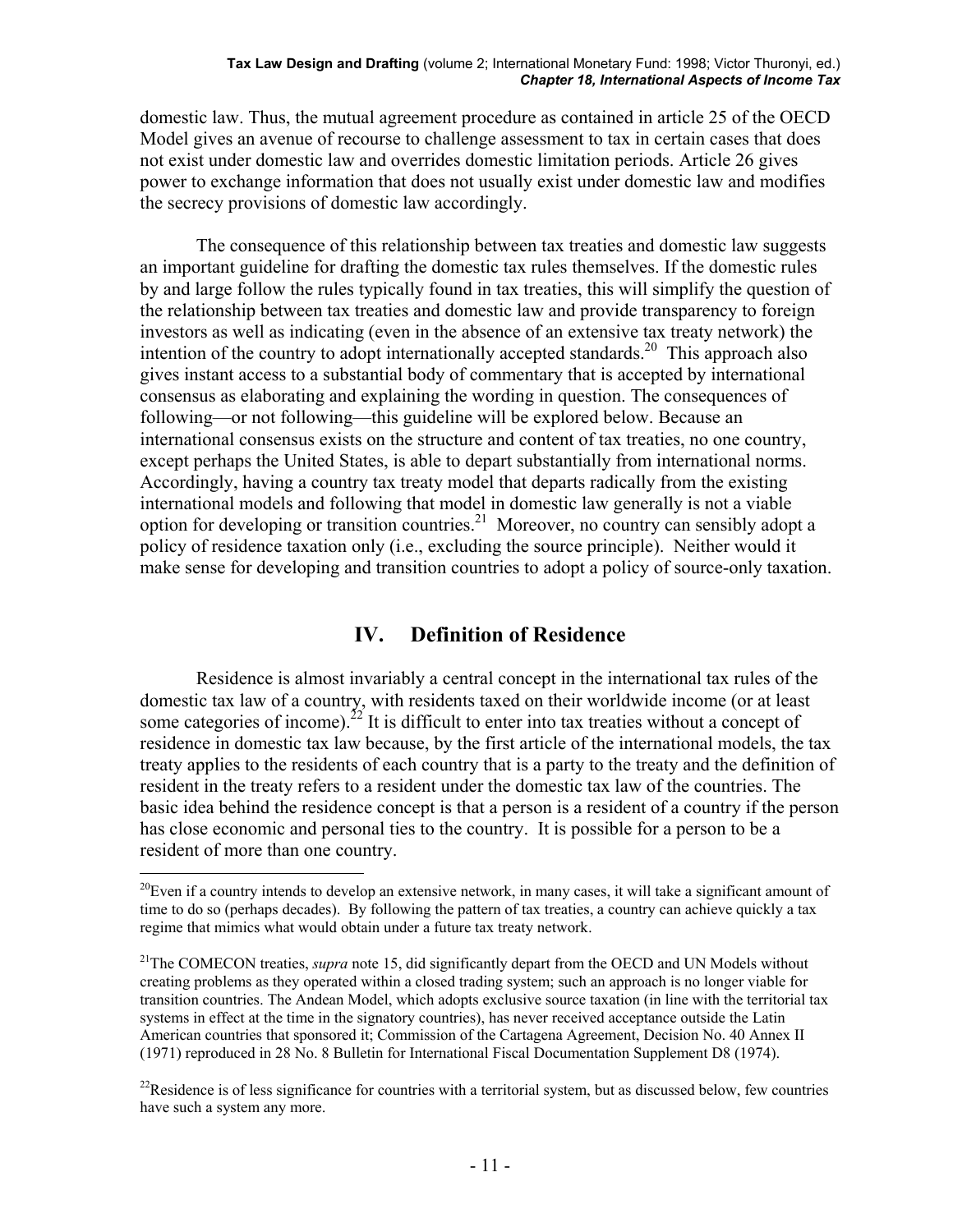#### **A. Individuals**

 $\overline{a}$ 

 Applying this basic policy idea in the case of an individual usually leads in domestic tax legislation to the adoption of one or more of three approaches. First, there is a facts-andcircumstances approach where no criterion is definitive but all the facts are weighed to determine residence. In many countries, this approach is not specifically defined by statute, and it is left to the courts or tax administration to give content to the concept. Tax treaties in the article defining residence give an indication of the factors that are most often used for this purpose: permanent home, personal and economic relations, and habitual abode. The problem with this approach is its uncertainty, which can be ameliorated by combining it with one of the following tests.

 Second, the tax legislation may adopt rules for residence that are used for other purposes in the civil law of the country concerned (such as entitlement to work or remain in the country indefinitely under immigration laws, domicile, or citizenship). Many European countries use domicile. The United States is the only major country that uses citizenship as a residence-type test and, in view of the very liberal nationality laws of many countries, the citizenship criterion does not seem appropriate in most cases.<sup>23</sup> The problem with civil law tests is that the policy underlying a test devised for other purposes may not be appropriate for tax purposes, but the advantage is that they are more certain than the facts-and-circumstances approach, unless the civil law concept itself is vague.

 Third, a rule of thumb based on the number of days that a person spends in the country during either the tax year or a moving 12-month period may be employed, the usual period being half a year (expressed as 183 days or more). Under this test, physical presence in the country for any part of a day usually counts as one day except when the person is in transit between other destinations and does not pass the customs or immigration barrier.<sup>24</sup> The advantage of using the tax year for this purpose compared with any moving 12-month period that ends or begins in the tax year is that a person can determine residence in relation to a particular tax year at the time of filing the tax return for that year. For example, if the calendar year is the tax year and the due date for filing declarations is March 31, a person who arrived in the country on October 1 will not know until the following October 1 whether the person was a resident from the time of arrival under a moving 12-month test. The disadvantage of a rule that looks solely to the number of days of presence during the tax

<sup>&</sup>lt;sup>23</sup>The United States taxes residents—defined under USA IRC  $\S$  7701(b)—as well as citizens, but citizenship is really an aspect of residence as that term is used in this chapter with the sense of some personal connection to a country. The U.S. jurisdictional rules are stated in the negative rather than in the positive; that is, it is initially provided that all individuals and corporations are taxable on all their income, USA IRC §§ 1, 11(a) and then an exception is noted, USA IRC  $\S$ § 2(d), 11(d), 871, 877, and 882, which limits the tax on foreign corporations and nonresident aliens effectively to domestic income.

<sup>&</sup>lt;sup>24</sup>The Commentary, para. 5 to art. 15 of the OECD Model indicates the way in which the 183-day test is usually counted, although, in the case of the Model, for another purpose. A rule that counted only full days of presence could be avoided by an individual's crossing the border during a sufficient number of days, which might be feasible for an individual living or working close to the country's border. For other possible exceptions and details, see USA IRC § 7701(b).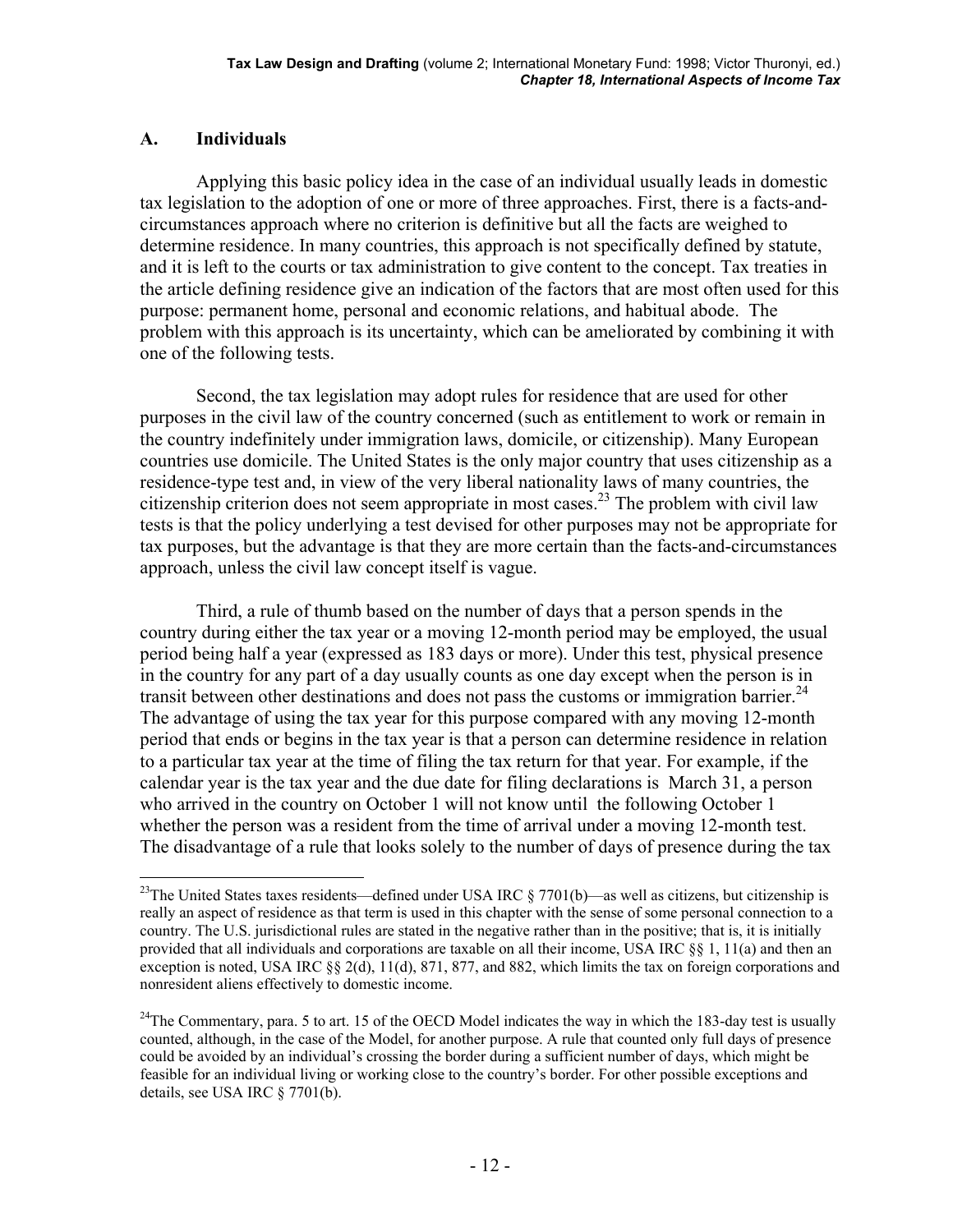year is that it effectively allows a person to remain in the country for up to 364 days consecutively spread over two tax years without becoming a resident. An intermediate rule that avoids these problems would look to presence in any consecutive 12-month period ending in the tax year in question.

 In either form, the test can be criticized as unfair because it is mechanical—one individual can be treated as a resident despite very short periods of stay in the country (e.g., where a person drives to and from work through a neighboring country each work day),  $\frac{3}{5}$ while others can manipulate their period of stay to avoid crossing the 183-day threshold even when they are substantially connected to the country. Most countries use some variation of the 183-day test but, because of its problems, often adopt a more substantive test of residence in addition and enact other measures to ameliorate its arbitrary nature as discussed below.

 Often, there is a special residence rule deeming specified government employees stationed abroad to be residents. The main purpose is to ensure that the diplomatic or other government staff of a country who may spend most of their working lives outside the country are nonetheless resident and therefore taxable on their salaries by the country (as they will often not be taxable in other countries, either by virtue of their diplomatic status or by virtue of the government service article in tax treaties).

 Under all tests, questions arise as to whether a person can be a resident for tax purposes for part of the tax year and nonresident for part of the year. Most countries permit this possibility mainly to cover the case of migration where a person is moving permanently from one country to another. Where an individual is a resident for only part of a tax year, tax allowances tied to residence are often apportioned.

 Some language encompassing these possibilities (other than when reliance is placed on other features of domestic civil law) follows.

1. Subject to 2. and 3., an individual is a resident of *X* for the entire tax year if that individual

(a) has closer social and economic relationships with *X* during the tax year than to any other country;

(b) is present in *X* for 183 days or more in any consecutive period of 12 months ending in the tax year; or

(c) is an official of the state service of *X* posted overseas during the tax year.

2. An individual who was not a resident in the preceding tax year shall not be treated as a resident for the period preceding the day the individual was first present in *X* during the tax year.

<sup>1</sup>  $^{25}$ It is, of course, possible to devise exceptions to cover this sort of case, but this tends to result in a more complex rule (e.g., USA IRC § 7701(b), and some unfairness will persist no matter how many exceptions and qualifications are devised.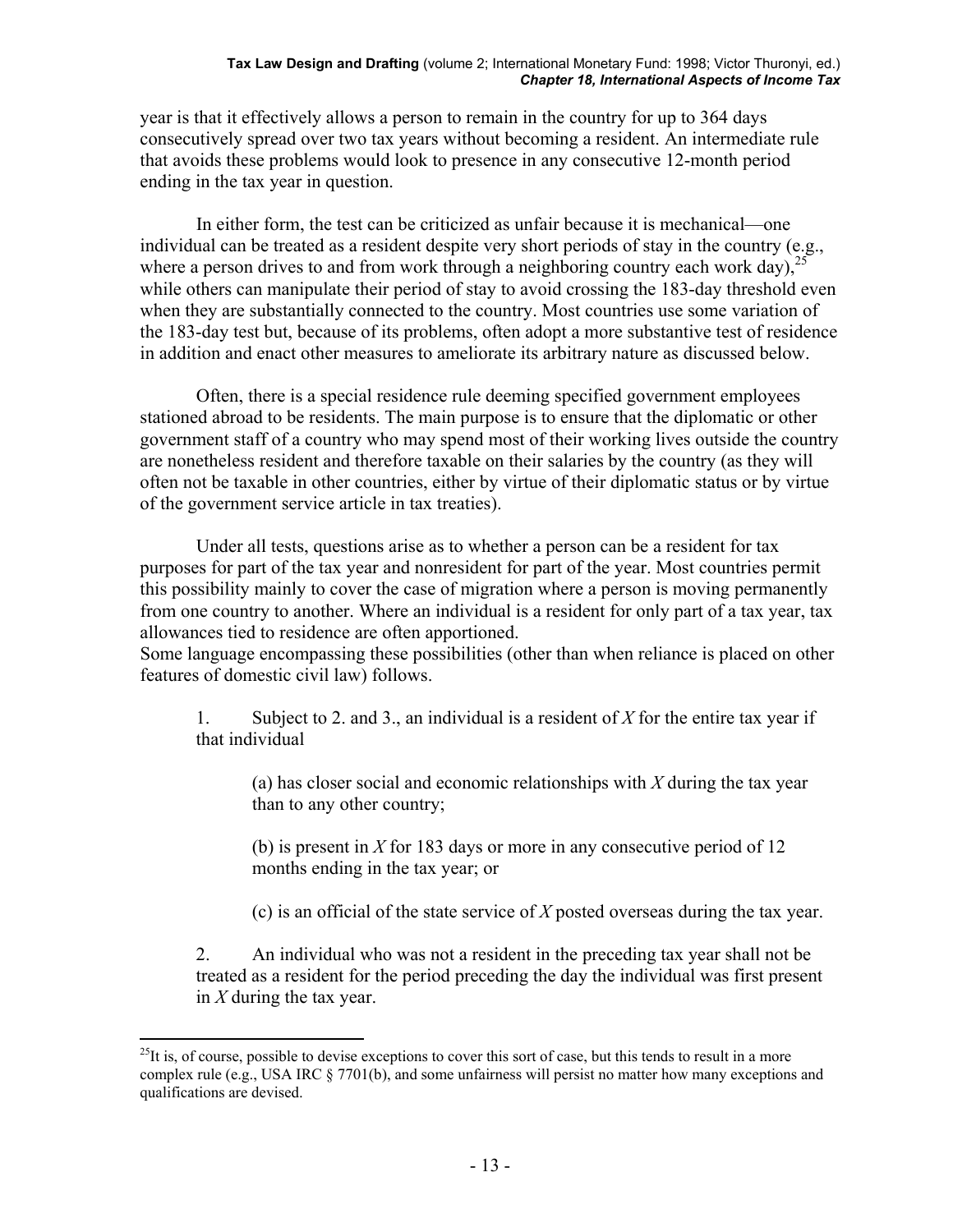3. An individual who is not a resident in the following tax year shall not be treated as a resident for the period following the last day on which the individual was present in *X* during the tax year if during that period the individual had a closer social and economic connection to a foreign country than to *X*.

4. For the purposes of 1(b),

(a) presence in *X* for part of a day is counted as a full day and

(b) presence in *X* without immigration clearance in transit between other countries is disregarded.

 Some countries distinguish varying degrees of residence, such as residence and permanent residence, for different purposes under domestic tax law.<sup>26</sup> This approach may create confusion in the operation of the law unless the different terms are used with care in drafting. It can also cause problems in the application of the tax treaty article defining residence. Countries with a number of residence concepts need to review their model tax treaty to ensure that it is in harmony with the domestic tax law. Generally, it is better to avoid the use of differing residence concepts in the law and to deal with the concerns that give rise to them in other ways (such as special rules for expatriates; see section V(B) of this chapter).

 Because countries use different tests of residence, individuals with dual residence are not uncommon. In fact, even if all countries adopted the most common definition of residence, namely the 183-day test, it would still be possible for the same individual to be resident in more than one country under each country's tax law at the same time. An example is the frontier worker who lives in one country but works in another and crosses the border between the two countries each work day. Dual residence creates problems of double taxation where each country taxes the worldwide income of its residents. The mechanisms for giving relief for double taxation arising from combined source and residence taxation of the same income are not able to solve this problem (sometimes called residence-residence double taxation). It is difficult for a country to solve this problem on its own, and so tax treaties provide a tiebreaker mechanism to allocate the residence of the individual to one country alone for the purposes of the treaty. This allocation is achieved through a hierarchy of tests involving the individual's permanent home, center of personal and economic relations, habitual abode, and nationality.<sup>27</sup>

 For frontier workers, this mechanism may not solve the practical difficulties that average people face in being subject to two tax jurisdictions (either because a taxpayer is resident in one country and receives income sourced in the other country where the

 $\overline{a}$ 

<sup>26</sup>*See, e.g.,* U. K. Tax Guide 1603–13 (Tiley ed. 1995).

<sup>&</sup>lt;sup>27</sup>OECD Model art. 4(2). This test applies for the purposes of the treaty only and so does not relate to matters not directly covered by tax treaties, such as personal tax allowances; some countries carry the tax treaty tiebreaker rules into domestic tax law more generally, especially in relation to companies, for example, CAN ITA § 250(5); GBR Finance Act 1994 § 249.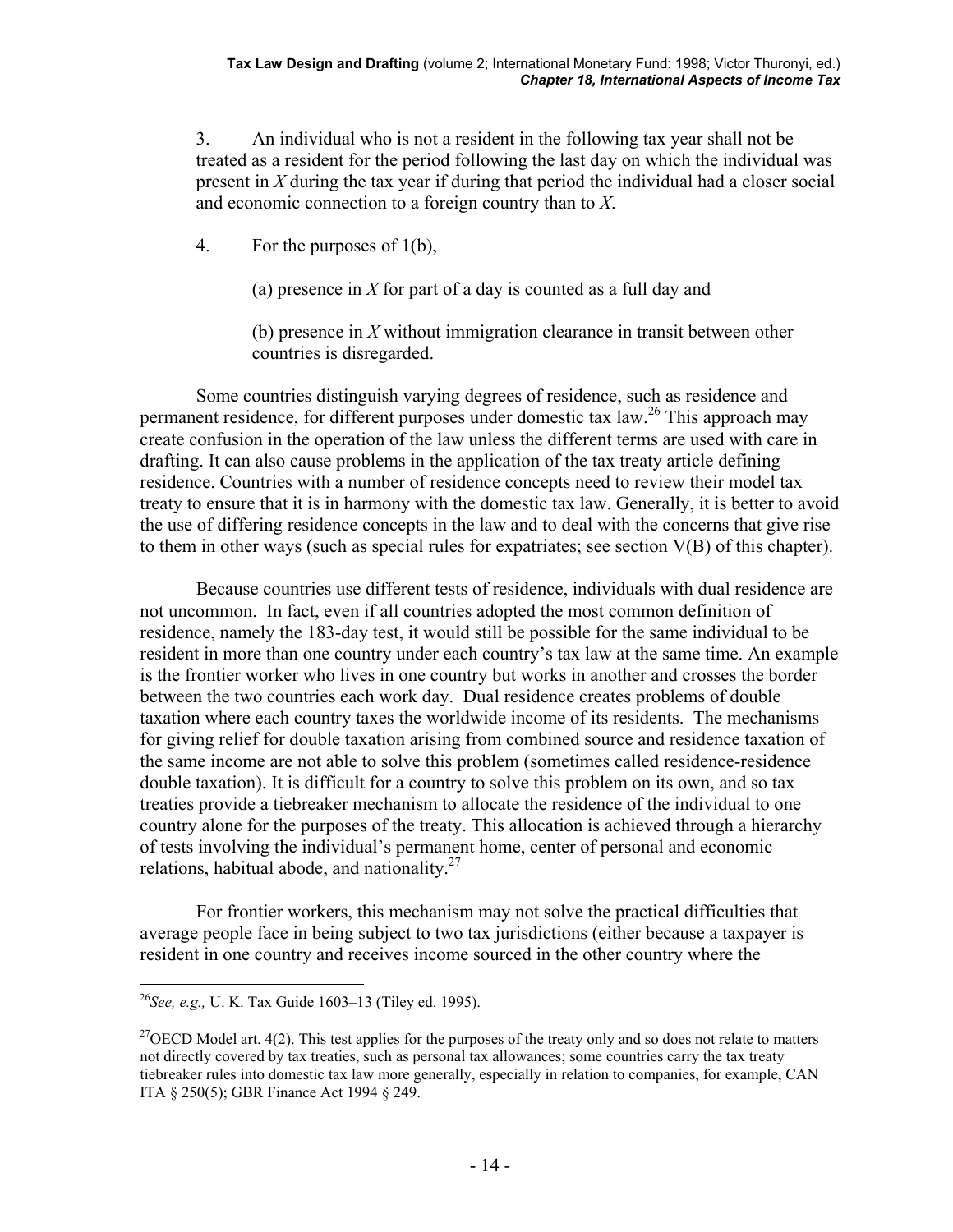taxpayer's employment is conducted, or because the taxpayer is regarded as a resident of both countries). Accordingly, tax treaties between contiguous countries often contain provisions to ensure that frontier workers are taxed on their wages in one of the countries alone. $^{28}$ 

### **B. Legal Entities**

 The residence of other taxpayers besides individuals, that is, corporations and other entities taxed as separate taxpayers, involves similar problems. From a policy perspective, legal entities are ultimately owned by individuals and the residence of the owners should determine the residence of the entity. This is not a practical test for a number of reasons: it may be necessary to trace ownership through many tiers of entities, which is not administratively feasible, and in any event the ultimate owners may themselves be resident in different countries. Hence, a number of other tests are used. The first test is the country under whose laws the entity came into existence, commonly referred to as the place-ofincorporation test. Even more than the 183-day rule, this test is quite mechanistic and susceptible to manipulation. Therefore, additional tests and other safeguarding mechanisms are often provided. $29$ 

 The second test is usually based on the place of management of the legal entity. In Anglo-Saxon countries, this is often expressed in the phrase "central management and control," which basically means where the board of directors meets. European countries look to the location of the head office of the legal entity.<sup>30</sup> These tests are based in part on a factsand-circumstances approach to residence and so are not quite as mechanistic as the place-ofincorporation test, but they are susceptible to manipulation nevertheless.

 Tax treaties seek to deal with the problem of dual residence of legal entities as for individuals, but are much less successful in this area mainly because there is no real international consensus on the appropriate tiebreaker, even though the OECD Model uses the place of effective management.31 Moreover, dual-resident companies can give rise to problems that are not adequately addressed in tax treaties, especially the double claiming of deductions on a residence basis. Hence, a number of countries have enacted rules denying

<sup>30</sup>*See* DEU AO § 11 ("Sitz" (seat)).

 $\overline{a}$ 

 $^{28}$ Examples are particularly common in Europe, as the following tax treaties show: Austria-Italy art. 15 (1981), Belgium-France art. 11(2)(c) (1974), Germany-Switzerland art. 15 and protocol (1971), Nordic Convention protocol art. VII (1989). Sometimes, special agreements dealing only with frontier workers are negotiated, such as France-Spain (1961).

<sup>&</sup>lt;sup>29</sup>Some countries, for example, the United States, use this test exclusively in determining the basic jurisdiction to tax.

 $31$ OECD Model art. 4(3); this test seems to be closer to the place of executive management than the centralmanagement-and-control test of Anglo-Saxon countries. The United States will accept only the place of incorporation as a tiebreaker for corporations (since it uses this test under domestic law; *see supra* note 28), and if the other country is not prepared to agree with this test, dual-resident companies are excluded from the benefits of the treaty, for example, Australia-United States arts.  $3(1)(g)$ ,  $4(1)$ .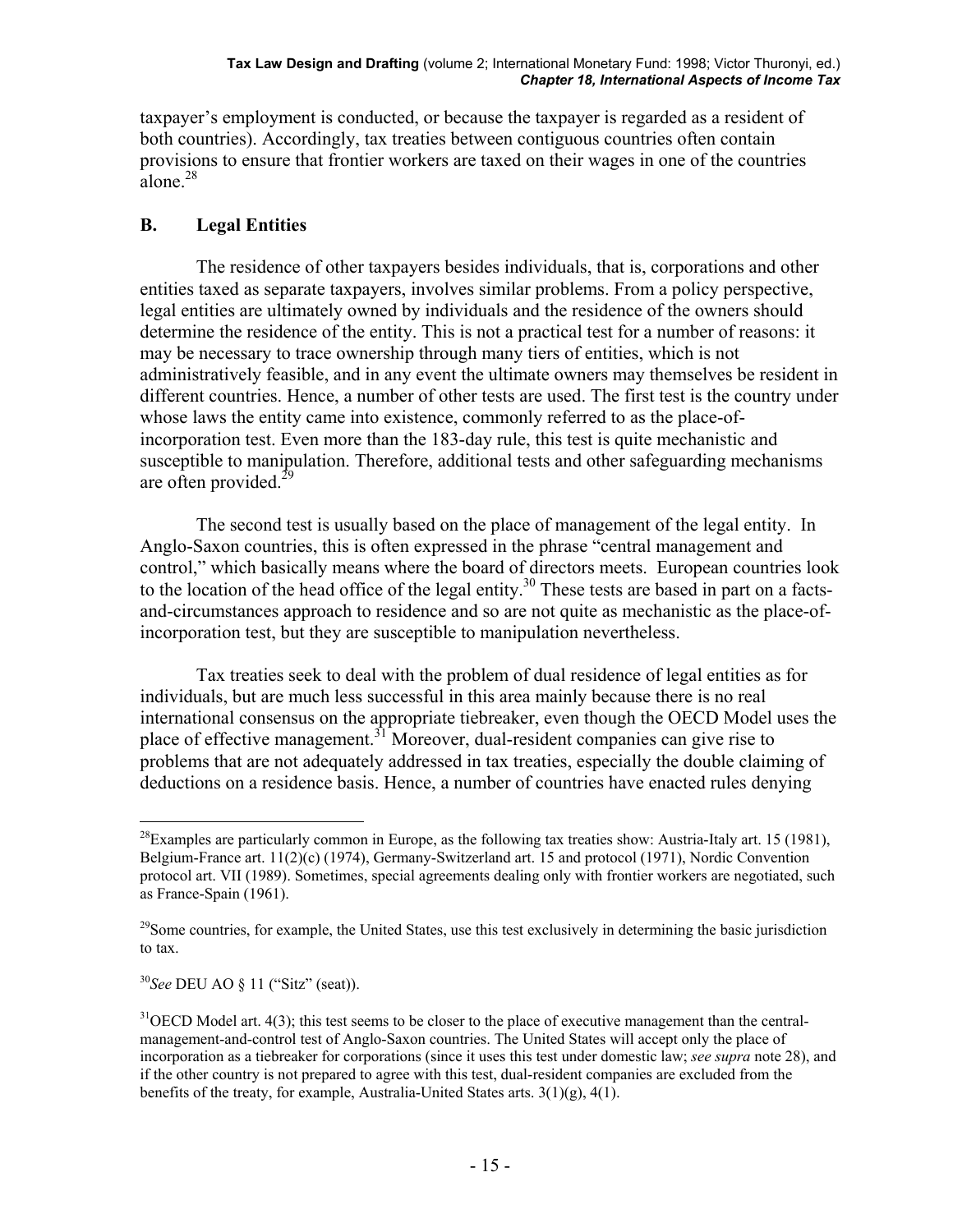deductions to dual-resident companies in certain cases.<sup>32</sup> For developing and transition countries, it may be better to rely on general antiavoidance rules to deal with this kind of tax planning, as discussed below.<sup>33</sup>

 These problems by no means exhaust the issues regarding residence of entities. Most countries have a variety of legal entities, not all of which can be easily fitted into the category of company or corporation for domestic tax law and tax treaty purposes. As exotic entities are being used increasingly in international tax planning,  $34$  countries should consider the need for special tax residence rules for various kinds of entities. Further, if it is not regarded as clear from definitions based on the above criteria that governments (central, regional or local) and other public bodies of a country are resident in the country, then provision may be made to that effect.

 It is common to define both individuals and legal entities that are not resident under the definitions in the domestic law as nonresidents for the purposes of the law,  $35$  although this may simply be stating the obvious.

# **V. Definition of Source of Income**

 Residence establishes a relationship between a country and the taxpayer deriving the income, whereas source concerns the connection between the income itself and a country. The basic policy idea is that income should be sourced in the country with which it has a substantial economic connection. Obviously, income may often have substantial connections with more than one country, in which case it may be appropriate to determine source by apportioning the income between the countries. Source rules have traditionally used differing concepts for active and passive income. In broad terms, active income is usually sourced by a place-of-taxpayer-activity test, while passive income (where the taxpayer often engages in no significant activity in deriving the income) is sourced by the place of activity of the person paying the income. To the extent that a clear distinction can be drawn between active and passive income, the growth of international trade in services raises questions as to whether the place-of-taxpayer-activity test is always appropriate for active income.

#### **A. Geographical Extent of Country**

 As source involves a geographic connection, it is necessary to define the geographical area in question. For landlocked countries, this definition question does not present a real

 ${}^{35}E.g.,$  GEO TC  $\S$  29 (8).

 $\overline{a}$ 32AUS ITAA §§ 6F, 80G(6)(ba), 160ZP(7)(ba), and GBR ICTA § 404; *see also* note 26 *supra* for more general domestic law provisions dealing with dual residents.

<sup>&</sup>lt;sup>33</sup>Related problems of double-dipping and treaty shopping are dealt with *infra*, sec. (VI)(G)(5), (6).

 $34$ Such as limited liability companies (LLCs) of various states in the United States and the Anstalt and Stiftung of Germanic law.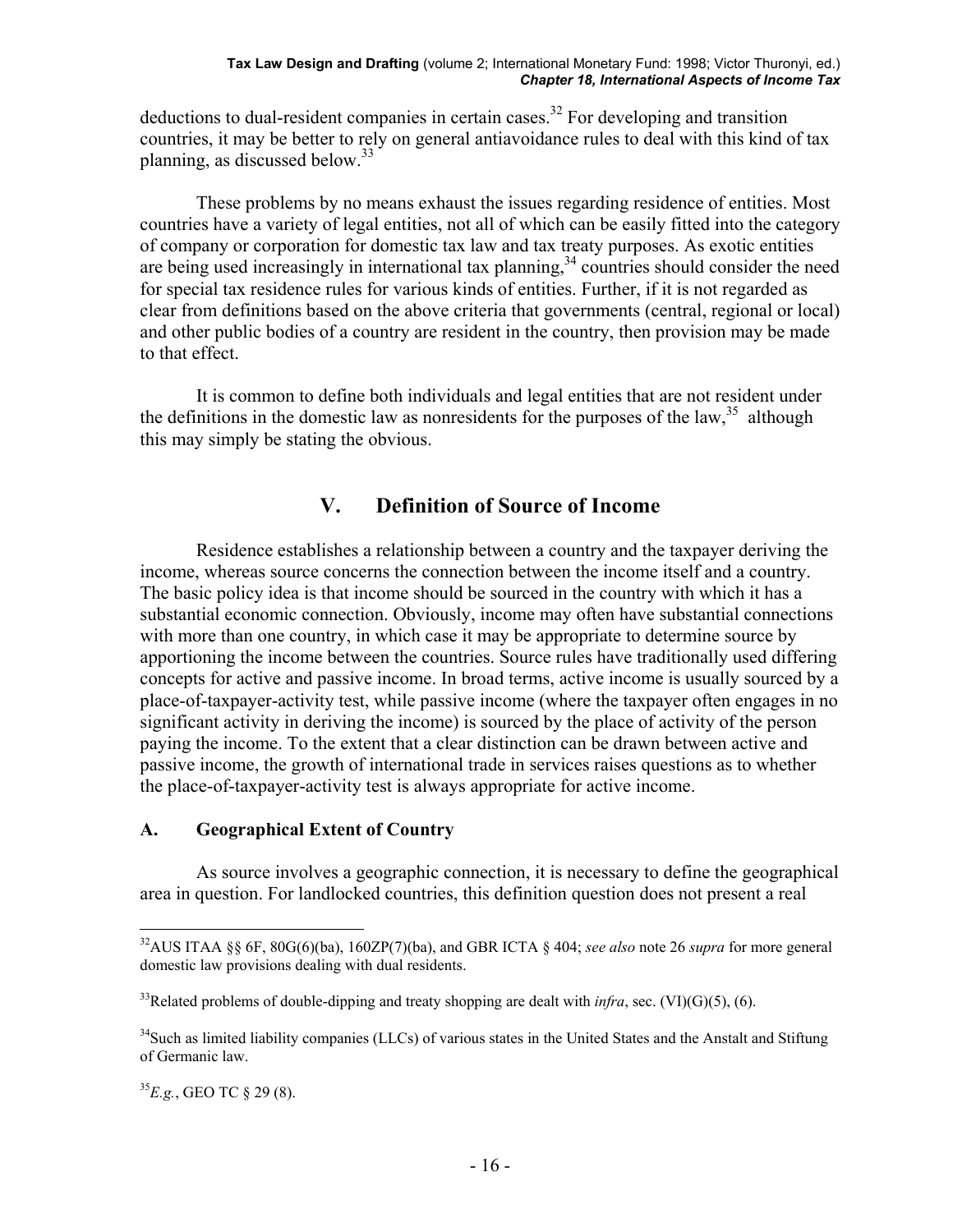#### **Tax Law Design and Drafting** (volume 2; International Monetary Fund: 1998; Victor Thuronyi, ed.) *Chapter 18, International Aspects of Income Tax*

problem because the land area of the country is the relevant area. For countries with a maritime boundary, the territorial sea is treated under international law as part of the country and the country's jurisdiction also extends to the natural resources of the sea and seabed of the continental shelf. It is customary to extend source tax jurisdiction to the continental shelf. This extension may be effected in a way that reflects the limited rights that a country can exercise over the continental shelf (i.e., the country taxes only those continental-shelf activities over which it has sovereignty) or may be more general and cover all activities on the continental shelf. The resulting difference in tax jurisdiction over the continental shelf is shown by the example of a floating hotel owned by a nonresident and moored on the continental shelf; if the tax jurisdiction of a country is limited by reference to its sovereign powers under international law, the country cannot tax the profits of the hotel, whereas it can tax the profits if the broader formulation is adopted.

 It is common to include a similar provision in tax treaties in the definition article. Given the importance of potential oil or gas resources in the continental shelf, oil-producing countries commonly include in tax treaties special provisions on this topic that preserve source country jurisdiction as far as possible. In the case of other resources of the continental shelf, such as fisheries, some developing countries levy license fees in lieu of income tax, although in either case there are significant enforcement problems.

 There is no agreement in international law that countries must limit their taxing jurisdiction for nonresidents to income sourced in the country. Some international lawyers consider that a country can assert the right to tax everybody in the world on their worldwide income,  $36$  but it will never be able to enforce such a claim and may attract various forms of retaliation from other countries. In other words, the adoption of the residence and source principles of taxation has been very much guided by practical considerations of enforcement and reciprocity. In marginal cases, such as floating hotels moored on the continental shelf, an assertion of tax jurisdiction is not likely to cause any problems practically or in international relations.

 $\overline{a}$ 

<sup>36</sup>*See* Asif Qureshi, The Public International Law of Taxation 22–125 (1994), which deals with the unlimited and limited views.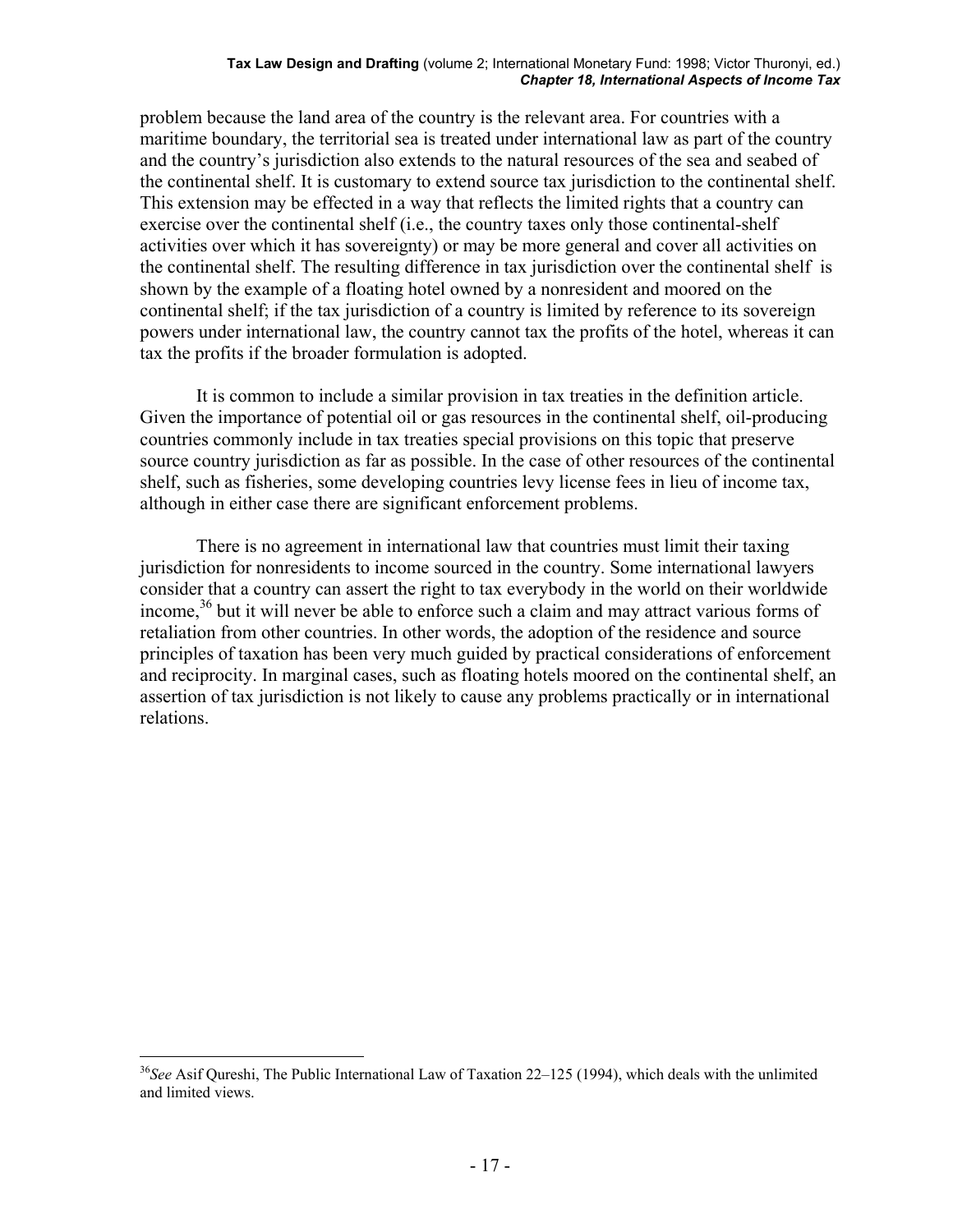#### **B. Structure of Source Rules**

 $\overline{a}$ 

 Many industrial countries do not have elaborate source rules in their domestic tax laws,37 instead relying on such general expressions as income arising (from activities) in the country to express the source concept. In these countries, there will usually be a welldeveloped body of practice as to the detailed application of the general principle,  $38$  and in any event, there will be an extensive network of tax treaties in place containing explicit and implicit source rules for virtually all types of income. In the past, it was possible for developing countries to elaborate their domestic tax laws without detailed source rules, both because international income tax was not as important for the reasons outlined above and because the countries could usually rely on the body of practice in industrial countries because their tax laws would usually be modeled on the law of one or other industrial country. Transition countries are in all cases actively encouraging foreign investment. However, there is no tax tradition and in most cases no tax treaty network on which they can call to fill in the gaps in their laws on sourcing rules. For both developing and transition countries, fairly detailed source rules will give comfort to foreign investors as to when their income will or will not be taxed. $39$ 

 Tax treaties contain only a few source rules explicitly identified as such, for example, article 11(5) of the OECD Model dealing with interest. Nonetheless, for most kinds of income, there are implicit source rules. The source rule is implied by the way in which a country is given jurisdiction to tax income derived by residents of the other treaty country; for example, in the case of business income, under article 7 a country can tax income only if attributable to a permanent establishment in that country of a resident of the other treaty country. Some countries include a provision in their tax treaties to make clear that these implicit rules are effectively the source rules under the treaty.<sup>40</sup>

 Countries can appropriately take these implicit treaty rules as the basic guideline for their source rules, subject to some caveats. First, in order to give the country negotiating room in the tax treaty process, the source rules in the domestic law should generally be more expansive than those found in treaties. Second (a related point), as the treaty rules operate to divide revenues between source and residence country, the source country will usually want in its domestic law to take full advantage of its taxing powers and have broader rules than

 $37$ The United States is usually quoted as the exception, USA IRC §§ 861–865 and regulations thereunder; see also FRA CGI § 164B; JPN Corp TL § 138.

<sup>&</sup>lt;sup>38</sup>However, even with such a body of practice, uncodified source rules can lead to substantial controversy. For example, a number of judicial decisions in Hong Kong Special Administrative Region (SAR) in recent years have considered the source of income.

 $39$  In transition countries whose domestic tax law is very brief, the inclusion of a detailed list of source rules may not be appropriate. These countries can include the detailed rules in regulations or instructions as long as the availability of the rules is made known to nonresident investors. As transition countries develop more detailed statutes, source rules can be included there.

<sup>40</sup>*E.g.*, Canada-Germany art. 23(3) (1986); United Kingdom-Uzbekistan art. 22(3) (1993); *see also supra* note 18.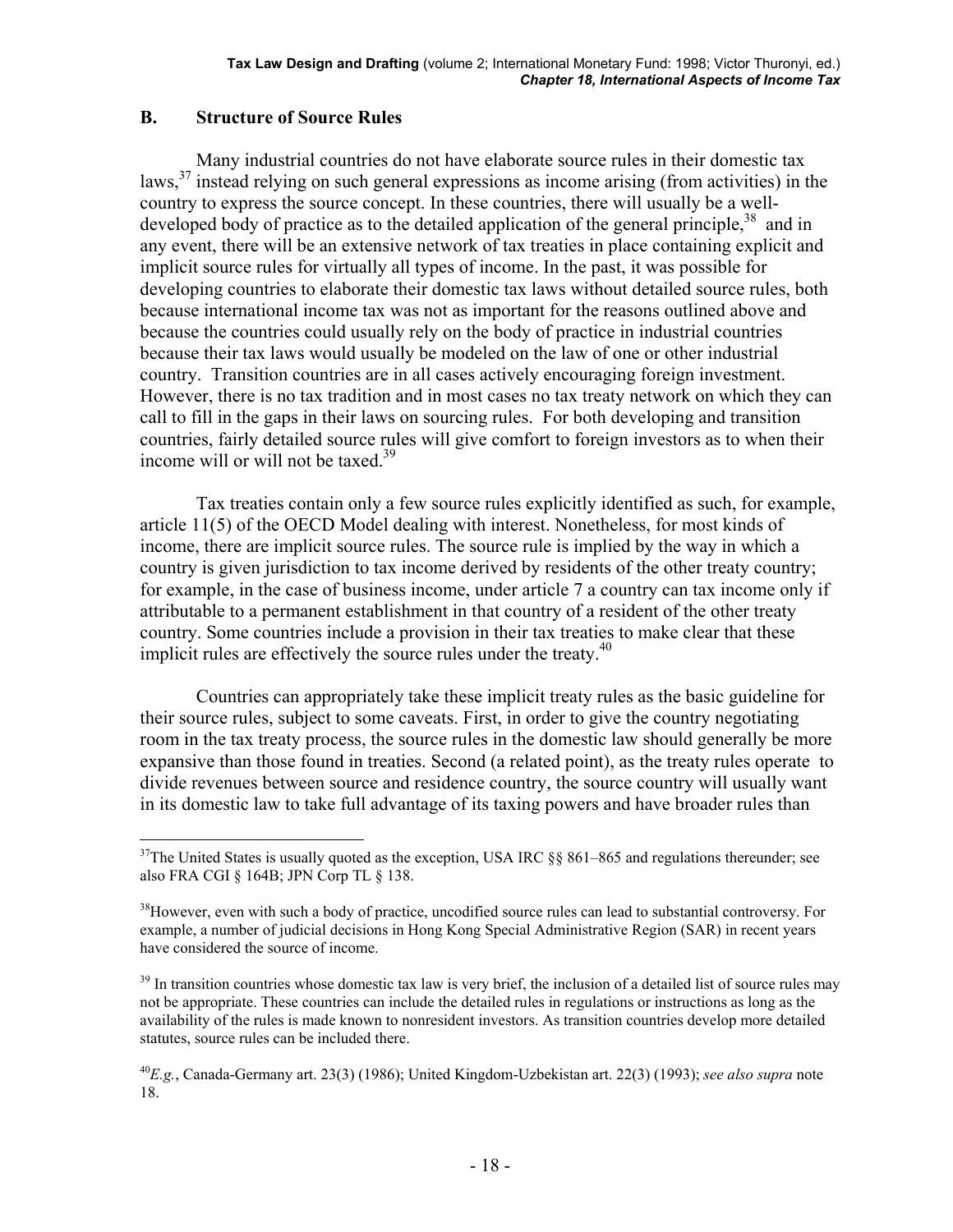those found in treaties. Third, the rules in tax treaties are to some extent shaped by practical considerations of tax administration, with a country giving up taxing rights not because income cannot be regarded as sourced there but because it is simpler for taxpayer and tax administration not to attempt to tax the income. However, it is very helpful if the domestic law generally follows the categorization of income that occurs in tax treaties because this makes the interaction of domestic law and tax treaties easier to understand. It also allows an easy connection between the type of income, and the method of taxation and collection of tax, as outlined below.

 Just as it is possible to have residence-source and residence-residence double taxation, so source-source double taxation can arise when more than one country asserts that the same income is sourced in each country.<sup>41</sup> Again, it is difficult for any one country to solve this problem unilaterally, and tax treaties are the usual mechanism for resolving it. The method adopted in treaties is to specify expressly or impliedly for a single source rule to apply between the parties to the treaty for particular categories of income.<sup>42</sup> In turn, this method creates some impulse for countries to adopt similar rules in their domestic laws as informal harmonization on the same approach will generally overcome source-source double taxation even without tax treaties. Against this background, the various categories of income are now considered basically in the same order as found in tax treaties.

### **C. Income from Immovable Property**

 For income from immovable property, such as the rental of buildings or mineral royalties, the income is sourced in the country where the property is situated, whether it is derived as part of a business or otherwise. Under tax treaties, the provisions based on article 6 of the OECD Model include income from agriculture and forestry in this category and have a fairly extensive definition of immovable property that includes reference to the domestic law concept of immovable property. These features can be incorporated in domestic law, although it is probably simpler to omit them. Their effect in practice is not significant.

#### **D. Business Income**

 $\overline{a}$ 

 For business income, tax treaties start with the permanent establishment concept, which refers to a relatively enduring presence in a country whether by way of location (e.g., an office) or personnel. The definition article of this term is quite lengthy and can be simplified in domestic law by removing some of the qualifications that limit the concept. Further, some extensions of the concept found in the UN Model may be added, especially as

<sup>&</sup>lt;sup>41</sup>For example, one country may have a source rule for services based on the place where the services are performed, while another may base source on the place where the services are utilized or paid for; if services are performed in the first state and utilized in the second, double taxation on a source basis will arise.

 $^{42}$ In so-called triangular cases, where more than two countries are involved, the different bilateral treaties involved may produce differing source outcomes; in these kinds of cases, the other income article can often provide the solution if it follows the OECD Model by providing exclusive taxation for the country of residence, but not if the UN Model is used because it allows both residence and source countries to tax other income. *See* Vogel, *supra* note 10, at 916–17.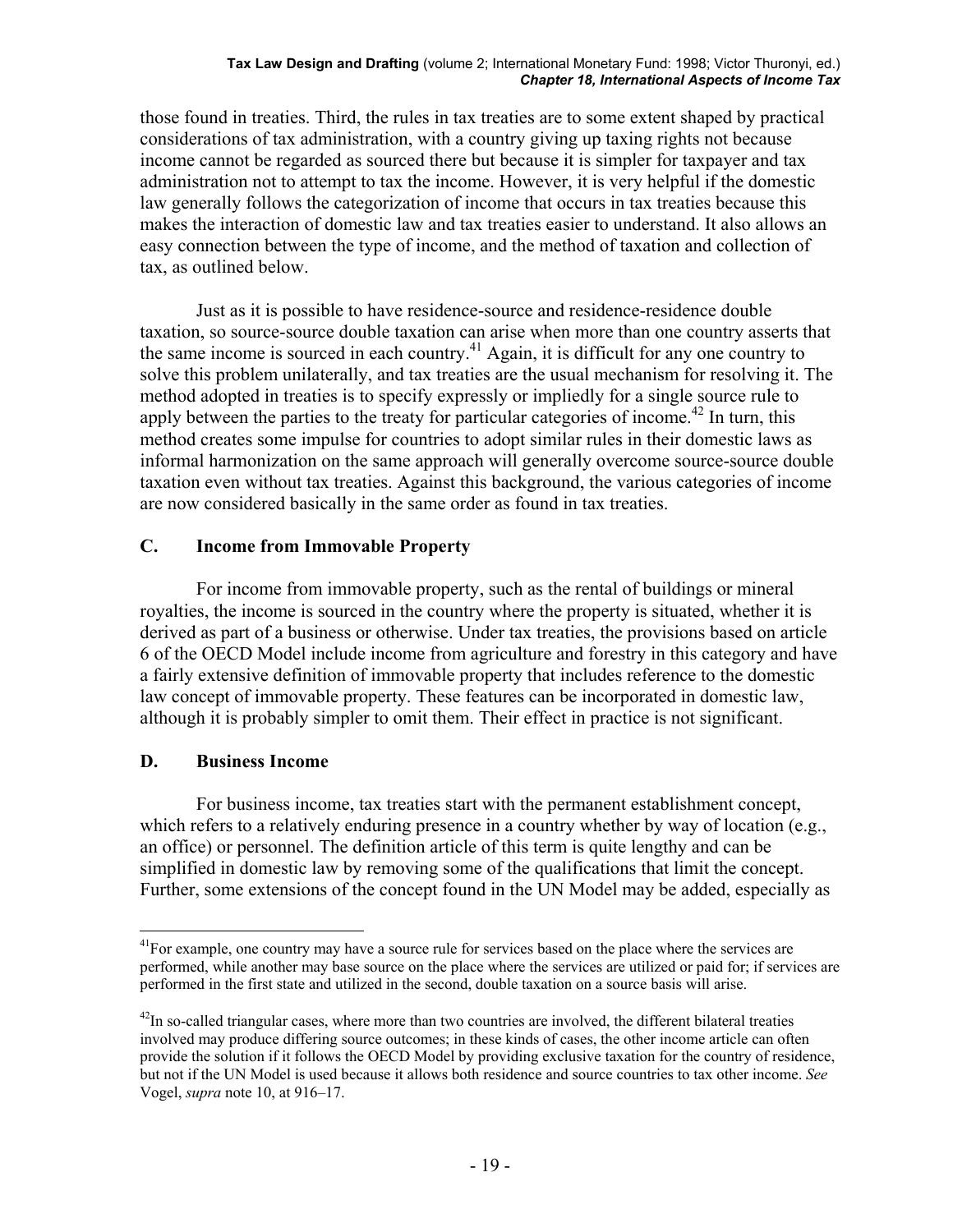they were designed to increase the taxing reach of developing countries and add negotiating room in the tax treaty process. Special rules on oil and mineral exploration activities may also be appropriate for some countries. A provision with these features could take the following form:

> 1. A permanent establishment is a fixed place of business through which the business of a person is wholly or partly carried on.

2. A permanent establishment also includes

(a) a building site or construction, installation or assembly project in the country, or supervisory activities connected therewith; and

(b) an installation or structure used for the exploration or exploitation of natural resources in the country, or supervisory activities connected therewith.

3. Where another person is acting on behalf of the person and has, and habitually exercises, in a country an authority to conclude contracts in the name of the person, that person shall be deemed to have a permanent establishment in that country in respect of any activities which that other person undertakes for the person. This paragraph does not apply to an independent agent acting in the ordinary course of business.

 The primary sourcing rule for taxing business income will then be through association with a permanent establishment. In addition to the OECD Model and the UN Model tests of connection, many countries also tax technical, administrative, and management fees paid to a nonresident by an enterprise that is resident in the country or that constitutes a permanent establishment of a nonresident in the country. Such a rule deals with cases where persons use deductible service fees to reduce the tax base in the country of the paying enterprise without corresponding taxation by that country of the fees received by the nonresident (which will often be a company that is related to the payer).43 Alternatively, management and service fees may be taxed as royalties, which will usually be the preferable course. A suggested provision incorporating the UN features, but not technical etc. fees, follows:

<sup>&</sup>lt;sup>43</sup>It is important to notice two different ways of dealing with such services. The position stated in the text uses a rule based on the residence or place of business of the payer to source the income. UN Model art. 5(3)(b) by contrast includes as an addition to the permanent establishment definition the furnishing of services, including consultancy services, in the country through employees or other personnel engaged for such purpose for a period or periods aggregating more than 6 months in any 12-month period. This method still requires the performance of the services in the country, whereas the rule in the text does not.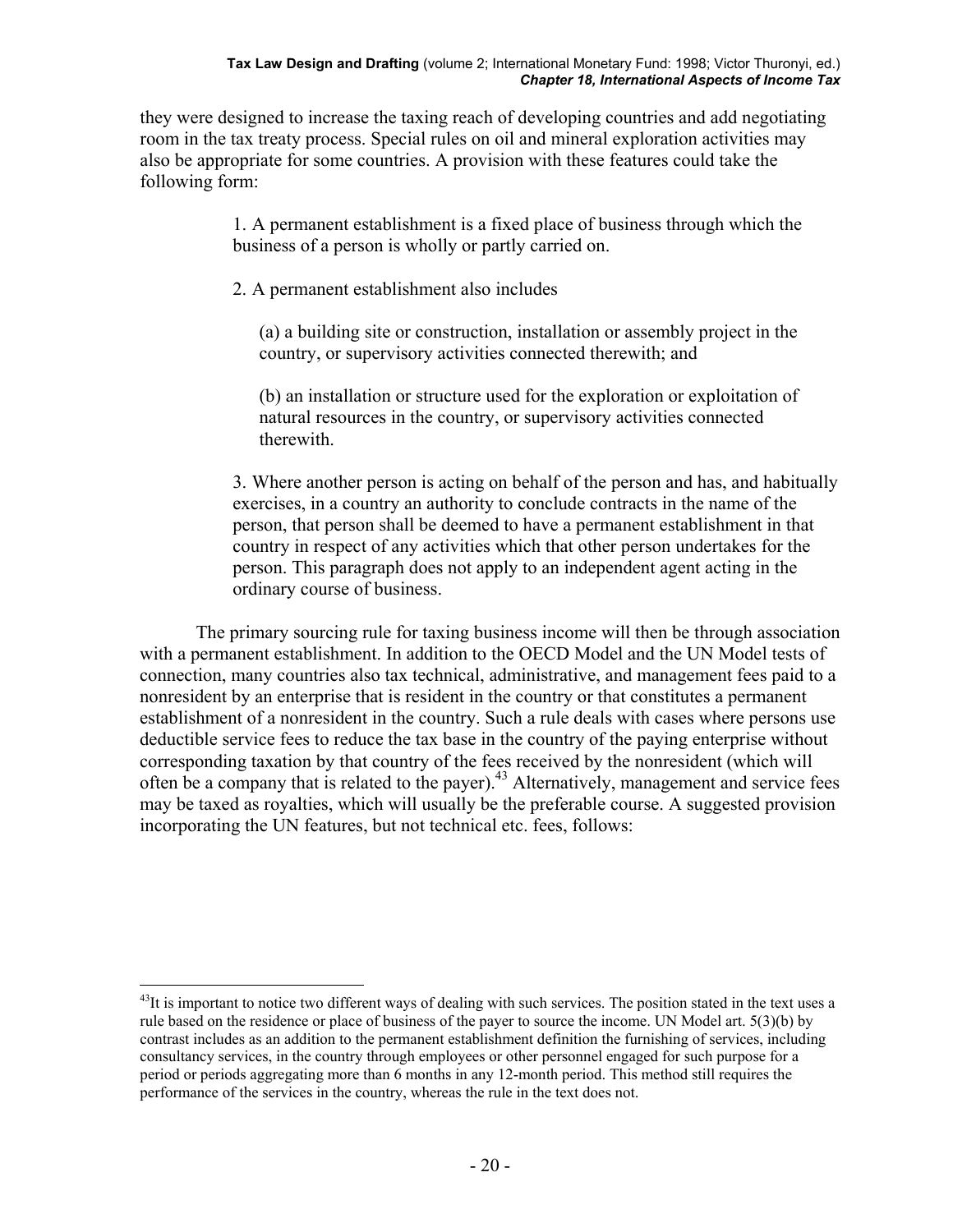Business income is sourced in country *X* if

(a) it is attributable to a permanent establishment of the taxpayer in *X*;

(b) it arises from sales by the taxpayer in *X* where the taxpayer has a permanent establishment through which goods of the same or similar kind are sold; or

(c) it arises from other business activities carried on by the taxpayer in *X* where the taxpayer has a permanent establishment through which activities of the same or similar kind are carried on.

 This provision will not exhaust the taxation of business income. First, there will often be special provisions for specific types of business income that take precedence over this general rule. Second, income of certain types that may or may not be income of a business depending on the circumstances (especially passive income, such as dividends, interest, royalties, or capital gains) will generally be taxable if it falls into either the business income rule or into the specific rules for the type of income in question (although the method of taxation will vary for each case as explained below).

 Thus, tax treaties have special rules for international transport income, independent professional services, and income from entertainment and sporting activities. Many countries also add income from international communications and insurance. The OECD tax treaty approach for international transport income is premised on the view that the income will be equally balanced between the two countries, so that it is simpler from an administrative point of view to confine taxation to the country of residence of the company carrying out the international transport.<sup>44</sup> In the case of air transport, this assumption will generally be correct because of the restrictions in international airline agreements entered into by governments, which try to share revenues between the airlines of each country, while for shipping very few countries nowadays have substantial shipping industries because of the way that business is organized internationally. While the tax treaty approach thus does little harm, some countries find it easier to use a simple 50/50 rule that divides the income equally between the start and end points of the international transport, an approach also used for international telecommunications income (not separately covered in tax treaties partly because of its recent development and partly because international agreements between countries often share the income between companies in each country).

 Professional services income nowadays is generally regarded as the same as business income, and the existence of separate articles in tax treaties is mainly to be explained historically.<sup>45</sup> As the outcome under such articles is similar to that for business income

<sup>&</sup>lt;sup>44</sup>In fact the OECD Model refers to the place of effective management of the enterprise, but this will usually correspond to the place of residence. The OECD Commentary on art. 8 in para. 2 contemplates the use of residence directly in the treaty article, and many treaties in practice follow this suggestion.

<sup>45</sup>*Cf.* ch. 14, *supra*, sec. V. The OECD is considering dropping the relevant article from its Model.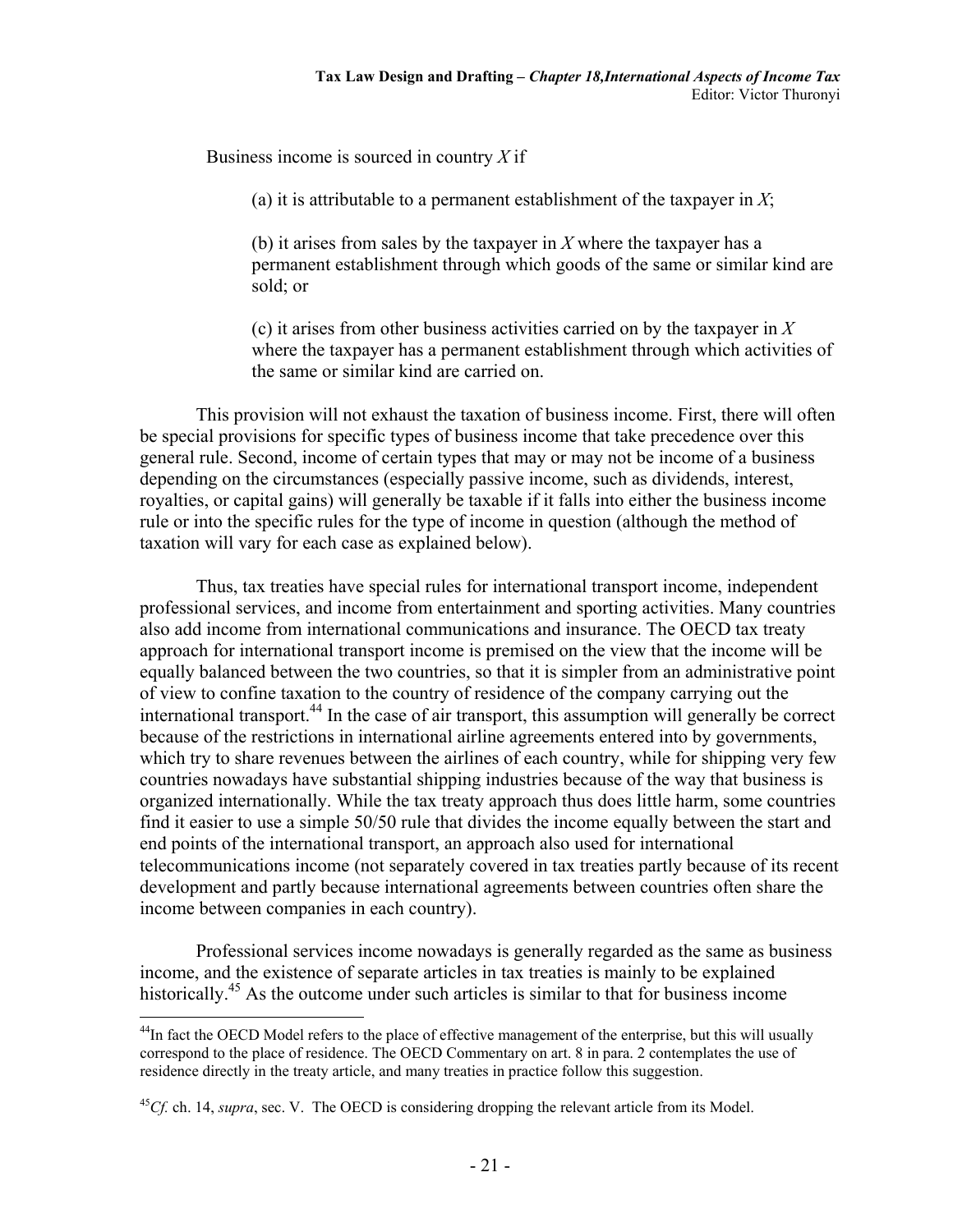generally, special sourcing rules for such income are not often included in domestic law, except where it is intended to include a time threshold, which is discussed below in relation to employment income.

 The taxation of insurance is a very specialized topic. Because of the difficulties involved in calculating the profit of an insurance company, some countries simply levy tax on a percentage of the premium income, either generally or specifically for certain types of insurance or in the international area. The basic sourcing rule adopted is the insuring of risks located in a country.

 Business (and employment) income from entertainment and sporting activities is sourced in a country when the activity is carried out there; this is because very high incomes can be earned in short periods within a country that may not be captured under the general business income rules.

 When special sourcing rules are adopted for particular types of business income in domestic law, they override the general business income source rule. In turn, tax treaties will generally overturn the special rules for insurance and telecommunication income and adopt the general business income rule unless the special rules are preserved by provisions inserted for that purpose (which does occur in bilateral treaties and the UN Model for insurance but not for telecommunications). Dividends, interest, and royalties are often regarded as passive income but may be received in a business context, in which event the rules for taxing business income generally apply.

#### **E. Dividends, Interest, and Royalties**

1

 Dividends are usually sourced under domestic law, and tax treaties by the residence of the company paying them. Interest under tax treaties also uses a basic residence of the payer criterion,<sup>46</sup> but where the interest is borne by the permanent establishment in connection with which the indebtedness is incurred, the interest is sourced by the location of the permanent establishment. Taken together, these rules on interest mean effectively that it is the place where the economic activity giving rise to the payment of the interest occurs that is its source.<sup>47</sup> Interest source rules under domestic laws show some variation from this pattern, most commonly adding the case where the interest relates to a loan that is secured by property situated in the country, but tax treaties generally override this rule. The tax treaty rule for the source of interest differs in one respect from the rule suggested in the text,

<sup>&</sup>lt;sup>46</sup>"Payer" in this context does not mean the person who actually hands over the money (which will usually be done by the debtor's bank), but the debtor or obligor; in tax treaties, the OECD Commentary on art. 11 para. 5 also notes that "paid" in this context has the broad meaning of the fulfilment of the obligation to put funds at the disposal of the creditor in the manner required by contract or custom.

<sup>&</sup>lt;sup>47</sup>Where the debtor is a financial intermediary, it will in turn have loaned the funds to another but it is not necessary for this purpose to track down the ultimate user of the funds; the branch of the financier that has borrowed the funds will be the determinant of the source of the interest payment. The fact that many interest payments involve financial intermediation creates many problems in the structuring of international tax rules as discussed below.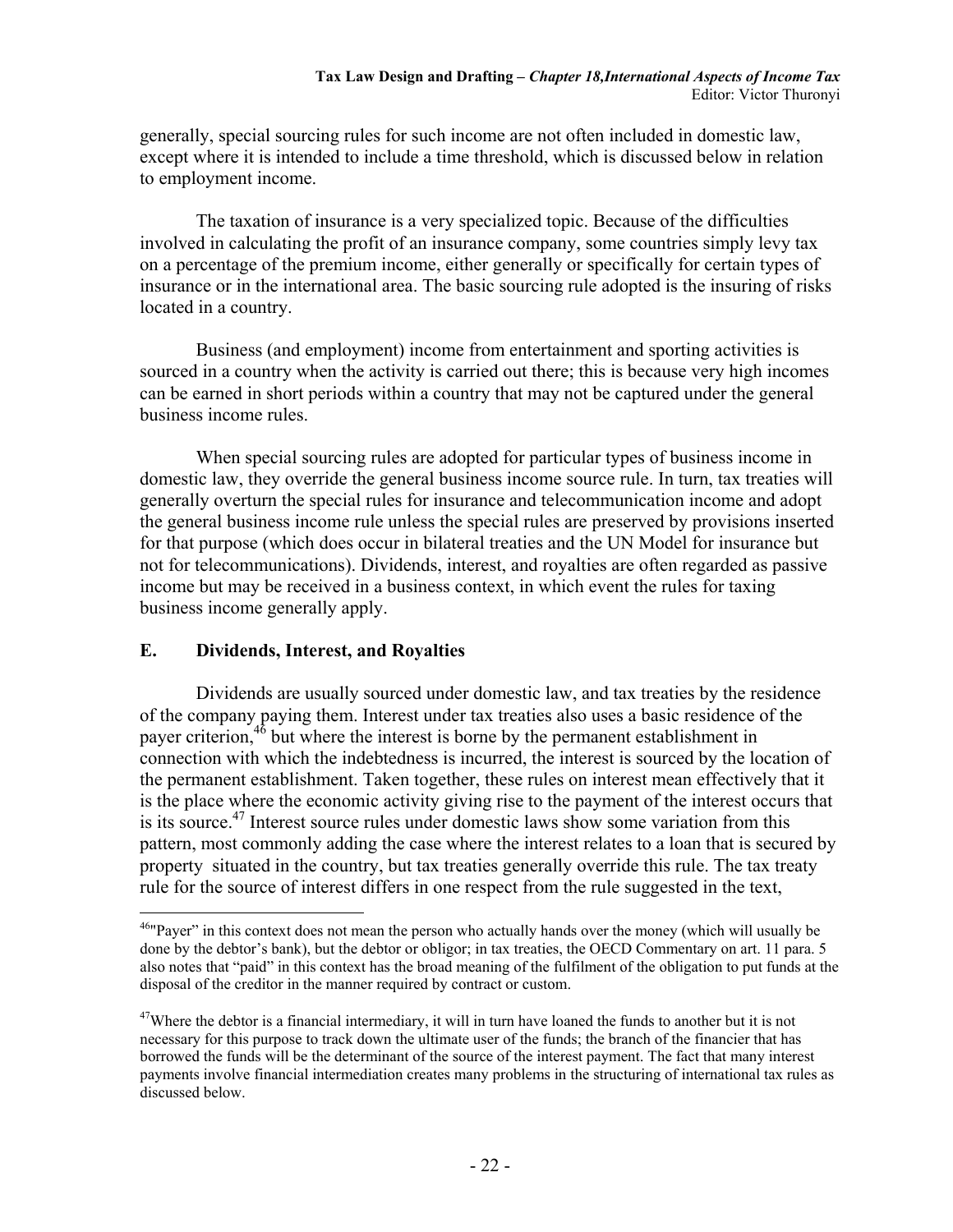apparently because of the bilateral nature of tax treaties. Sourcing by a branch rather than by the residence of the debtor occurs only where the branch is in one of the treaty countries; otherwise, the residence of the debtor prevails. This treaty rule can give rise to difficulties and is thus not followed by some countries in their treaties.<sup>48</sup>

 Royalties do not have a detailed source rule in the OECD Model, given that taxation is exclusively reserved to the residence country, but almost half of the OECD countries and the UN Model do not follow this pattern. Rather, they replicate the interest source rule for royalties, that is, residence of the payer with the permanent establishment qualification. The United States has a sourcing rule of where the property giving rise to the royalties is used<sup> $49$ </sup> and can usually have this accepted in its treaties, but less powerful countries may find it more difficult to go their own way. Certainly, domestic law should contain a clear rule for sourcing royalties, as they are one of the most important forms of income internationally—especially so in a world that is coming to be dominated by trade in technological innovation and services rather than goods.

 One of the most important aspects of the source rules for dividends, interest, and royalties is the definition of the terms. Most domestic tax laws will have a definition of dividend in relation to the general rules for taxing distributions by legal entities,<sup>50</sup> and tax treaties effectively adopt this definition. The reliance on the domestic definition of dividend under tax treaties can cause difficulties, as countries have widely differing definitions, which can lead to the consequence that one country regards a payment as a dividend whereas another country regards it as something else. For example, one country may treat a payment on the liquidation of a company to its shareholders as, in whole or in part, a dividend, whereas another country may treat it as a disposal of the shares (and so covered by the capital gain article in tax treaties). Tax treaties do not usually provide any clear resolution of this "conflict-of-qualifications" problem, except the possibility of the mutual agreement procedure. It follows that whatever definition of dividend is adopted for domestic purposes, problem cases can arise internationally under tax treaties. No simple solution is available.

By contrast, the definitions of "interest" and "royalties" in tax treaties do not rely on domestic definitions. The definition of interest in the OECD Model is income from a debt claim (but excluding penalty charges for late payment). While this definition operates clearly in many cases, financial innovation in recent decades has given rise to many instruments that are effectively loans but that do not relate to a debt claim and are therefore outside the definition (e.g., foreign exchange contracts and swaps can be structured to produce interest equivalents). Increasingly, countries are moving in their domestic laws to ensure that such instruments are taxed consistently with interest, but the rules required for such a regime are likely to be very complex. The result is that what is assimilated to interest under domestic

<u>.</u>

 $^{48}$ Australia is the main example; see Australia-Vietnam art. 11(5); the United States in some of its treaties has also taken this approach.

 $^{49}$ USA IRC § 861(a)(4).

<sup>50</sup>*See supra* ch. 19.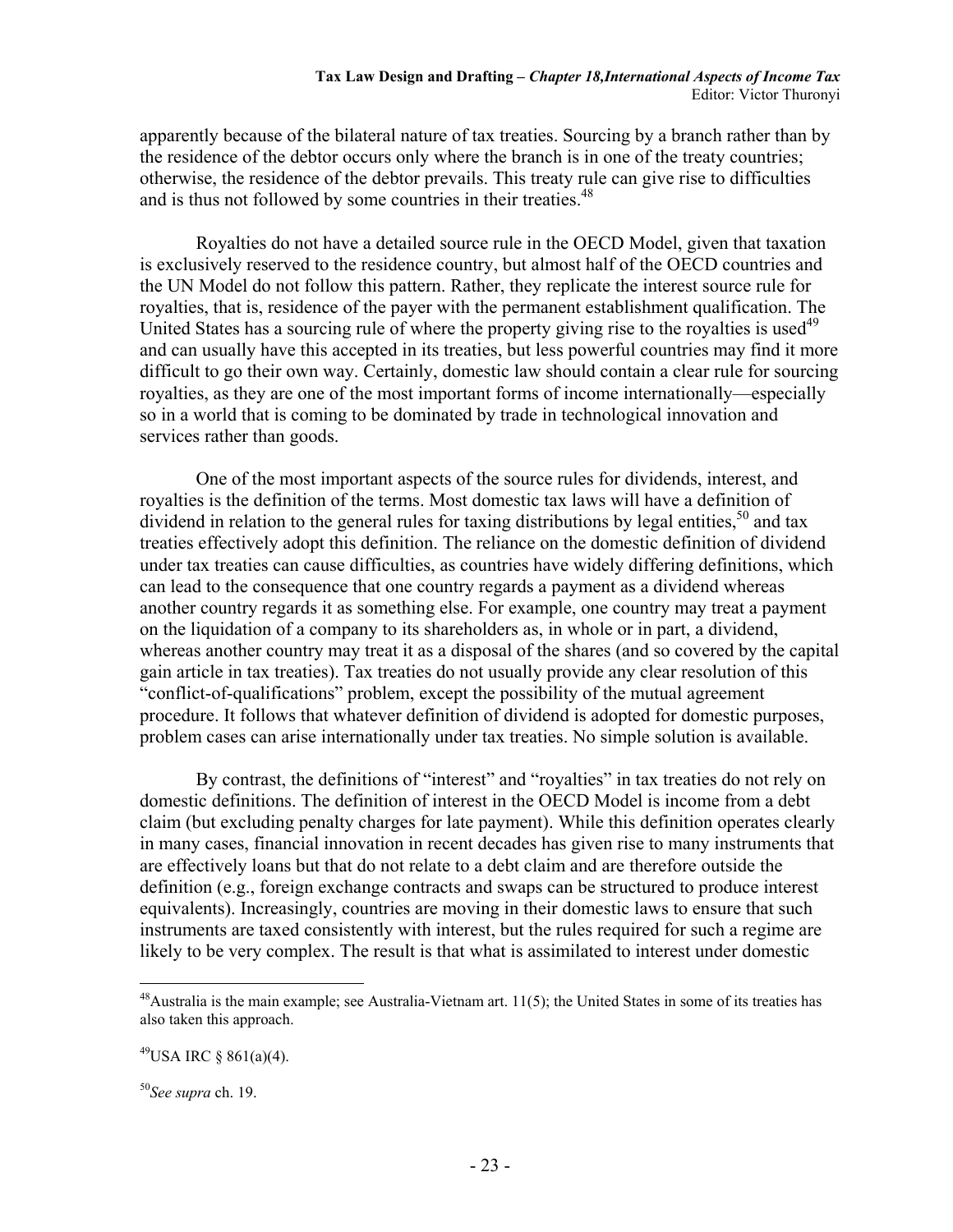laws varies greatly among countries and the definition used will depend on a number of fundamental policy choices in the taxation of interest. $51$ 

 The definition of royalties is more straightforward. The essence of the definition in tax treaties, which is followed in the domestic law of many countries, is a payment for the use of intellectual property, including copyrights, patents, know-how, and secret processes. (The term "royalty" is also commonly used for payments to the owner of land or to the state for the right to extract natural resources, but these are income from immovable property and have already been dealt with above.) The OECD Model before 1992 covered equipment rentals in the definition of royalties by including payments for the right to use industrial, commercial, or scientific equipment; the deletion of this item in a bilateral treaty means that equipment rentals come within the business profits article under tax treaties. While the usage covering equipment leasing probably extends beyond the normal understanding of the term royalties, many countries still include equipment rentals in their domestic law definition of royalty.52 As long as positive tax rates are specified for interest and royalties in tax treaties (not the case in the OECD Model but not uncommon in practice), one justification for this inclusion is that interest can be converted into rental income through the device of the financial lease (i.e., a lease that is the equivalent of a loan), but the treatment under the domestic law and tax treaties will effectively be the same.<sup>53</sup>

 One problem of the royalty definition in the OECD Model is the reference to payments "for the use of, or the right to use" patents etc. This language apparently does not cover disposals of intellectual property and, if so, the royalty definition can be simply avoided as transactions for use can easily be converted into disposal transactions because of the flexibility of patent and copyright law in most countries. For example, a person could be given the right to use a patent in a particular country for a specific period of time in return for payments related to the number of items produced using the patented process, or the patent could be disposed of to the person in respect of that country and time period on the same payment terms. For this reason some countries provide that where some proportion of the payments in relation to intellectual property are contingent on use, then they will be treated as royalties even though the transaction takes the form of a disposal.<sup>54</sup>

<sup>51</sup>*See generally* OECD, Taxation of New Financial Instruments (1994).

 ${}^{52}E.g.,$  AUS ITAA § 6(1) (definition of royalty); JPN CorpTL § 143(7).

 $53$ One difference is that the rental payment under a finance lease is equivalent to principal and interest on a loan, and so taxation of the full rental payment is more extensive than taxation of interest. To deal with this problem, some countries restrict the tax on a finance lease rental payment to the component equivalent to interest, for example, AUS ITAA § 128AC. This will also be the result when a financial lease is treated as a loan for tax purposes. *E.g.*, GEO TC § 78.

<sup>&</sup>lt;sup>54</sup>USA IRC § 865(d)(1)(B); alternatively, royalties can be defined to include payments for alienation as well as use, as in JPN Corp TL § 138(7).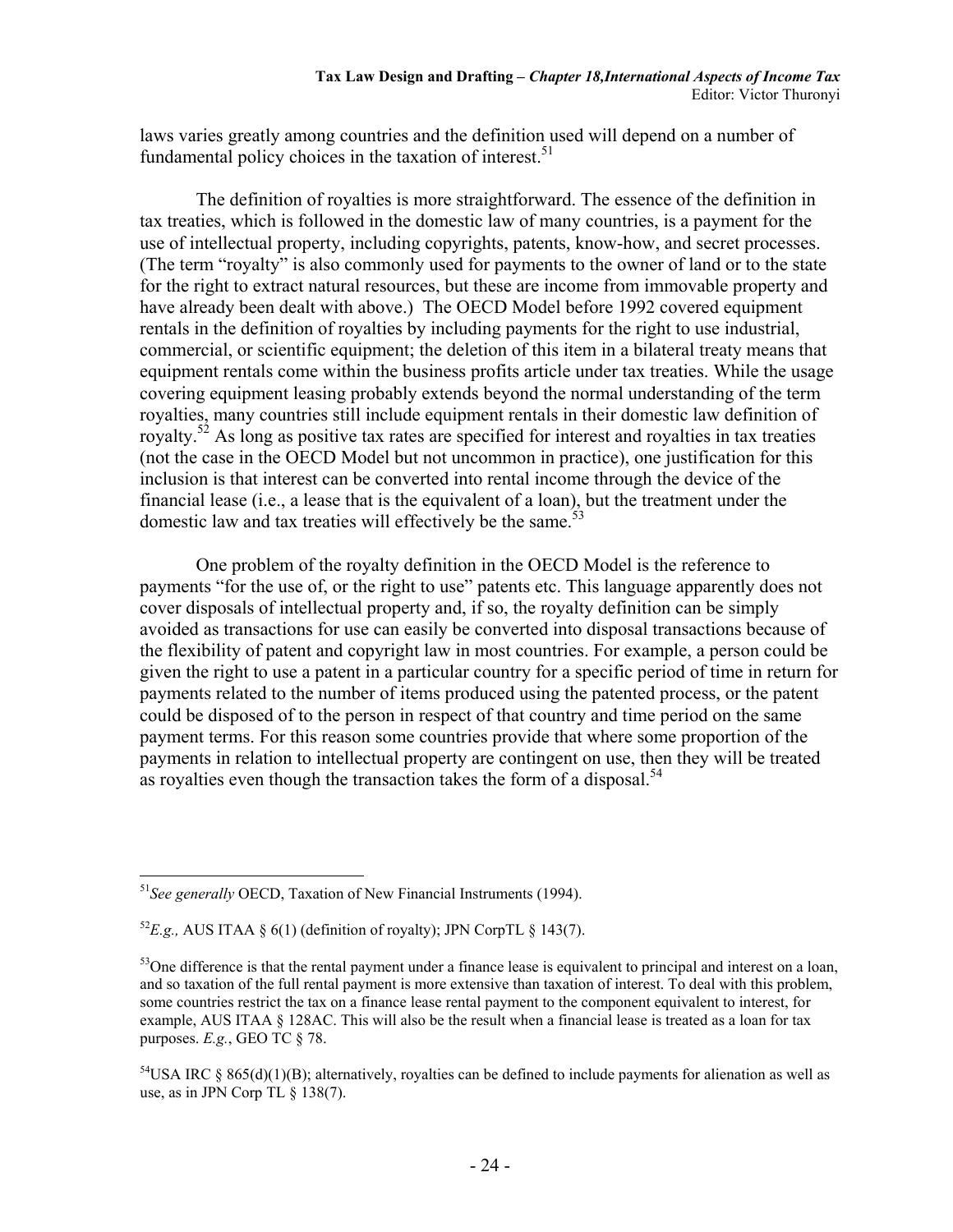In some countries, technical fees are assimilated into the definition of royalties or are taxed similarly to royalties.<sup>55</sup> In the context of tax treaties, similar issues arise. Payments for technical services and the like may be incorporated into the royalties article or subject to a separate but similar article.<sup>56</sup> If no such provision is made, then the domestic rules for taxing such income will be overridden by tax treaties.

#### **F. Capital Gains**

 Capital gains are another area where variation in domestic laws can give rise to problems in their international treatment. Some countries (especially common law countries) have a general conception of capital gains as any gain on an asset other than inventory (and similar property) of a business and personal use assets of an individual (such as consumer durables). Within this group, a number of countries do not tax such capital gains while many others have beneficial rules and tax rates for them. Other countries, especially those based on civil law, have either a much narrower concept of capital gains or no such concept—business profits are taxed with no tax distinction drawn between gains on disposition of inventory and other assets, and individuals are simply taxed on gains on a list of assets without invoking any rubric of capital gain in either case.<sup>57</sup> Hence, the use of the term "capital gains" can cause some confusion in an international setting and it can be argued that it is better avoided even though it is used in the OECD Model. $58$ 

 Following the tax treaty rules, gains on business assets are generally sourced at the permanent establishment to which the gain is attributable; gains on immovable property are sourced where the property is situated; and gains on other property are sourced where the person disposing of it is resident. A number of countries include special rules in their domestic law and tax treaties for sourcing gains on shares in resident companies in one or more of the following categories: companies whose major assets are immovable property, direct investment interests in companies (usually defined as a certain proportion of the shares, such as 10 percent or 25 percent) and, more rarely, any interest in a closely held company.<sup>59</sup> The first two of these are intended to buttress the rules on taxing gains on business assets and immovable property. A taxpayer can easily avoid those rules by holding the relevant assets in a company and then selling the shares in the company.

<sup>55</sup>E.g., for Malaysia, *see* Ismail, *Experience of Malaysia*, *in* Vann, ed., *supra* note 14.

<sup>&</sup>lt;sup>56</sup>All of Brazil's tax treaties, except a very early treaty with Japan, provide for assimilation of technical fees to royalties in protocols to the treaties; a number of treaties and protocols recently negotiated by India, Malaysia, and some African countries have separate articles on technical fees; *see* Vann, *supra* note 14.

<sup>57</sup>*See generally supra* ch. 16.

 $58$ Although only in the title to art. 13, and not in the text of the article itself, which refers simply to gains; the 1996 U.S. Model, *supra* note 10, uses "Gains" as the title also.

<sup>&</sup>lt;sup>59</sup>USA IRC § 897 for the first and AUS ITAA § 160T, CAN ITA § 115(1)(b) for the second and third cases.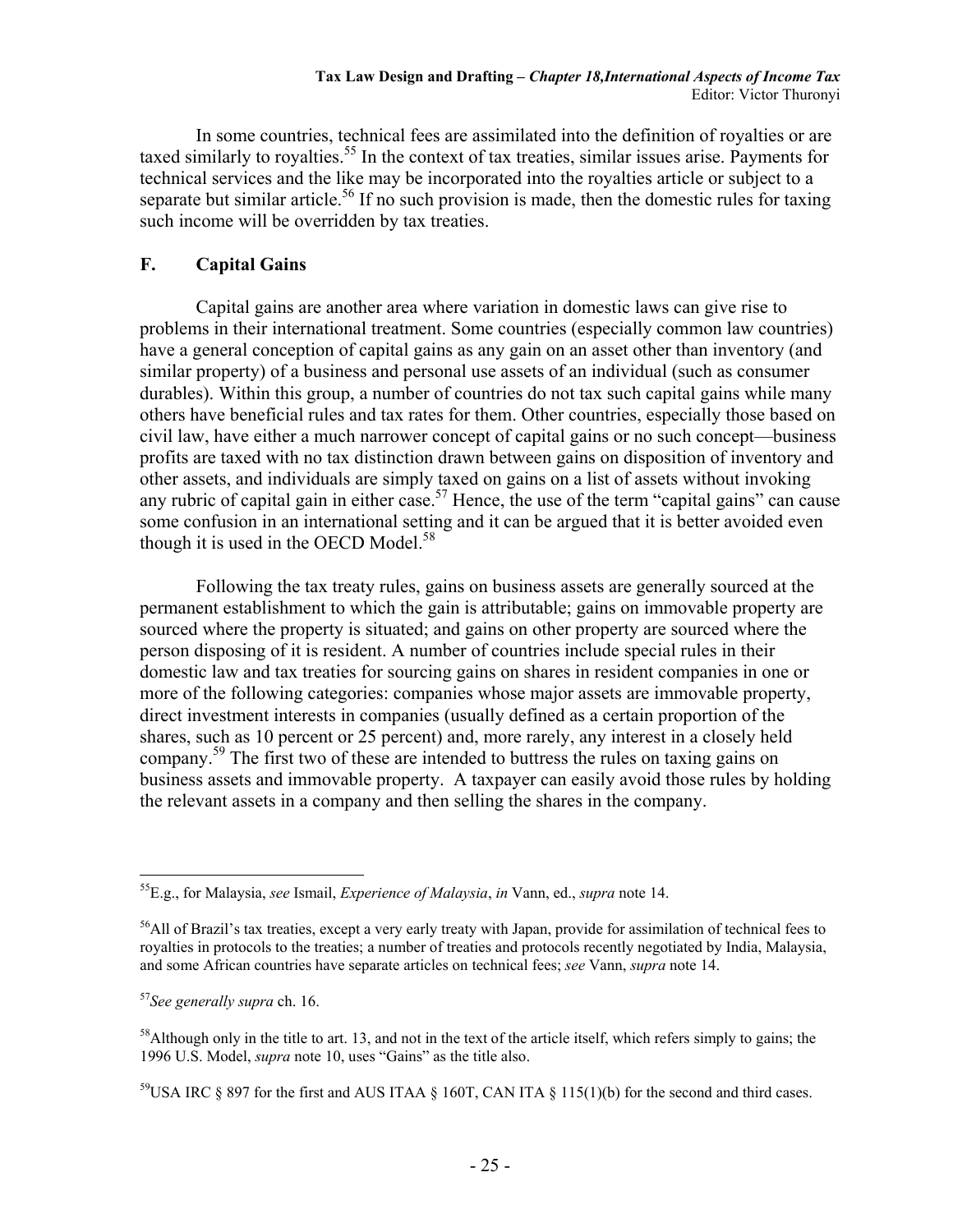While the purpose of the rules on companies is understandable, in practice it is not possible to prevent nonresidents from using variations on the same stratagem to avoid these rules. Rather than selling the shares in the resident company directly holding the relevant assets, a taxpayer can hold the assets through several tiers of companies (usually located in tax havens); it is then possible for one higher-tier nonresident company to sell the shares in the nonresident company below it in the tier and so effectively dispose of assets that may be several tiers below. While domestic law can have rules referring to disposal of shares in companies that amount indirectly to disposal of the relevant assets,  $60$  such rules will be almost impossible to enforce and will usually be overridden to a greater or lesser degree by tax treaties.

#### **G. Employment, Services, and Pension Income**

#### *1. Employment Income*

 Employment income is usually sourced by the place where the employment is carried out (and if it is carried out in several places, the income is apportioned between those places). This is followed in tax treaties, with the exception that the OECD Model contains a 183-day presence threshold before a nonresident employee is taxable, if employed by a nonresident employer that does not deduct the relevant salary as part of the expenses of a permanent establishment in the country. Some short time threshold, such as 30, 60, or 90 days, subject to the same conditions, is a sensible rule for domestic law, as no country can successfully tax such employees who are in the country for very short periods. Especially in the context of developing and transition countries that are seeking to attract foreign investment, this kind of rule allows the important exploratory visits to take place before investment decisions are made without tax impediments so far as the employees of the potential investor are concerned. A monetary threshold can also be used as an addition to the time threshold to eliminate small amounts for ease of administration, or as an alternative to the time threshold to try to capture very high amounts of income earned in a short period.<sup>61</sup> Tax treaties contain time limits for employment income, but not usually monetary limits.

### *2. Fringe Benefits Tax*

 Following the lead of Australia and New Zealand, a few developing and transition countries have adopted fringe benefits taxes to deal with the problems of taxing benefits in kind provided by an employer to an employee.<sup>62</sup> The tax is levied directly on the employer at

<sup>&</sup>lt;sup>60</sup>The provisions in note 58 refer to shares in resident companies and so can be easily overcome through the use of a nonresident company to hold the relevant asset without a lengthy tier of companies. Canada has recently extended its rules to nonresident companies in certain cases, CAN ITA  $\S$  115(1)(b)(v)(D). The UN Model refers to shares in a company whose assets consist "directly or indirectly" principally of immovable property and so is apt to cover such cases if there is a suitable provision in domestic law. In practice, it is rare for tax treaties to cover indirect disposals.

 $^{61}E.g.,$  USA IRC § 861(a)(3).

 $^{62}$ *See supra* ch. 14, sec. III(c)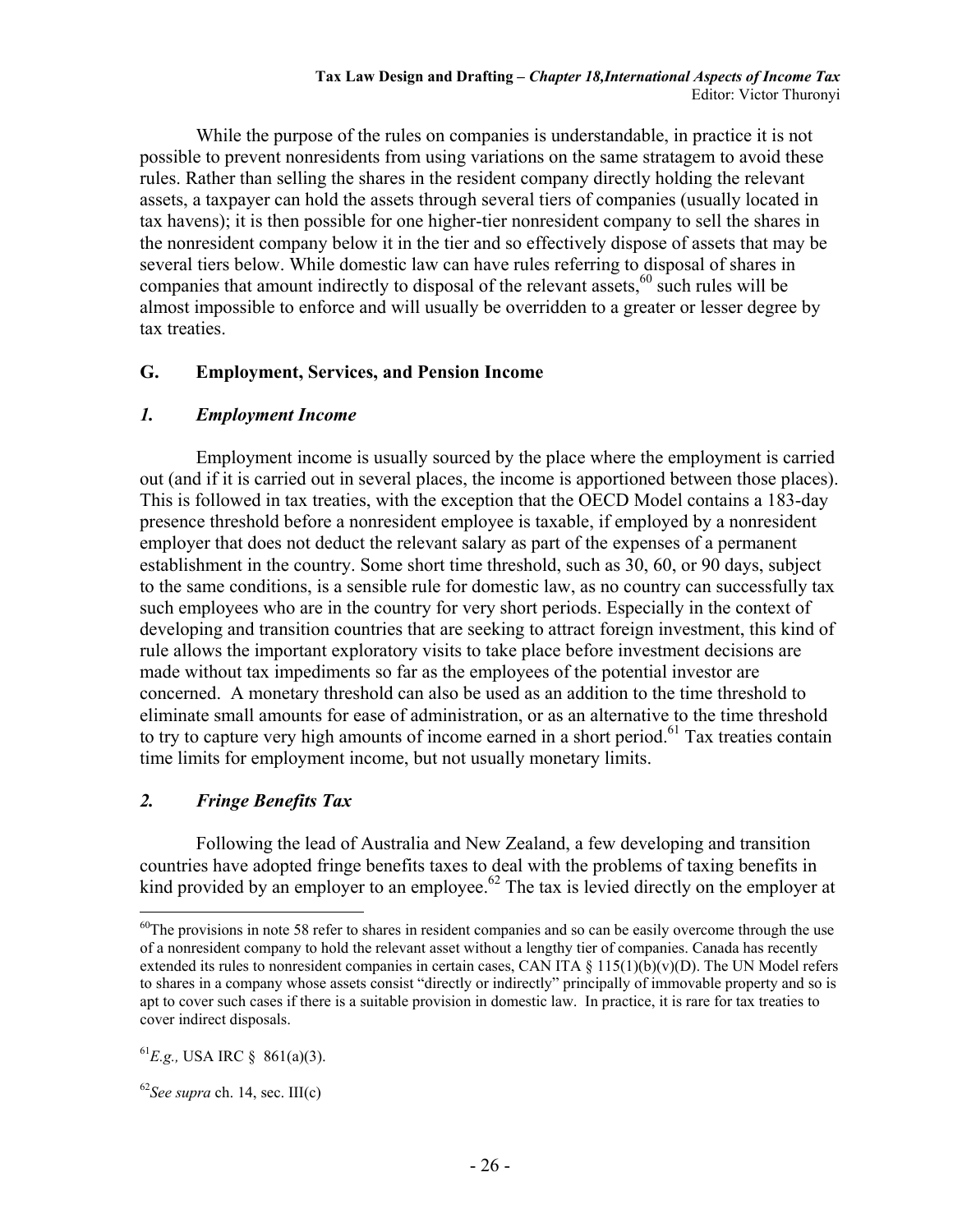a flat rate and the benefit is then tax exempt in the hands of the employee. Even from a domestic viewpoint, the technical problems of this approach to the fringe benefits problem indicate that the tax should be adopted only when it is politically the only possible way to ensure that the benefits are taxed.<sup>63</sup> Otherwise, the more straightforward method of treating fringe benefits as the equivalent of cash wages is to be preferred.

 From an international perspective, fringe benefits taxes cause significant problems. First, the application of the residence and source principles to the tax is unclear. Does the residence of the employer or the employee count? Is the sourcing rule the same as for wages? If so, one of the claimed advantages of the tax, the avoidance of allocating benefits to individual employees, is lost. Second, how is relief from double taxation effected in domestic law (especially as other countries may not be using the tax, but taxing employees instead)? At the moment, fringe benefits taxes often lack mechanisms to avoid double taxation. Third, no satisfactory tax treaty mechanism has yet been found for dealing with such taxes.<sup>64</sup> Where the traditional approach of taxing fringe benefits to the employee is adopted, tax treaties experience little difficulty as the matter is dealt with by the employment income article.

 For developing and transition countries, this fringe benefits tax problem is more than theoretical. As already noted, the taxation of the salaries and benefits of expatriate employees of foreign investors can be a significant factor in investment decisions. If a fringe benefits tax is adopted, it will not be relieved in the country of the expatriate employees' residence if that country applies a foreign tax credit, with resulting double taxation. The foreign investor, rather than the employees, in practice will absorb the fringe benefits tax so that it is simply an additional cost of—and disincentive to—the investment. Given that fringe benefits for good reasons often figure importantly in the remuneration packages of expatriate employees, the cost can become significant. Indeed, even under the traditional approach to fringe benefits, there is an argument for special rules to deal with such employees. Carrying these rules over into a fringe benefits tax will ameliorate but not solve the problem that the fringe benefits tax causes in the international context.

#### *3. Services Income*

1

 The employment income source rule is often extended to all forms of services income. This has two effects. First, not only is the employee taxable but also the employer, where the services of the employee are part of the rendering of services of the employer to a third party. Second, in the case of professional services and services with a high value added where no employment is involved, the person rendering the services is taxable without the need for some permanent presence as is generally true for business income. Because of the

<sup>63</sup>*See* Vann, *Some Lessons from Hussey and Lubick*, 7 Tax Notes Int'l 268 (1993). *See also supra* ch. 14, sec.  $III(c)$ .

<sup>&</sup>lt;sup>64</sup>Australia has some provisions in a treaty with Indonesia over exploitation of the Timor Gap and its recent treaty with New Zealand. For all other tax treaties, however, the fringe benefits tax is simply not covered, because treaties are limited to income and capital taxes.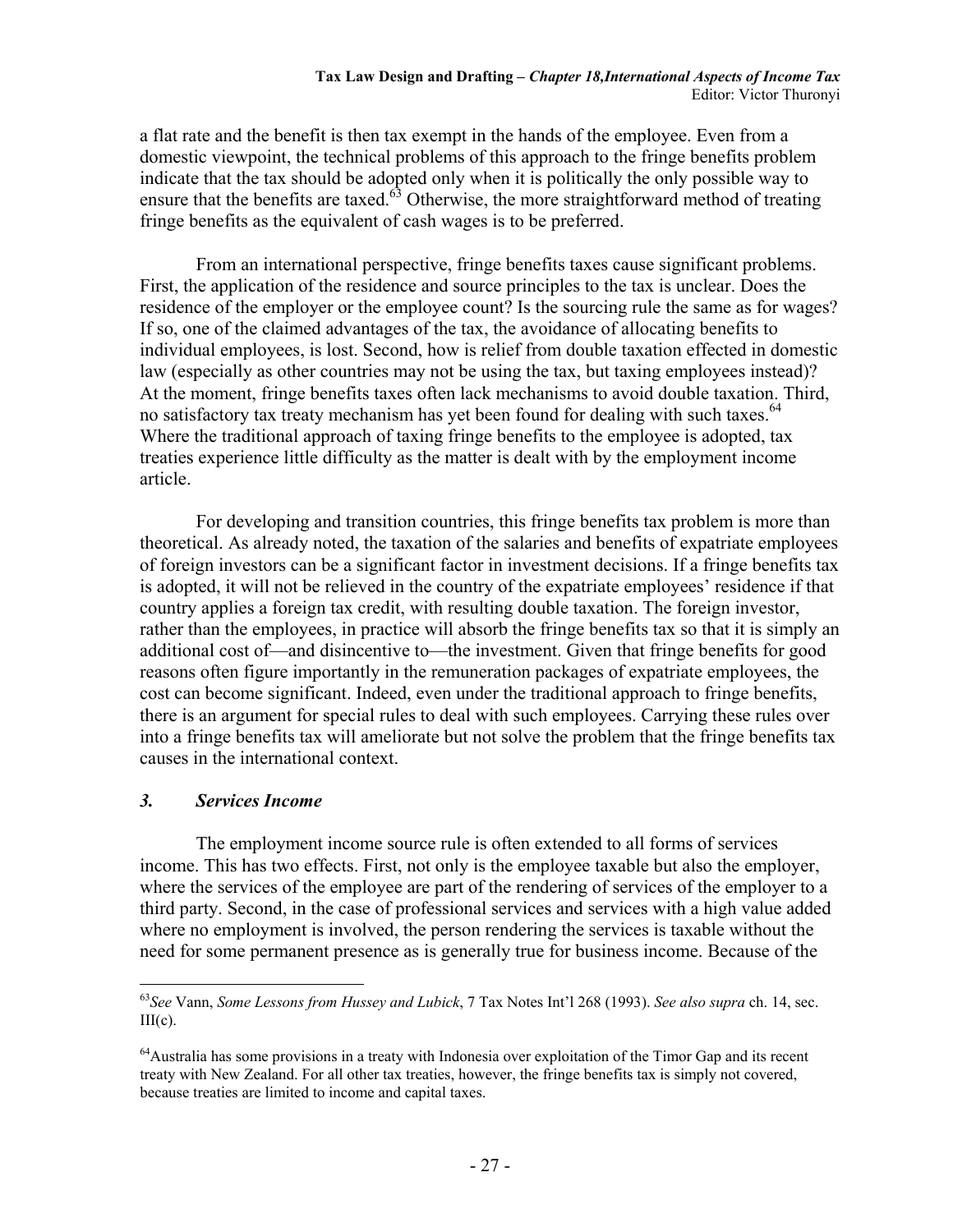increasing significance of high-cost services in international trade, it is sensible for countries to seek to tax such services. They can do this either by adopting a general rule for services based on the place of performance or by including the rendering of services other than as an employee in the definition of permanent establishment. If either is done, it would be sensible to include a short time threshold, for similar reasons as in relation to employment income. Tax treaties based on the OECD Model will eliminate the tax in such a case but the UN Model would allow it, subject to a time threshold.<sup>65</sup> The addition of a monetary threshold in addition to or in lieu of a time threshold raises similar considerations as for employment income. The UN (but not the OECD) Model includes such a threshold for independent personal (i.e., professional) services but not for other services. Consistency across employment, professional, and other high-cost services makes sense from a policy viewpoint, but tax treaties will generally not produce this outcome.

Under domestic law, it is usually necessary  $(e.g., in relation to with holding on wage)$ income) to draw distinctions between employment and business income.<sup>66</sup> Employers and employees may gain some advantage (in relation not simply to the income tax, but also to payroll-based taxes and even labor law) in converting what is essentially an employment relationship into a business one. One way to achieve this is for the employee to form a company that then contracts the services of the former employee to the former employer (the person is now an employee of the company the person owns but has control over how much income is received from the company as wages and how much in other forms). Domestic tax laws often deal with this problem by expansively defining employment to include such cases or by extending withholding to certain types of business income. As far as the former route is adopted, the rules will generally flow over into tax treaties (tax treaties have a special rule for directors of companies, sourcing directors' fees by the residence of the company, although under the domestic laws of most countries these fees are treated as employment income).

 Arrangements designed to convert employment into business income have given rise to particular problems in international situations through manipulation of the time limits for taxing employment income under tax treaties. The OECD has accordingly developed rules for treaty purposes that seek to determine whether there is a genuine employment. These rules can be considered for use in domestic law. The rules address where the responsibility, risk, and authority to give instructions lies, where the work is carried out, the method of calculation of remuneration, who provides facilities, and the methods for the conduct of the work.<sup>67</sup>

 $65$ The UN Model uses "six months within any 12-month period" in the permanent establishment article and "183 days in the fiscal year concerned" in the independent personal services article. It seems preferable to use uniform terminology in both cases. For issues surrounding the counting of days under time-bound tests in a different context, *see supra* sec. II (A) concerning the residence of individuals.

<sup>66</sup>*See supra* ch. 14.

<sup>67</sup>OECD,Trends in International Taxation: Taxation Issues Relating to International Hiring-Out of Labor (1985) and see the Commentary para. 8 to OECD Model art. 15. Some tax treaties incorporate the tests developed by the OECD, but most countries are content to rely on the Commentary as bringing about the application of the tests. The object of the tests is to determine whether the business that contracts for the services of the company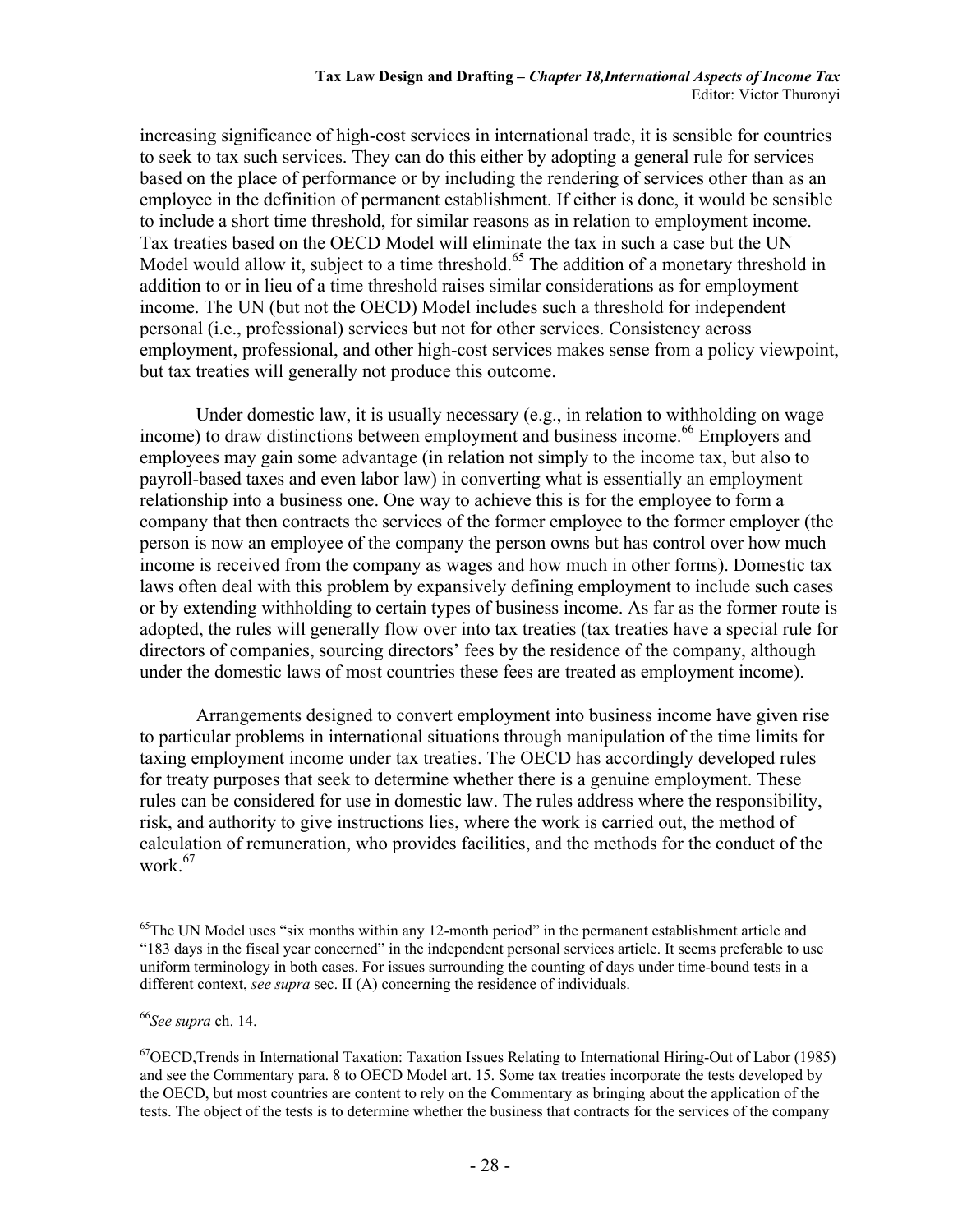One form of high-value service that is usually the subject of special rules concerns entertainers and athletes. Their income can be structured, as they desire, as business or employment income (in the latter case through the use of "star" companies similar to the situation just dealt with). Whether the income is employment or business, it is sourced under treaties by reference to the place of performance of the services without time thresholds.<sup>68</sup> Monetary limits may be used to segregate highly paid pop stars from the lower-paid members of, say, a visiting symphony orchestra, although tax treaties usually employ other methods to make this kind of separation (usually based on exceptions for official cultural exchange programs). Tax treaties also usually contain special provisions to look through star companies to the entertainer or athlete and to attribute all the income to that person. A similar rule may be useful in domestic law.

 Even with some or all of this panoply of rules to cater to the problems of taxing highcost services, the growing importance of services in the world economy is going to increase pressure on both source and residence country taxation. A successful computer software company, for example, could locate its programming and management staff in some suitably pleasant tax haven and market its products through mail order solicited by advertisements in computer magazines or on the Internet. Taxing the profits of such a company and the salaries of its employees in the countries where its products are sold is almost impossible, is not provided for in the domestic laws of most countries, and may be prevented by tax treaties. Similarly, much of the income of entertainers and athletes comes from sources not directly related to actual performance, such as video and sound recordings and endorsements. Capturing this indirect income by the country of place of performance entails the same kinds of problems.<sup>69</sup>

 As already noted in the discussion of business income and royalties, some countries are responding to this problem by employing a definition of source based on the residence of the payer.<sup>70</sup> As yet, such a shift does not have general international acceptance. This may, however, be a case where it is wise for domestic law in developing and transition countries to depart from the norms implicit in existing tax treaties and to seek to change their treaty practice accordingly. Considerable resistance will be encountered in tax treaty negotiations with industrial countries if a developing or transition country adopts this course.

 $69$ Most of the problems under tax treaties in this area arise from the use of the permanent establishment concept.

<sup>70</sup>*E.g.*, DEU EStG § 49(1)(3), (4) (services performed in Germany, utilized in Germany, or paid for from public funds); COL TC § 24(6)(compensation for personal services paid by the State); *id.* § 24(8) (income from the rendering of technical services); Price Waterhouse, Individual Taxes: A Worldwide Summary 43 (1997) (for Brazil, source is determined according to place where payer is located); BRA RIR §§ 2, 743, 785; ECU RTI § 8(2) (income derived from residents).

owned by the individual doing the work controls and provides for that person in a similar way as for an actual employee. *Cf. supra* ch. 14*,* note 60.

 $68$ For extended treatment of the domestic law and treaty issues arising from the income of entertainers and athletes, *see* Sandler, The Taxation of International Entertainers and Athletes (1995).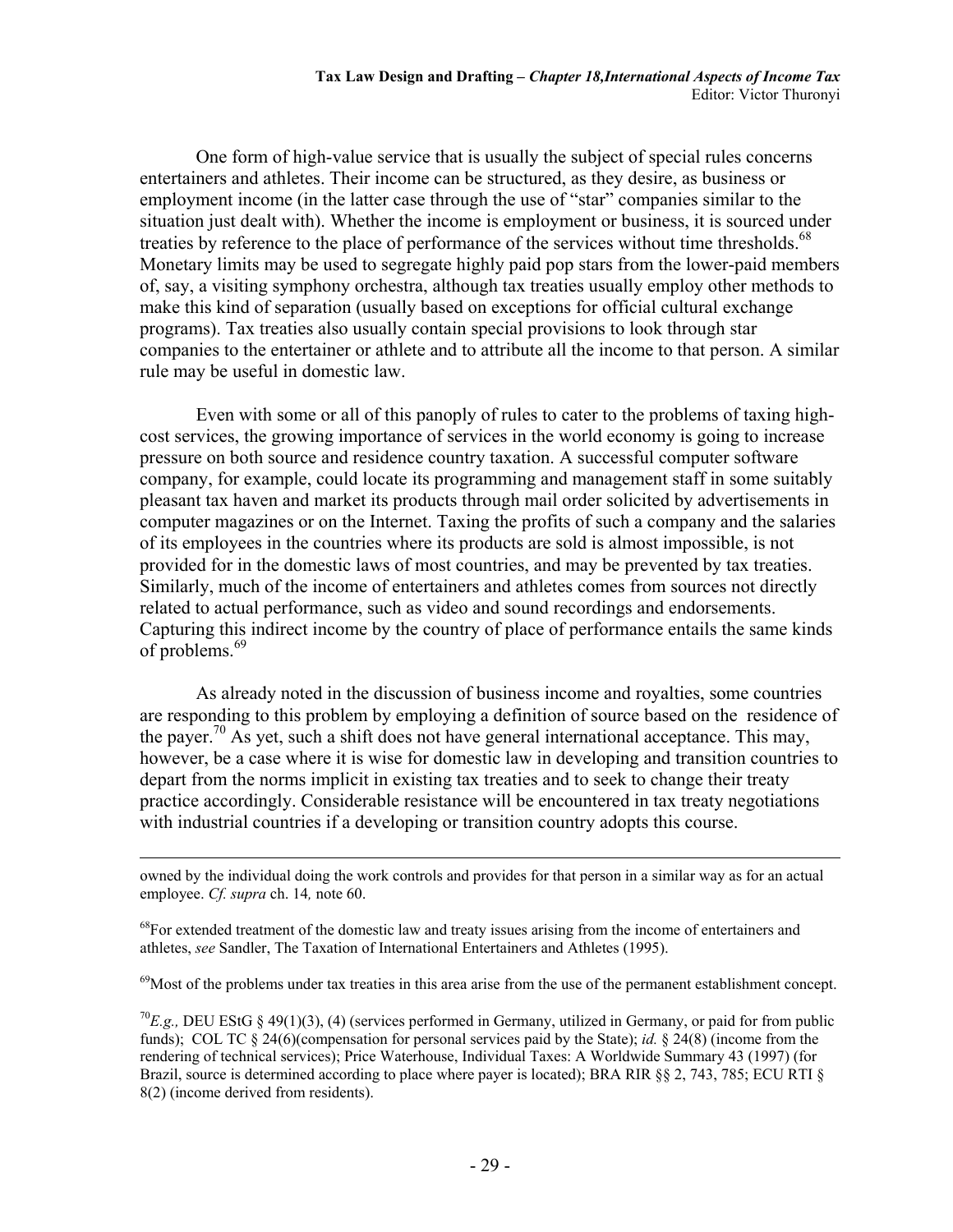#### *4. Pension Income*

 A form of income often closely related to services income is pension income. Where the pension has been financed by contributions out of services income that have received favorable tax treatment in the country of performance (by exclusion of the contribution from income or a deduction for the contribution), a rule based on the place of performance of the services may be thought suitable for sourcing the pension. This approach will not be practical when the services have been rendered in many countries over a period of many years. For this reason and because pensions can take other forms (such as government benefits, distributions from social security schemes, and purchased annuities), they are often sourced by the residence of the recipient of the pension or by the residence of the payer of the pension. The OECD Model adopts the former while many tax treaties in practice adopt some form of the latter, especially in regard to social security and government benefits. The UN Model adds, in one of its variants, a permanent-establishment sourcing rule as a gloss on the residence-of-the- payer rule. Pensions and similar payments also give rise to some more general problems under international taxation, which are taken up below.

 In developing countries, pensions of all kinds are much less common than in industrial countries, whereas they are widespread in transition countries. In both developing and transition countries, pensions tend to be small in amount (especially as a result of recent inflation in transition countries) and are often not taxable either because of an express exemption in the domestic tax law or because they fall entirely within the tax-free zone established by the tax rate scale or by personal allowances. Some developing and transition countries have already experienced immigration of pensioners from industrial countries in part to take advantage of a lower cost of living. It is not advisable therefore to be dogmatic on a source rule for pensions.

 As with residence rules, there may be special sourcing-type rules for government employees. Although these rules are not often found in domestic tax laws, tax treaties generally limit taxation of the employee's wages to the government employing the person, except for local employees. A variant of this rule is extended by tax treaties to pensions paid by the government to its former employees.

#### **H. Other Income**

For other income, $<sup>71</sup>$  the OECD Model basically adopts a residence-only tax rule. The</sup> UN Model allows the country of source to tax the income in accordance with its own source rules without defining such rules. The domestic law of a transition or developing country can sensibly adopt this approach with some generally expressed source rule as a residual.

<u>.</u>

<sup>71</sup>*See supra* ch. 14, sec. V.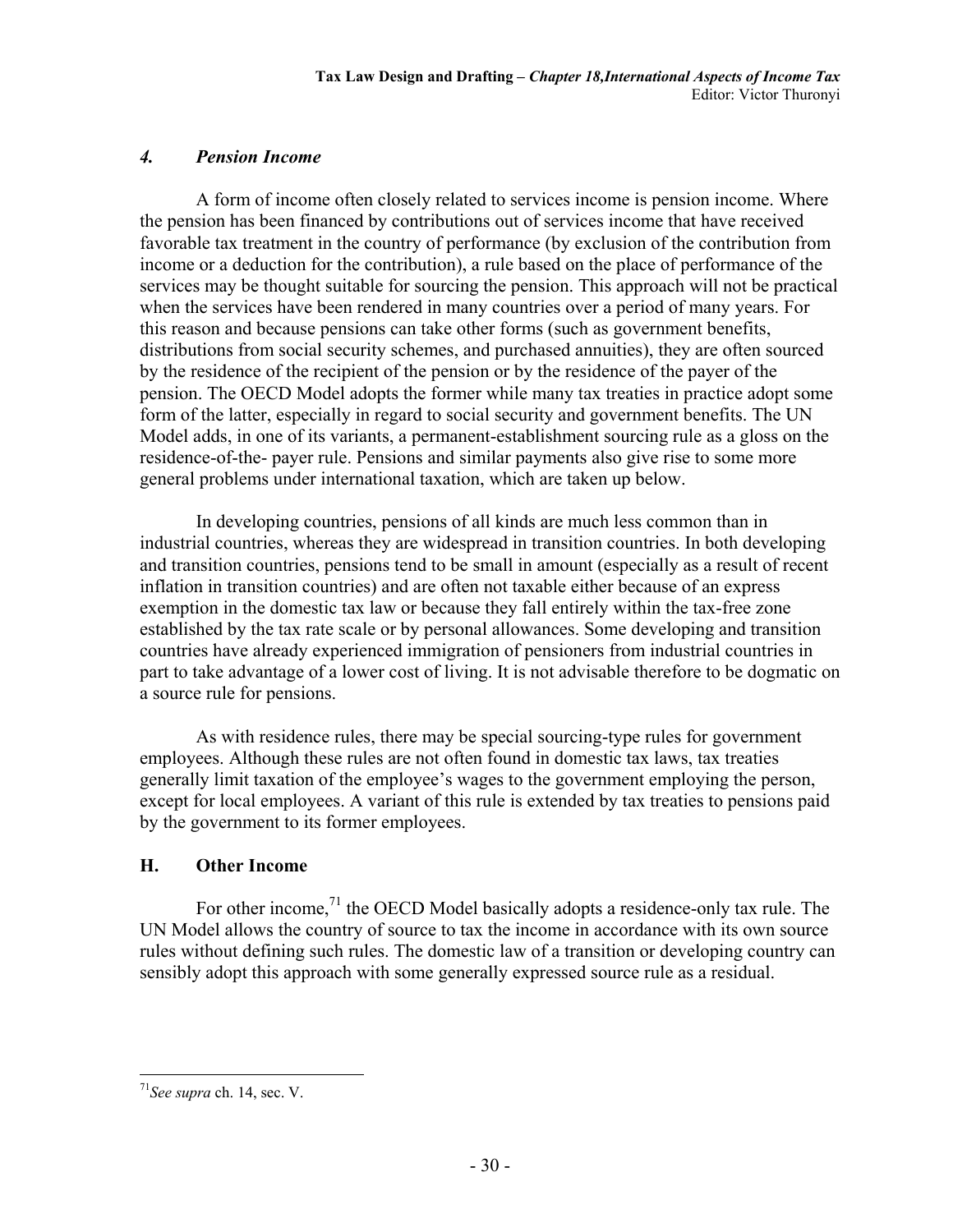# **VI. Taxation of Residents**

#### **A. Rate Scale and Personal Allowances**

 The main reasons for taxing residents on their worldwide income have to do with the fairness of the tax system. When a country adopts a progressive income tax rate scale for individuals, it is usually motivated by the idea that it is fair for higher-income individuals to pay proportionally more of their income as tax. Unless, however, the individual is taxed on worldwide income, this goal may not be achieved for an individual with income from more than one country. If the progressive tax rates are the same in each country and each taxes only on a source basis, an individual receiving income from each country will pay less tax in total to both countries than an individual who receives the same total amount of income from only one of the countries. This is doubly unfair; not only are two like individuals taxed differently, but individuals are obviously encouraged to split their income between the countries, an avenue that is more likely to be availed of by a high-income taxpayer. There is also a lack of neutrality in such a system because of the splitting incentive that it creates.

 Given that it is not practical for a country to tax all individuals in the world on a worldwide basis, the general policy that has been adopted is to tax only residents of a country in this way. A country can generally enforce its tax claims against residents (i.e., persons who have substantial personal contacts with the country), whereas a single source country is unlikely to know the total income of a nonresident taxpayer and will face enforcement problems in relation to income arising outside the country. From a policy viewpoint, it also seems appropriate for the country taxing on the basis of personal allegiance of the taxpayer to be the one that takes account of the taxpayer's personal attributes. This concept relates not just to the progressive rate scale but also to tax allowances, such as those relating to a zone of tax-free income (which is closely related to progressivity), family size and composition, medical costs, and subsidies for home ownership.

 Conversely, for nonresidents, this approach implies flat-rate taxation of income sourced in a country and no tax allowances for personal attributes. If residence is changed part way through the tax year, then the taxpayer should change from one regime to the other and allowances should be adjusted to account for the fact that the entitlement is for only part of the year.

 In practice, this approach to taxation of residents and nonresidents is often not fully realized. While dividends, interest, and royalties received by nonresidents are generally taxed on a flat-rate basis, the progressive rate scale is often applied to many other forms of income of nonresidents (although the zone of tax-free income is often not applied). Personal allowances (especially those applied by a developing or transition country to an expatriate from an industrial country) are often not significant in revenue terms in relation to nonresidents because of the small number of taxpayers affected. Hence, it is easier from an administrative perspective to apply them to all individual taxpayers and not just to residents or at least to apply them on a whole-year basis to any individual who is resident for part or all of the tax year.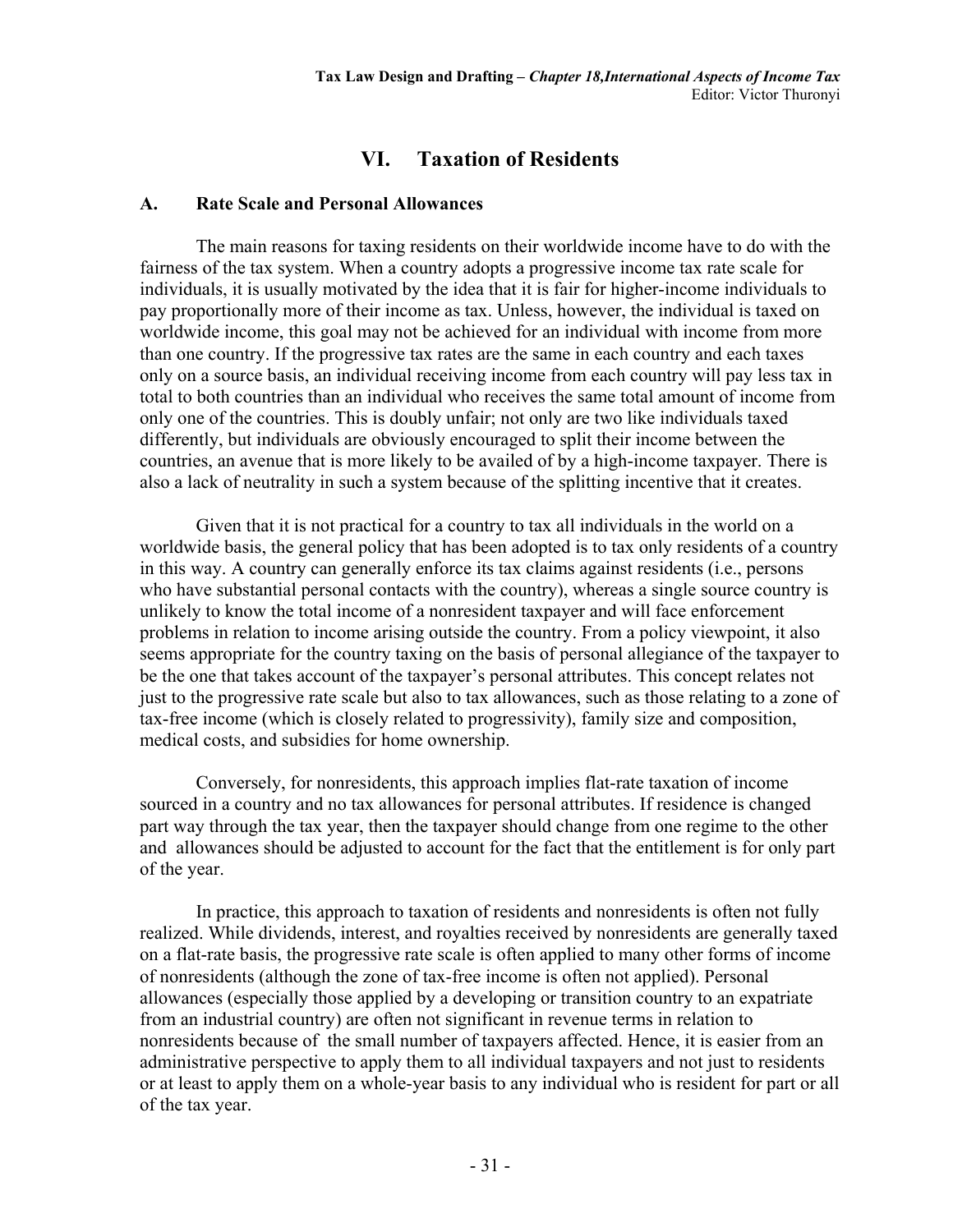Confining personal reliefs to residents of a country does not infringe the nondiscrimination rules of tax treaties, which generally seek to ensure that residents and nonresidents are treated alike under the tax law of a country. The reliefs are recognized as part of the residence jurisdiction of the taxing country, so that residents and nonresidents are not treated as being in the same circumstances, which is a threshold condition for the application of the nondiscrimination principle.<sup>72</sup> As tax treaties otherwise do not deal with personal reliefs, the tiebreaker rule in the tax treaty that addresses dual residence will not carry over into domestic law for this purpose. Hence, a dual resident will be entitled to the personal reliefs in more than one country, and a special rule in domestic law limiting entitlement to reliefs in such cases is necessary if it is desired to track the tax treaty rule. For developing and transition countries, this qualification seems an unnecessary refinement.

#### **B. Expatriates**

1

 There are, however, a number of refinements that need to be considered by developing and transition countries in the taxation of expatriate employees who become residents of the country for a limited time. Expatriate employees will usually be brought into a country where the skills necessary for a particular job are lacking in the country and hence they will usually be very highly paid—especially in comparison with the general level of wages in the country. They can be employed either by foreign investors or by local employers. While in the past when colonial attitudes prevailed, foreign investors may have been inclined to use expatriate employees for all senior positions whether or not local skills were available, this position has now generally changed for cost reasons and out of greater sensitivity to national sentiment. It will be assumed in what follows that the expatriate employee is providing skills that are in short supply in a country and that the country wishes to encourage—or at least not discourage—the importation of the skills.

 For the purposes of the discussion we can distinguish several different situations in which expatriate employees will be used in a country. First, there is the person who comes in to do a specific task and leaves when the task is complete; the stay is very short term. Such persons will generally not become residents under the domestic law of the country visited and, in the case of employment by a foreign resident investor, will often not be taxable on their employment income by reason of either tax treaties or provisions in domestic law that set time limits on source taxation of employees. Second, there is the person who comes for a more extended stay, say, six months to two years, but who leaves all or part of the person's family and a permanent home behind in the home country. This person will generally become a resident of the country where the work is performed under a 183-day rule while remaining resident in his or her home country, and under tax treaties residence will usually be allocated to the home country by the tiebreaker rule. Third, there is the person who comes for a yet more extended stay, but always with the intention of returning to the home country (as evidenced by the ownership of property there and the limited period of the assignment). This

<sup>&</sup>lt;sup>72</sup>Words were added to para. 1 of art. 24 of the OECD Model in 1992 to make this point clear, but the addition was regarded as reflecting existing practice, Commentary para. 3 to art. 24; the second sentence of para. 3 of art. 24 also makes this point clear, Commentary para. 22.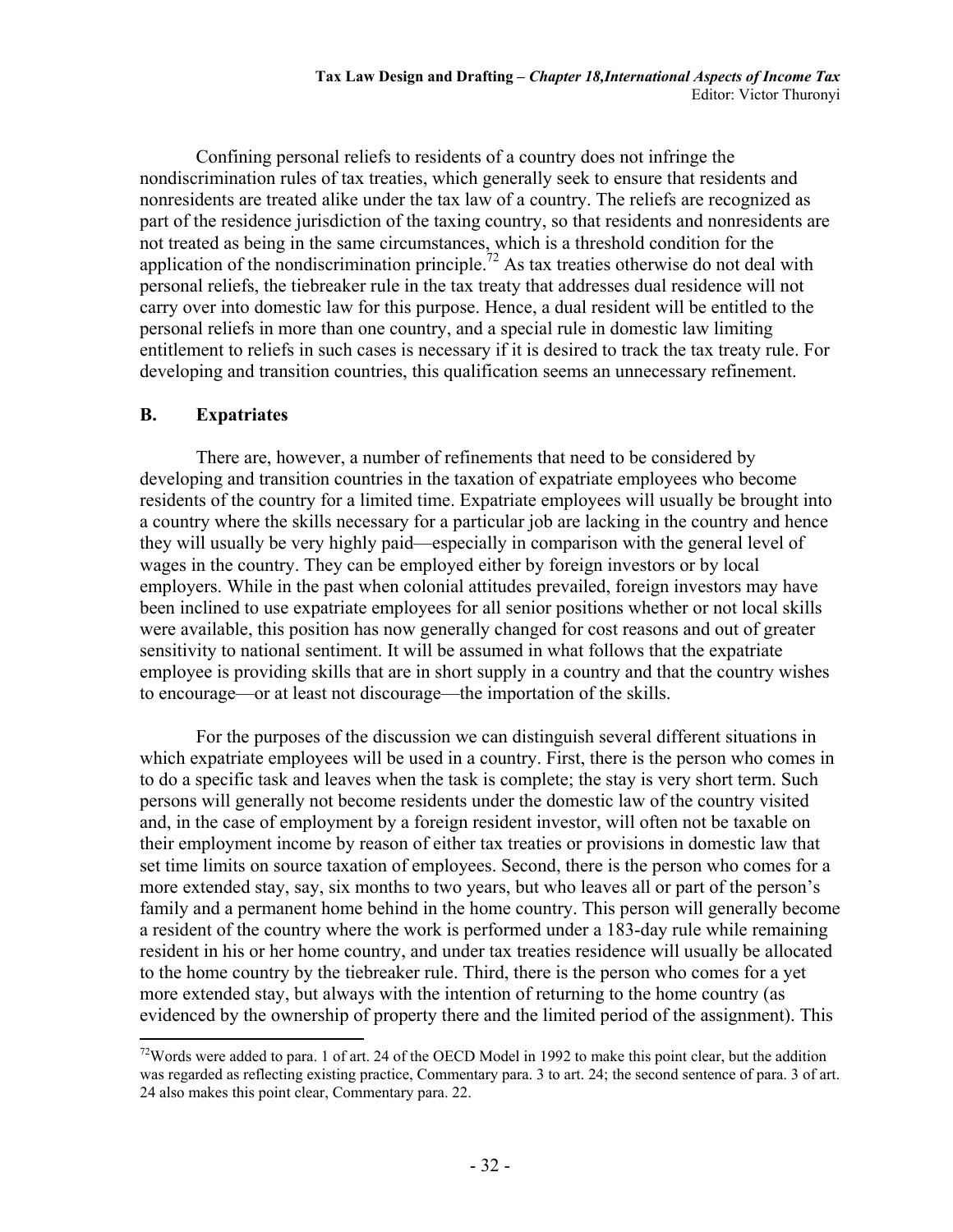person may cease to be a resident in the home country for the period of the assignment, but, if not, residence will usually be allocated by tax treaties to the country where the work is being performed. Finally, there is the person who, at the outset, or more usually after an initial period in the country, decides to remain in the country and "go local." This person will usually cease to be a resident of the home country entirely.<sup>73</sup>

 Because of the high costs involved with expatriate employees, employers will usually require them to go local after two or three years in the case of placement in an industrial country and after a longer period, say, three to five years, in developing or transition countries; that is, they are thereafter treated in the same way as local employees and do not receive special expatriate allowances. The basic structure of the remuneration of employees in the second and third categories above (which are the most common problem cases) will be to provide them with salary and benefits designed to keep their after-tax salary before the assignment intact, compensate them for the additional costs incurred as a result of the assignment, and provide them with a bonus for undertaking the assignment, which will often be viewed as having an element of hardship (such as separation from family, personal security and general living conditions in the country of assignment, and complication of personal affairs).

 Typical benefits will thus include free or subsidized accommodation in the country of assignment, payment of private education fees for children, free airfares between the home country and the country of assignment on a regular basis, tax supplements to remove additional tax burdens and free access to specialist tax advice, special pension scheme arrangements, special medical insurance, free car and driver, and general security arrangements, plus a bonus of, say, 25–50 percent of salary.

#### *1. Rate Scale*

<u>.</u>

 If an expatriate has become a resident of a developing or transition country under its law, taxation of worldwide income under the progressive rate scale will occur. The appropriateness of the rate scale to the expatriate thus becomes an issue. Generally, it will have been enacted with local incomes in mind. This means in many cases that the maximum tax rate is reached very quickly in comparison with industrial country tax rate scales, because of the generally lower level of local incomes. The result is a greater tax burden on the expatriate than in the home country, even if the maximum tax rates in the countries are the same. There is also a tendency for maximum tax rates in developing and transition countries to be higher than in some major industrial countries.<sup>74</sup> The employer thus will pay a tax supplement to the employee to eliminate the additional taxation and, because the tax supplement is really just additional salary, it should also be taxable and grossed up for the additional tax accordingly.

<sup>&</sup>lt;sup>73</sup>An exception would be where the person's home country asserts taxing jurisdiction on a citizenship basis, as does the United States.

 $74$ In recent years, the top tax rate has come down in a number of developing and transition countries; however, in transition countries, the combined income and social security taxes can still be very high.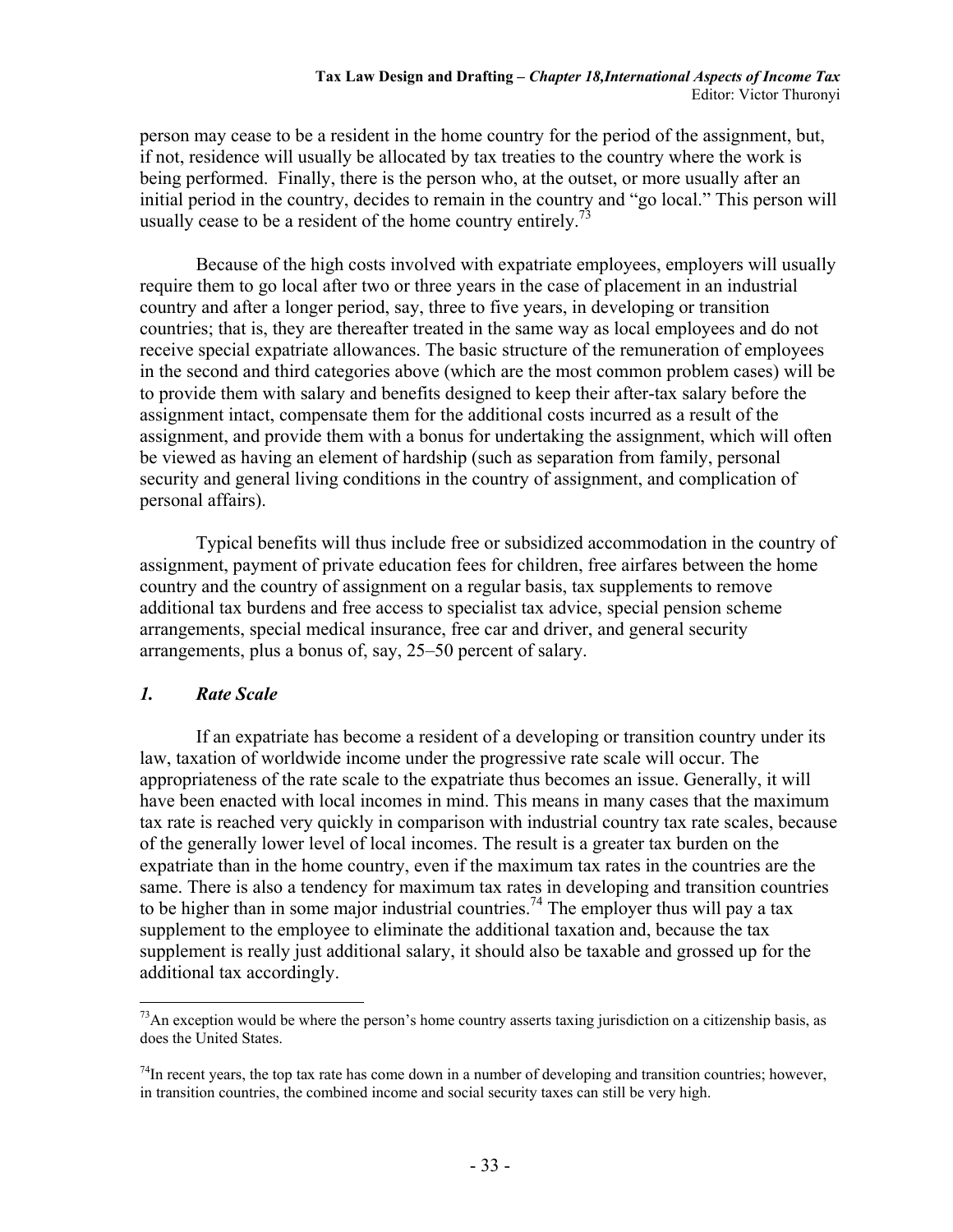To obviate this problem, some countries provide in effect special tax rate scales for expatriates (by giving special additional personal allowances or by stretching the tax brackets) and do not impose tax on tax supplements. Both of these measures represent generous treatment of expatriates. They may be risky in a political sense as favoring wealthy foreigners, but they may send a very positive signal to both foreign investors and to potential expatriate employees. The amount of revenue at stake in terms of overall revenues will usually be small in view of the small numbers of employees involved.

### *2. Fringe Benefits*

 The case of fringe benefits given to expatriates is clearer, however. Benefits that are viewed as simply part of a person's working conditions are not generally taxable as fringe benefits (such as pleasant office accommodation, access to labor saving technology, or payment of costs of work-related travel). It can be argued that although many of the benefits received by expatriates would amount to taxable fringe benefits if received by local employees, in the case of expatriates they are simply part of the conditions of work in the country. Thus, free accommodation in the country of work when the expatriate has left family in a residence in the home country and airfares to return home on a regular basis are little different from payment of the cost of work-related travel. Arrangements to ensure personal security may also be regarded as part of the work conditions.

 In addition, taxation of fringe benefits in many countries takes account of disadvantageous work conditions (such as working in remote locations), and, again, the expatriate situation can be assimilated into this thinking. For example, while the expatriate may have sent school-age children to a public school back home, the only realistic option for language and cultural reasons may be to send them to a private school in the country of work to get a comparable education that will allow the children to be absorbed back into the public schools on return home. Free provision of health care up to the standard in the home country can be justified in the same way.

 Hence, provided the rules are carefully framed and judiciously enforced by selective audits of expatriates to prevent abuses, nontaxation of such benefits can be justified on the basis of the special position of the expatriate. Indeed, this approach can be generalized for the converse case where residents of the country become expatriates in another country, although in practice legislation on this topic will be much rarer. A provision to this end follows:

 1. A foreign service allowance paid in respect of the additional expenses incurred by reason of employment in *X* is exempt income [in an amount not exceeding x percent of income (apart from this exemption)].

 2. Paragraph 1 does not apply to any allowance in respect of income tax payable in *X*. Regulations may further limit the exemption provided under paragraph 1.

3. This article applies to a taxpayer if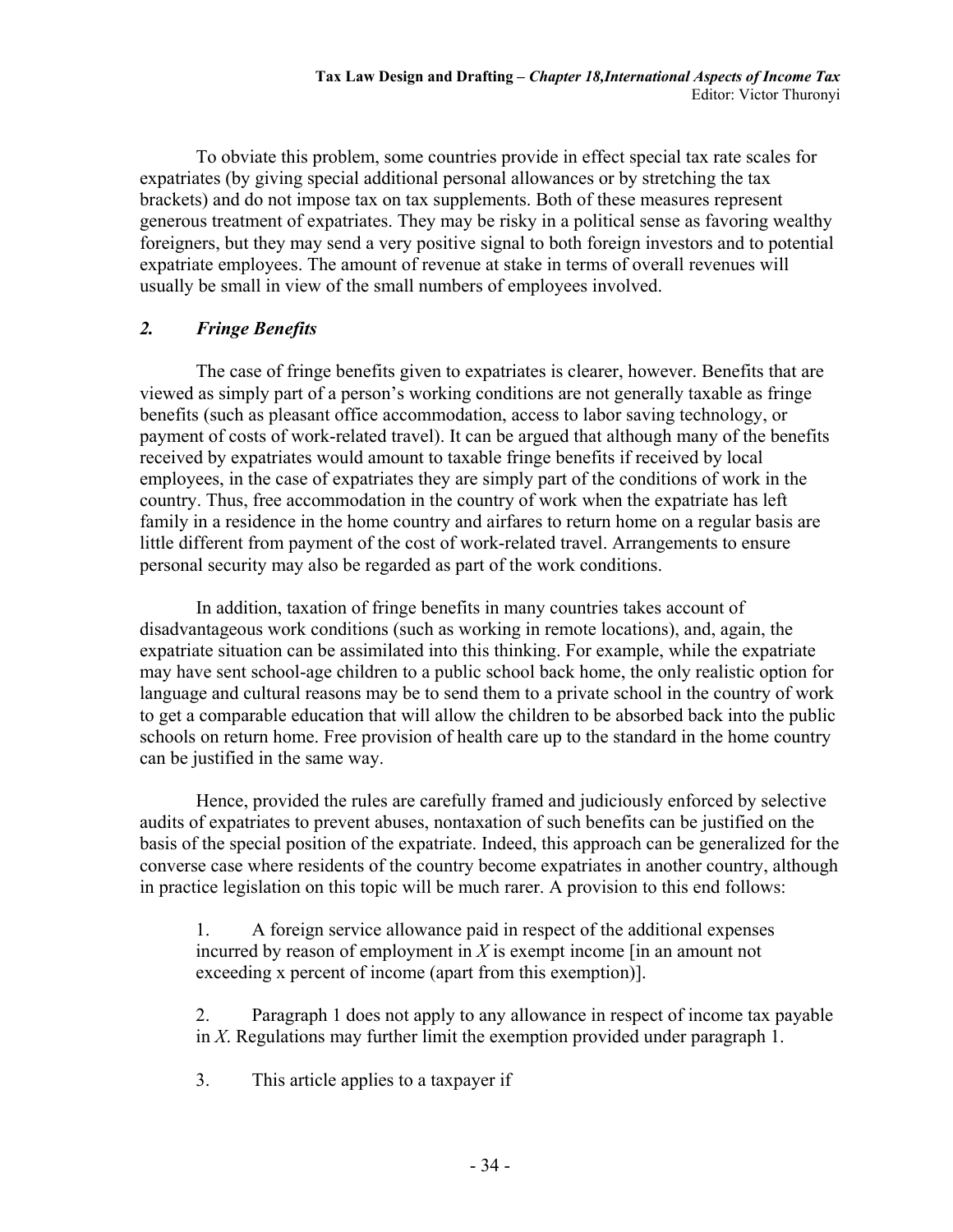(a) the taxpayer was a resident of another country under its tax law immediately before undertaking the employment in respect of which the allowance is paid;

 (b) the taxpayer became a resident of *X* for tax purposes solely as a result of carrying out the duties of the employment; and

(c) the employment in *X* lasts no longer than three years.

 As indicated by the material in the article in square brackets, the exemption may be limited to a percentage of the taxpayer's income before the exemption is applied, which is a method to limit abuse (e.g., to prevent an employer from paying such an employee a relatively low salary and a substantial foreign service allowance). A limitation is imposed by paragraph 2, which provides that the exemption does not extend to allowances in respect of income tax (tax supplements) that the individual may have to pay in *X*. Paragraph 3 provides a special test to determine whether the person is entitled to the allowance, based on where the person was resident before moving as a result of the person's employment, and limits eligibility to the allowance to employment in the country for a maximum of three years.

### *3. Foreign-Source Income*

 The next problem is the treatment of income of the expatriate derived outside the country where the work is carried out. As already noted, expatriates in the second category referred to above will normally be treated as residents of the home country under the tiebreaker rule in tax treaties, whereas those in the third category will usually be treated as residents of the country where the work is performed. Depending on the precise terms of the treaty, the effect on the second category may be to eliminate taxation by the country where the work is conducted on income derived by the expatriate from sources outside that country and to limit or exclude taxation by that country on dividends, interest, royalties, and other kinds of income derived from sources in that country. For the third category of expatriate, the effect of tax treaties will usually be to permit unlimited taxation of their worldwide income by the country where the work is performed and to limit or eliminate taxation in the home country of income derived by the expatriate from sources in the country of work, the home country, or other countries. Where there is no tax treaty, there will frequently be unrelieved residence-residence double taxation for both the second and third categories. The overall tax position is thus complex and very likely to lead to excessive tax burdens.

 If the country where the work is to be done wishes to attract the skills of expatriates, it may seek to deal with the problem in its domestic law. As with fringe benefits, the simplest mechanism is to exempt for a limited time income (other than employment income) derived by the expatriate from sources outside the country. An example of possible statutory language is as follows: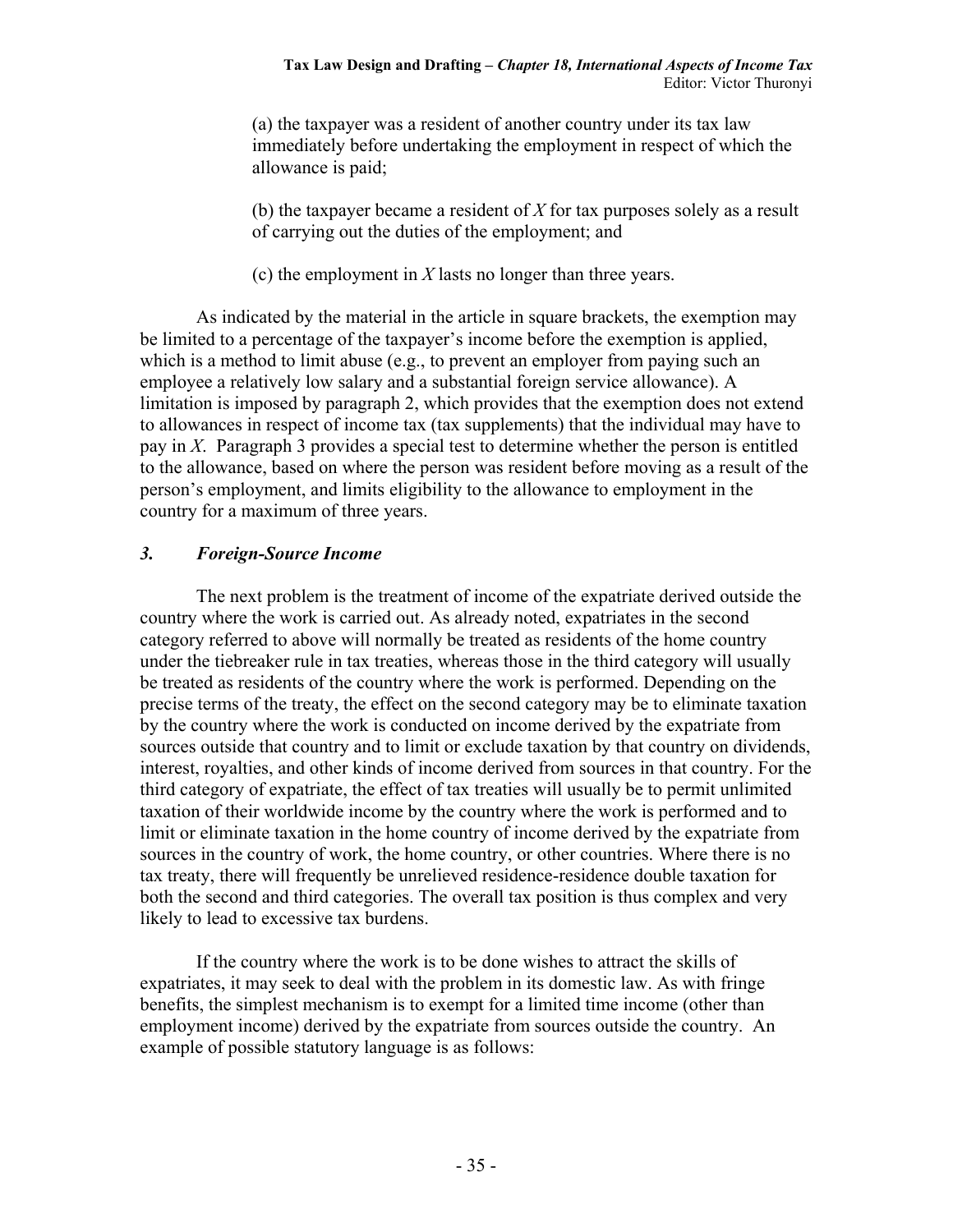The foreign-source income of a resident of *X* is exempt income if

(a) it is not employment income;

 (b) it does not benefit from a tax reduction under a tax treaty entered into by *X*;

 (c) the taxpayer became a resident solely as a result of employment exercised in *X*; and

(d) the employment in *X* lasts no longer than three years.

### *4. Pensions and Social Security*

 $\overline{a}$ 

 It is common in many industrial countries for higher-paid employees with special skills to become members of private pension schemes. Under the tax law of industrial countries, the contributions to, income of, and distributions from the pension scheme will usually be subject to favorable tax treatment as a means of encouraging the employee to save for retirement and so not require support from the state in old age. When such a person comes to a developing or transition country as an expatriate employee, it will often be found that the country has no similar provisions in its laws (because of a lack of pension arrangements for old age in developing countries or because of full state provision of pensions in transition countries), or that such provisions as do exist do not apply to foreign pension schemes, or that ceilings on tax-favored contributions to local pension schemes are low by international standards. As entitlements under private pension schemes are often not portable between schemes within a country, let alone across international borders, the expatriate usually has no option but to remain a member of the pension scheme in the home country. The result is an increased tax burden on the employee and employer simply to maintain the existing pension entitlements of the employee, which will not come into effect until many years after the employee leaves the developing or transition country.

 Although tax treaties increasingly are seeking to deal with this problem, most existing treaties do not.<sup>75</sup> Hence, countries may wish in their domestic law to recognize the position of foreign pension schemes and to seek to remove the tax problems they and their members currently experience. How this is to be achieved depends on the existing arrangements for domestic pension schemes in the country where the work occurs. If the country has schemes similar to those used in most industrial countries, then it is possible to extend the same preferential treatment to foreign schemes on the basis of reciprocity. Alternatively, if there are no such schemes or if reciprocity is difficult to achieve, a

<sup>75</sup>*See* OECD, *The Tax Treatment of Employees' Contributions to Foreign Pension Schemes*, in Issues in International Taxation No. 4, Model Tax Convention: Four Related Studies (1992) for a discussion of the problems under domestic law and proposals for additional provisions in tax treaties that are now reflected in the Commentary on art. 18 of the OECD Model.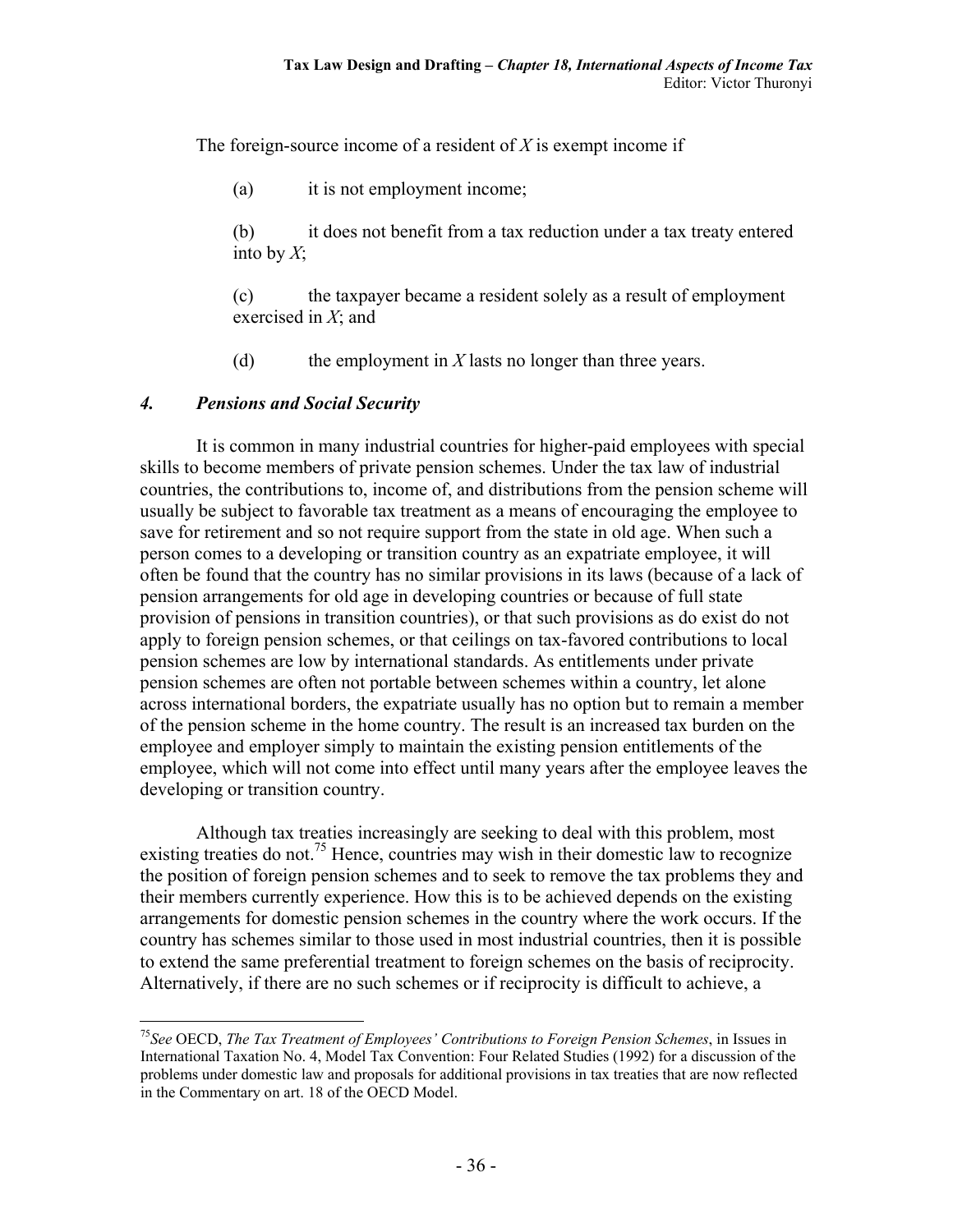deduction may be provided for contributions from expatriate employees and their employers to pension schemes in the home country of the employee limited by reference to some proportion of salary and employer contributions (say, 10 or 15 percent).

 Social security taxes present similar problems, especially in transition countries where they can amount to up to 50 percent of payroll before tax. Although such taxes are separate from income taxes and are not covered by tax treaties, they are intimately related as far as the employee is concerned, especially as regards provision for retirement. An expatriate employee (or the employer, depending on where the tax is formally levied) will often find that social security contributions must be paid in respect of the employee's salary in both the home country and the country where the employee is working on the basis of residence in each country (the definition of residence under the social security tax law being in question here, but with similar issues to the income tax).<sup>76</sup> There will generally be no relief from this double taxation, and in addition the expatriate employee or employer will often be insuring privately in respect of some of the matters that may be covered by the social security system (such as medical treatment) because of the difficulties of extracting adequate benefits from the systems of developing or transition countries in such cases. Even if there is no double tax, the local tax may be quite high.

 For expatriate employees, the most relevant social security system is that of the home country, because they will avail themselves of very few or no benefits under the system of the country where the work occurs. Hence, it is sensible for the country where the work is carried out not to levy its social security tax on expatriate employees and at the same time to deny benefits under its system. This leaves the matter to be dealt with under the system of the home country or private insurance. Social security totalization agreements are nowadays being entered into between countries to deal with these kinds of problems, but the development of such treaties lags far behind tax treaties.<sup>77</sup>

### **C. Relief from Double Taxation**

 In industrial countries, the major residence country tax issue is generally seen as the relief of double taxation on income that has been taxed at source in another country. For developing and transition countries, this issue is less of a problem because residents will derive much less income from foreign sources. So far as there is foreign income, it will frequently be the result of (often illegal) capital flight to low-tax jurisdictions, in which event the problem for the residence country is detection and taxation of the income, not the relief of double taxation. Hence, the discussion of this issue will be fairly abbreviated and will not delve into all the well-known intricacies of credit and exemption systems of industrial countries.

 $\overline{a}$  $76$ This will not always be the case, as often expatriate employees will not be liable to pay social security tax at home on income earned abroad. *See* vol. 1, ch. 11, at 386–91; USA IRC § 3121(b).

<sup>77</sup>*See* vol. 1, at 391.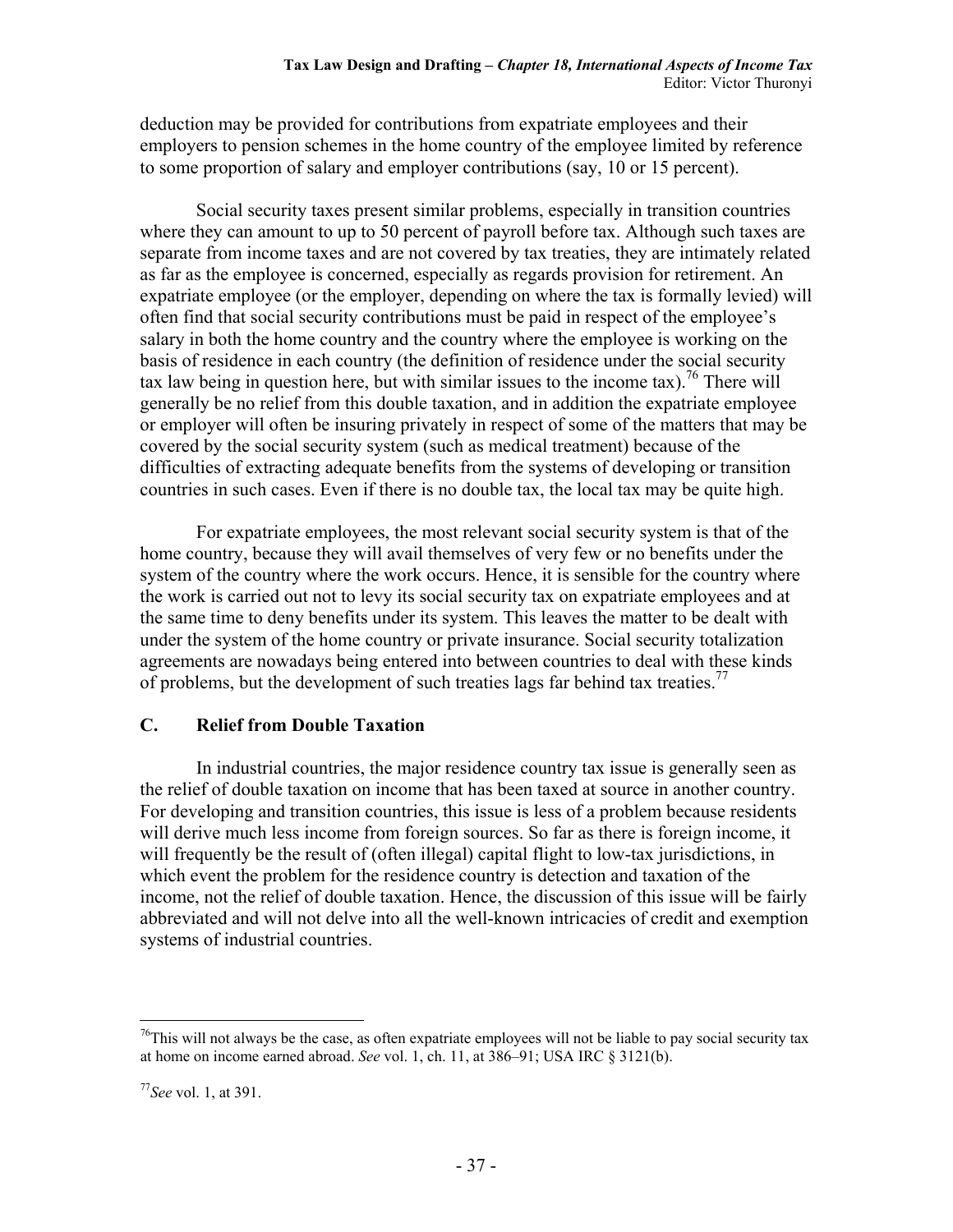It is necessary to distinguish among four basic methods in this area. The first is for a country not to assert jurisdiction to tax foreign-source income of residents (either at all or for selected types of income). This territorial approach to taxation (taxing only income sourced in the country) means that the country is not following the usual international norm of worldwide taxation of residents and so is not strictly a method for relieving double taxation as residence-source double taxation will simply not arise for its residents<sup>78</sup>

 The second method is the exemption system, under which foreign-source income is exempted in the country of residence. If the exemption is unconditional and the exempted income does not affect in any way the taxation of other income, then in substance the result is the same as a purely territorial system. Most exemption systems are not of this kind and so are to be distinguished from territorial systems. Most countries using an exemption system adopt exemption with progression, under which the total tax on all income of a resident is calculated, and then the average rate of tax is applied to the income that does not enjoy the exemption.<sup>79</sup> Exemption systems are also increasingly subject to various conditions to ensure satisfaction of the assumption underlying the system (that the income has been taxed in the source country at its ordinary rates).<sup>80</sup> These conditions can consist of subject-to-tax tests (including the specification of tax rates) or selective application of exemption to foreign countries under domestic law or tax treaties.<sup>81</sup> In particular, the exemption is usually not given where the source tax has been reduced or eliminated by a tax treaty. The result is that there are no countries asserting jurisdiction to tax worldwide income that give an exemption for all kinds of foreign income; where a country is referred to as an exemption country, this generally means that it provides some form of exemption to business income, dividends received from direct investments in foreign companies, and often employment income, with a credit being used in other cases.

 The third system is the foreign tax credit system under which a credit against total tax on worldwide income is given for foreign taxes paid on foreign income by a resident up to the amount of domestic tax on that income. This limit is designed to ensure that foreign taxes do not reduce the tax on the domestic income of residents and is calculated by applying the average rate of tax on the worldwide income before the credit to the foreign-source income. In its simplest form, this limit is applied to foreign income in its entirety, without distinguishing the type of income and the country where it is sourced.

<u>.</u>

 $78$ The territorial approach used to be common in Latin America, but the major jurisdictions there have moved to a worldwide system. It is still used in some Latin American countries, Hong Kong SAR, and South Africa.

<sup>79</sup>AUS ITAA § 23AG; FRA CGI § 197C.

<sup>80</sup>AUS ITAA § 23AH in relation to branch profits.

 $81$ Canada and Germany are two countries that confer exemption only in relation to countries with which they have a tax treaty.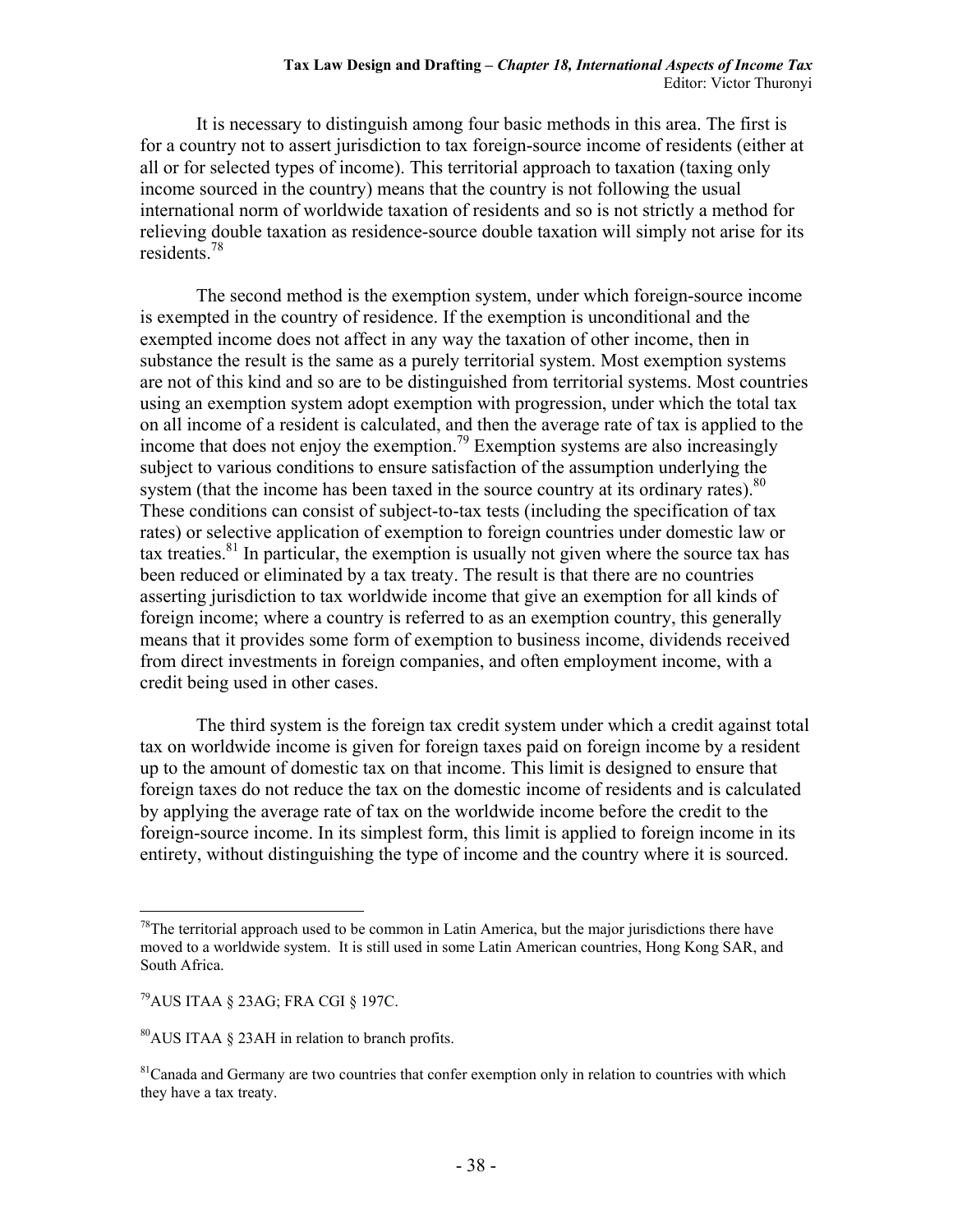The fourth system is to give a deduction for foreign income taxes in the calculation of taxable income. While this system is used in some countries, often as a fallback from a foreign tax credit where the credit may not be of use to the taxpayer,  $82$  it is not widely accepted as a method for use on its own and, more specifically is not used in tax treaties.

 It can be argued that relief of double taxation in either credit or exemption form involves a number of complexities that are best avoided by developing or transition countries. Pure territorial taxation, however, simply invites tax avoidance through the moving of income offshore, and once qualifications on the pure territorial principle are admitted, such as limiting it to certain kinds of income, it is hard to see that any great simplicity is achieved as problems of characterization of income arise, as well as incentives to convert income from one form to another. Similar difficulties arise when a conditional exemption system is used. For this reason, a simple foreign tax credit system is probably suitable for most such countries—it asserts the worldwide jurisdiction to tax income of residents and does not require significant refinements of calculation. It leaves open the greatest scope for elaboration of the system by domestic law and tax treaties in the future without having to repeal or modify any exemption (often a difficult process politically because of entrenched interests). Given that tax treaties are premised on an item-by-item foreign tax credit limit, rather than on a worldwide limit aggregating all foreign income of the taxpayer, the item-by-item limit is probably easiest to use in domestic law.83

Whichever double tax relief system is adopted, some method of apportioning deductions between domestic and foreign income will be necessary. Where deductions allocated to foreign income exceed that income, the loss should not be available for use against domestic income. In practice, most credit countries do end up with some cases of effective exemption for foreign income. $84$  One possible example in this context is in relation to the foreign income of expatriates discussed above.

 Tax treaties invariably contain an article for relief of residence-source double taxation (they are built on the assumption that each country will assert jurisdiction to tax the worldwide income of residents, which is another reason for asserting this jurisdiction

 $\overline{a}$ 

<sup>84</sup>Even the United States, which is generally regarded as the strongest proponent of the credit system, effectively exempts a significant part of foreign employment income of citizens living abroad. *See* USA IRC § 911(a).

<sup>82</sup>*See* USA IRC §§ 164(a), 901; GBR ICTA § 805.

 $83$ This approach is most clear in art. 23A para. 2 of the OECD Model, but also applies to art. 23B. Item-byitem limits can be overcome by using wholly owned subsidiary "mixer" companies in which all foreign income ultimately owned by a resident taxpayer is channeled through an offshore company so as to average differing foreign tax rates on various kinds of foreign income. To counter this kind of tax planning, elaborate provisions for looking through the mixer company to the underlying income are necessary. It does not seem worthwhile for developing and transition countries to adopt such measures. Alternatively as suggested in the following text, a country in the early stages of developing of its international tax rules may not adopt the underlying or indirect foreign tax credit on which this form of planning depends.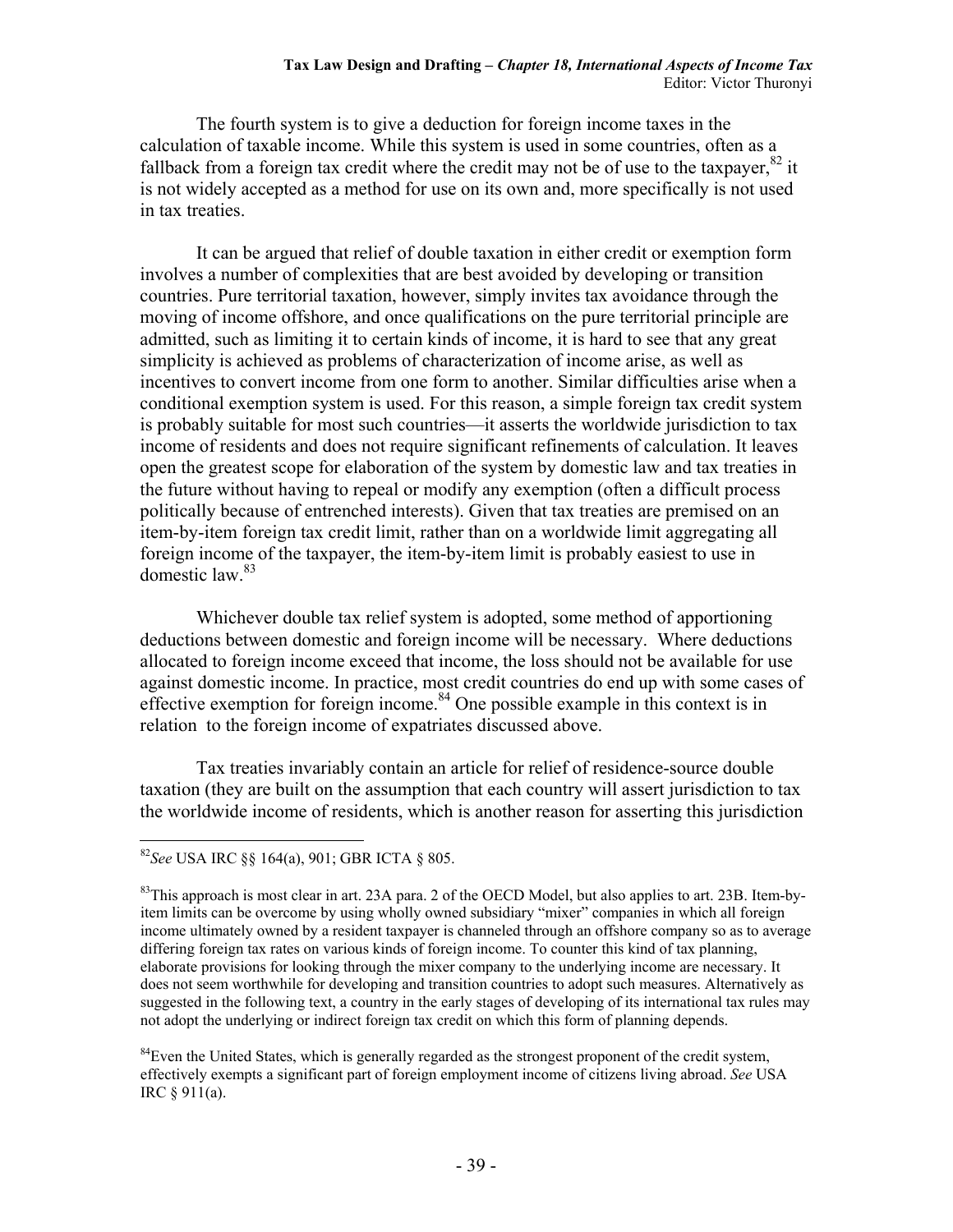in domestic law). The only methods specified in tax treaties are exemption and credit, but there is no need for the treaty method to follow that used in domestic law. Some countries have no relief method under domestic law, so that the only relief is under treaties,  $85$  while some countries have the credit method in domestic law but use the exemption method for selected kinds of income in treaties. Where the country has the credit method in its treaties, this is not generally regarded as preventing it from using the exemption method in domestic law, as exemption is seen as more generous than the credit method and therefore not inconsistent with the treaty obligation. Where the exemption method is adopted by tax treaties, the exemption-with- progression system is usually expressly authorized.

 Special double tax relief rules are often provided for foreign direct investment. As already noted, the exemption system is often targeted to foreign-source business income and dividends received by a resident company from a direct investment in a nonresident company. Direct investment in a foreign company is equated with business income to ensure that no bias is created as to the business form used. If an exemption is granted for the business income of a branch in a foreign country, then it should make no difference that the business income is generated by a subsidiary in that country and then repatriated as dividends. By parity of reasoning under a credit system, a resident company should get a foreign tax credit not only for foreign tax paid by a branch but also for foreign tax paid by a subsidiary. This credit, referred to as an underlying or indirect foreign tax credit, in practice involves a number of complexities that most developing or transition countries would do well to avoid. It needs to be recognized, however, that failure to grant an indirect credit creates a bias against investment abroad by residents of the country in the form of subsidiaries. If such investment becomes important to the country, the indirect foreign tax credit issue should be addressed either in tax treaties or in domestic law, or both.

 The article in tax treaties on relief from double taxation may also contain special rules for direct investment in a developing or a transition country by a foreign investor to preserve the effect of tax incentives granted by the developing or transition country. This topic is discussed in relation to tax sparing in chapter 23.

### **D. Capital Flight**

 $\overline{a}$ 

 The more important residence tax problem for developing and transition countries is capital flight. Many residents, especially those with the greatest wealth, will seek to send their wealth abroad. They may be concerned about devaluation of their own currency and wish to hold foreign currency, which may not be legally possible in their countries; they may be afraid of confiscation (by the state or criminal gangs) or civil

<sup>&</sup>lt;sup>85</sup>In Switzerland, in the absence of a treaty, double taxation is relieved by the deduction method (i.e. as a cost of earning income), not by credit or exemption, and this occurs even in the case of a few treaties with respect to income where tax is permitted by limited at source. *See* Xavier Oberson and Howard Hull, Switzerland in International Taxation 128, 130 (1996). Several transition countries lacked relief mechanisms prior to the reform of their tax laws in the transition.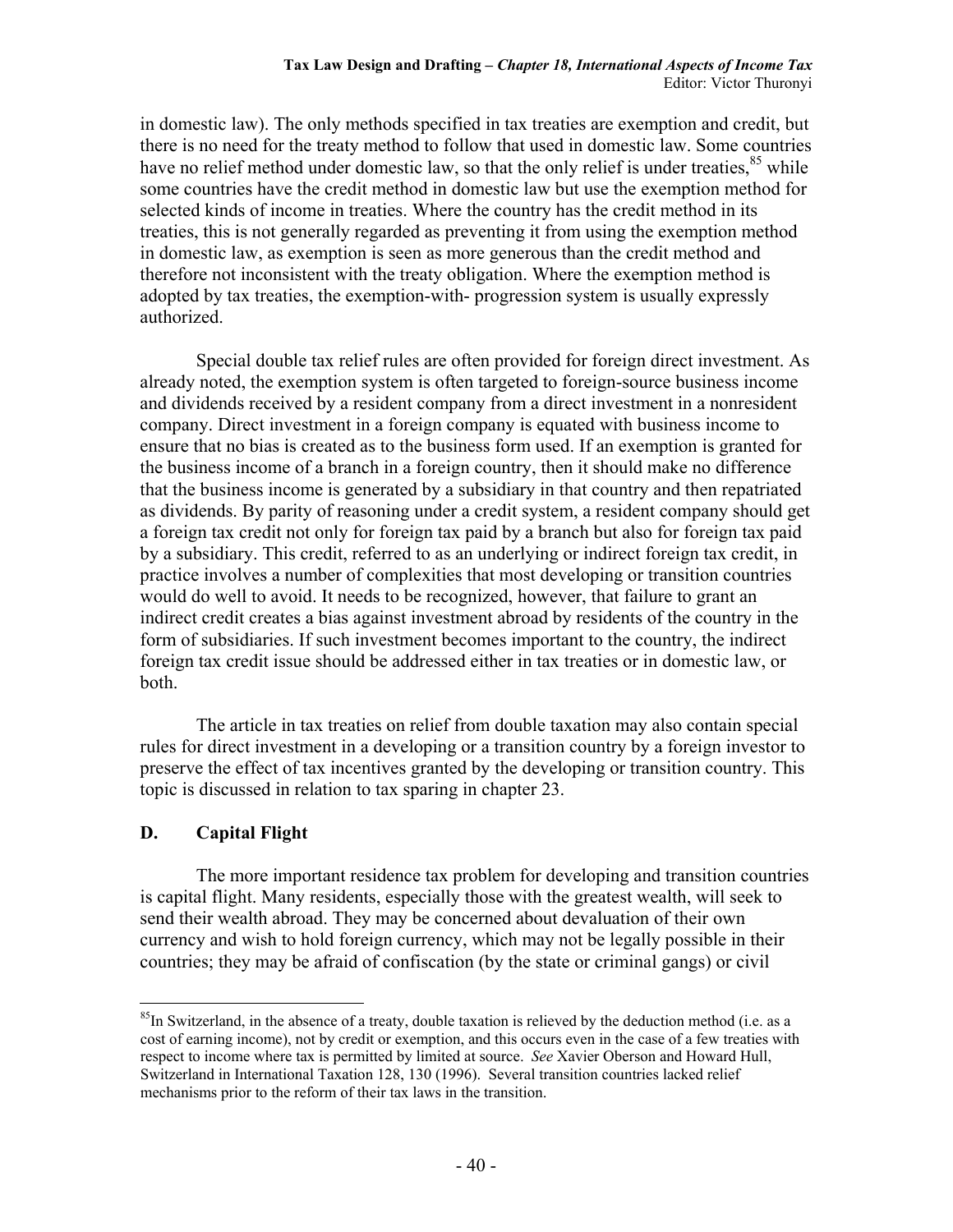unrest; and they may seek not to pay tax on the income produced by the wealth, which itself may have been obtained by illegal means or may represent income that was not declared for tax purposes. Whatever the reasons in any given case, it is clear that capital flight from developing and especially transition countries is a major problem; the need of these countries, on the contrary, is to retain domestic capital for productive local investment.

 Most of this fleeing capital finds its way to tax havens, which may be defined for this purpose as low tax jurisdictions that have bank and other secrecy laws that allow the ownership of assets to be concealed. For transition countries, it is well known that Cyprus is a major destination of nervous capital. For developing countries, there are any number of other tax havens only too willing to assist. Indeed, so lucrative does the business seem that many developing and transition countries actively consider turning themselves into tax havens.

 If the money simply finds its way into an anonymous bank account and the income earned thereon is not declared for income tax purposes, then assuming that the residence country asserts jurisdiction to tax the income, this is a case of tax fraud (deliberate nondisclosure). The problem here is one of detection and tax administration. More sophisticated taxpayers may wish to ensure that no tax liability arises in respect of the wealth, and there are a number of stratagems that they can employ. The simplest form is to invest in shares in a tax haven company that in turn simply invests in a very safe form (such as U.S.-dollar denominated bonds with a high credit rating) and accumulates the interest income for further similar investment. If the shareholder desires the return of the original investment and the income that has accrued in the company, an associate simply buys the shares at a price based on their asset backing. The company is not taxed on the interest that accrues on the bonds (or is taxed at a very low rate) because it is located in a tax haven (from the point of view of the residence country of the investor, it is foreign-source income of a nonresident) and the investor is not taxable on the interest because it accrues to the company and not to the investor.<sup>86</sup> The investor will be taxable in the residence country, if at all, only on the profit on the sale of the shares, but can postpone this tax for many years by not selling. In any event, many developing and transition countries do not tax gains on the sale of shares.

 To counter this kind of activity, special rules are required in the domestic tax law of the residence country, in effect to look through the company and tax the resident investor on the underlying income. A number of industrial countries have such laws but they are usually very complex. For developing and transition countries, a simpler provision can be inserted in the tax law to give a discretion to tax and thus to send a signal that such cases will be pursued when detected.<sup>87</sup> A provision may be drafted along the following lines:

<sup>&</sup>lt;sup>86</sup>Even when the company invests in bonds denominated in major currencies, such as the US dollar, there will often be no interest withholding tax in the country of issue because an interest withholding tax exemption is applicable (as to which, *see infra* sec. VI (C)).

 ${}^{87}E.g.,$  GEO TC  $\S$  66.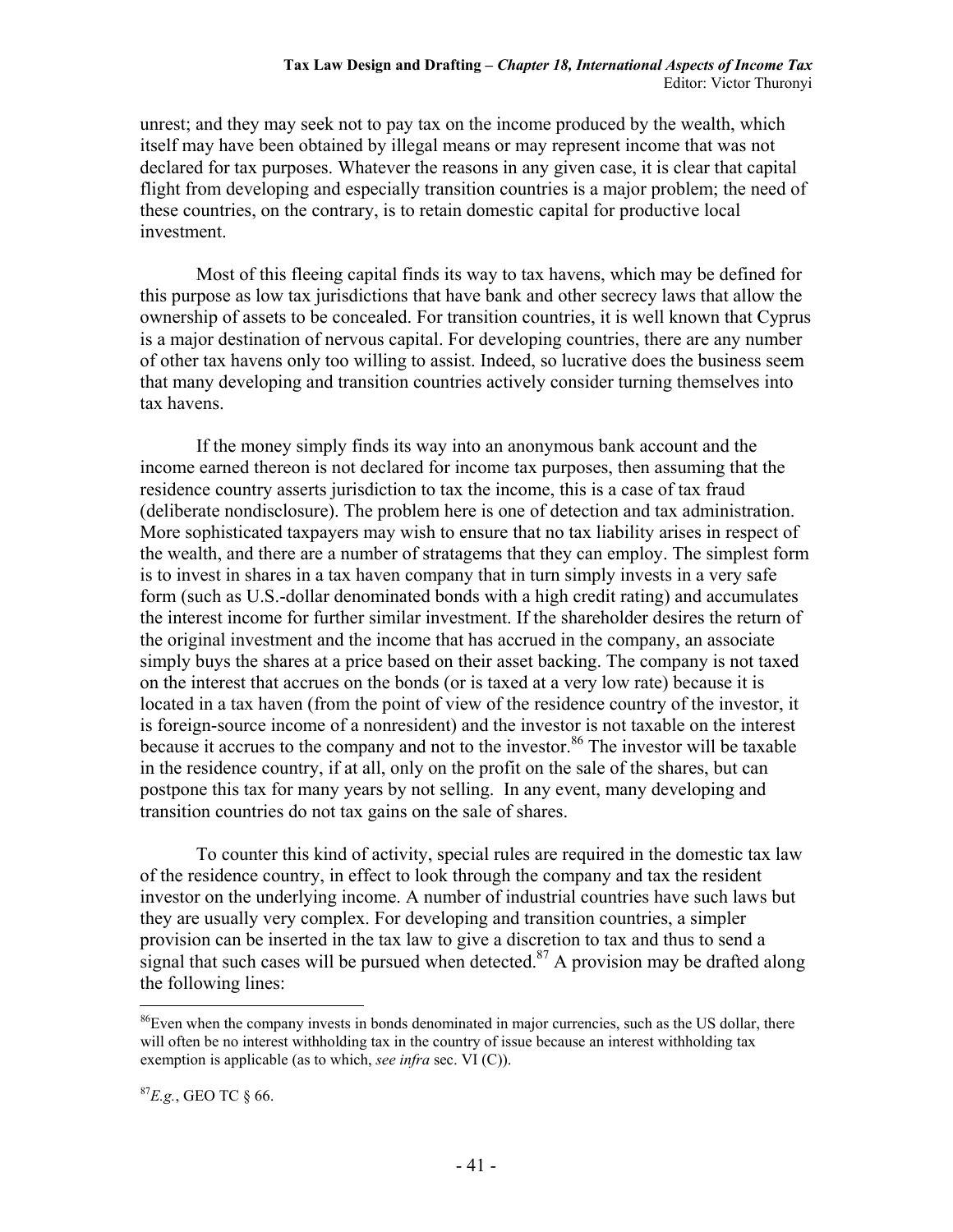- 1. Where a resident of *X* has entered into a transaction that converts income into foreign-source income derived from a tax haven by another person, the tax administration may adjust the income and foreign tax credit position of the resident to reverse the tax effect of the transaction.
- 2. The tax administration may treat a foreign country as a tax haven if that country has
	- (a) effective tax rates significantly lower than those of *X*; or
	- (b) laws providing for the secrecy of financial or corporate information that facilitate the concealment of the identity of the real owner of any asset or income.

 This provision is not generally regarded as breaching tax treaty obligations in the unlikely event that there is a treaty with the tax haven. There will still be an information problem if such a provision is inserted into the law, and the investor will no doubt be relying on lack of information as much as the interposing of the company to avoid tax. To overcome this problem, it is necessary to have a question in the tax return or tax declaration that requires the taxpayer to disclose investments in nonresident entities, which will prompt the tax administration to inquire further. If the resident investor deliberately answers this question incorrectly, as is likely, the taxpayer's position is back to tax fraud and problems of detection.

 The information problem is almost impossible to solve. The tax haven will usually not enter into tax treaties, or if it does, it will change the exchange-of-information article so as not to require disclosure in relation to banks' tax haven operations. As tax treaties generally provide the only way for tax administrations in different countries to exchange information, cooperation in the disclosure of the information from the tax haven will not be forthcoming. For this reason and many others, developing and transition countries should be wary of entering into tax treaties with tax havens. The best that developing and transition countries can do for now to deal with capital flight to tax havens is to try to remove the conditions that give rise to the flight in the first instance and to apply severe penalties in relation to tax fraud involving tax havens.

### **E. Change of Residence for Tax Reasons**

 One other residence country tax problem can be noted in conclusion. Some residents who anticipate deriving a substantial amount of foreign-source income may be tempted to change their residence before the income is received so that it becomes foreign-source income of a nonresident from the point of view of the former residence country. Obviously the change would be made to a country that would not tax the income (possibly a tax haven) and would occur only if there were no substantial source country tax on the income (because otherwise the residual residence country taxation is likely to be minor). Some industrial countries have special rules to deal with this problem, but they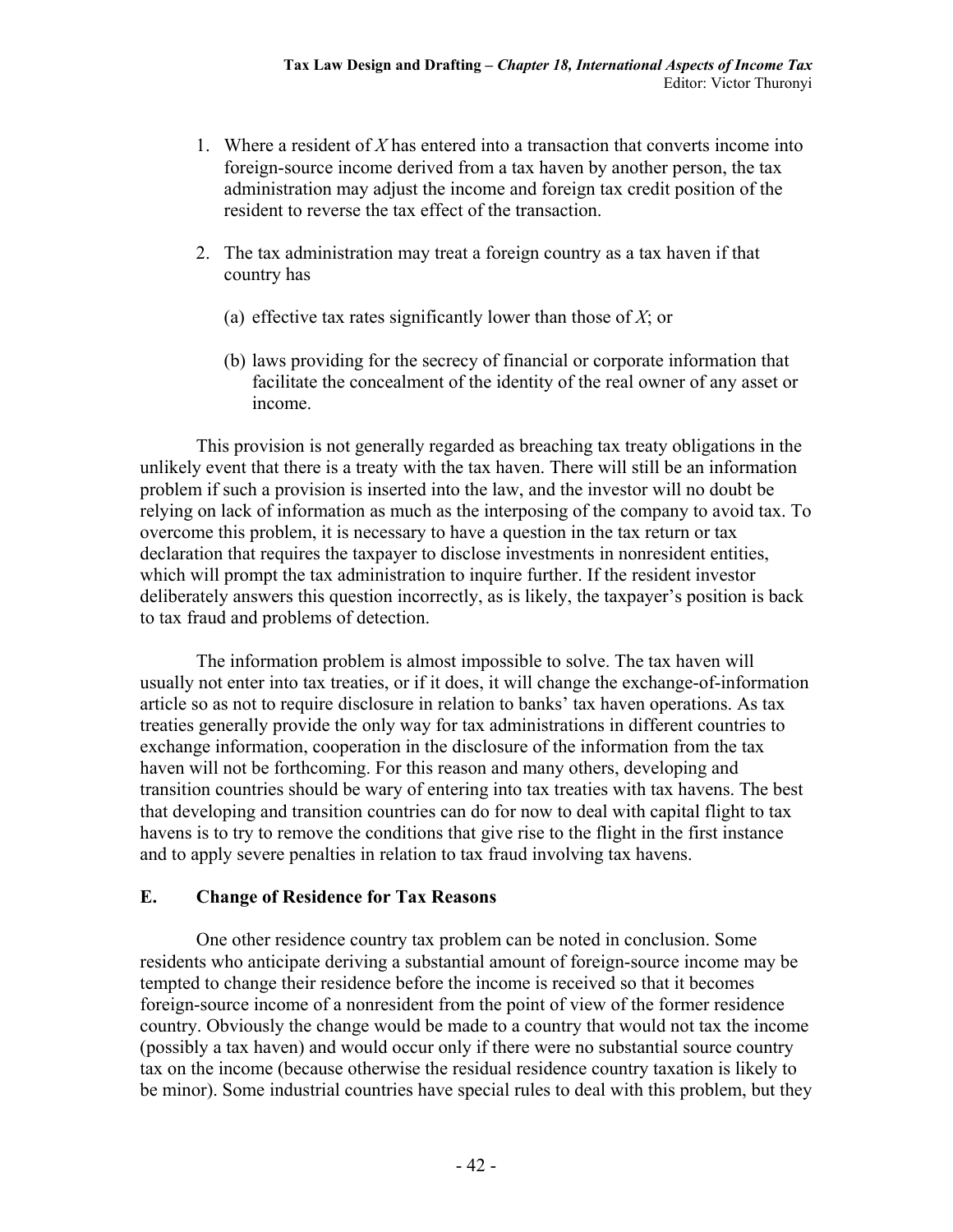may be regarded as unnecessary for developing or transition countries. The main problem for such countries is in fact likely to be the other way around, that is, the rules of industrial countries in this area may create problems for expatriate taxpayers who become residents. The rules outlined above to deal with the tax problems of expatriates may also assist in overcoming this problem.<sup>88</sup>

# **VII. Taxation of Nonresidents**

 As already noted, general principles suggest that the income of nonresidents should be taxed on a flat-rate basis, as progression is a matter for the residence country. In practice, some taxes on nonresidents are collected on a flat-rate basis, but more for administrative convenience than principle. Because of the general rule found in most legal systems that one country will not assist another in enforcing its tax laws and because of the general administrative difficulties of dealing with persons and assets outside a country, the source country will be well advised to enforce its tax claim on the payer of the income before the payment leaves the country in cases where the recipient does not have any substantial connection with the country, such as a permanent establishment. Hence, it has become accepted as a general principle of international taxation that taxation of passive income unconnected with a business in a country is enforced by flat-rate final withholding taxes, whereas tax on business income arising from a permanent establishment is levied on net income and is collected by the normal assessment system applied to businesses of residents (which may also include some elements of withholding and payment of tax by installments).

 For other forms of income, there is less consistency in practice between flat-rate withholding and tax by assessment, although where assessment is used it is normally in accordance with the rate scale applicable to residents, rather than with a special flat-rate scale for nonresidents (although personal allowances including a tax free amount are often confined to residents). The discussion of taxation of nonresidents will thus start with the related issues of tax rates, method of collection, the use or not of assessments, and the effect of tax treaties, taking the categories of income in turn as for the source area. It will then turn to a number of other issues affecting nonresidents of concern to developing and transition countries.

### **A. Income from Immovable Property**

 Income of nonresidents from immovable property is taxed by some countries on a flat-rate final withholding basis on gross rent and by others on an assessment basis. Some countries provide an option to nonresident taxpayers as to the method of taxation<sup>89</sup> since,

 $88$ In a number of industrial countries, for example, USA IRC  $\S$  877, the change of residence rules take the form of subjecting the person to tax on gains on the disposal of assets for a period of time after the person ceases to be a resident. If the developing or transition country exempts foreign income of expatriates (other than employment income) from tax for a certain period, the problem of conflicting tax jurisdiction is likely to be avoided.

 ${}^{89}$ USA IRC § 871(d).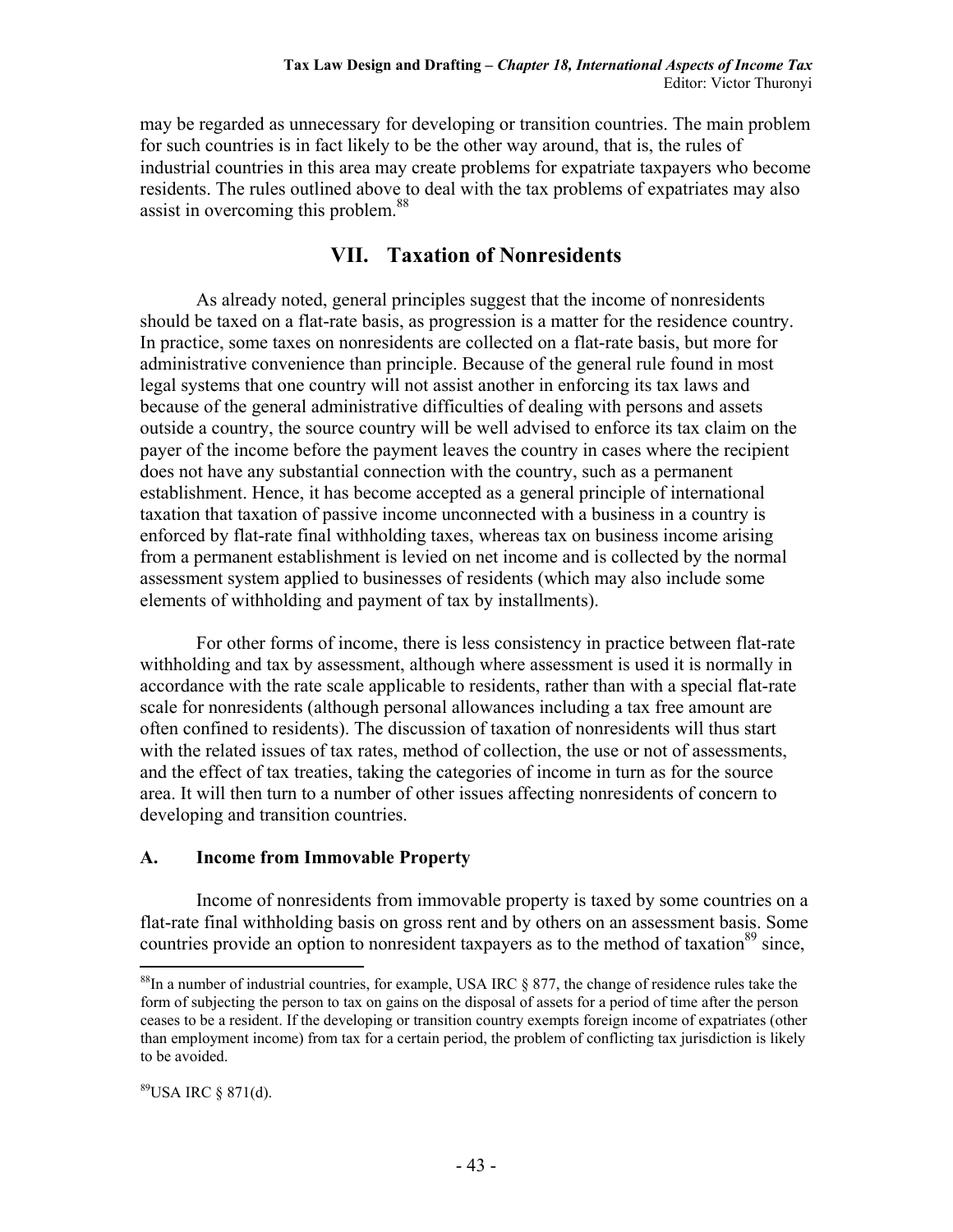although final withholding is simple, it can prove very rough and ready because of the wide variation that occurs in the amount of deductions relating to income from immovable property (e.g., the full amount to purchase the property, or none of it, may have been borrowed, leading to very different amounts of interest deductions). As enforcement in this case is not generally a problem (assuming that the tax administration can execute against the immovable property for unpaid tax), tax by assessment on a net basis seems the fairer approach, and requiring private residential tenants to withhold on rental payments is unlikely to be enforced effectively. Tax treaties do not generally constrain domestic law in this case.

#### **B. Business Income**

 In the case of business income of a nonresident sourced in a country, income attributable to a permanent establishment (or otherwise associated with a permanent establishment and sourced in the country) is generally taxed on a net assessment basis. Tax treaties usually require this approach in the case of income subject to the business profits article but, because of their convoluted drafting, the actual extent of this obligation is not obvious at first sight. The business profits article is usually expressed to be subject to other articles of the treaty, but then other articles either refer the matter back to the business profits article in respect of profits attributable to a permanent establishment (dividends, interest, royalties, and other income) or adopt in effect the same rule as the business profits article (capital gains and implicitly, at least according to the OECD Commentary,<sup>90</sup> income from independent personal services).

 Articles that may involve business profits and that override the tax treaty requirement of taxation on a net basis concern income from immovable property (above), international transport, and entertainment and sporting activities. In the case of international transport, source taxation is generally excluded (although the UN Model has a little-used variant for shipping) and in the case of entertainment and sporting activities, taxation on a gross withholding basis is permitted. Taxation by withholding is usually permitted for dividends, interest, and royalties that are not attributable to a permanent establishment.

 To the extent that the domestic law provides for taxation, on a net or a withholding basis, of technical fees paid to nonresidents, tax treaties will usually override and prevent the tax levy if the fees are not attributable to a permanent establishment while requiring as a result of the nondiscrimination article that a deduction be given to the permanent establishment or resident company that incurred the expenses, subject to the amount being arm's length in the case of related parties. Nonresident companies may try to exploit this situation, but depending on the circumstances, it may be possible to find means within the tax treaty to levy tax on both the technical fees and on the salaries of the personnel providing the services.<sup>91</sup> It was noted above that most tax treaties do not

 $\overline{a}$ <sup>90</sup>Para. 3 of Commentary on art. 14.

<sup>&</sup>lt;sup>91</sup>Where, as is common, personnel of a parent company are seconded on a rotating basis to a subsidiary in a developing or transition country, it is possible to apply the hiring out of labor analysis discussed *supra* sec.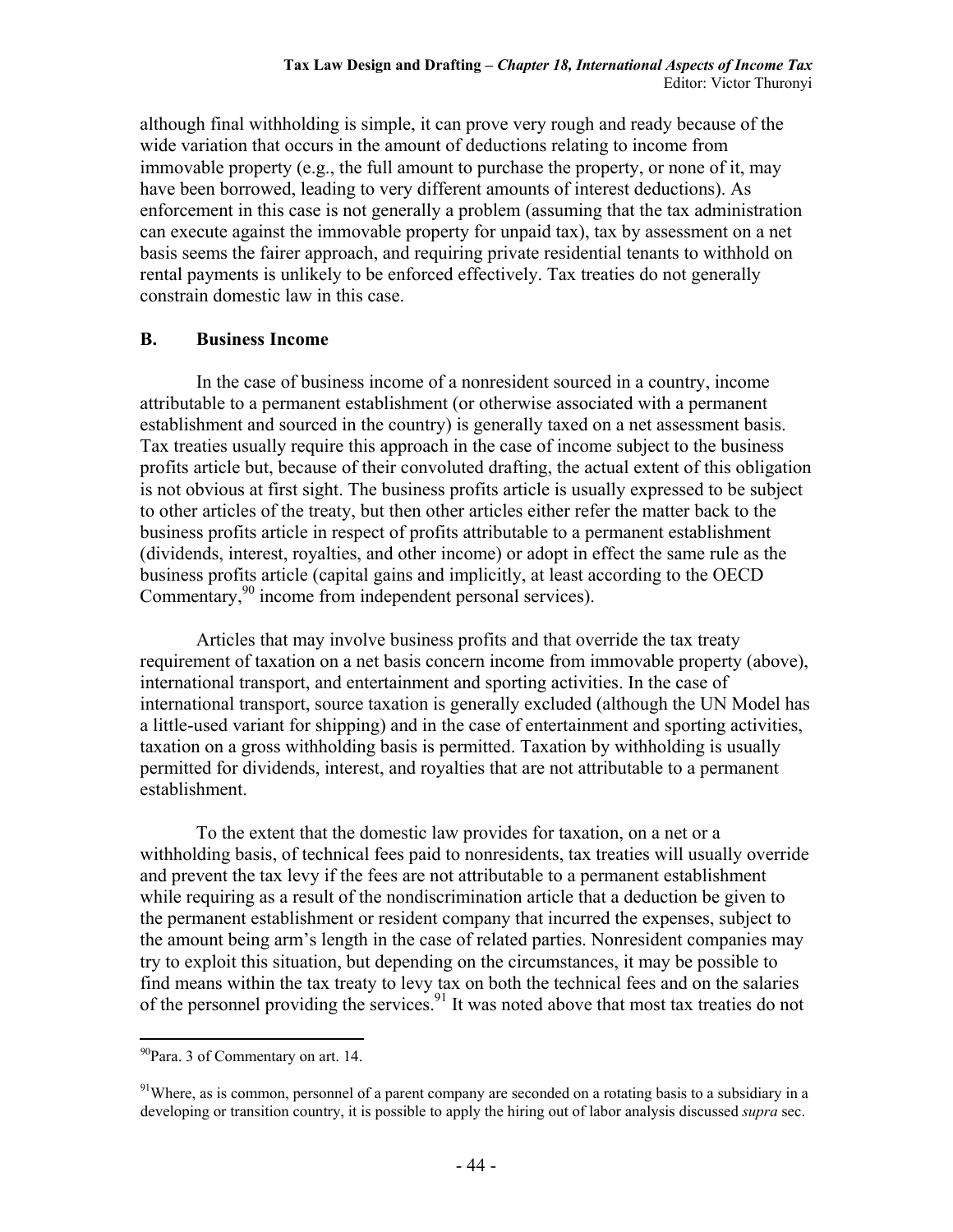deal separately with insurance and telecommunication income, so that the permanent establishment requirement applies, with the result that the profits from these activities in a country are often not taxable. A number of countries nonetheless apply (relatively low, say, 5 percent) flat-rate withholding taxes on insurance premiums, either in the international area specifically or more generally and seek to protect this levy in their tax treaties.

 One particular problem that some transition countries experience in the area of business income is the treatment of deductions. In a number of countries, the tax laws, for the purpose of wage control, have denied deductions for wages in excess of a very low threshold. Deductions for other expenses, such as advertising and interest, may also be limited. There has been some debate on the extent to which the requirements of tax treaties that permanent establishments be taxed on a net basis override provisions of domestic law that deny deductions that affect the determination of profit. While it is unlikely that tax treaties will be interpreted to override the denial of deductions in marginal areas where denial is quite common under domestic laws (e.g., entertainment deductions), it is another matter where a fundamental matter of profit determination such as the treatment of wages is concerned.

 A number of industrial countries have inserted special provisions in their recent tax treaties with transition countries to attempt to clarify the matter for permanent establishments and to ensure that subsidiaries of direct investors from their countries also get deductions for their full wage costs (because the only tax treaty rule that potentially covers the subsidiary case, the nondiscrimination article, is unlikely to be of assistance).<sup>92</sup> Some transition countries have modified domestic law so that the denial of wage deductions does not apply to branches and subsidiaries of foreign direct investors, and others have repealed the wage deduction denial entirely. For some industrial countries, these rules in the transition country tax systems have raised the more fundamental question of whether their "profit" taxes are income taxes at all in the generally understood sense and have consequently slowed down the development of tax treaty networks.

#### **C. Dividends, Interest, and Royalties**

 In the case of dividends, interest, and royalties paid to nonresidents, domestic law usually provides for flat-rate final withholding tax on the gross amount if they are sourced in the country and not attributable to a permanent establishment. The tax rate is

IV(G)(3), or to find that there is a permanent establishment of the parent company on the basis of the use of the subsidiary's facilities, which will mean that the business profits article of tax treaties will apply to the technical fees received by the parent company and the employment article to the employees so that both are taxed in the source country. Alternatively, tax treaties may provide for the taxation of technical fees through extension of the royalties article or addition of a special article on the topic; *see supra* note 51 and text.

 $92$ United Kingdom-Russia (1994 Exchange of Notes); the features of Russian law causing concern have since been modified but similar problems remain with other transition countries.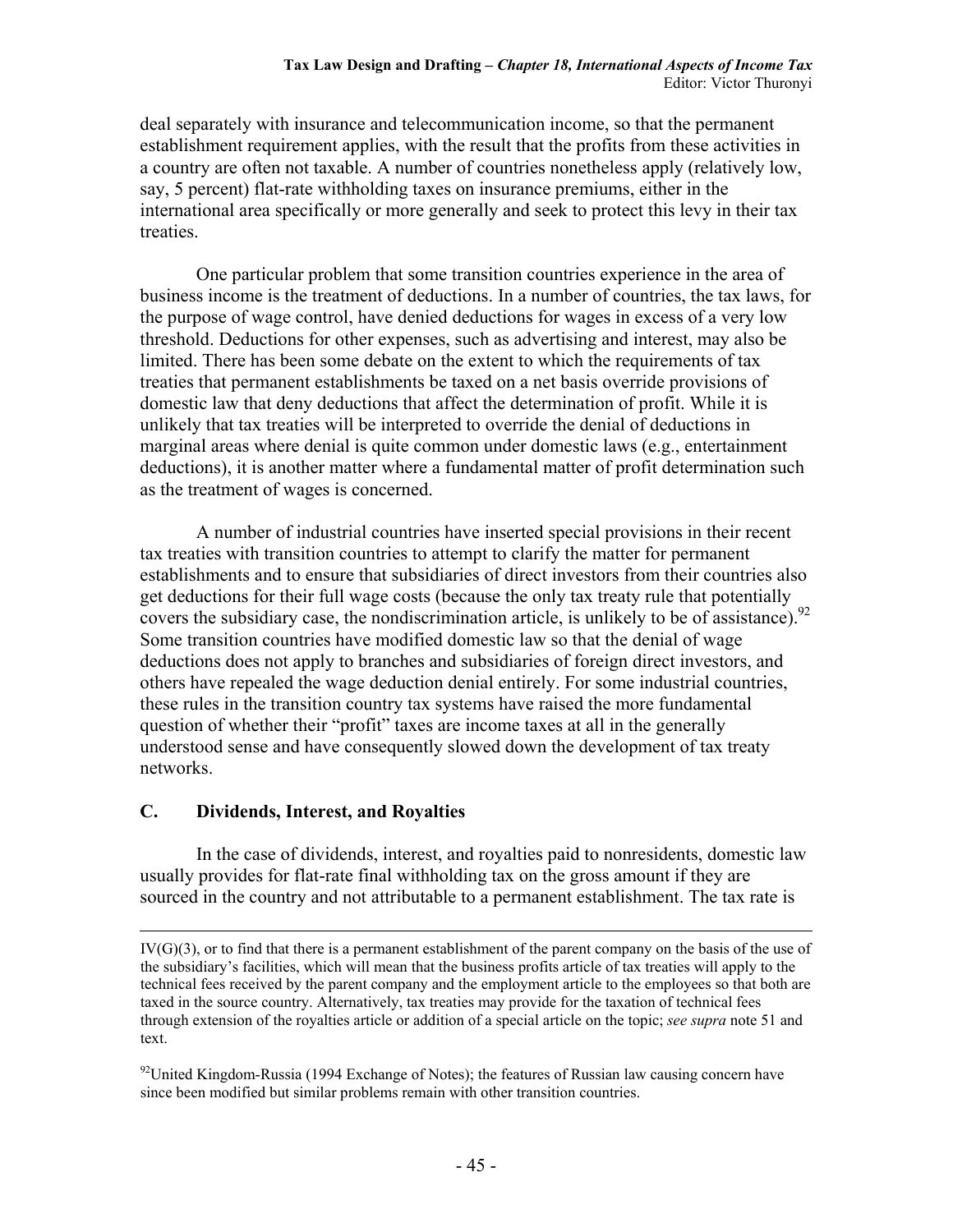typically set at 20–30 percent in developing and transition countries and then is often reduced to 10–20 percent in tax treaties. The rates are set at this level in domestic law to leave negotiating room in the tax treaty process but usually to be below the normal company tax rate in recognition of the fact that the tax is gross and does not take account of expenses. In tax treaty negotiations, developing and transition countries will come under considerable pressure from industrial countries to reduce withholding tax rates on interest and royalties to zero or near zero (special considerations applicable to dividends are discussed further below). The argument used by industrial countries is that the gross tax often wipes out the entire profit, with the result that the price charged to the resident or permanent establishment in the country is increased (i.e., the tax is passed back to the payer) with adverse consequences for the import of capital and technology.

 While gross-up for withholding taxes (usually by increase in the interest or royalty rate) undoubtedly occurs and is detrimental to developing and transition countries, reduction of tax rates to zero or near zero likewise produces problems and the appropriate course to take is a matter of judgment. If the treaty tax rate on interest is 10 percent, then banks that lend to residents of the country will find it difficult to make a profit. For example, if the cost of funds of the bank is 9 percent and its lending rate is 10 percent, then on a loan of \$1,000 it will make \$10 before tax and other expenses besides interest, but the withholding tax will be \$10 and so wipe out the profit, forcing the bank to increase the interest rate (assuming that it cannot use the excess foreign tax as a credit against other domestic tax in its residence country). If the OECD Commentary's suggestion to deal with this problem is followed and loans from banks are exempted from  $\text{tax}_2^{93}$  this opens the way for simple back-to-back transactions, which will mean that the exemption will be effectively extended to nonbank lenders. If a nonbank nonresident lender deposits money in a nonresident bank and the bank then makes a corresponding loan to a resident (less a small fee), what is effectively a loan from a nonbank becomes for treaty purposes a loan from a bank and is protected accordingly. Some of the problems of this kind can be dealt with better by provisions in domestic law that remove the withholding tax on interest for borrowings in the international capital markets where the debt is widely held (often referred to as Eurocurrency loans). The widely held requirement substantially removes the problem of back-to-back transactions. Many industrial countries have such provisions in their laws.94 Nonetheless, in a few cases, reduction of interest withholding to zero under treaties is common for developing and transition countries, especially for concessional loans made by development banks. A general lowering of the interest withholding rate to zero also worsens the thin capitalization problem described below.

 Similar considerations apply to royalties, which are also particularly associated with the problem of treaty shopping discussed below. Hence, there is a good argument for developing and transition countries to have a reasonable positive tax rate on interest and

 $93$ Para. 15 of the Commentary on art. 11.

<sup>&</sup>lt;sup>94</sup>Provisions that reach this kind of result, although by various means, are AUS ITAA §128F; CAN ITA § 212(1)(b)(vii), GBR ICTA § 349(3)(c); USA IRC § 871(h)(2)(A).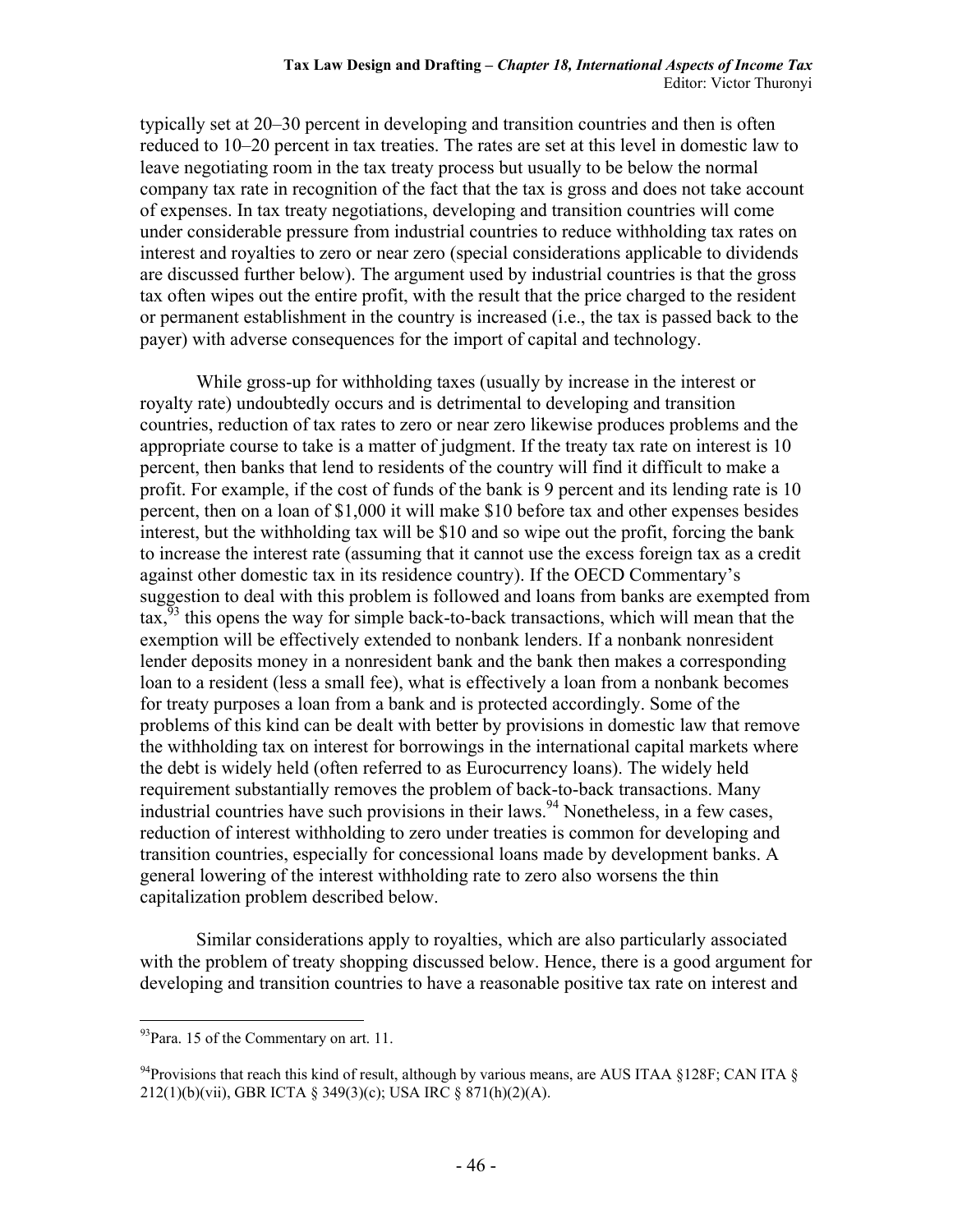royalties under tax treaties (say, 10–15 percent). If royalties include equipment leasing rentals, there is also a strong argument for uniform tax rates under tax treaties on interest and royalties; indeed, the possibilities for conversion from interest to royalties or vice versa, especially in the case of related parties, extend beyond this area so that equivalence should be a goal in any event. Perhaps more important, because of the problem of treaty shopping, it is imperative to have the rates similar or the same across tax treaties with other countries in the case of interest and royalties. The industrial countries generally (but reluctantly) accept this position in their tax treaties with developing and transition countries; however, they often negotiate most-favored-nation clauses in protocols to the tax treaties in such cases, so that if the developing or transition country grants a more favorable rate or treatment to another developed country (often defined in terms of membership of the OECD), then either the more favorable treatment is automatically extended to that country or an obligation to renegotiate that tax treaty arises.<sup>95</sup>

### **D. Capital Gains**

 $\overline{a}$ 

 Capital gains of nonresidents present a more difficult problem for withholding. While it is possible to have flat-rate withholding based on the sale price either generally or specifically in the case of nonresidents, the gain part of the sale price can vary considerably, and so an option for net taxation should be provided for in domestic law with appropriate administrative safeguards.<sup>96</sup> Enforcement of such withholding is likely to be feasible only in the case of land (because land transactions are usually registered in some way and the collection of tax can be tied in with this procedure) or of a permanent establishment (with the gain taxed on a net basis like most other business profits). Many countries do without withholding in such cases, as it is possible with appropriate administrative mechanisms to deal with the capital gains.<sup>97</sup> Attempts to levy capital gains in other cases will generally be overridden by tax treaties and any attempt to protect the power to levy tax on gains on shares in resident companies is likely to be futile for reasons already explained.

## **E. Employment, Services, and Pension Income**

 Employment income of nonresidents is usually subject to the normal wage withholding and not to any special final withholding, despite the policy arguments that flat-rate withholding is the appropriate method for nonresidents. There are special collection problems where the employer is a nonresident, but tax treaties usually will

 $<sup>95</sup>$  For example, most of Australia's tax treaties with European countries have such protocols.</sup>

<sup>&</sup>lt;sup>96</sup>As long as inflation is significant and property rights have not been clarified in transition countries, the introduction of a capital gains tax is probably not a high priority generally, let alone in the case of nonresidents.

 $97$ For example, Australia has general power in AUS ITAA § 255 to require a person owing money to a nonresident to pay tax owing by the nonresident on receipt of a notice from the tax administration; this procedure can be utilized in the case of substantial capital gains that come to the notice of the tax administration (which may put a watch on land registers for that purpose).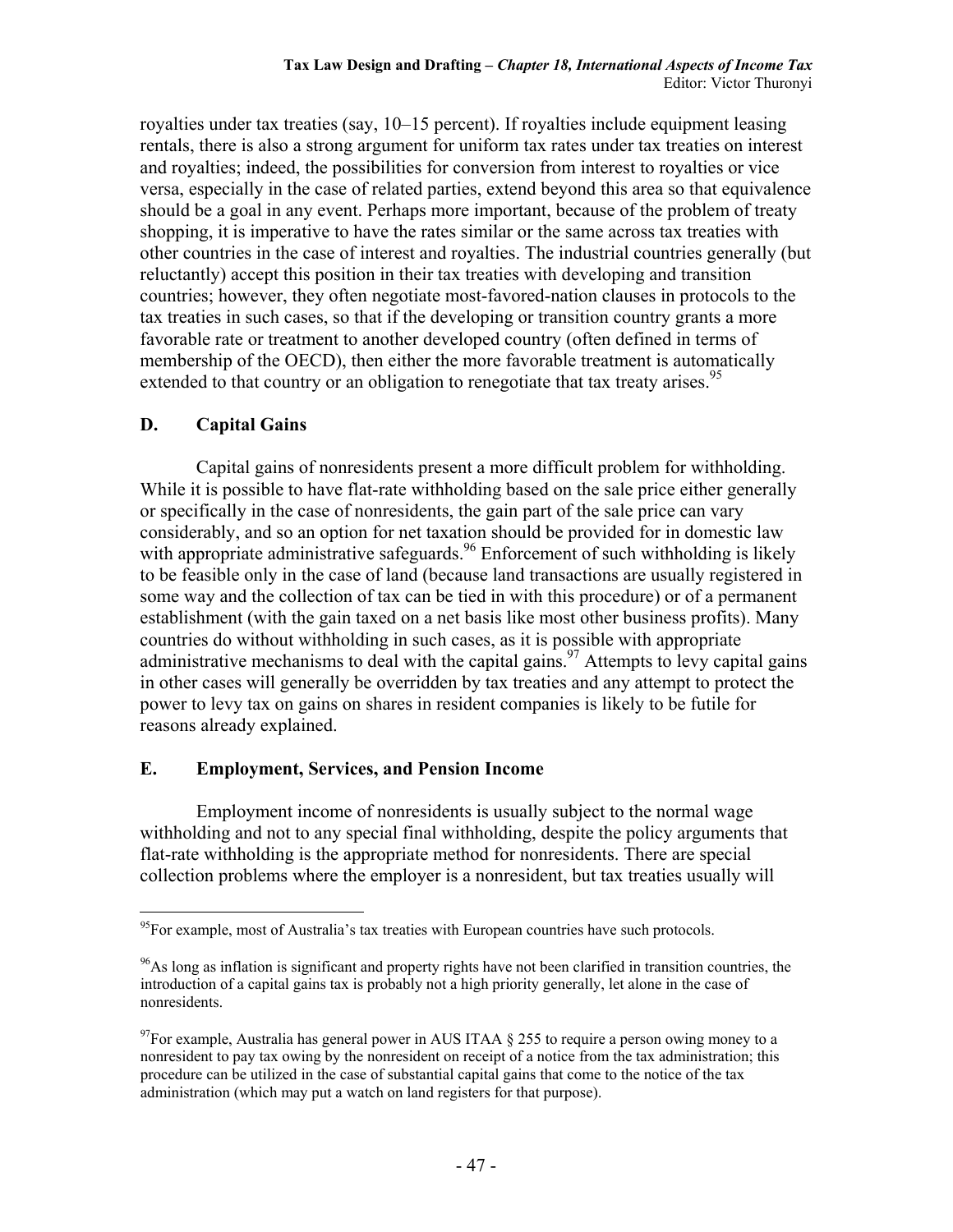protect the employee from taxation by the country where the work is performed in this event through the 183-day rule unless a permanent establishment bears the wages (in which event enforcement will not usually be difficult). If the employee is present for 183 days or more, residence will usually arise and the more permanent connection with the country will facilitate withholding, although it is easy for temporarily present employees to slip through the net unless attention is given to this issue by the tax administration. Powers in the domestic law for the tax administration to prevent a person from leaving a country unless taxes are paid can provide some assistance to tax collection depending on how easy or difficult it is to exit the country.

 Some transition countries find it difficult to cope with withholding on wages of expatriates because their wages are paid into bank accounts in foreign countries. This is partly a function of some wage taxation laws applying only to wages paid in a country (which should be rectified if necessary, making clear that the law applies to wages sourced in the country, whatever the place of payment) and partly a surrender to the difficulties that the international border creates. Most employers, however, will not use such a device to avoid tax as the penalties on employers for failing to withhold are typically and appropriately severe. Moreover, this is one area where information exchange under tax treaties with the country of the employer can be effective in assisting the tax administration.

 Although wage withholding often is not formally final, the way in which obligations to file tax returns are expressed in many developing and transition countries means that many employees are taxed through withholding only, so that in effect the withholding is final.<sup>98</sup> In the case of nonresident taxpayers, returns are not usually required or forthcoming so that the withholding is final in fact. For expatriate taxpayers, adoption of any of the special rules set out above may mean that special attention has to be given by the tax administration to withholding on wages and filing of returns in their case to prevent abuse of the rules.

 Some countries extend withholding beyond the employment area (including deemed employments discussed above) to certain services rendered in a business context. As already noted, such income is required by tax treaties generally to be taxed on a net basis, but this obligation can be satisfied by permitting such taxpayers to file returns and to have the withholding credited against the tax liability (with refunds where necessary). The language of tax treaties (although not perhaps the OECD Commentary)<sup>99</sup> suggests that final withholding on professional income is permitted where there is a fixed base (or a presence time limit is exceeded if included in the treaty).

<sup>98</sup>*See generally supra* ch. 15.

<sup>&</sup>lt;sup>99</sup>Commentary art. 14, para. 3 states that taxation under art. 14 should be levied on a similar basis to the net taxation of business profits under art. 7, although there is nothing in the wording of the article to suggest the limitation; the OECD is currently considering whether art. 14 should be dropped from the Model, which would have the result of net taxation under art. 7 applying in such cases.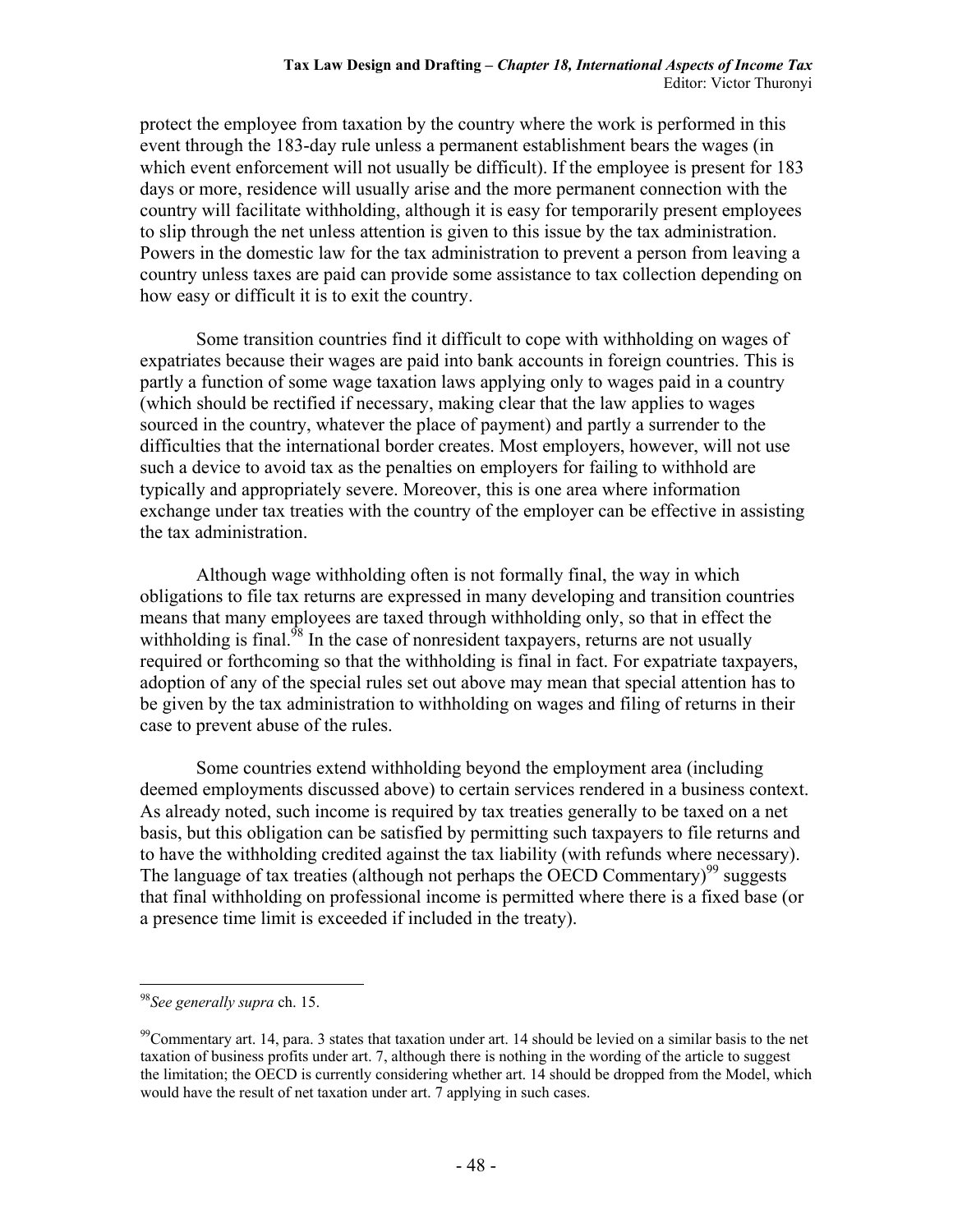For entertainment and sports-related income, flat-rate final withholding is clearly permitted under tax treaties and provides a simple and effective method of collecting tax via the promoter of the event. Provision for some form of withholding on this income at a reasonably substantial rate, such as 30 percent, should be provided in the domestic law and should apply whether the income accrues to the entertainer or athlete directly, which is very rare, or to some intermediary; that is, the law should permit the tax authorities to look through the intermediaries to the entertainer or athlete.

 In the case of pensions, withholding in accordance with the rate scale for individuals is often provided for in domestic law in a similar way as for wage income. Tax treaties may override any tax depending on the source rule adopted (see above). Likewise, wage and pension income of the employees or former employees of foreign governments will usually be subject to withholding under domestic law in the same way as other wages and pensions, but tax treaties may remove the levy of this tax.

### **F. Company and Shareholder Taxation**

 The relationship of taxation of company and dividend income in the international setting raises a number of special issues. One major distinction is between direct and portfolio investment. Direct investment refers to the case where the investor in a company has a large enough interest to influence the operations of the company, while portfolio investment is the opposite case of no influence. This distinction often runs throughout the laws and commercial practice of a country (in such areas as takeovers, investment, banking, and accounting, as well as taxation) and may be defined differently for different purposes, although often the taxation definition is affected by treatment in other areas of the law. It is usually defined in terms of owning a certain percentage of the capital or controlling a certain percentage of the votes in a company, with 10 percent and 25 percent or more for direct investment being the most common in taxation laws. The OECD Model uses 25 percent of the capital, while a number of industrial countries use 10 percent of voting power in their tax treaties.<sup>100</sup> The discussion that follows will commence with portfolio investment and then move on to direct investment.

## *1. Integration Systems*

 The simplest tax system for companies and shareholders is the separate system; that is, the company is taxed on its income and then dividends paid by the company are taxed as part of the income of the shareholder without reference to any tax paid by the company. Whatever the method of tax collection under this system in a domestic case (where a resident company pays a dividend to a resident investor), frequently a flat-rate withholding tax is levied on dividends paid by resident companies to nonresidents. Tax treaties will often reduce the rate contained in domestic law, the OECD Model and most tax treaties specifying 15 percent for portfolio dividends.

 $\overline{a}$ <sup>100</sup>For example, Australia, the United Kingdom and the United States.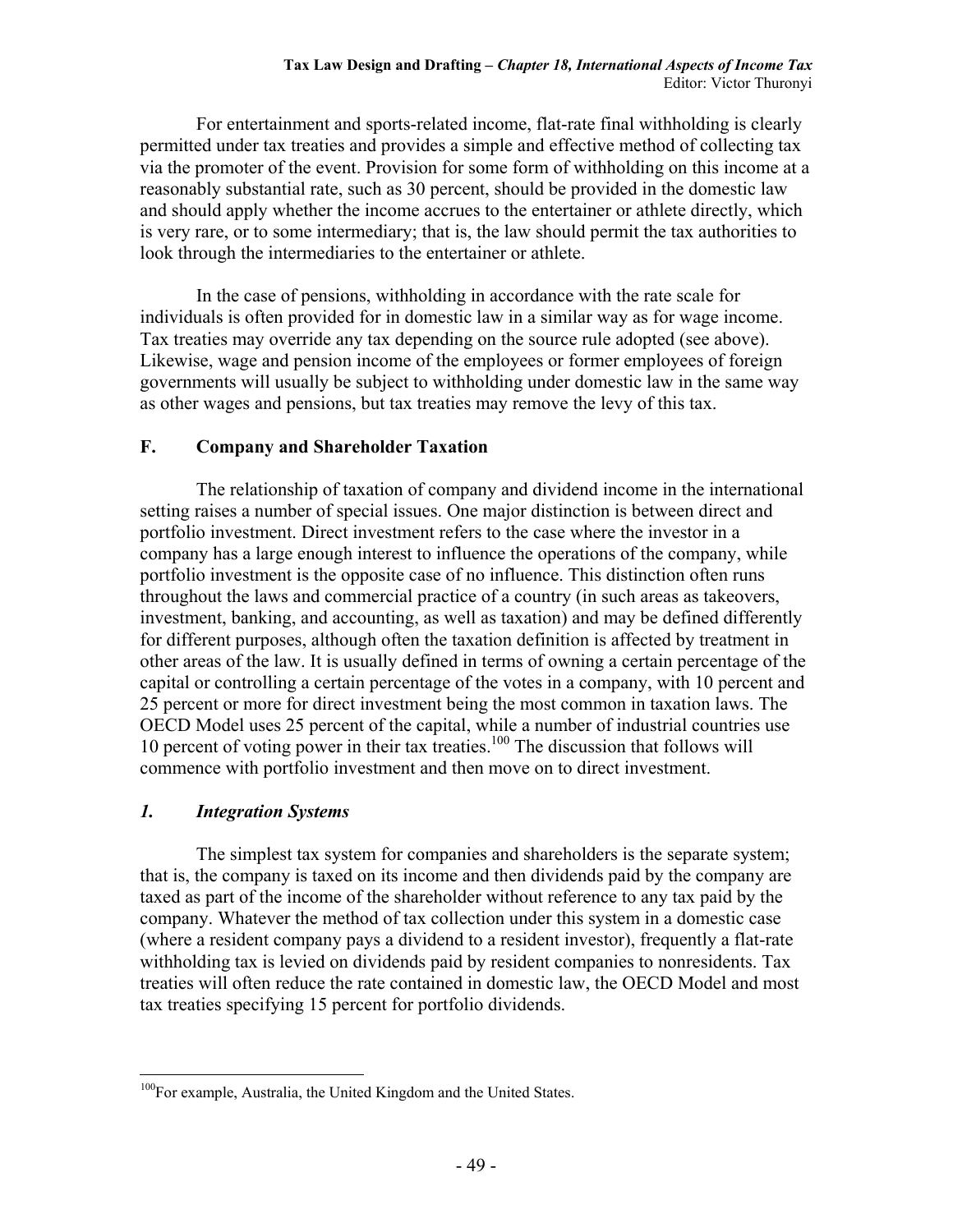In recent years, many countries have moved away from the separate system because of its well-known potential for distorting economic decisions by companies and shareholders in the domestic context. Such "integration" systems may consist of some form of imputation, a split corporate tax rate, or a zero or low tax rate on dividends (in all cases with or without some form of equalization tax on dividends to ensure that corporate tax has been paid on distributions of company profits). Domestic tax laws usually confine the full integration benefits to resident shareholders and often continue to tax nonresident shareholders under a separate system with flat-rate withholding taxes.<sup>101</sup>

 Most recently, with the growth of international investment, attention has become focused on the potential for international economic distortions from integration systems of these kinds. This issue has led some countries to extend some of the benefits of integration to nonresident shareholders unilaterally or by tax treaty, for example, by partly removing withholding taxes on nonresidents<sup>102</sup> or by giving imputation credits partly to nonresidents.<sup>103</sup> Some countries have sought to go further and completely equalize the treatment of residents and nonresidents. A simple approach is to align or approximate the corporate and maximum individual tax rates and to exempt dividends from further taxation whether paid to resident or nonresident shareholders.<sup>104</sup> From the point of view of the source country (where the company paying the dividend is resident), neutrality may be achieved with such a system. For nonresident portfolio investors, however, neutrality is unlikely because their residence country will almost invariably tax them on the dividends without any benefit of whatever integration system that country has for its resident companies (if any) and with a foreign tax credit only for any withholding tax levied on the dividend by the source country (as distinct from the corporate tax levied on the company paying the dividend).<sup>105</sup>

 Hence, there is still a bias in the international tax system for resident shareholders to invest in resident companies that other countries cannot prevent under this or any other form of integration. This bias is now providing policy support for the separate system of company and shareholder taxation, as such a system does treat residents and nonresidents more or less alike if the country of residence of the company taxes shareholders resident

<sup>&</sup>lt;sup>101</sup>For comprehensive treatment of the imputation system in the international setting, see Peter Harris, Corporate/Shareholder Income Taxation and Allocating Taxing Rights Between Countries (1996). *See also infra* ch. 19.

 $102$ AUS ITAA § 128B(3)(ga); countries with U.K.-style imputation systems simply do not levy withholding taxes on dividends, whether paid to residents or nonresidents, though they may levy equalization taxes on which see below.

<sup>&</sup>lt;sup>103</sup>For example, France and United Kingdom.

<sup>&</sup>lt;sup>104</sup>Ward Hussey & Donald Lubick, Basic World Tax Code and Commentary § 164 (1996).

<sup>&</sup>lt;sup>105</sup>Some countries seek to overcome the tax credit problem in the residence country of the investor by in effect converting part of the corporate tax into a creditable withholding tax, for example, New Zealand under its domestic law and the United Kingdom in its typical treaties extending imputation benefits to nonresidents.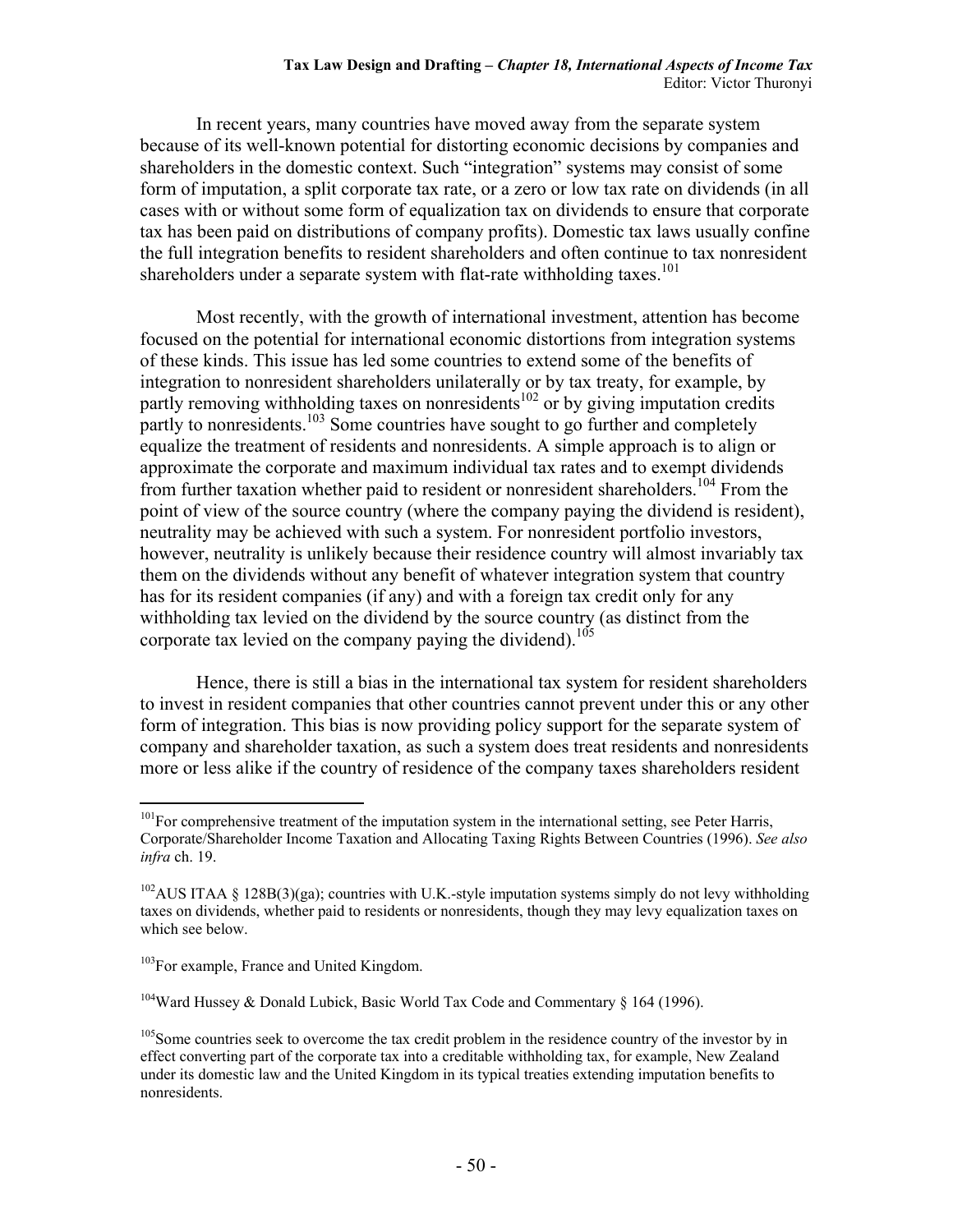there on dividends received and if other countries tax shareholders resident there on the dividends, with a credit for any source country withholding tax.<sup>106</sup> In fact, the position is more complex, as a large proportion of international portfolio investment is made by institutions that are taxed under special regimes in their residence country.

 From the point of view of developing and transition countries, a fairly standard treatment of nonresident portfolio shareholders with a flat-rate withholding tax and a tax treaty rate limit of 15 percent is the simplest solution. Any attempt to extend integration benefits to nonresidents generally is likely to produce a transfer of tax revenue to capitalexporting industrial countries without providing any incentive to invest to the nonresident (or rather without removing the disincentive to invest abroad that arises from the residence country tax system).<sup>107</sup> Even if it is decided to extend integration benefits to nonresident portfolio shareholders, it is better to do this unilaterally rather than in tax treaties (even if the domestic law confines the benefit to countries with which there is a tax treaty), because such treaty provisions can lock the country into the form of integration it has adopted. As integration (in the past at least) has been primarily a domestic tax policy issue, integration benefits in tax treaties can become the international tail that wags the domestic dog.

 A removal of dividend withholding tax on foreign tax-exempt pension funds as part of a regime of reciprocal recognition of the special tax arrangements that many countries use to encourage private pension schemes may be considered. This is usually done outside tax treaties (though note the comments above in relation to tax treaty provisions dealing with contributions to pensions schemes by expatriates) and across all types of investment income, rather than just for dividends.<sup>108</sup>

A country employing an equalization tax as part of its integration arrangements<sup>109</sup> must take care in drafting it to ensure that it does not conflict with tax treaties. Often, such a tax will be effectively at the corporate tax rate and will be triggered by the payment of dividends. It can therefore be viewed as a withholding-type tax on the dividends, in which event there is potential for the tax rate limits in tax treaties to reduce the amount of the tax and so defeat or at least blunt its purpose. There are well-accepted

<sup>108</sup>AUS ITAA §128B(3)(a), referring to § 23(jb).

1

<sup>&</sup>lt;sup>106</sup>OECD, Taxing Profits in a Global Economy 195 (1991); the United Kingdom in its 1997 budget effectively abolished its imputation system in the international setting; *see* Edge, *The Last Piece of the Jigsaw,* The Tax Journal 2 (Aug. 4, 1997); Harris, *supra* note 100.

 $107$ The United Kingdom sought to remove this disincentive from its imputation system with the foreign income dividend scheme introduced in the early 1990s, but this scheme was withdrawn and the whole issue opened up for review in its 1997 budget; *see* notes 101, 105.

<sup>&</sup>lt;sup>109</sup>This tax is designed to ensure that tax credits given under an imputation system to shareholders are in fact supported by tax paid at the corporate level; this can be achieved by levying tax on the company every time it makes a distribution, as in the United Kingdom or under an accounting mechanism that matches dividends paid with corporate tax and applies the equalization tax only when there is no matching corporate tax, for example, Australia, France, New Zealand, and Singapore.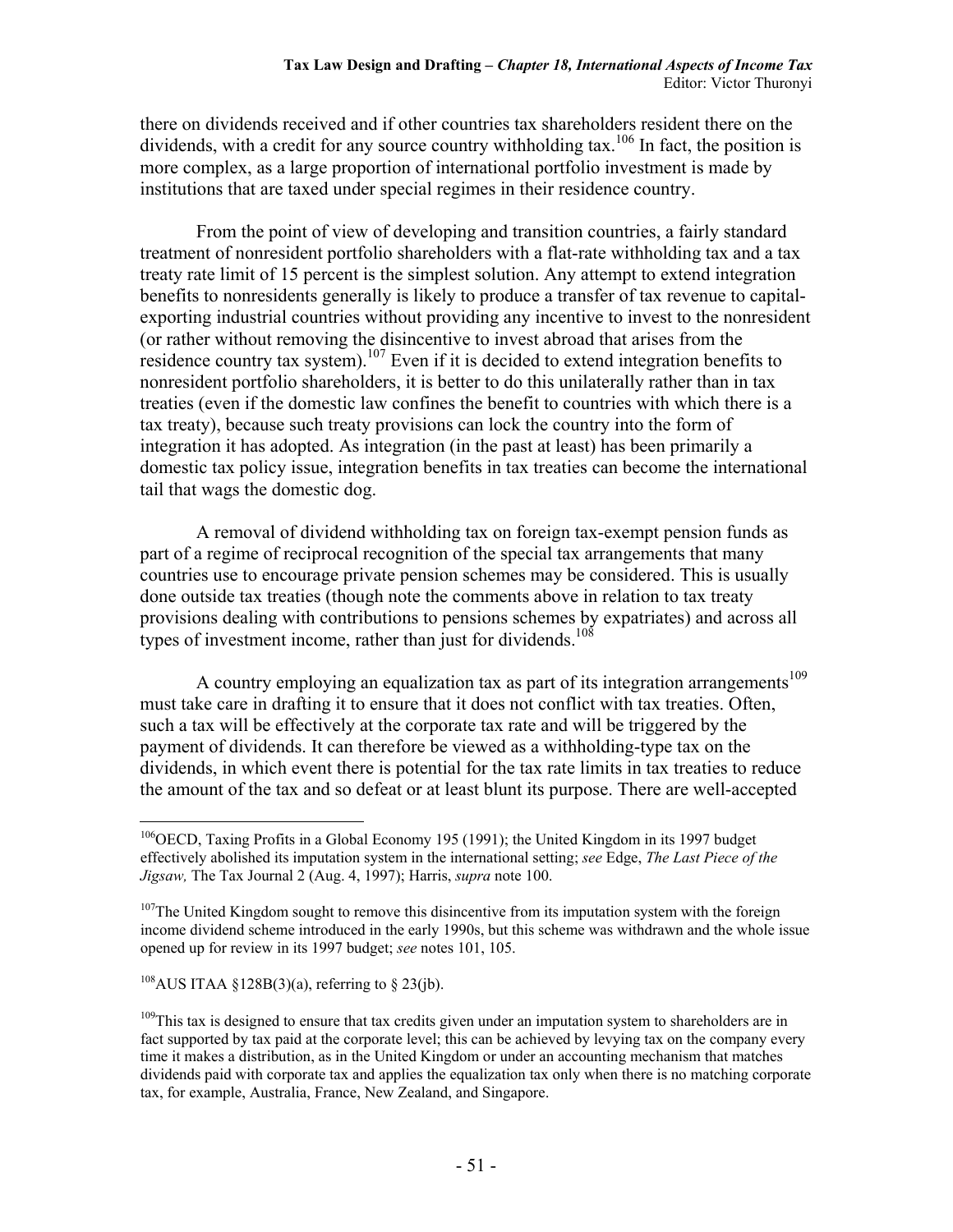drafting devices to ensure that such a tax is not regarded as a withholding tax on dividends.<sup>110</sup> First, no primary or secondary tax liability can be imposed on the shareholder in relation to the equalization tax, so that it is clearly a tax on the company rather than on the shareholder. Second, it helps to use the dividends simply as a measure for the amount of the tax and not to express the tax as being levied on the dividends as such. Technically, the tax also needs to be at the corporate rate on the amount of the dividend plus the tax, which is most easily done by expressing the tax rate as

 $t/(1 - t)$ ,

 $\overline{a}$ 

where *t* is the corporate tax rate.

 The drafting arrangements for the U.K. advance corporation tax provide a model that can be used to ensure that there is no conflict between the equalization tax and tax treaties (although the basic rate of tax and not the corporate rate is used in the United Kingdom).111U.K. imputation system, but these features initially remained intact, *see supra* note 105. A subsequent Inland Revenue consultative document of Nov. 25, 1997, proposed abolition of the advance corporation tax, which has been a critical part of the system, and gave rise to the issues considered in the text.

### *2. Reduction of Dividend Withholding Tax on Direct Investment*

 In the case of dividends generated by direct investment, the international tax position is very different from portfolio investment from a number of perspectives. A foreign direct investor (assumed in what follows to be a company) generally has a choice as to the legal structure of its investment in a country. It can establish a branch (permanent establishment) or a subsidiary (i.e., a separate company).<sup>112</sup> The residence country of the direct investor will grant relief for double taxation by way of a credit or an exemption for corporate tax levied on a branch by the source country (where the branch is situated). It will generally extend this relief to corporate tax levied on a subsidiary when dividends are paid to the direct investor so as not to produce a tax bias in the form of investment.

 In its turn, the source country will, by various means, approximate the tax treatment of branch and subsidiary for the same reason. The major likely difference in source country tax treatment in the absence of special provisions in the domestic law or treaties will be that dividends paid by a resident subsidiary to a nonresident parent company are subject to flat-rate dividend withholding tax, while remittances by a branch

<sup>&</sup>lt;sup>110</sup>However, sometimes the tax is purposely structured in the opposite manner, in order to make it a creditable dividend withholding tax in the hands of the shareholders.

 $111$ GBR ICTA § 14, pt. VI, chaps. IV, V, VA. The 1997 U.K. Budget radically altered the

<sup>&</sup>lt;sup>112</sup>The term "subsidiary" will be used in what follows although it is often used only to refer to the case of control of, rather than influence over, a company; as noted above, direct investment is usually defined in terms of influence rather than control.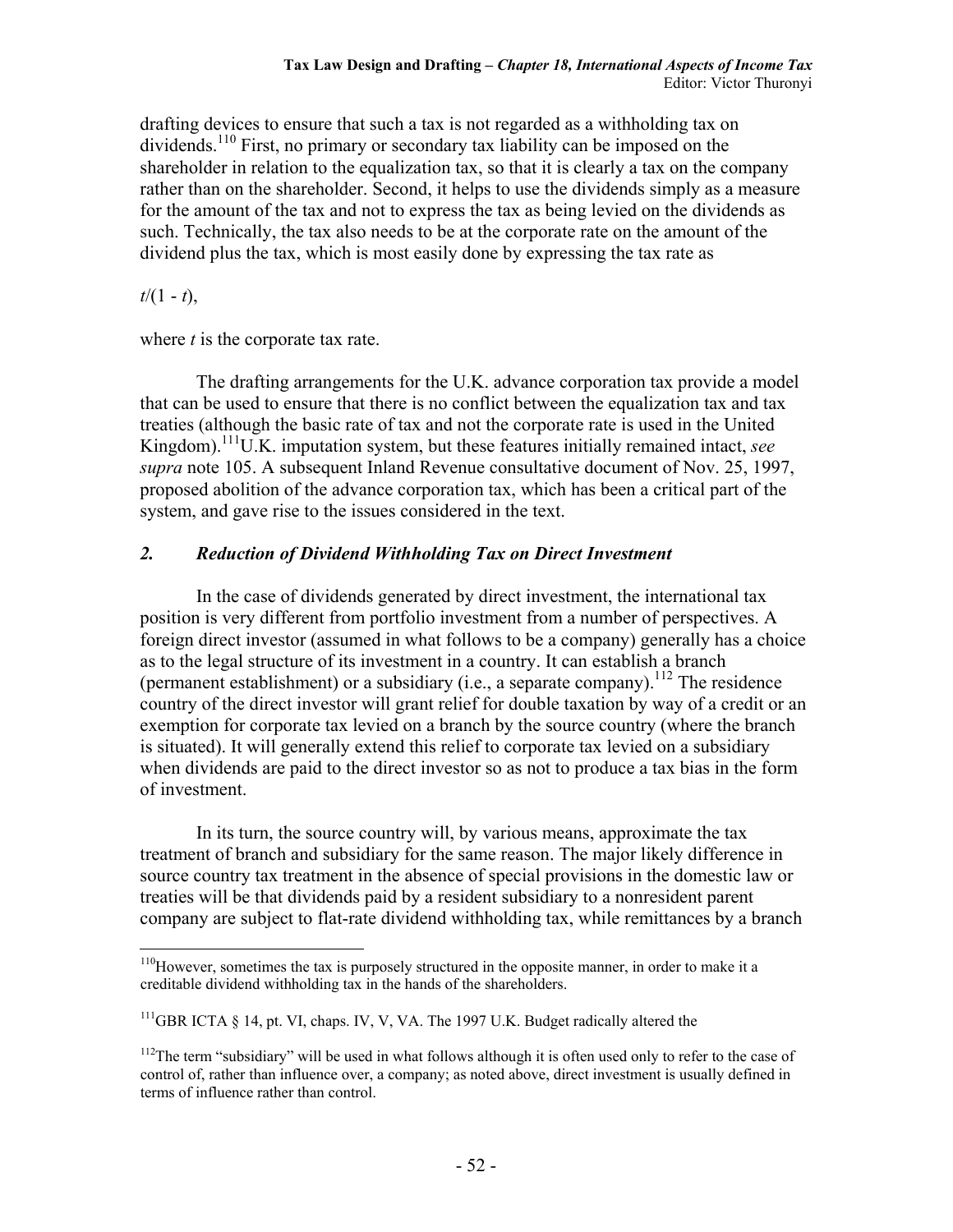to its head office (the functional equivalent of dividends) are not subject to any tax. The source country can address this disparity by reducing the tax on direct investment dividends, or by taxing branch remittances, or by a combination of both.

 Although it is possible for domestic law to provide a lower tax rate on direct as opposed to portfolio dividends paid to nonresident shareholders, until recently this reduction was most commonly only effected by tax treaties (with 5 percent being the OECD Model norm). Developing and transition countries need not be too concerned with accepting such arrangements for direct investment in treaties, especially where an equalization tax is in place, but it is noticeable that a number of such countries (along with some smaller industrial countries) do not draw the portfolio/direct investment distinction in the dividend article of their tax treaties and apply the same rate of tax to both. Unlike the case of portfolio investment, a lower rate of tax on dividends on direct investment does not usually operate as a transfer of revenues to industrial countries because of the different tax regime in most of them for dividends on direct investment (exemption or underlying foreign tax credit). A small but positive tax treaty rate in the source country also provides some incentive for reinvestment of profits (a major source of investment) by foreign investors without unduly distorting the tax position in the residence country of the investor.

 There is now a more general international trend for reducing withholding taxes on dividends paid to nonresident direct investors outside tax treaties. One effect of the tax reform that took place in many countries in the late 1980s was to more closely align the tax base and tax rate applied to companies in industrial countries. This meant, for direct investments through subsidiaries, that the corporate tax in the country of the subsidiary would approximate the corporate tax that the same amount of profit would attract in the country of the investor. As that country would relieve double taxation for the corporate tax paid by the subsidiary, the net effect was to wipe out any corporate tax in the residence country of the investor whether a credit or an exemption system was used, but the dividend withholding tax would remain as an additional tax levy above the residence country tax.

 A number of major econometric studies in the early 1990s suggested that such withholding taxes were the main factor accounting for a bias against cross-border investment, and hence some pressure has developed for their removal, even though tax treaties typically contain lower tax rates on dividends from direct investment.<sup>113</sup> The fact that the United States typically demands for its resident investors a share of the action in integration systems adopted by foreign countries has also been an influence here. Developing and transition countries that do not have tax treaty networks may therefore wish to consider setting the cross-border dividend withholding tax rate on direct investment at a lower rate (say, 10 percent) than the traditional and typical 20–30 percent tax rate that has been adopted across the board by many countries for dividends, interest,

 $\overline{a}$ <sup>113</sup>OECD, Taxing Profits in a Global Economy (1991), CEC, Report of the Committee of Independent Experts on Company Taxation (1992). The initial enthusiasm for this analysis, which gave rise to a number of initiatives in the EU seems to have cooled.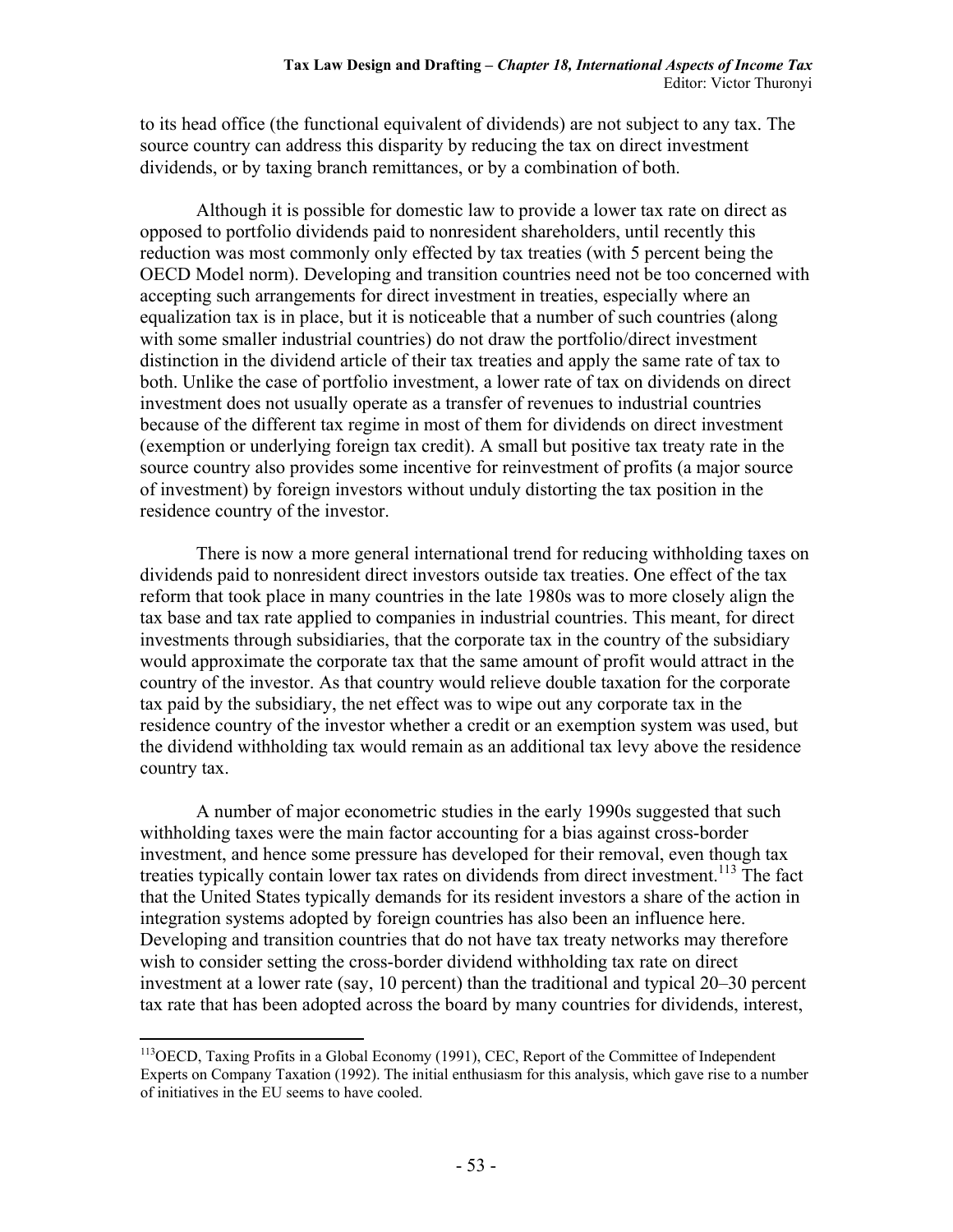and royalties. There is, however, little reason to adopt a selective zero tax rate on dividends in domestic law as part of regimes of tax incentives for foreign direct investors.<sup>114</sup> As the benefit is only likely to operate long after the initial investment occurs, it has little impact on initial investment decisions and does not encourage reinvestment of profits.

 A similar pressure to reduce cross-border dividend taxes may arise when countries form a free trade bloc, given that one of their longer-term objectives is usually to remove not just trade barriers but also investment and other barriers to the creation of a common market. This means that taxes applying only at the border (such as a nonresident dividend withholding tax) become targets of the institutions of the common market. Thus, the EU after many years' debate has adopted a directive that will remove cross-border dividend withholding taxes in the case of direct investment.<sup>115</sup>

 This trade bloc reasoning also applies to other income flows within corporate groups, and the EU has a draft directive extending the same treatment to interest and royalties in direct investment cases.<sup>116</sup> However, the reasoning here is very different from the more general argument in relation to dividends and does not make sense outside a trade bloc. The reasoning is that interest and royalties will be taxed in full in the residence country, which is a member of the bloc, and, as long as investment flows are balanced among the countries in the bloc, the revenues of members do not suffer (alternatively, government-to-government reimbursement mechanisms can be devised if flows are not equal), while at the same time the border impediment is removed.

 For developing and transition countries, investment flows are not usually in balance with other countries (even in the Commonwealth of Independent States (CIS), the loose trading bloc formed by most of the countries of the former Soviet Union), and interest and royalties are payments that reduce the tax base (as they are usually deductible in the calculation of taxable profit), with significant potential for causing problems for the taxation of direct investment. Hence, the advice given in relation to these payments above was to maintain reasonable levels of tax at relatively uniform rates in both domestic tax law and treaties. The existence of a trade bloc does not change that advice.<sup>117</sup> More generally, developing and transition countries need to be very cautious in studying the tax arrangements in trading blocs of industrial countries, especially the EU, even where they

 $\overline{a}$ 

 $116$ COM (90) 571, OJ C53, 26 (1991).

<sup>&</sup>lt;sup>114</sup>See infra ch. 23 for a discussion of such incentives.

<sup>&</sup>lt;sup>115</sup>Council Directive 90/435/EEC art. 5.

 $117$ From the point of view of the residence country, it is imperative to tax interest and royalty income where source taxation has been reduced or eliminated by tax treaty or trade bloc arrangements and tax treaties and trade blocs assume such a regime; the arguments that can be made for operating an exemption system in relation to dividends on direct investment do not apply to interest and royalties because the underlying assumption is that dividends are not deductible in the source country in determining the taxable profit of the subsidiary.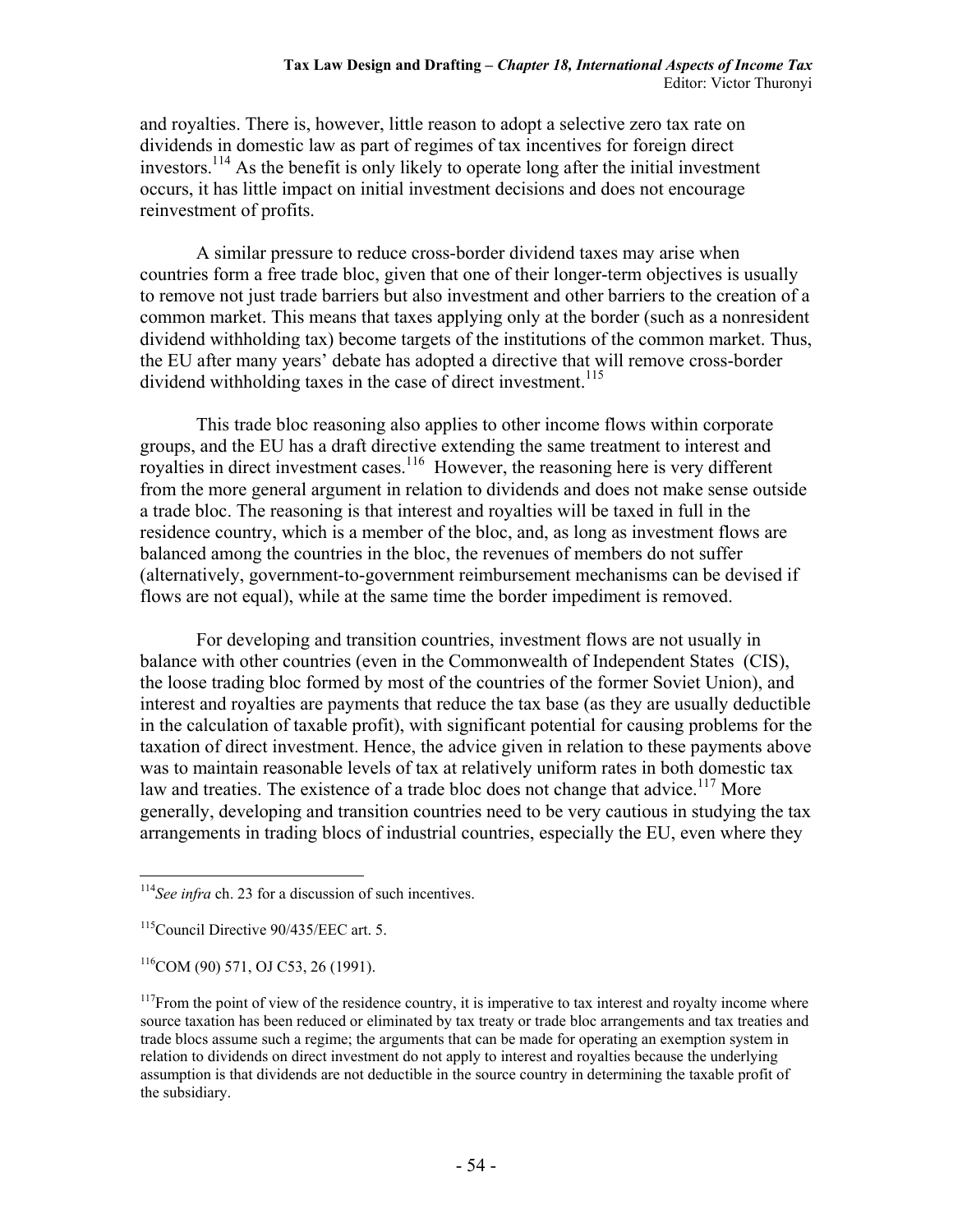have ambitions to become members of the bloc. Where a group of developing or transition countries form a trading bloc, care should be used in extending special free trade arrangements to taxes, as the countries may not have the capacity to deal with the more sophisticated rules often involved. For example, the international value-added tax and excise rules within the CIS have been an on-going problem.<sup>118</sup>

### *3. Branch Profits Tax*

 In the case of direct investment in the form of a branch, the branch profits tax represents a strategy to even up treatment of branches and subsidiaries. To produce precisely the same outcome, it is necessary to define branch remittances that equate to dividends and to tax them at the same rate that applies to dividends on direct investment.

While the statement of the principle is easy enough—the amount of remittance can be determined by comparing the branch's tax balance sheets at the beginning and end of the tax year—in practice the elaboration of the principle has generally proved very complex, even though to some extent it is based on the same information used to determine the taxable profit of the branch. Some countries therefore use a simpler but rougher measure, namely, the after-tax taxable profit of the branch. To take account of the fact that subsidiaries typically do not repatriate all of their after-tax profit as dividends, the rate is often set lower than the dividend withholding tax rate based on an assessment of the typical payout ratio of subsidiaries of foreign investors in the country (a tax rate of one-half the dividend rate or less being appropriate in most cases).

 Certainly, some rules for calculating the amount subject to branch profits tax need to be set out in domestic law. It is neither sensible nor transparent to introduce the tax by the back door by defining all branches for tax purposes to be subsidiaries so that remittances (presumably) become dividends and, thus, subject to dividend withholding tax. The tax administrations of developing and transition countries will not be able to detect remittances as they occur (the possibilities of method of remittance being infinite and the only practicable measurement device being comparison of tax balance sheets at the beginning and end of the tax year). Although there will in some cases of more exotic legal entities be difficult cases of characterization as branch or subsidiary, this is not a reason for the tax law to impose an arbitrary rule that is contrary to generally accepted international norms of taxation in clear cases.

 A number of developing and transition countries are considering or have enacted branch profits taxes, in some cases, without apparent regard to their tax treaties. Treaties based on the OECD and UN Models override the levy of a branch profits tax,<sup>119</sup> and the treaties in question do not generally contain the necessary modifications to the dividend and nondiscrimination articles to accommodate such a tax. Although new treaties that are

 $\overline{a}$ <sup>118</sup>*See* Victoria Summers & Emil Sunley, *Analysis of Value Added Taxes in Russia and Other Countries of the Former Soviet Union*, 10 Tax Notes Int'l 2049 (June 19, 1995).

 $119$ See arts. 10(5) and 23(3) of the OECD Model.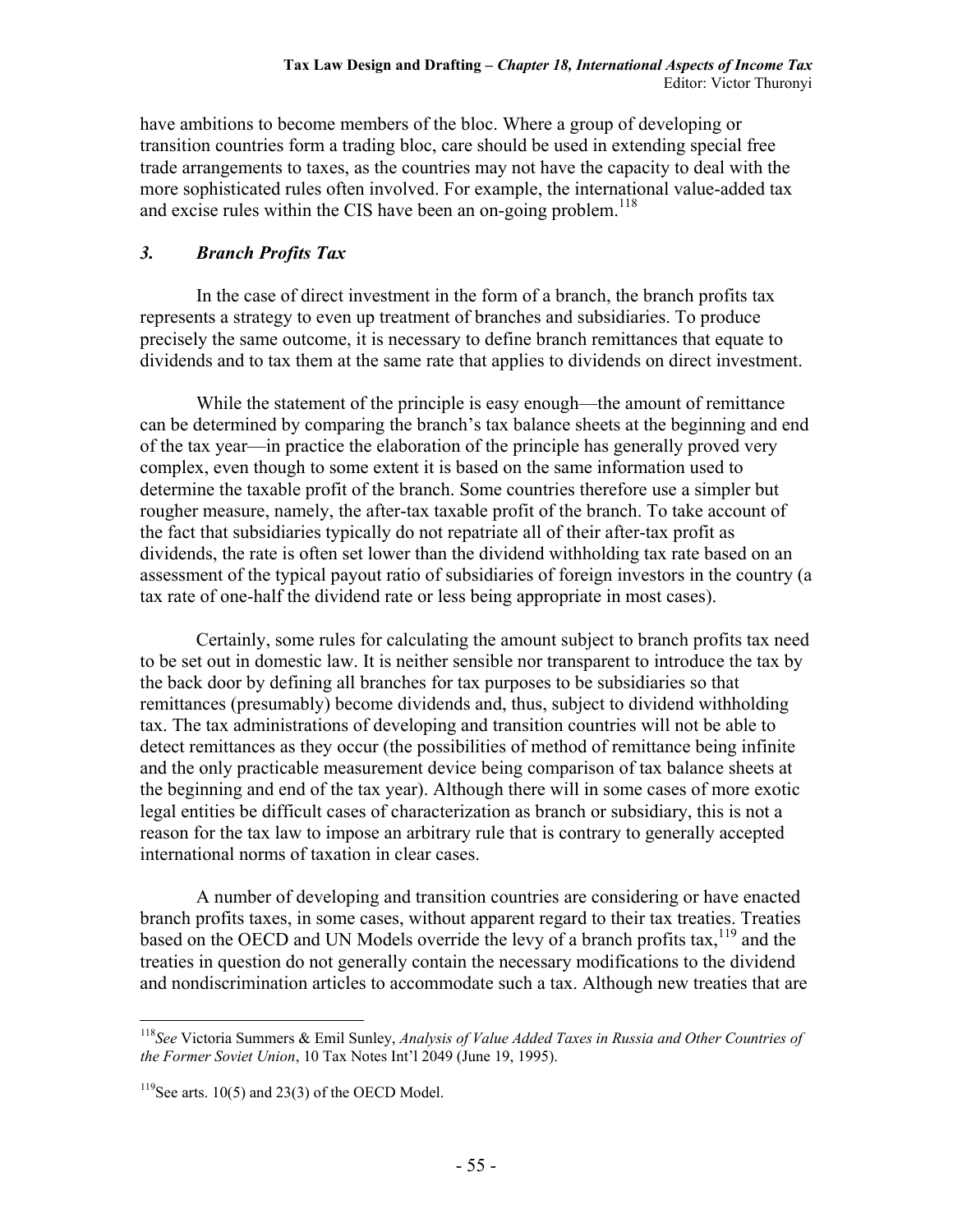negotiated can contain these modifications, the existing treaties will encourage treaty shopping to short-circuit the effect of the new treaties, and it will be many years before replacement treaties can be put in place.

 Further, it is not possible to either tax all effective remittances or achieve in practice the close approximation of the tax treatment of branches and subsidiaries that the branch profits tax is aimed at, because of the interaction of the tax treatment of dividends and capital gains in the context of the branch or subsidiary. Both the dividend withholding tax and a branch profits tax based on remittances can be avoided by not paying dividends or remitting profits, as the case may be, that is, by reinvesting the profits. The gain in each case can then be realized by selling the shares in the company operating the branch or in the subsidiary (or in a holding company in the corporate group). This gain will usually not be taxable in the source country because of either tax treaties or the inability of domestic law to reach sales of holding companies based in other countries (not to mention the lack of the capital gains tax in many developing and transition countries).

 Sale of shares in this way thus achieves an effective remittance of reinvested profits of the branch or subsidiary, but in practice it will be more difficult for a branch to achieve such a sale because the branch will usually be just one part of the operations of the company, with the result that sale of the shares will amount to much more than a realization of the reinvested profits of the branch. Further, as far as capital gains (in excess of those arising from reinvestment of profits) have been made on the investment, the tax treatment of branch and subsidiary will usually differ in practice for the same reason that disposal of the shares in the company operating the branch will often not be a practical possibility. Disposal of the branch will usually be effected by the sale of its assets, which will be subject to the capital gains tax of the country where the branch is situated (if any), while the profits on the sale of the shares in the subsidiary will not be taxed.

 Hence, the value of a branch profits tax is doubtful. The tax pales into insignificance when compared with some of the other problems of protecting the tax base of the source country against the base-erosion techniques that are explored below. The main reason why it is sometimes thought to be important for developing and transition countries to have a branch profits tax is to fully tax income from natural resources where many foreign investors typically operate in branch form mainly because of the generous treatment of the early year start-up losses under their home country (especially U.S.) tax law.

#### *4. Branches and Subsidiaries in Transition Countries*

 The transition countries face a special set of issues in the branch and subsidiary area, which demonstrates once again the problems caused by the lack of clear rules and by departures from international norms in these countries. Under the commercial laws of nontransition countries, there is a generally clear understanding of what is meant by a body corporate (company, corporation) and of when an entity recognized by the law has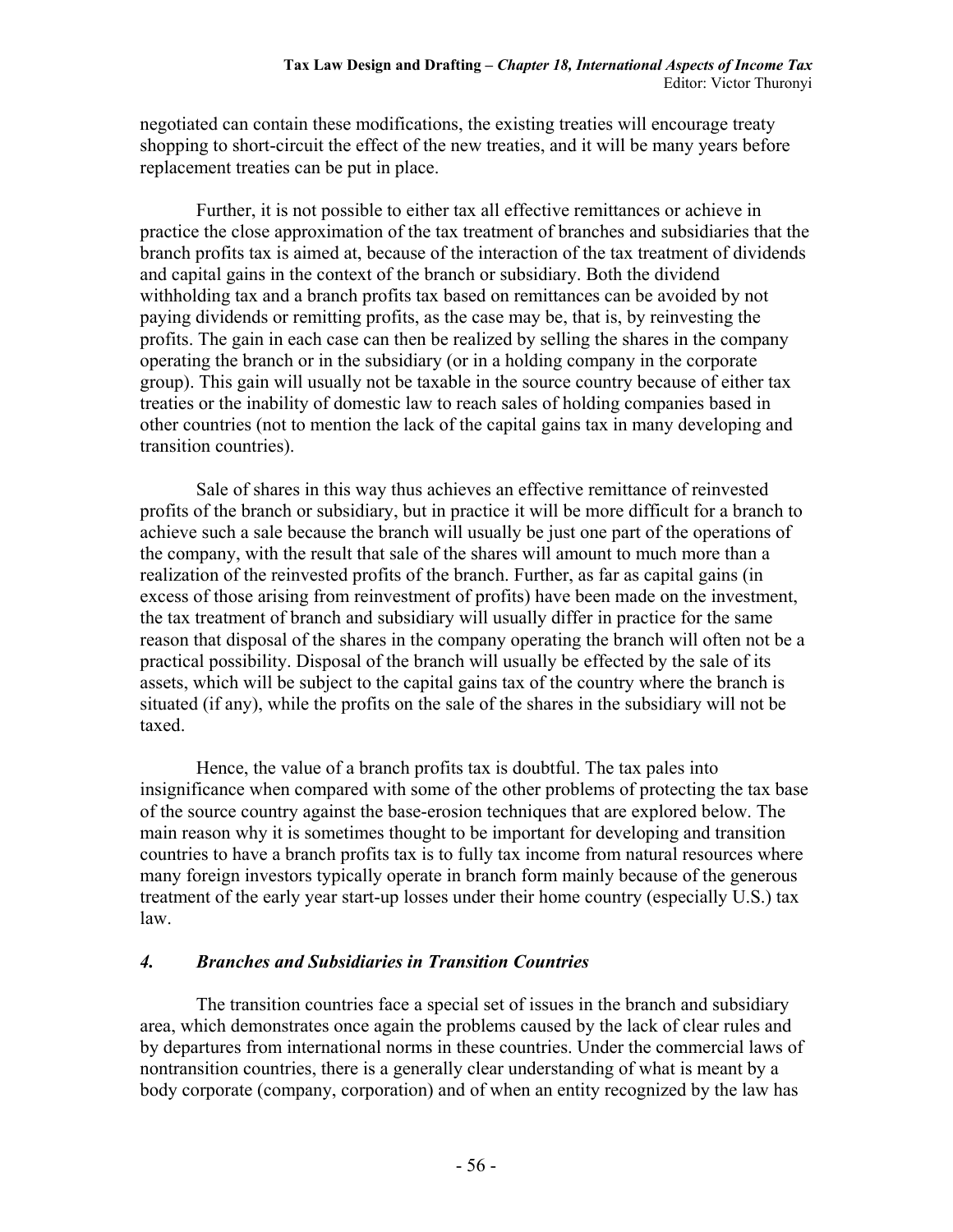separate legal personality or not.<sup>120</sup> However, the commercial laws of several transition countries are still in the developmental stage, and it is often not clear when a separate legal person exists or, more important, whether in a particular situation there are two legal persons (parent company and subsidiary) or one legal person with a number of operations (head office and branch).<sup>121</sup>

 When a foreign legal person commences operations in a transition country, it is usually required to "register" to do business under the commercial laws of the country. In some of the countries, registration is regarded as the creation of a legal person, because this is how the creation of a legal person is effected in a purely domestic case or, perhaps more accurately, registering to carry on a business in a purely domestic case of itself creates a separate legal person (as the registration is to get approval to do business, and the creation of a separate legal person is a by-product of registration). Representation offices of foreign persons are usually recognized and are not treated as separate legal persons (a separate registration procedure is required in this case), but the functions that such offices can perform under the laws of the transition countries are generally strictly limited as befits their name.

 Before 1989, the question of registering foreign legal persons under domestic procedures did not arise for many transition countries because the only way a foreign legal person could operate a substantial business venture in the country was through the creation of a joint venture with foreign participation, for which special statutes existed. The joint venture in these cases was a separate legal person under the statues and the foreign joint venturer a substantial shareholder along with the state-owned enterprise also involved in the venture.

 Moreover, in several transition countries (especially members of the CIS), the profits tax is not levied on a legal person as such, but on the separate operational units of the legal person (which may in turn be linked to separate registration of the operational units with the local or regional authority of the area where they are located).<sup>122</sup> Thus if a state-owned enterprise has a glass factory in one city and a television factory in another city, both the factories will often be taxed separately. This may affect rates of tax as in many of the countries there are varying tax rates depending on the nature of the business of an operational unit or the region where it is operating, and, more important, it may affect the treatment of losses, as a loss incurred by one operational unit may not be offset against the profit of another operational unit. This fact makes it less necessary under the systems of some transition countries to distinguish in a particular case whether one legal person is involved or two. Again, this system grew up in the closed days of central planning so that international issues did not intrude. Hence, putting aside the case of the representation office, questions did not arise as to whether a branch of a foreign legal

1

<sup>120</sup>*See infra* ch. 21.

<sup>121</sup>*See* vol. 1, at 90 n.55.

<sup>122</sup>*See infra* ch. 19, sec. VII.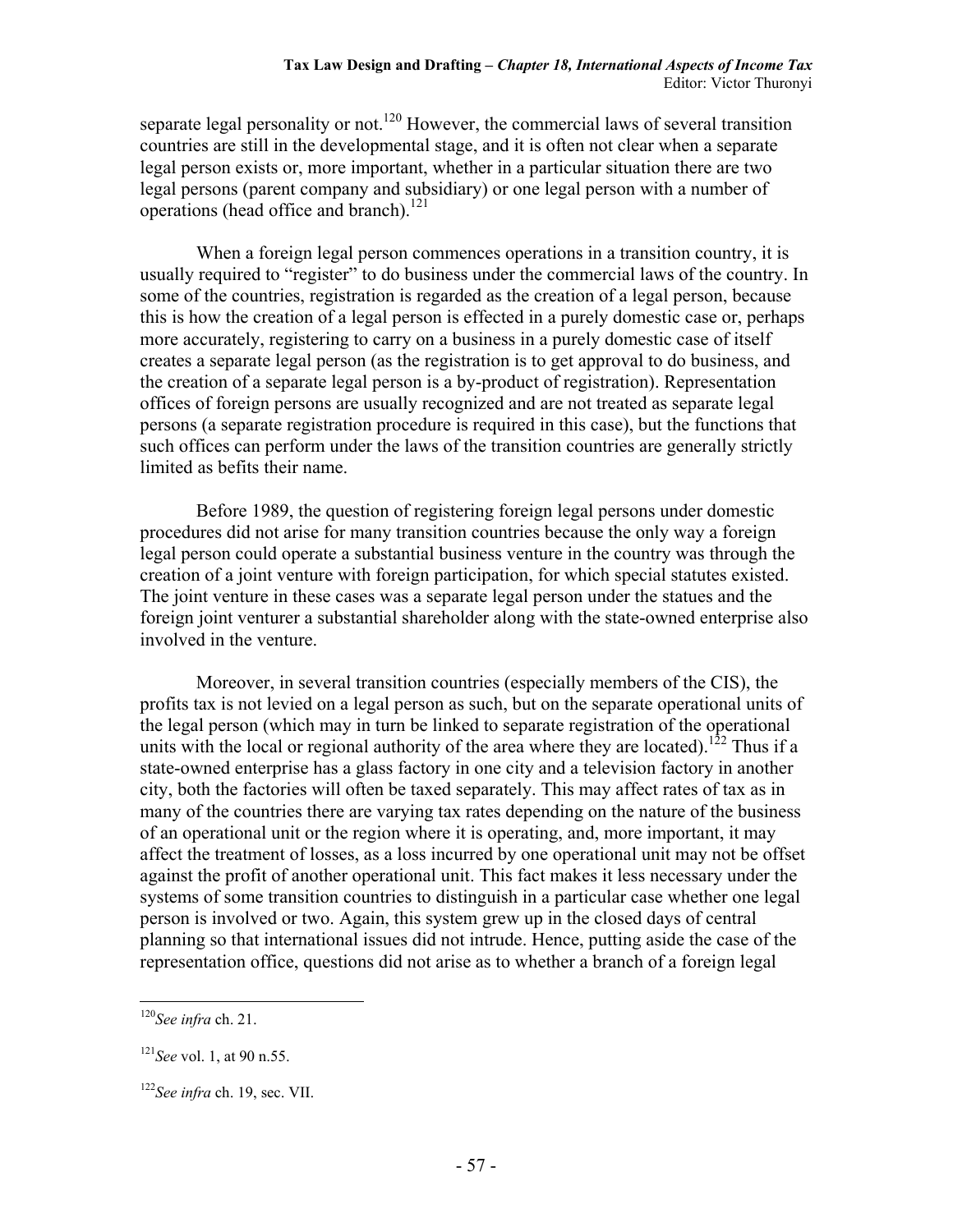person was taxed in this way (assuming that a branch was possible under the system in question) and as to whether operational units (including those of foreign legal persons) were taxed on their worldwide profits.

 These rules have a number of important implications for international taxation and tax treaties in cases of direct investment by industrial country resident companies in transition countries. In many of them, what the industrial country resident regards as a branch (permanent establishment) will often be treated as a subsidiary by the transition country because it is registered in that country. Indeed, in one unusual case, this result was regarded as arising from registration for turnover tax purposes. The "subsidiary" will be taxed as a resident legal person by the transition country, and distributions to the industrial country resident will be treated as dividends and subject to any tax treaty accordingly (although some of the transition countries have no taxes on dividends).

 If the legal system of the transition country in question characterizes an operation within its borders as a separate legal person, then the private international law rules applied in most industrial countries will lead to the recognition of this characterization by the general law and usually the tax law of the industrial country in question. However, in many cases, the industrial country resident will not be aware of either the legal intricacies involved or the very different legal structures in some transition countries.

 In a number of transition countries, the concept of a branch has become fully accepted for both commercial and tax law purposes, although even then exchange controls may make operation in branch form impractical. In most countries, the extension beyond the case of the representation office is piecemeal (e.g., banks and building sites) and seems to require special procedures separate from the business registration procedure. In some countries, the representation office is being put under a lot of pressure as nonresident taxpayers try to establish branches for various reasons. Part of the pressure results from the fact that the transition countries generally find it difficult to deal with cases where the taxpayer breaches the law—in this case, when representation offices engage in activities not legally permitted to them.

 If the transition country in question taxes each operational unit separately, then further tax issues arise for the industrial country resident direct investor, whether branches are permitted generally or in special sectors or not at all. In the branch case, the industrial country investor may find that losses on one branch operation will not be offset against profits of another branch operation in the same country, which will be contrary to the expected treatment. This has been a problem in some transition countries, particularly in the oil and mining sector where each drilling rig or mine site is taxed separately.

 There does not seem to be anything in article 7 of the OECD Model that precludes this outcome (indeed, the Model seems to follow the approach of treating each permanent establishment separately), and, as the same treatment is applied to domestic enterprises, nondiscrimination is unlikely to be an issue. It is certainly the assumption of industrial countries, however, that legal persons are taxed as a whole and not separately on operational units, although in the source country only profits attributable to the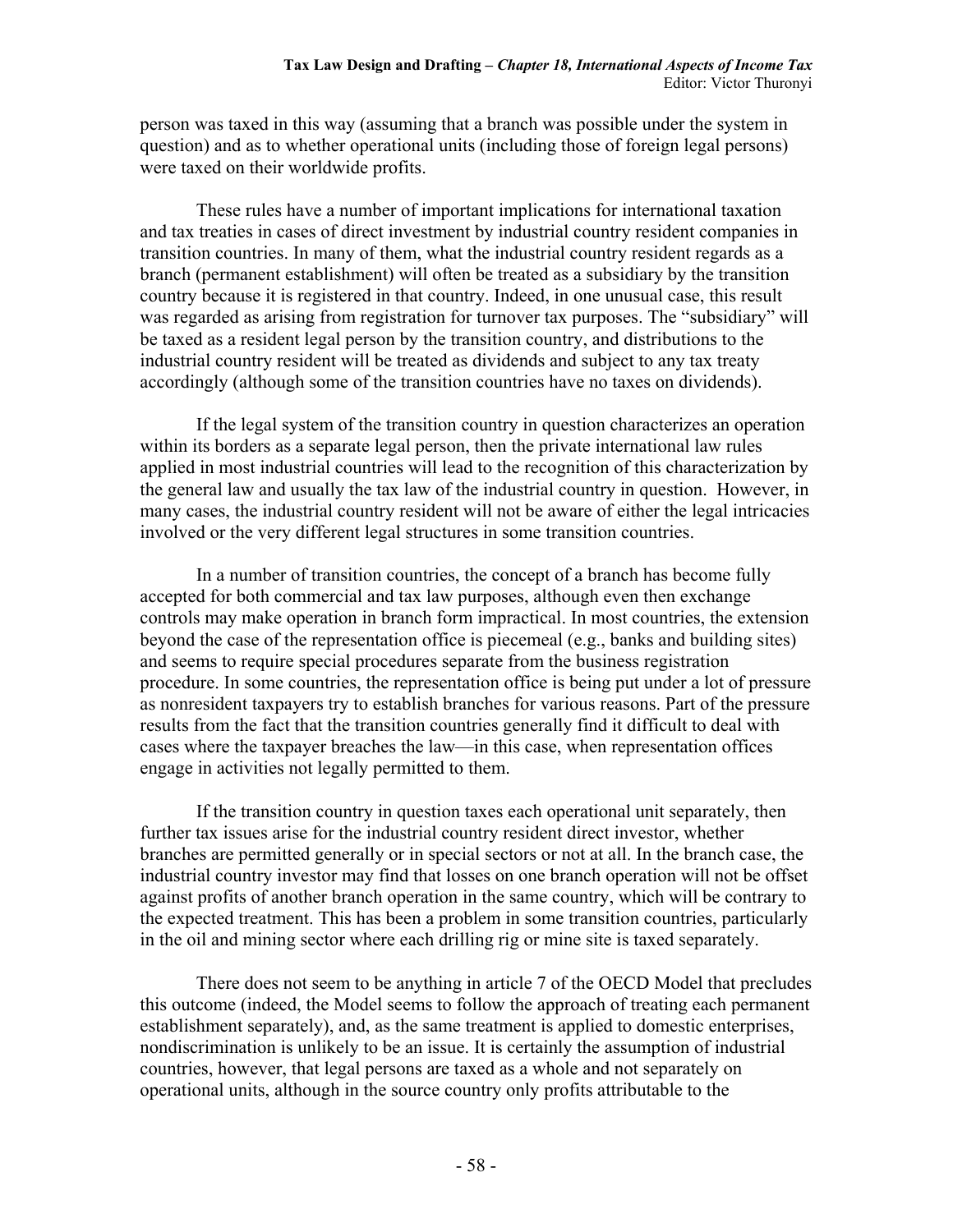permanent establishment are taxable, and not the worldwide profits of the legal person.<sup>123</sup> A potentially more difficult question arises for the calculation of expenses. Treating each branch separately in the calculation of tax may naturally lead to the disallowance of head office expenses as deductions of the permanent establishment. The separate treatment of the operational units for tax purposes in transition countries does not seem, however, to produce the consequence that payments between them or to the head office receive dividend treatment.

 This range of issues has been the cause of considerable confusion among industrial country investors, however (the precise legal situation varies from country to country), and has had an additional chilling effect on foreign direct investment in a number of transition countries and on the development of tax treaty networks with industrial countries. One alternative has been for foreign investors to enter into special tax contracts with the governments of transition countries that guarantee them a relatively normal tax treatment by market economy standards. While these contracts solve the problems of the particular direct investor, they are already complicating tax reform and tax treaty development in a number of transition countries.

 In general, it is recommended that transition and developing countries refrain from entering into special tax contracts or at least limit the effect of the contracts to a relatively short time before reviewing them. Further, transition countries should seek to ensure that their commercial and tax laws accord with the general international distinctions between branches and subsidiaries and that the tax position of an investor with more than one branch in the country is aggregated across the branches. Several transition countries have already taken these steps in recent years.

### **G. International Tax Avoidance and Evasion**

 While the source country may be concerned with ensuring that direct investors are taxed in a way that does not bias the form of the investment and with collecting its fair share of tax from both direct and portfolio investors, nonresident taxpayers may seek to escape source taxation altogether or at least to minimize that tax. They may do so through techniques to avoid or minimize tax , that is, arranging their affairs so that under the law of the source country the tax is minimized, or through tax evasion, that is, deliberately not complying with the law of the source country even though income is taxable under that law.<sup>124</sup> As with the issues of company and shareholder taxation discussed above, it is helpful to draw a distinction between direct and portfolio investors; indeed, much of the discussion under this heading stems from a number of the points already made. The discussion below initially focuses on nonresident direct investors and then canvasses to what extent the techniques outlined are available to nonresident portfolio investors and to resident investors.

1

<sup>123</sup>U.S. regulations specifically deny a foreign tax credit in this case. *See* Treas. Reg § 1.901–2(b)(4)(ii).

<sup>&</sup>lt;sup>124</sup>These terms are explained in vol. 1, at 44–46.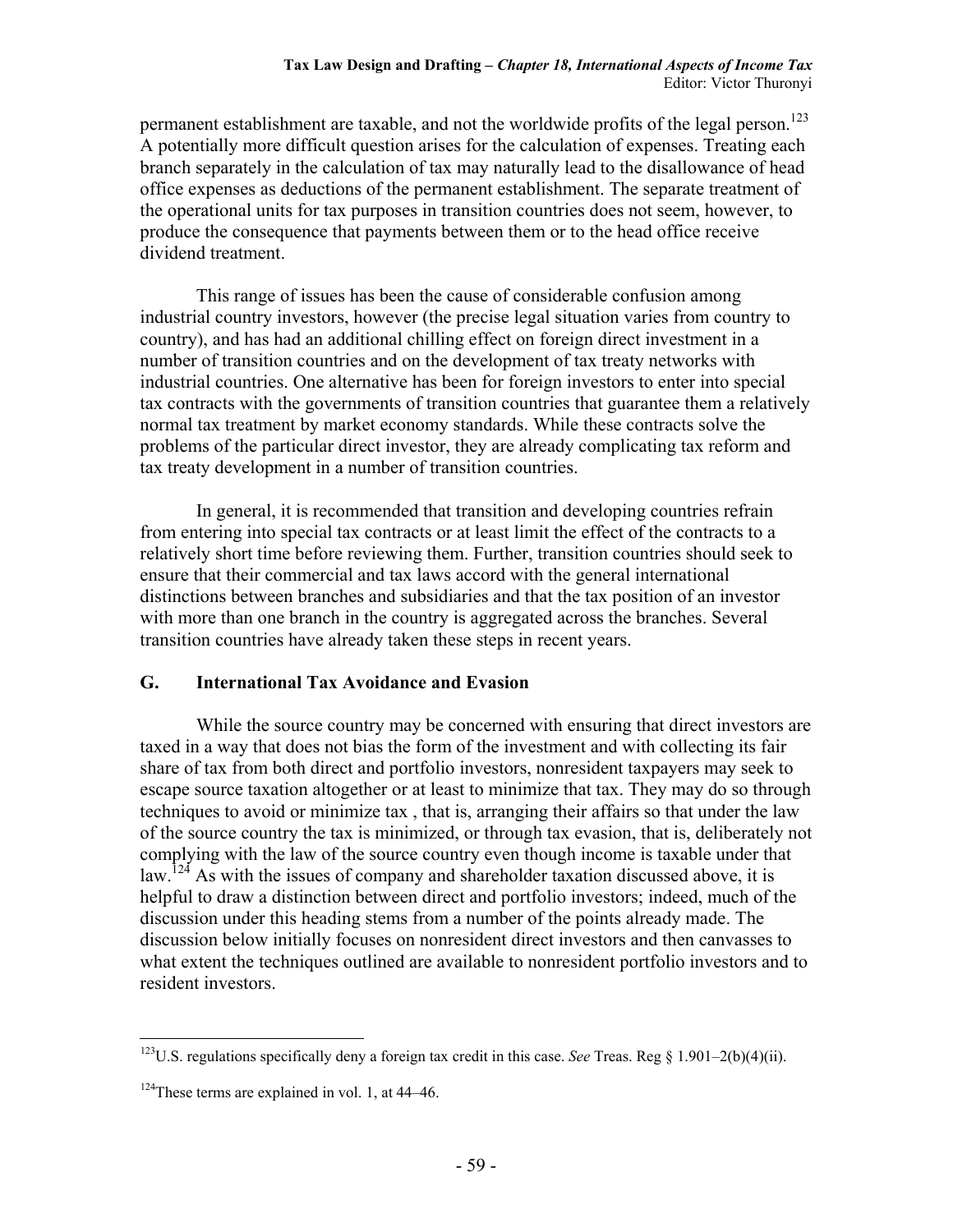#### **Tax Law Design and Drafting –** *Chapter 18, International Aspects of Income Tax*  Editor: Victor Thuronyi

 Within an international group of companies investing directly in various countries, what generally matters to the managers and the ultimate shareholders is the after-tax profit of the group; in other words, the corporate group usually has an economic incentive to reduce its total tax payments and is economically indifferent as to the countries to which it pays tax. In some cases, especially where the residence country of the parent company in the group operates an imputation system that ties tax credits available to shareholders to the company tax paid in that country by the parent and local subsidiaries, the economic incentive may rather be to pay as much tax as possible in the residence country. In any event, multinational companies investing in developing or transition countries are likely to have an economic incentive to reduce the tax burden in those countries, either as part of reducing tax burdens worldwide (i.e., reducing tax in both residence and source countries) or as part of moving the tax burden to a country that offers the greatest advantages to the ultimate shareholders of the company group.

 This economic incentive may not always lead to tax avoidance or evasion. Cultural, ethical, and nontax commercial factors may act as a counterbalance. With the globalization of trade and investment, deregulation in many areas of international business law, and international financial markets that focus on the "bottom line" and are beyond the reach of any single government, the countervailing factors are likely to weaken in influence over time. Most large multinational companies will nevertheless want to conduct their tax planning within the law; that is, they are more likely to practice tax avoidance or tax minimization than tax evasion. Tax evasion internationally and domestically is more of a problem with small or closely held businesses and individual taxpayers (see the discussion of capital flight above for the problem of evasion in relation to resident taxpayers).

 The simplest way to minimize tax is to make payments from the branch or resident subsidiary to a related nonresident company that are deductible in determining the amount of profit subject to corporate tax and that are not subject to withholding tax. Alternatively, as a second best option, payments can be made that are deductible under the corporate tax and are subject to a low rate of withholding tax.

 In the past, two basic strategies (which can be combined) have been mainly used to achieve these ends: increasing the prices of payments and changing the type of payments. To take some simple examples, a local subsidiary operating an assembly plant can pay inflated prices for the components and the technical and management services it purchases from related companies; or a nonresident parent company can invest in the subsidiary by way of loan capital rather than share capital and receive interest payments (deductible to the subsidiary) instead of dividends (usually not deductible to the subsidiary). Similar results can be produced by reducing the amount of payments for goods or services to the local branch or subsidiary for goods or services it provides to other (nonresident) members of the group. Recently, international tax planning has become more sophisticated along with the financial markets. The following discussion will start with the simpler methods of tax avoidance and then move to more recent techniques.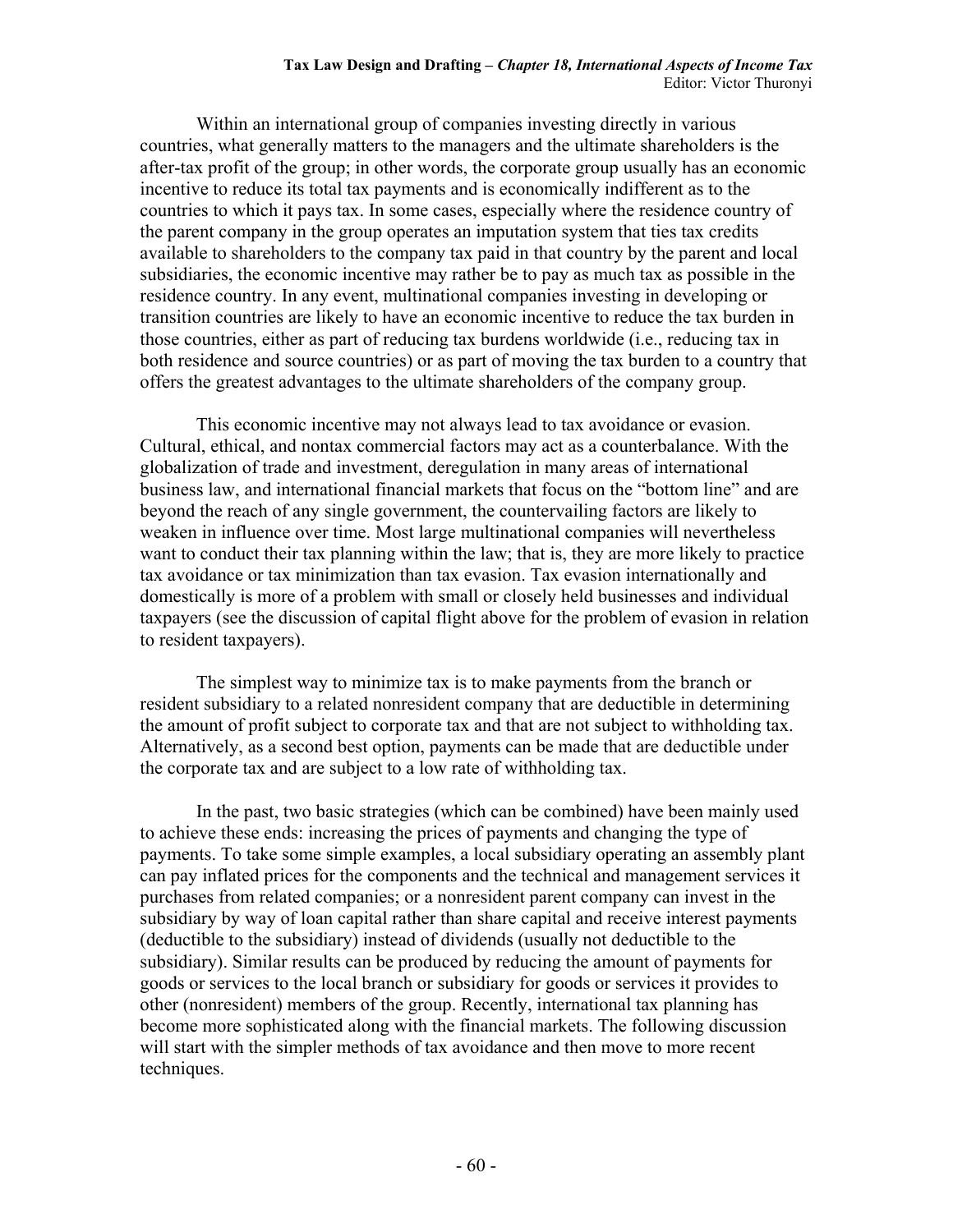### *1. Transfer Pricing*

 "Transfer pricing" is the general term used to refer to the problem of allocating profits among the parts of a corporate group. For the group as a whole, all that matters at the end of the day is the after-tax profit of the group rather than of its individual members. The prices charged within the group for goods or services provided and the financing methods used between the members of the group simply serve as means of moving funds around the group and do not in a commercial sense create profits for the group. Hence, there is often no obstacle to charging any price or structuring a transaction in any way within the group, and the fair or proper distribution of the overall group profits among the companies in the group is often a secondary consideration to tax consequences. In financial accounting, which seeks to determine profits for reporting to shareholders and others with financial interests in the group, the response is to require accounts for the enterprise (group) as a whole and to eliminate transactions within the group, as well as (in most countries) accounts for each company in the group.

 In taxation, it is necessary to allocate profits among the companies in the group because under international tax norms a country will tax a nonresident only on the profits sourced in that country. While the country can tax a local (resident) subsidiary on its profits worldwide, affairs within a multinational group will usually be arranged so that the subsidiary only has profits sourced in that country. In theory, this allocation of profits can be effected in one of two main ways. A country can take the worldwide profits of the group and allocate some portion of those profits to a source in that country, thus bypassing the need to consider the pricing and nature of transactions within the group. Alternatively, the country can seek to determine the profits of a local branch or subsidiary separately from the rest of the group on the basis of the pricing and nature of the transactions engaged in by the branch or subsidiary with the rest of the group. In the former case, it is necessary to have allocation rules based on formulary criteria like relative assets, revenues, or salaries (and so this method is often referred to as formulary apportionment), while in the latter case rules are needed to deal with the problems arising from the special nature of transactions within the group.

 While arguments range back and forth as to which method is preferable, in practical terms countries pursuing a policy of negotiating tax treaties are automatically tied into the separate accounting method because articles 7 and 9 of the OECD and UN Model treaties operate on the basis of taxing each company within the group separately and dealing with problems of pricing and the nature of transactions on the basis of the arm's-length principle. Under this principle, adjustments are made to transactions within the group to reflect the terms and nature of transactions that would have been entered into if the transaction had been made with an independent third party rather than with another part of the group.

 A drafting issue for the domestic law is that the arm's-length principle should be provided for both branches and subsidiaries. This is most easily done by using language similar to that found in tax treaties. Such an approach ensures that there is a basis in domestic law for making transfer pricing adjustments. In many countries, it is not clear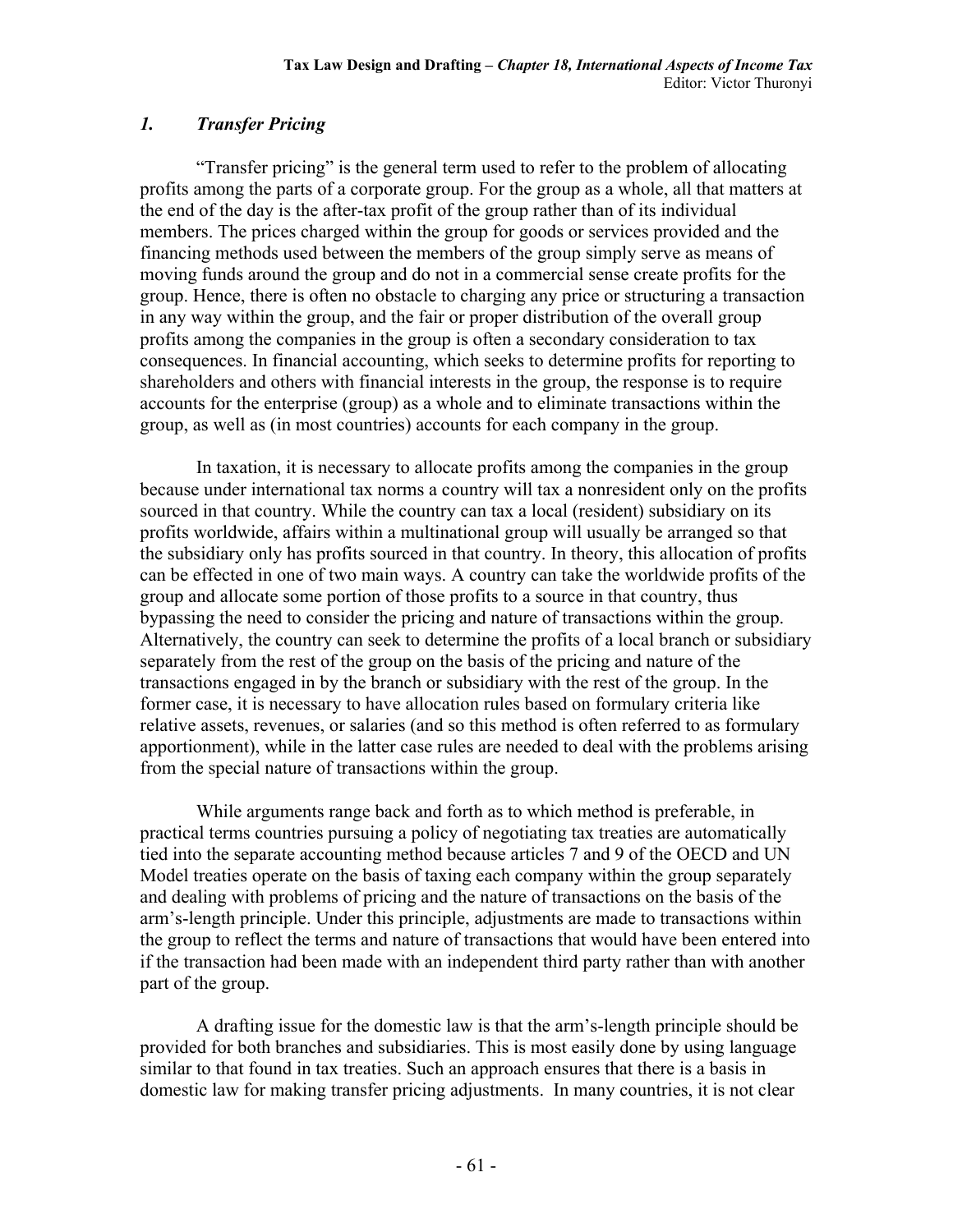whether tax treaties on their own would provide a sufficient basis for such adjustments, and, in any event, it is necessary to have the rules in the case of residents of countries with which there is no tax treaty in force. Using statutory language based on treaties has the added advantage of giving a clear signal that the country intends to follow international norms.

 Article 7(4) of the OECD and UN Models provides that a country can maintain a customary method of calculating the profits of branches, so long as the result is in accord with the arm's-length principle (a further provision in each case provides for the application of the same method from year to year unless there is good reason to the contrary). Some countries use simplified profit calculation methods for branch cases (such as a specific percentage of turnover of the branch). These methods can be retained in the legislation insofar as they reasonably reflect actual profits and can be used in cases where tax treaties are involved. The application of the arm's-length principle to branches is more complex in one way than in the case of subsidiaries, because the branch and the head office are part of the same legal person, and transactions cannot be sensibly reconstructed in some cases. For example, it is often difficult to allocate notional ownership of property between head office and branch.

 Simplified methods in domestic legislation are not generally regarded as consistent with article 9 of the OECD and UN Models in the case of related companies, but this does not mean that countries are confined to making tax adjustments between related companies only in international transactions and on arm's-length principles. Some countries apply their transfer pricing rules in purely domestic cases; where there are different tax rates for different kinds of income or business, taxpayers can use transfer pricing to move profits to categories of income or business with lower tax rates. There are also a number of reasons why countries may wish to have special pricing rules for specific transactions. For example, some countries treat all disposals of property without consideration as having been made for market value— whether between related parties or not—while others treat gifts of property to charities as having been made for the higher of cost or market value. These rules do not directly deal with transfer pricing issues. To the extent that they can apply to international transactions between related parties, they will not generally be contrary to tax treaty arm's-length pricing rules. How all these rules are coordinated within the tax legislation depends on the specific rules adopted and should be reviewed carefully in each country.

 To achieve the application of the international arm's-length principle in practice, the tax administration starts with the accounts of the local branch or subsidiary, makes the usual adjustments to reflect differences between financial accounting and tax rules, and then makes such further adjustments in accordance with the arm's-length principle as necessary. Nontax considerations may lead to the group preparing its branch or subsidiary accounts on this basis in any event. For management purposes, the group will wish to know the real profitability of its separate parts, local employees may be remunerated in part on the basis of the local contribution to group profit, and local accounting rules will likely require that the financial accounts give a proper view of the profits of the branch or subsidiary. In practice, the tax administration may use simplified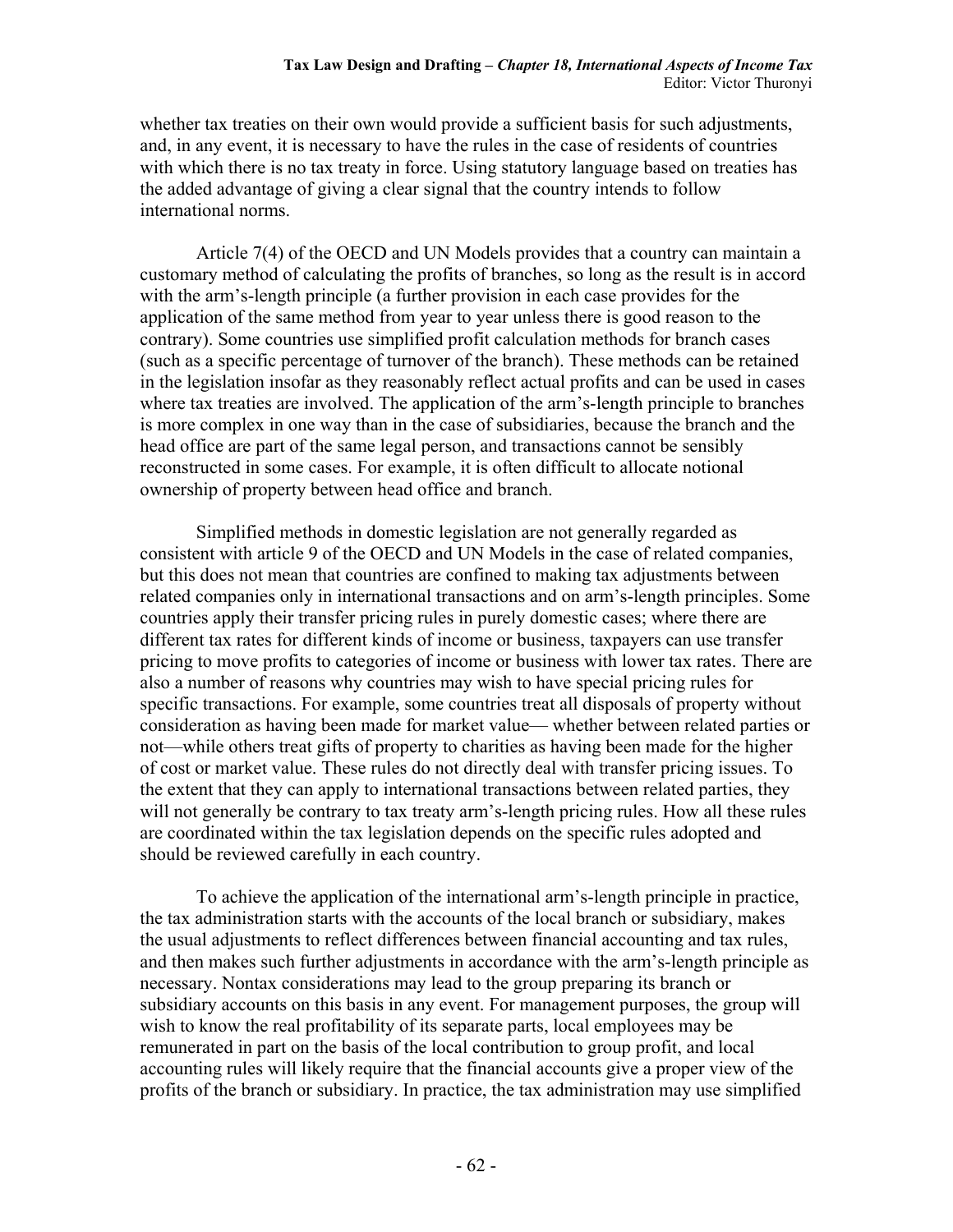methods and various financial ratios that are similar to formulary apportionment in order to test whether the profits reported by a local branch or subsidiary fall within acceptable boundaries. These methods frequently operate as a means of selecting taxpayers for further checking (audit). The use of such administrative methods will not be contrary to tax treaty rules so long as they are being used as a means to the end of establishing the arm's-length price.

 The increasing integration of the activities of corporate groups, the growing importance of unique intragroup intangibles and services, and the sophistication of their financing operations mean, however, that application of the arm's-length standard is becoming more difficult, both conceptually and practically. The problems have been addressed in part by the OECD, which has updated and expanded its guidance on this issue.125 The OECD standards represent the internationally accepted norms giving content to the arm's-length principle.

 Transfer pricing adjustments on the arm's-length principle have traditionally been viewed as involving price only (as the name suggests) and not the reconstruction of transactions in the sense of disregarding the nominal transaction between the related parties and substituting another arrangement for tax purposes. The transfer pricing guidelines,  $126$  while recognizing that adjusting prices of actual transactions is the norm, do permit tax administrations to recharacterize transactions in two exceptional circumstances, first, "where the economic substance of a transaction differs from the form" and secondly, where the "arrangements made in relation to the transaction, viewed in their totality, differ from those which would have been adopted by independent enterprises behaving in a commercially rational manner and the actual structure practically impedes the tax administration from determining an appropriate transfer price." $127$  The example of thin capitalization is given for the first category (see next heading) and, for the second, the outright transfer of intangible property before its value is fully known when independent parties could have been expected to enter instead into a continuing research agreement (under which payments would not be irrevocably fixed in advance).

 Increasingly, countries are enacting general provisions in their tax laws directed against tax avoidance, which give powers to reconstruct transactions.<sup>128</sup> It seems to be

<sup>&</sup>lt;sup>125</sup>OECD, Attribution of Income to Permanent Establishments (1994); OECD, Transfer Pricing Guidelines for Multinational Enterprises and Tax Administrations (1995, updated 1996, 1997). The problem that transfer pricing currently represents for developing and transition countries is one of administrative capacity. The development of advance pricing arrangements with the encouragement of the OECD (*see infra* note 160) may simplify the administrative task of transition and developing countries in the future by supplying readily applicable formulas for various economic sectors.

<sup>126</sup>*Supra* note 125, paras. 1.36–1.37.

<sup>127</sup>*Id.* at para. 1.37.

<sup>128</sup>*See* vol. 1, at 44–53.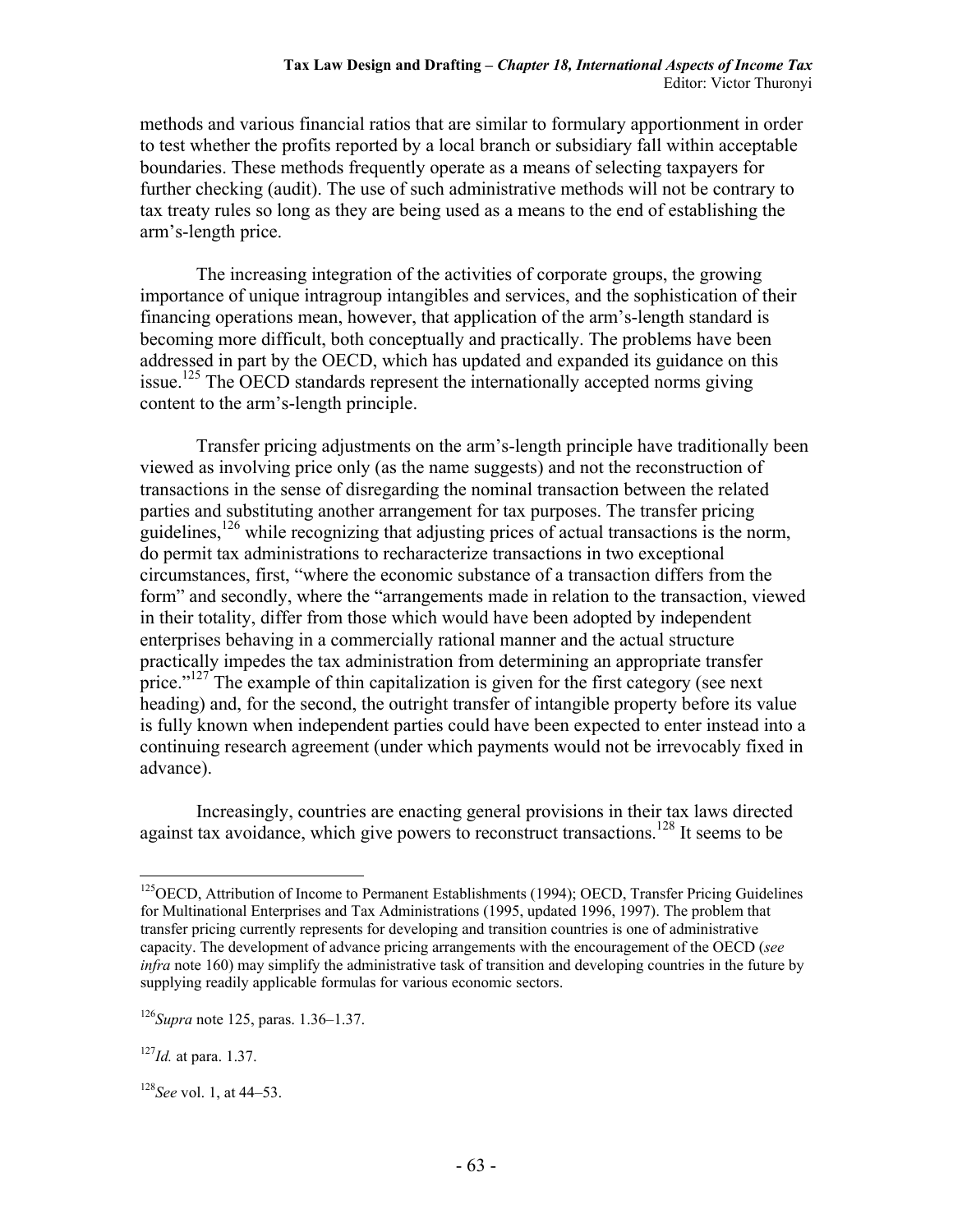increasingly accepted by the OECD that such rules are not in conflict with tax treaty obligations and can be applied to international transactions.129 While such rules in conjunction with transfer pricing rules expressed in the general terms suggested above can deal with many problem situations, they can leave taxpayers uncertain as to their position. Accordingly, countries are increasingly enacting more specific provisions to deal with particular cases and to spell out the rules in more detail, as, shown for example, under the next heading.

### *2. Thin Capitalization*

 Thin capitalization is the practice of excessively funding a branch or subsidiary with interest-bearing loans from related parties rather than with share capital.<sup>130</sup> The fact that interest is usually deductible for the borrower and taxed to the nonresident lender at a low rate of withholding tax (or not at all in some cases) while in most cases company profits funding dividends are fully taxed makes the practice attractive taxwise to a nonresident investor. Although it is possible to deal with these problems under the arm'slength principle, taxpayers and tax administrators often want more guidance on the level of permissible loan funding for a subsidiary than to be told that related party loans can be made up to the point and on the terms that an independent third-party lender would allow, having regard to the other liabilities of the subsidiary. Thin capitalization rules seek to deal with this problem by denying deductions for interest in defined cases (and possibly recharacterizing the payments of interest as dividends).

 Tax law provisions in this area can be drafted in a large variety of ways. One important constraint is the nondiscrimination article in tax treaties. In its typical OECD and UN form, this article overrides thin capitalization rules that apply only to payments of interest to related nonresidents by resident enterprises or by branches of nonresidents unless the rules are applied in accordance with arm's-length principles. Another constraint arises from tax administration concerns. If loans by certain lenders only, such as related nonresidents, are affected by the rules, it is possible to get around this limitation through back-to-back loans.<sup>131</sup> Rules can be drafted to deem such loans to have been made by the parent company—and so subject to the thin capitalization limits—but it is very difficult for the tax administration in the country of the subsidiary to detect such transactions, especially if the bank is located in a country with strict bank secrecy laws. One possible solution to problems of this kind is to make the rules generally applicable to all loans for which interest deductions are claimed. Hence, although the specific problem arises in the context of foreign direct investment, the solution for practical reasons may be across the board for all investment.

 $\overline{a}$ <sup>129</sup>*See* OECD, Taxation of New Financial Instruments (1994) and the resulting change to the Commentary on art. 11 of the OECD Model in 1995 para. 21.1; David Ward, *Abuse of Tax Treaties*, *in* Essays on International Taxation in Honor of Sidney Roberts 397 (Herbert Alpert & Kees van Raad eds. 1993).

<sup>&</sup>lt;sup>130</sup>See generally International Fiscal Association, International Aspects of Thin Capitalization, 81b Cahiers de droit fiscal international (1996).

<sup>&</sup>lt;sup>131</sup>See supra text accompanying notes 92–93.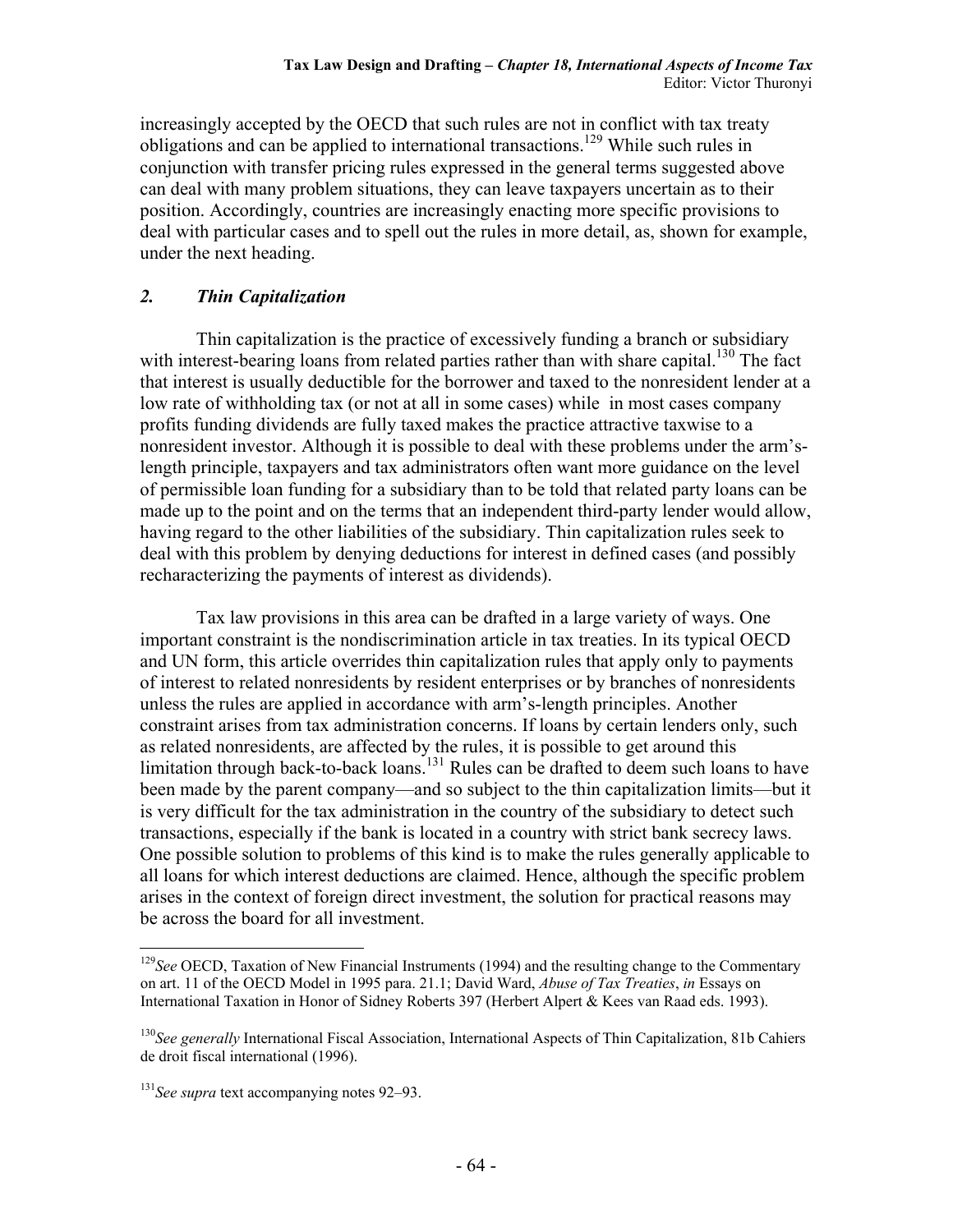Further issues relate to the way in which the denial of interest deductions is calculated. One common approach is to provide express ratios of loan capital to share capital beyond which interest deductions are denied (debt to equity rules).<sup>132</sup> Another is to limit interest deductions by reference to a proportion of the income of the taxpayer (earnings-stripping rules).<sup>133</sup> What the appropriate financial ratios are in each case is also an issue (anywhere between 1.5:1 and 3:1 being common for debt-equity rules) as is the application of the rules to financial institutions whose business consists in borrowing and lending and which typically operate at much higher debt levels than other businesses. The following draft suggests a possible approach to these issues.

1. A taxpayer, other than a bank or a financial institution, is denied a deduction for interest in excess of the product of three times the net income-producing assets of the taxpayer and

(a) in the case of a loan denominated in the currency of *X*, 110 percent of the interest rate charged on loans by the Central Bank of *X* to commercial banks on the last day of the preceding tax year; or

(b) in the case of a loan denominated in a foreign currency, 110 percent of the interest rate charged by the U.S. Federal Reserve on U.S. dollar loans to U.S. banks on the last day of the preceding tax year.

2. The net income-producing assets of a taxpayer are assets giving rise to income that is included in the gross income of the taxpayer less liabilities relating to those assets, each averaged between the beginning and end of the tax year.

3. With the prior written permission of the tax administration, a taxpayer may

(a) calculate net income-producing assets on an alternative basis; or

(b) in the case of a loan denominated in a foreign currency other than U.S. dollars, use a different interest rate based on the interbank rate of the central bank responsible for that currency.

4. Any excess interest that is not allowed as a deduction in a tax year solely as a result of the application of this provision is treated as interest expense of the taxpayer in the following tax year.

 Paragraph (1) limits the interest deduction to an amount obtained by multiplying a specified interest rate and three times the net income-producing assets (equity) of the taxpayer. This draft thus provides effectively a 3:1 debt-equity ratio. No limitation in

<sup>&</sup>lt;sup>132</sup>AUS ITAA § 159GZA (definition of foreign equity product); USA IRC § 163(j)(2)(A)(ii).

<sup>&</sup>lt;sup>133</sup>USA IRC § 163(j)(2)(a)(I), (B).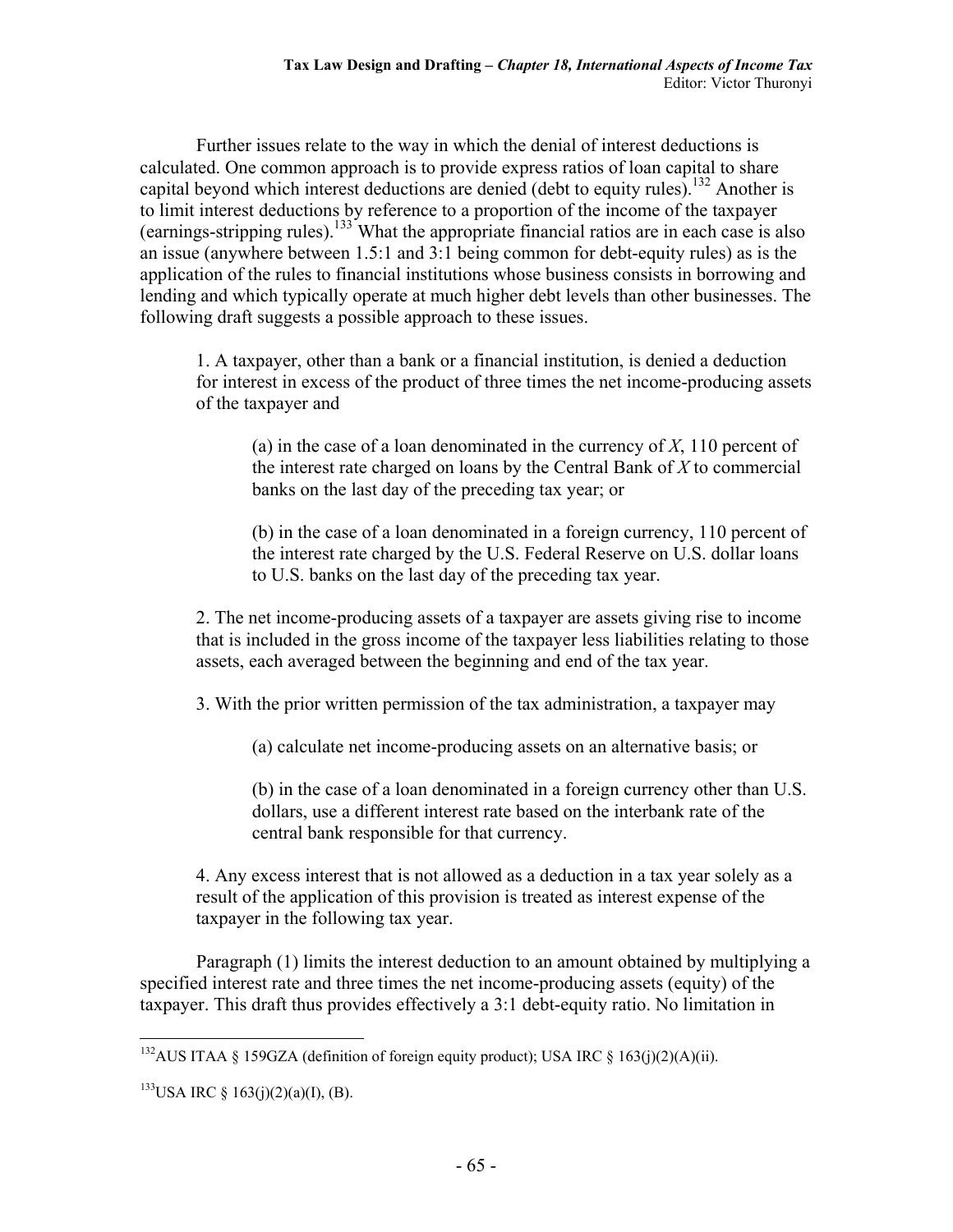terms of related parties or nonresidents is contained in the provision for reasons already given. Banks and other financial institutions are excluded from the provision altogether, but it would be possible to specify an alternative ratio for this case based on the prudential rules of the central bank for commercial banks. Rather than specifying the amount of loans on which interest is deductible, which is the approach many countries take, the provision directly calculates the amount of interest. This method has two effects. It eliminates the need to calculate the amount of loans, which can be complicated in certain cases, and deals with the problem of excessive interest rates being charged on loans between related parties rather than leaving this as a separate issue for the transfer pricing rules. If an explicit rule is to be provided for thin capitalization, it may as well spell out all the elements.

 The interest rate is specified in paragraph 1 using the base rate charged by the central bank at the end of the previous tax year. The provision deals with loans in foreign currency by setting an interest rate based on the international reserve currency, the U.S. dollar, but also permits in paragraph 4 the use of other (major) currencies with the permission of the tax administration. Whether a reference to foreign currency is necessary depends on the rules adopted for dealing with foreign currency in the tax legislation, which are discussed in chapter 16. If, for example, foreign currency conversions are dealt with by recalculating foreign currency assets and obligations at the end of each tax year, giving rise to income or expense accordingly, then no rule for foreign currency is necessary in this provision. The interest rate is set by reference to the end of the previous tax year so that taxpayers know the operative rate at the beginning of the relevant tax year. The central bank rate is marked up by one-tenth on the assumption that most borrowers will not be able to obtain funding at central bank rates.

 The net-income producing assets of the taxpayer are defined to include only assets that give rise to income that enters the calculation of taxable income. It is assumed in this draft that interest will be deductible only to the extent that it relates to the production of income included in the calculation of taxable income, which is not the position in all countries. Generally, the calculation is effectively the total assets less liabilities averaged between the beginning and end of the year. For resident companies, the capital and retained profits in the tax balance sheet are effectively equivalent to assets less liabilities (assuming there are no major categories of exempt income for such companies, such as foreign business income). Individuals will often not have a balance sheet as such, and so the calculations of assets less liabilities needs to be made specifically for each case. For nonresidents, only assets giving rise to income sourced in the country and taxed on a net basis after deductions enter the calculation along with their accompanying liabilities. Given that many countries employ final gross withholding taxes on the income of nonresidents, except for income from real property and business (see above), the loans to which the rules apply for nonresidents are likely to be limited.

 Where the income-producing assets are shares, the appropriate treatment can be more complicated. Although dividend income is taxed in some countries at a final rate of tax on a gross basis for resident and nonresident shareholders, shares should be included for the purpose of this draft if interest expenses relating to such income will be allowed as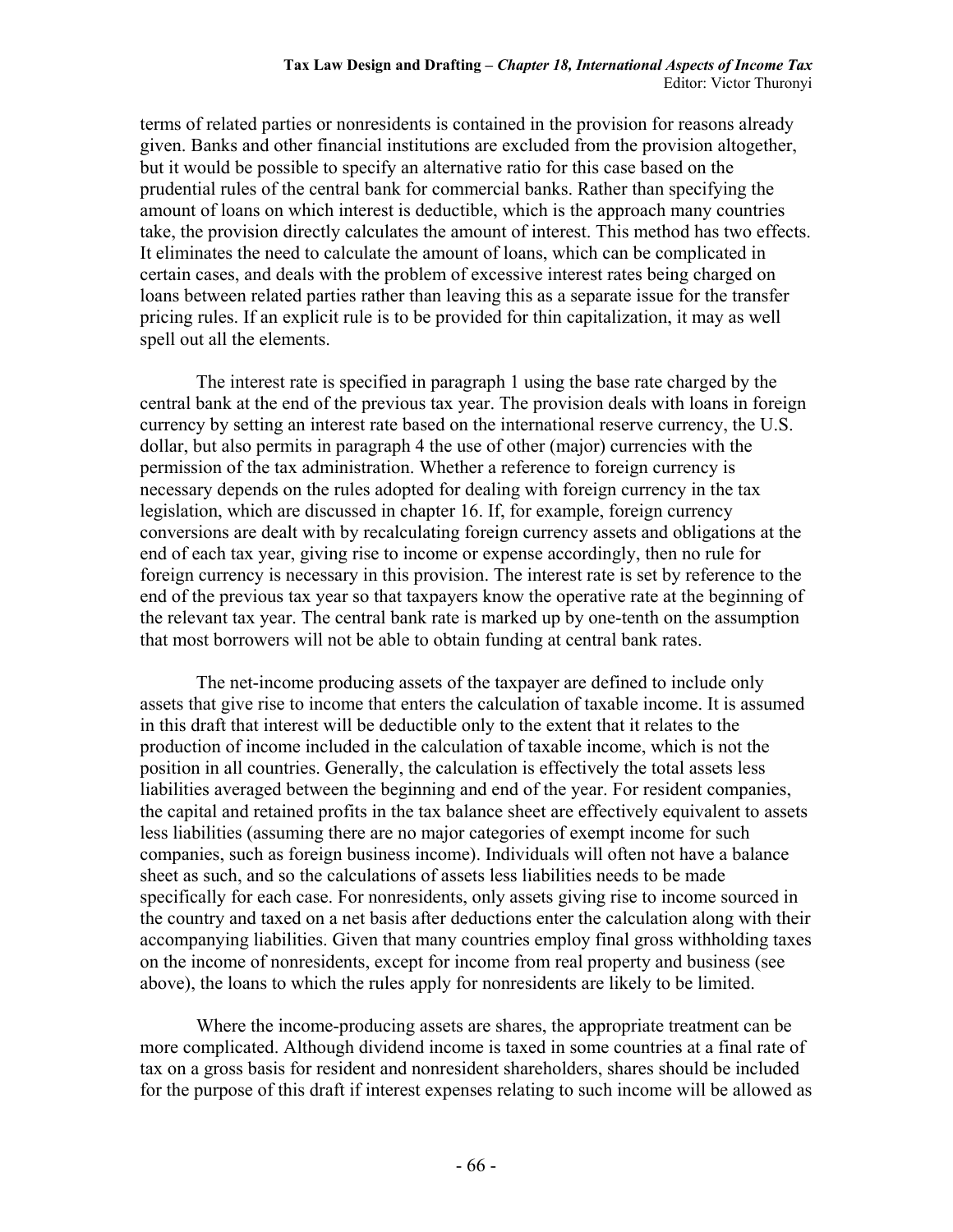a deduction. It is possible, for example, for intercorporate dividends to be exempted so as to eliminate the cascade of company taxation through chains of companies, but for interest expenses relating to the dividend income to be deductible. The rules here need to be coordinated with the interrelationship of the taxation of dividends and the allowance of interest deductions relating to dividend income, but beyond this general caution it is not possible to be specific.

 The tax administration may give permission under this draft to vary the calculation of net income-producing assets where the calculations required above are difficult to apply in the particular circumstances of the taxpayer. Interest disallowed as a deduction under this draft is not permanently disallowed but is carried forward and treated as an interest deduction of the succeeding year. The same calculation is then done for that succeeding year under this draft, and it may turn out that the interest deduction is allowed in that year. The disallowed interest is not treated as a dividend or some other form of payment. Country practices vary widely on this aspect of thin capitalization. Where countries also have general rules relating to characterization of investments as share capital or loans, it will be necessary to consider how those rules should be coordinated with the thin capitalization area. Tax treaties also have standard definitions of interest and dividends that do not provide clear guidance in the thin capitalization area. The OECD Commentaries seem to indicate that it is permitted but not obligatory to recharacterize interest that is disallowed under thin capitalization rules as dividends.<sup>134</sup>

 The carryover of interest deductions in the draft will need to be coordinated with the general carryover of losses in the tax legislation, although coordination is likely to be automatic. The general rule for loss carryover is likely to apply only to deductions that are allowed in a particular tax year and that exceed income; because interest in excess of the permitted amount under this draft for a particular tax year is not allowed as a deduction in that year, it cannot enter such a carryover loss.

 While a number of detailed issues would require elaboration in the practical application of the draft (e.g., the identification and valuation of assets and liabilities that are used in the calculation of net income-producing assets), what the draft conspicuously fails to do is to define "interest." The reason is that, with the advent of modern financial instruments, interest is an increasingly difficult concept. We turn now to these instruments.

 $\overline{a}$ <sup>134</sup>Commentary on art. 10, para. 25 and Commentary on art. 11 para. 19. In the case of rules taking the form of the draft language set out in the text, it would be unusual to recharacterize interest as dividends, since specific debt is not recharacterized under the rule.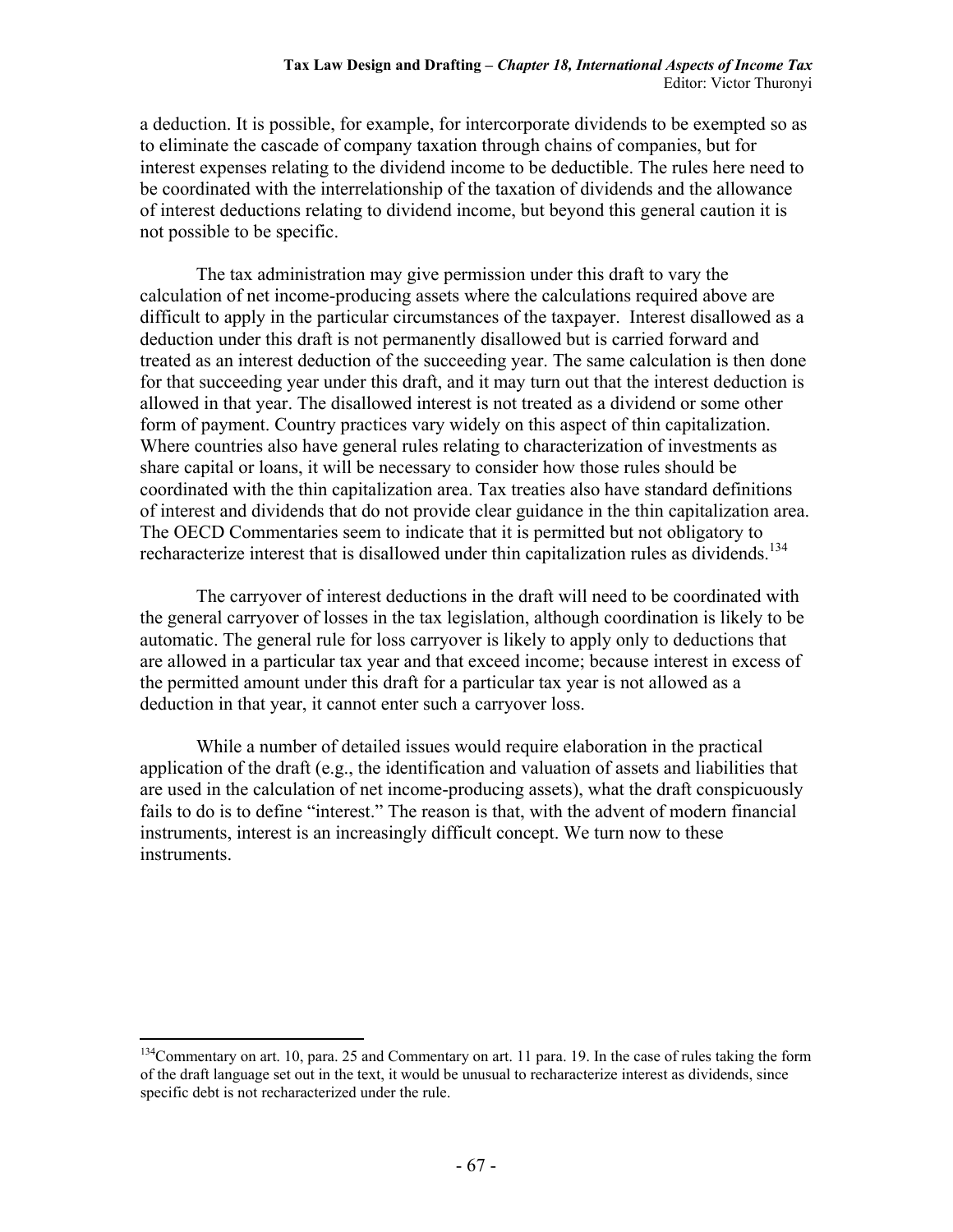## *3. Modern Financial Instruments*<sup>135</sup>

 The previous heading left open the definition of interest, that is, the characterization of payments as interest or something else. Other issues that have to be considered in the international domain are the source rules, nonresident withholding taxes, and deductions available to the payer for payments under modern financial instruments. The specific focus of the discussion for the moment is direct investment involving related parties.

 Because of the complexity of these issues, OECD countries are still searching for solutions. Hence, it is impossible to provide widely accepted methods that may be of use to developing and transition countries, but it is possible to suggest some partial solutions and note the problems that remain. The solutions that are adopted will need to be closely related to the more general question of how modern financial instruments are dealt with in purely domestic cases to ensure that the domestic and international regimes are consistent.

 If a narrow definition of interest is adopted in domestic tax law (which is the typical case where new financial instruments have not been specifically addressed in the tax system), then it will be a simple matter for the taxpayer to use some financial instrument that does not generate interest but that is a functional equivalent so as to avoid rules that refer to interest. For example, an interest swap arrangement can be structured to be the equivalent of a loan, but swap payments are not regarded as interest in many countries. (An interest rate swap is a financial transaction in which two parties agree to make streams of payments to each other calculated by reference to an underlying or notional principal amount; in its simplest form, it involves an agreement between two parties to make each other's interest payments on their respective loans.) In this case, any attempt to deal with thin capitalization will be aborted unless some general antiavoidance rule is applied to recharacterize the payment as interest in the particular circumstances. If a broad definition of interest is adopted to deal with this and similar problems (such as any payment or accrual under a financial arrangement widely defined), then it is necessary to adapt the source, withholding, deduction, and related party rules to the broader scope. One particular problem arises from the fact that tax consequences inclusions in income or deductions—under regimes dealing with modern financial instruments often occur on an accrual basis (i.e., on an internal-rate-of-return calculation or a mark-to-market rule) without any actual payment. Lack of a payment poses problems for withholding taxes, for example.

 Take the relatively straightforward case of a zero coupon bond where the issuer receives \$100,000 on issue and undertakes to pay \$161,051 on redemption of the bond in five years. This transaction is the equivalent of a five-year loan of \$100,000 at 10 percent

 $\overline{a}$ <sup>135</sup>For a general discussion of domestic and international issues, see OECD, Taxation of New Financial Instruments (1994), International Fiscal Association, Tax Aspects of Derivative Financial Instruments 836, Cahiers de droit fiscal international (1995); and Australian Treasury and Australian Taxation Office, Taxation of Financial Arrangements, An Issues Paper (1996).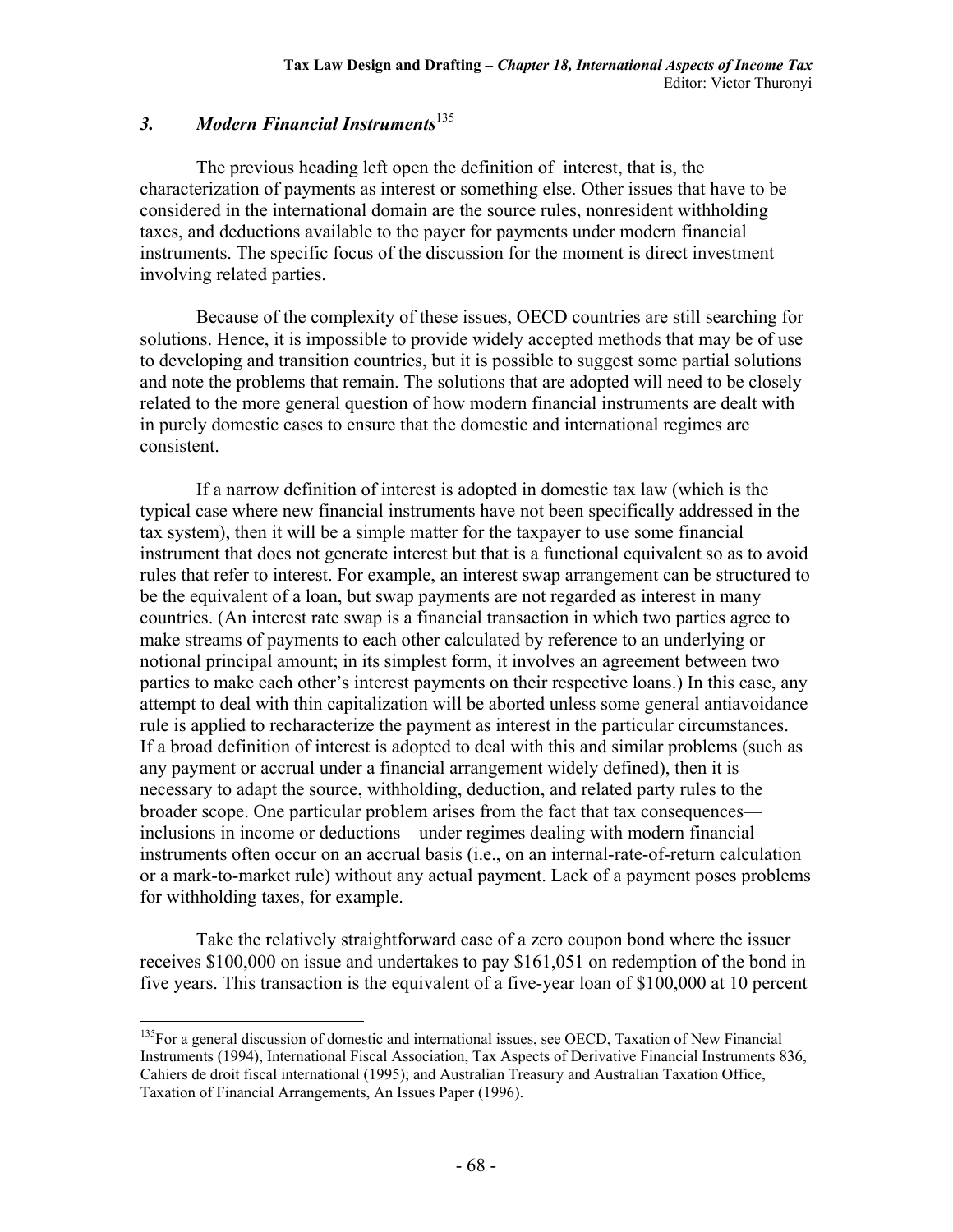annual compound interest with interest payment only on redemption. In a number of countries, this transaction would be treated as giving rise to interest income and deductions in a purely domestic case for the five tax years of \$10,000, \$11,000, \$12,100, \$13,310, and \$14,641, respectively. If the holder of the bond is a nonresident, it is difficult to collect tax annually because there is no payment to subject to withholding tax, although it is possible to require the issuer to pay tax annually as if a payment had been made. If nonresident withholding tax is postponed until the end of the five-year period, the nonresident may sell the bond to a resident before redemption and avoid the tax (assuming that there is no final interest withholding tax on payments to residents). If tax is collected from the issuer annually and the nonresident sells the bond to another nonresident, the buyer and seller will have to be aware that the issuer has been paying tax and take account of the tax in the pricing of the bond; if the buyer and seller are resident in different countries, the issuer may have to adjust the amount of tax withheld after the sale because of different tax rate limits in the tax treaties involved.

 Mechanical solutions can be devised to deal with the problems of withholding and timing of deductions, for example, levying the nonresident withholding tax only on payment and postponing deduction for the issuer until that time. These solutions usually bring with them practical enforcement problems and borderline issues where different regimes are being applied in different cases. What, for example, is the effect on accrued deductions and inclusions in income in this case where the nonresident transfers the bond to a resident and an accrual system is in place between residents? Not surprisingly, even in the relatively simple case of a zero coupon bond, there is little agreement as to the appropriate international tax regime and a large amount of diversity in practice. Some countries do not even assimilate such a payment to interest, let alone deal with timing and withholding issues.

 For more sophisticated instruments, such as interest rate swaps and currency hedges, withholding tax can make legitimate transactions uncommercial for reasons similar to those discussed above in relation to interest withholding taxes on ordinary loans. Many countries have therefore not extended their interest withholding tax to these cases. This limitation creates a relatively simple way to avoid withholding tax, especially between related parties. If, in response to this problem, withholding taxes on new financial instruments are directed to transactions between related parties, problems arise with back-to-back transactions.  $^{136}$ 

 As to source of income, it is possible to create special rules for payments under new financial instruments, even if the payments are not characterized as interest. Without special source rules or recharacterization as interest so that the interest rule applies, the source rules for whatever category the payments are placed in will govern (e.g., business income or capital gains), which may allow nonresident parties to avoid source tax on what is equivalent to interest by manipulating the source rules.

<u>.</u>

<sup>136</sup>*See supra* text accompanying notes 92–93, 130.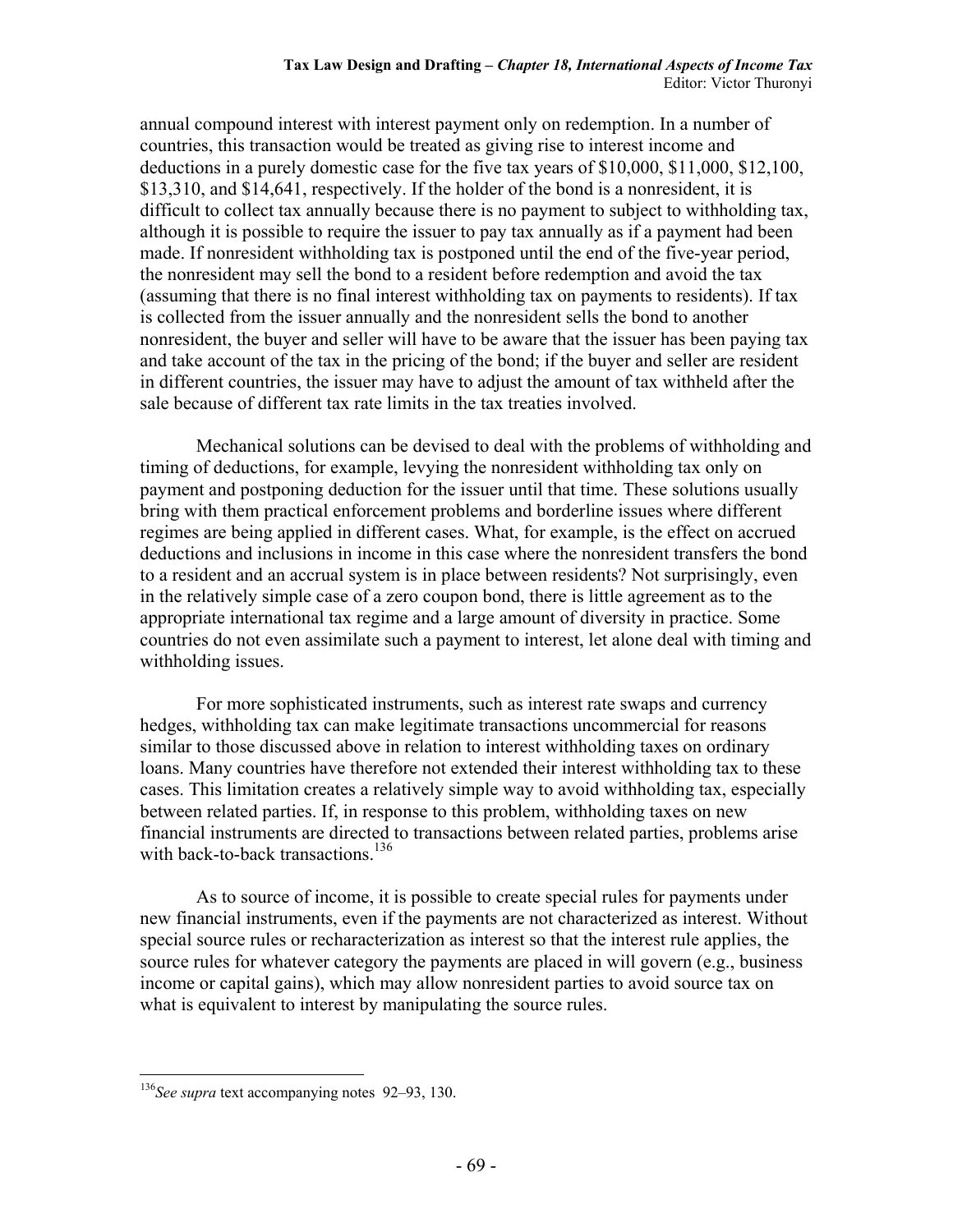Modern financial instruments may also allow parties, especially by combining different instruments, to make an equity position look like debt and vice versa. In the international context, this could lead to substantial erosion of the corporate tax base in relation to subsidiaries in developing and transition countries for what is essentially equity investment. The thin capitalization discussion above dealt with this problem in the case of related parties, where, what is pure debt in a formal sense can be viewed in effect as share capital because no independent third party would have made a loan in the situation. Modern financial instruments open this position up more generally even for portfolio investors (see below) and allow related parties in many cases to escape thin capitalization rules.

 Tax treaties further complicate the international situation because they were framed before the era of financial innovation and use traditional categories. The OECD Commentary on the interest article was recently changed to clarify the issue as follows:<sup>137</sup>

The definition of interest in the first sentence of para. 3 does not normally apply to payments made under certain kinds of nontraditional financial instruments where there is no underlying debt (for example, interest rate swaps). However, the definition will apply to the extent that a loan is considered to exist under a "substance over form" rule, an "abuse of rights" principle, or any similar doctrine.

 The import of this para. seems to be that hedges and swaps will not be regarded as giving rise to interest, except when a transaction has been deliberately manipulated to substitute a future or a swap for what would otherwise have been a normal borrowing operation and when domestic law has recharacterized the transaction to give rise to interest under an antiavoidance measure. Although the Commentary does not say so, payments of discounts under zero-coupon bonds seem to be accepted as interest for the purposes of tax treaties. The result is that many payments under modern financial instruments to nonresidents will be characterized as business profits, capital gains, or other income, and, for treaties in OECD Model form, the result is that the source country will not be able to levy tax unless the payments are connected with a permanent establishment of the nonresident in the country. To partially address concerns in the related-party area, the OECD Commentary on article 21 has also been revised to include a suggested treaty provision that will allow recharacterization of payments in this kind of case.<sup>138</sup>

 Against this complex backgound, what action can a developing or transition country take to protect itself against the sophistication of modern financial markets and multinational enterprises? A number of factors suggest a focus on the deduction area in the form of a general thin capitalization rule, combined with a comprehensive definition of interest for the purposes of the rule to catch all payments under modern financial instruments to the extent they would otherwise be deductible. First, this approach is not contrary to tax treaties, whereas the scope for action in the withholding area is clearly

1

<sup>&</sup>lt;sup>137</sup>Commentary on art. 11, para. 21.1.

<sup>&</sup>lt;sup>138</sup>Commentary on art. 21, para. 7.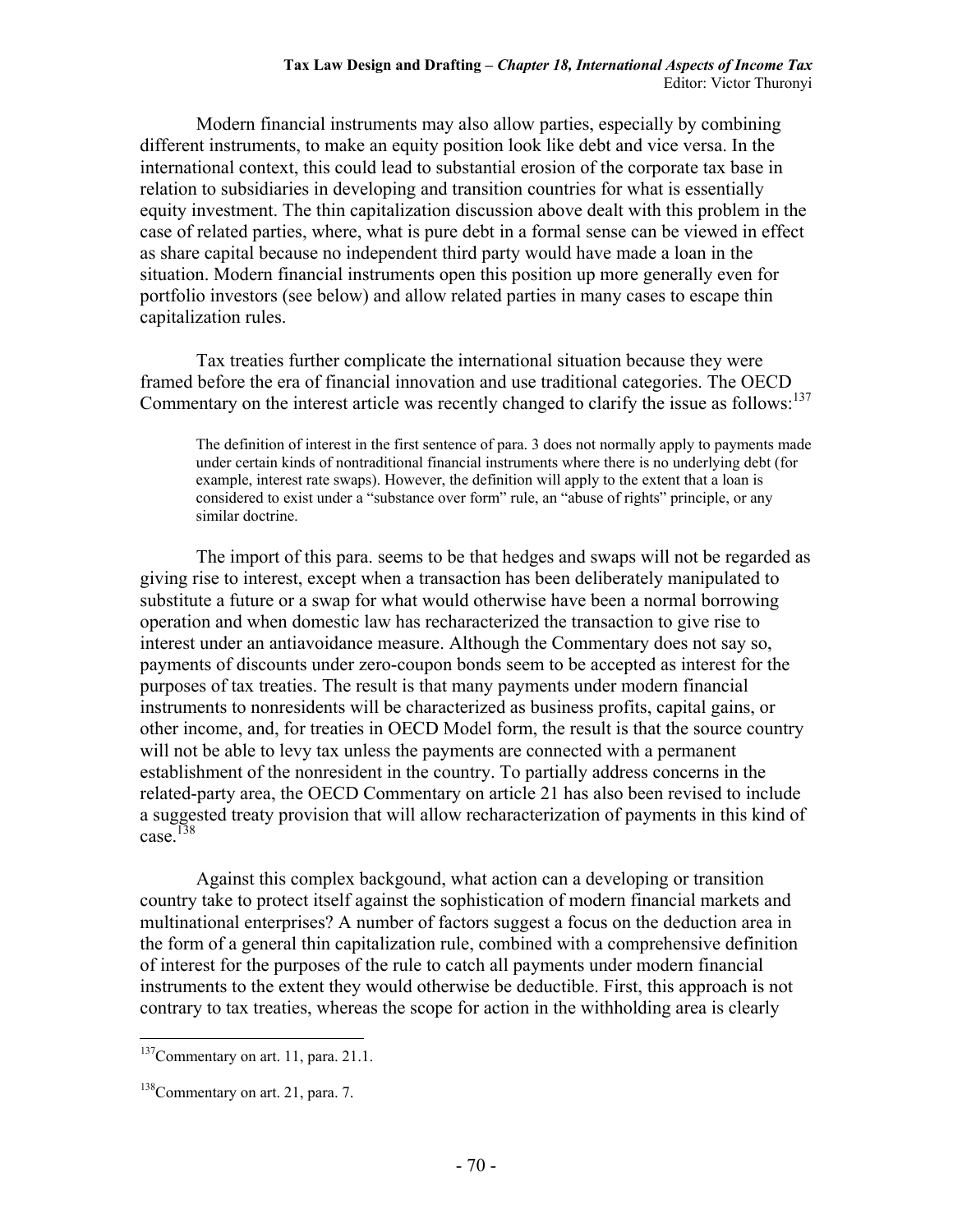limited by treaties; second, back-to-back problems with related parties can be avoided; and third, the problem of chacterization between debt and equity in relation to direct investors is addressed. How the definition of interest is framed for this purpose will depend on whether the country has comprehensive rules dealing with modern financial instruments for general domestic purposes, in which case definitions from that regime can be adopted. Experience to date suggests that a definition framed in general terms is preferable to a list of the kinds of instruments that are covered, given that the number of available instruments increases daily.

 As regards withholding tax and source rules, the tax treaty position means that all that can be done directly is to maintain the traditional withholding tax on interest and consider extending it to zero-coupon bonds and similar instruments, although a number of technical problems will arise in doing so, as discussed above. The extract quoted from the OECD Commentary above strengthens the case for including a general antiavoidance provision in domestic law so that it can be applied (especially in the case of related parties) to recharacterize payments under modern financial instruments as interest and can subject them to the interest withholding tax accordingly. Back-to-back transactions may make the involvement of related parties difficult to detect, but the possibility of applying the antiavoidance provision and any resulting penalties may provide an incentive for related parties to fund local branches and subsidiaries by ordinary loans up to the limit permitted by the thin capitalization rules and to pay withholding tax on the resulting interest, thus limiting the problems.

### *4. Payments to Tax Havens*

 Where an industrial country resident makes a direct investment in a subsidiary in a developing or transition country, the residence country of the parent will be operating either an exemption system or a foreign tax credit system to relieve double taxation. At first sight it seems, in an exemption system, that there is no residence country concern if income is shifted out of the source country to the residence country because the income will be exempt. This, however, is not the outcome. If the profit shifting involves transfer pricing, whereby the parent charges inflated prices for the goods or services that it provides to the subsidiary, the increase in the parent's profits will be taxable in the residence country. This result follows because the profits will not usually be regarded as income sourced in the source country that attracts the exemption but rather as an increase of income sourced in the residence country (e.g., increased manufacturing profit) and so taxed there.

 Similarly, if thin capitalization of the subsidiary by the parent is used to shift profits out of the source country, the interest received will probably not be exempt to the parent because the exemption usually extends only to business profits of a branch and dividends on direct investments in subsidiaries, and not to interest taxed by low-rate gross withholding in the source country (especially where the tax rate has been limited by a tax treaty). While there may be reasons why a parent company would find it advantageous to shift profits from the source country to the residence country (such as an imputation system in that country that bases tax credits to shareholders on residence country tax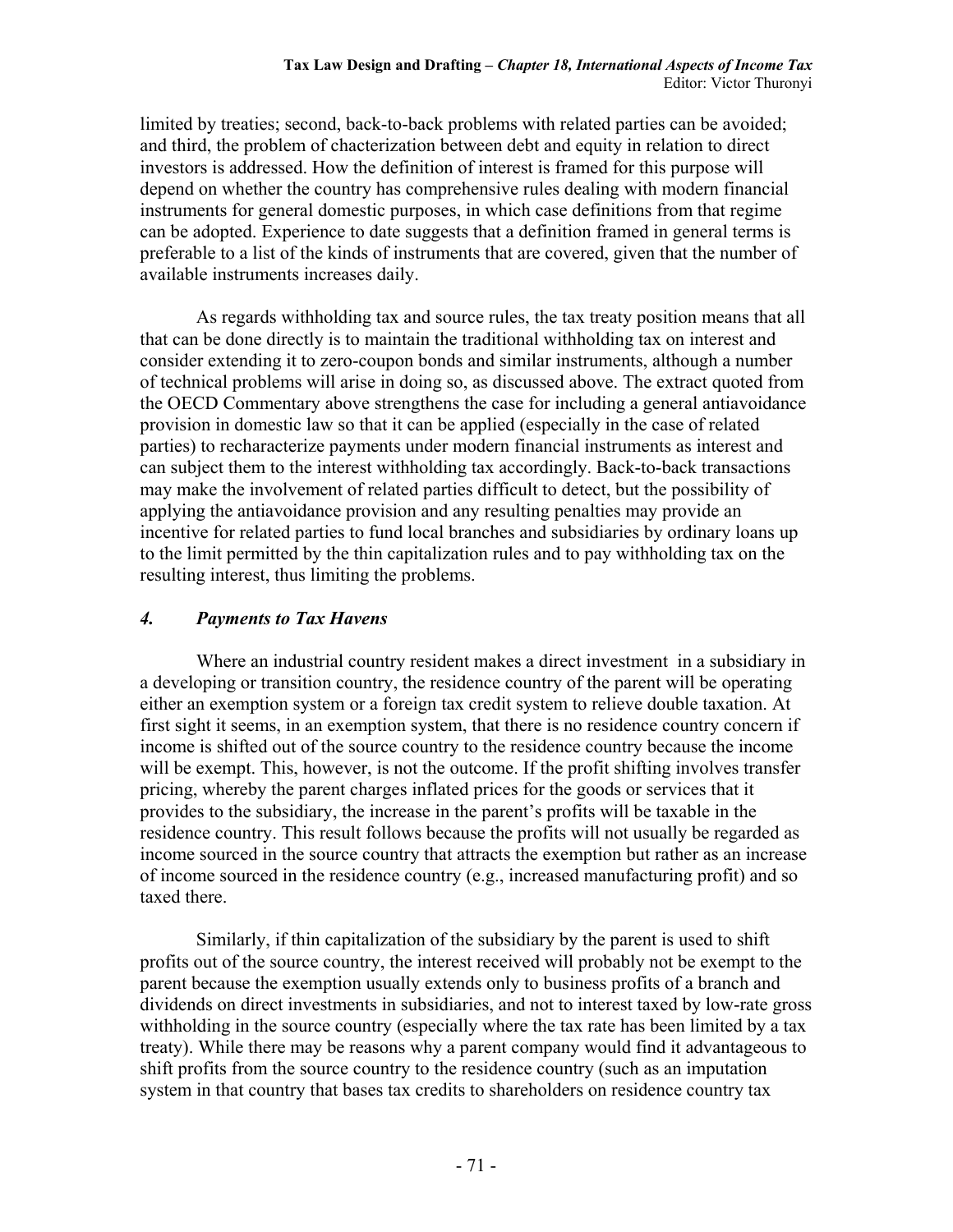paid), often this form of profit shifting will effect little tax saving. In a residence country operating a foreign tax credit system, shifting profits out of the source country to the residence country as a means of lowering tax in the source country will usually lead to a corresponding increase in residence country taxation.

 Accordingly, tax planning by multinational company groups is likely to be directed simultaneously to reducing source country and residence country taxation, which means in many cases that a third country needs to be found to which the profits can be shifted. Tax havens will be used for this end. In the transfer pricing case, one possibility would be for the parent company to sell the goods to a related company in a tax haven for cost plus an artificially small profit (thus shifting part of the profit out of the residence country). The tax haven company then on-sells the goods to the subsidiary in the source country at an inflated price that leaves little profit to that subsidiary and most of the profit with the tax haven company. Similarly, in the thin capitalization case, the parent company may invest in a tax haven company by way of share capital (equity), and that company then lends to the subsidiary. Interest paid to the tax haven company will not be taxed in the tax haven. In each case where the country of the parent company is an exemption country, the tax haven subsidiary may be able to pay a dividend tax free to the parent so that the profits end up with the parent company having suffered very little tax. If the residence country of the parent company is a foreign tax credit country, the profits can often be retained in the tax haven company and used for group operations in other countries without attracting tax in the parent's residence. Again, the overall result is payment of little or no tax in the source or residence country.

 Given that both the residence and source countries are suffering from this tax haven activity, action can be expected from both. The source country may deny deductions for payments by resident companies or by branches of nonresident companies to tax havens or may permit deductions subject to special conditions.<sup>139</sup> A rule of this kind has a number of problems. It is necessary to have a list of countries that are treated as tax havens, and, although such lists are readily available, they need frequent updating. The rule reintroduces the problem of the back-to-back transaction, in that the tax-havenrelated company in the thin capitalization case above can, for example, route the loan through a bank in a country that is not a tax haven. Such a rule may also affect quite legitimate payments to tax havens (which in a number of cases are major financial and trading centers in their own right). Finally, if a tax treaty is in force with the tax haven, the rule may fall foul of the nondiscrimination provision in the treaty (obviously, great care is needed in negotiating a tax treaty with a tax haven).

 Nevertheless, a rule focusing on payments to tax havens should be considered in some form, for example, a tax clearance system for payments that, to the knowledge of the payer, are made directly or indirectly to tax haven entities. Another possibility is to

<sup>139</sup>*E.g.,* FRA CGI § 238A.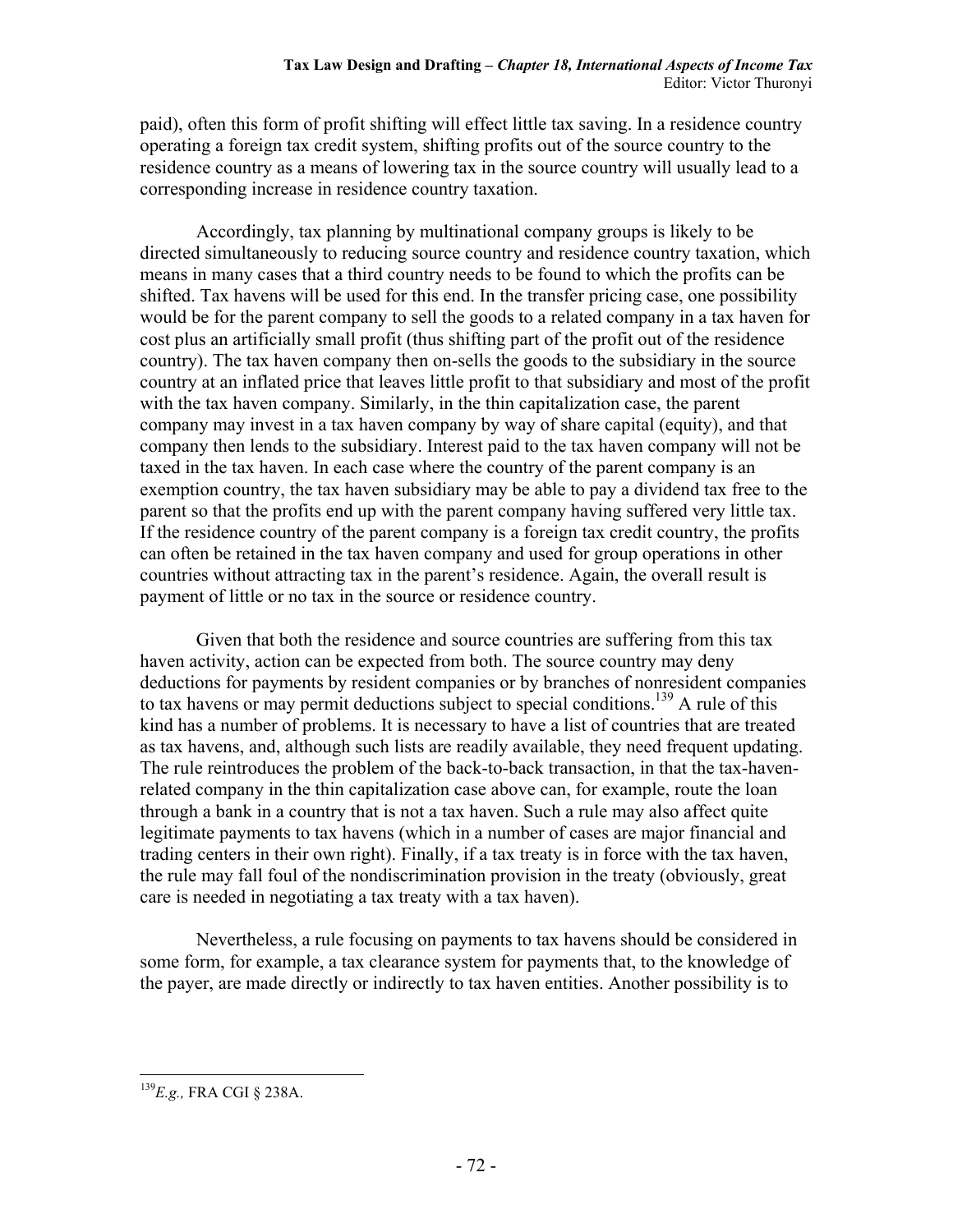require all companies and branches in the country to report selected information on transactions with tax havens or more broadly on international transactions.<sup>140</sup>

### *5. Double-Dipping*

 Alternative techniques for reducing source and residence taxation that have been used in recent times seek to double up on favorable tax rules in both source and residence countries (generally referred to as double-dipping). A variety of methods are used.

 One method is to exploit differences in the tax law treatments of the same transaction in the source and residence countries. A common example has been the financial lease of equipment. Some countries recharacterize finance leases for tax purposes as purchases and loans, while other countries treat them in the same way as operating leases (i.e., the lessee is treated as paying rent and the lessor as being the owner of the equipment).<sup>141</sup> The result is that two countries can end up treating two separate taxpayers (one country the lessor and the other country the lessee) as the owner of equipment and entitled to depreciation and interest deductions. Given that rent in economic terms is equivalent to depreciation and interest, the difference in treatment should not produce a substantial tax variance, but many countries have tax incentives for investment in capital equipment in the form of accelerated depreciation, investment credits, or allowances. Where two different taxpayers are treated as the owner of the equipment in different countries and each is entitled to these incentives in one of the countries, the taxpayers effectively double up on the incentives in a way not intended by either country.

 It is not clear, however, which country is being disadvantaged in tax terms and which might therefore be expected to take remedial action. One of the affected countries could enact a rule that investment incentives will not be available under its law when similar incentives are being obtained in respect of the equipment under the law of another country, but the rule will lead to circularity if both countries adopt it. Alternatively, a country may limit investment incentives to equipment used in the country, which will work in most cases, although not for mobile equipment like airplanes. Another solution is for each country to do away with or reduce the investment incentives, as in fact happened in many industrial countries during the 1980s (for more general policy reasons having little to do with the problems of international tax avoidance). Where a developing or transition country adopts this kind of investment incentive, a rule limiting the benefit of the incentive to equipment used in the country is probably the easiest way to ensure that it does not suffer unduly from double-dipping of this form.

 $\overline{a}$  $140$ For example, sched. 25A to the Company Income Tax Return in Australia requires extensive reporting of information on international transactions, and a number of countries have special powers for collecting information from foreign persons, AUS ITAA § 264A; USA IRC § 982.

<sup>&</sup>lt;sup>141</sup>See supra ch. 16, sec. VI(A)(4).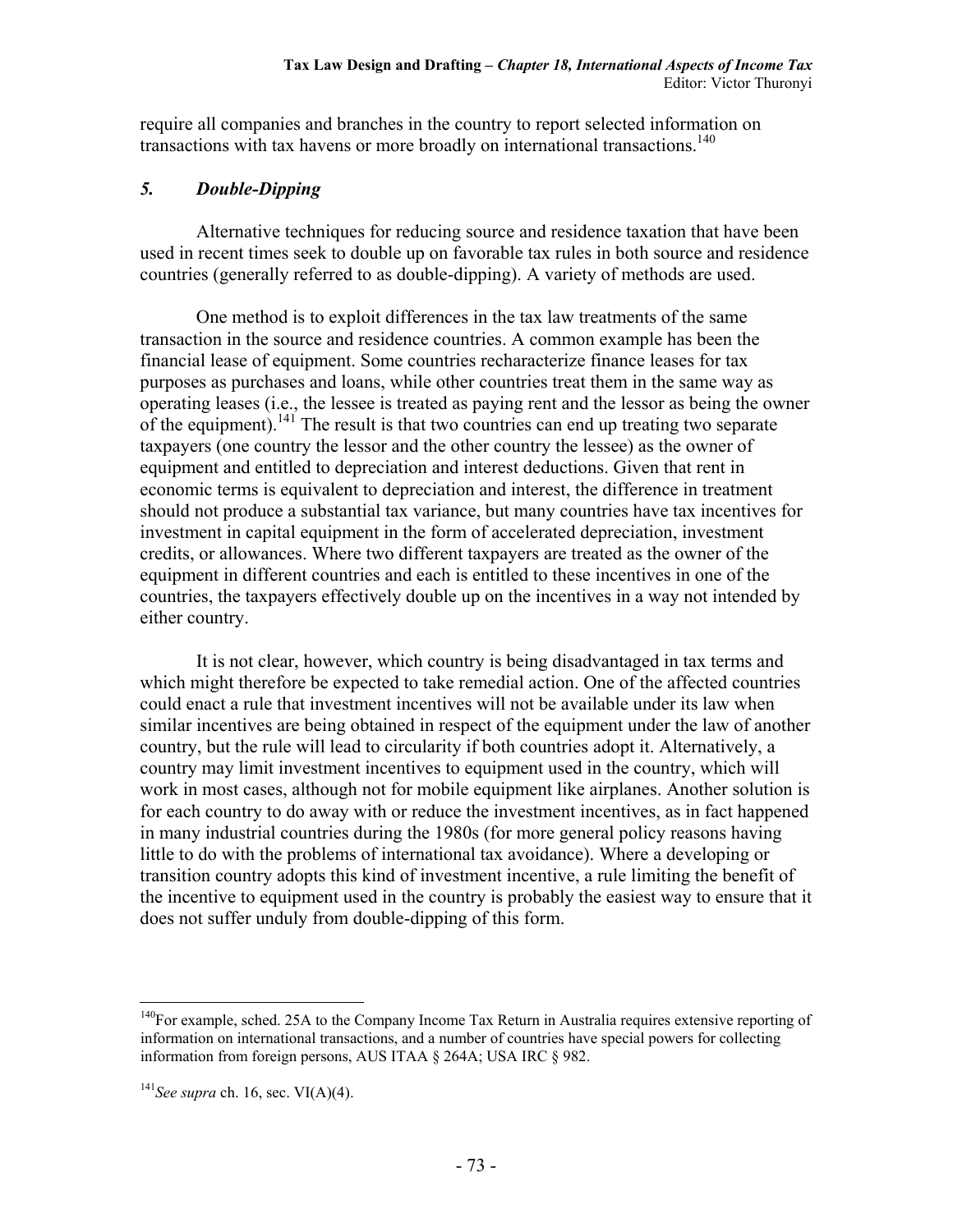Another form of double-dipping that has been much exploited involves dualresidence companies. Some countries permit grouping of the income and losses of commonly owned resident companies (often achieved by permitting the transfer of tax losses to related companies). If the same company is resident in two such countries and has borrowed to finance group operations (whether in those countries or elsewhere), it may be able to deduct the interest in each country. If it has little or no current income, a loss will arise from the interest deductions that may be able to offset the income of two related companies, one in each country where the loss company is resident. Again, it is not clear which country is the loser from this transaction. Nevertheless, a number of countries have enacted rules that prevent the losses of dual-residence companies arising from financing transactions being used to offset the income of any other related company in the country; that is, the losses can be used only to offset future income of the dualresidence company.<sup>142</sup> If a developing or transition country does not permit the transfer of losses within a group of companies, it is unlikely to suffer from this particular doubledipping problem. It follows that care should be exercised in permitting transfer or consolidation of losses for tax purposes among commonly owned resident companies.

 The deduction of the same expense in two countries is not of itself a cause for concern. Where a resident of a foreign tax credit country has a branch in another country, it will typically get deductions for the same expenses in the source and residence countries. These deductions will generally be offset, however, against the same income that each country is taxing, with the residence country giving double tax relief. The double-dipping problem usually involves the offsetting of the same deductions against different income of different taxpayers. As there are probably as many ways for taxpayers to exploit differences in tax systems of different countries as there are differences, and as the outcome is often ambiguous in terms of whether tax avoidance is involved and which country is suffering an unfair reduction in tax, it is likely that double-dipping will continue to be a difficult international tax problem without a clear solution.

### *6. Treaty Shopping*

 Tax treaties themselves may become the object of tax avoidance activities, even though they often express the purpose of preventing tax avoidance. This possibility was of course never intended by the original framers of model tax treaties and is not in itself sufficient reason for a country to reject the negotiation of tax treaties as their benefits usually outweigh the detriments. The possibility of abuse arises from two features of the tax treaty network—its incomplete coverage of the world and its bilateral structure. The former feature flows from the latter because it is not possible to negotiate with virtually all of the countries of the world at once (as contrasted, say, to the Uruguay Round of multilateral trade negotiations of the General Agreement on Tariffs and Trade); the latter is regarded as flowing from the wide variations in tax systems around the world, so that it

 $\overline{a}$ <sup>142</sup>*See supra* note 31; because of more general problems involving dual-residence companies, a number of countries are enacting provisions to allocate residence usually in accordance with tax treaty tiebreakers; *supra* note 30.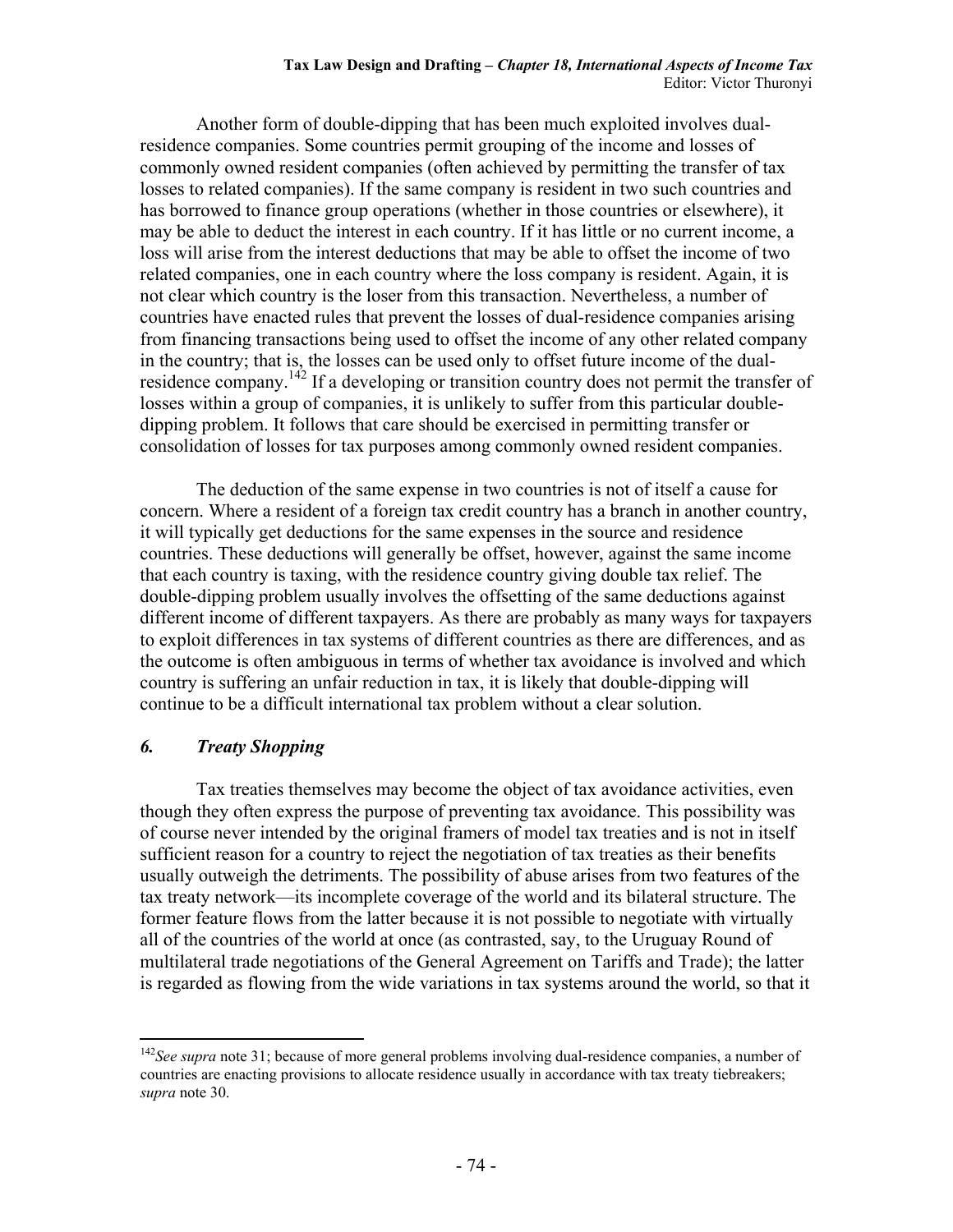is felt necessary for each country to handcraft a tax treaty accommodation with other countries one by one.

 A resident of a country that does not have a tax treaty with a particular developing or transition country can simply incorporate a subsidiary in another country that does (usually one with which the investor's country also has a treaty) and route its investment through that subsidiary, which will be entitled to the reduced tax rates and other protections available under the treaty. Alternatively, a resident of a country with which the developing or transition country does have a treaty may seek what it regards as better tax treatment under another tax treaty by the same route.

 For example, the treaty between the investor's country and country *X* may have a 10 percent rate limit on royalty payments. If that investor can find another country that has a tax treaty with country *X* that contains a zero tax rate on royalties, then it will be possible to route a licensing transaction through a subsidiary in that country and eliminate the source country royalty tax; if that third country in turn has a treaty with the investor's country containing a zero tax rate on royalties, it will be possible in turn to pay the royalty on to the investor without tax in that country. These examples assume that the royalties are deductible in each country by the person who is paying them. The nondiscrimination article of tax treaties will normally ensure that they are deductible on the same basis as royalties paid domestically, so that the assumption will be correct in most cases.

 This kind of practice is known as "treaty shopping." A country can prevent treaty shopping by seeking to ensure that its treaties with other countries are uniform in their main elements, especially the tax rate limits on interest and royalties and the definition of permanent establishment. If all treaties to which country *X* is a party have a 10 percent tax limit on royalties, for example, the planning in the second example in the previous para. would not be possible. Many countries have been able to achieve this consistency in their treaty negotiations and have thereby reduced the problems of treaty shopping. Nonetheless, the possibility remains that residents of nontreaty countries will get treaty benefits through related companies in treaty countries.

 One way to deal with the problem is to insert a general provision in tax treaties denying treaty benefits in such cases. The United States is the only country to practice this approach in a comprehensive way<sup>143</sup> although some other countries routinely insert more limited treaty abuse provisions in specific articles of treaties.<sup>144</sup> The Commentary on article 1 of the OECD Model contains a number of possible provisions for this purpose.<sup>145</sup> Developing and transition countries may instead prefer to rely on general

<sup>&</sup>lt;sup>143</sup>See U.S. Model Income Tax Convention of Sept. 20, 1996, art. 22, Limitation of Benefits.

<sup>&</sup>lt;sup>144</sup>The United Kingdom includes special rules in the interest and royalty articles; the beneficial owner rule in arts. 10–12 of the OECD Model also limits treaty shopping.

<sup>&</sup>lt;sup>145</sup>Commentary on art. 1, **[1]** 13, 15, 17, 19, 21.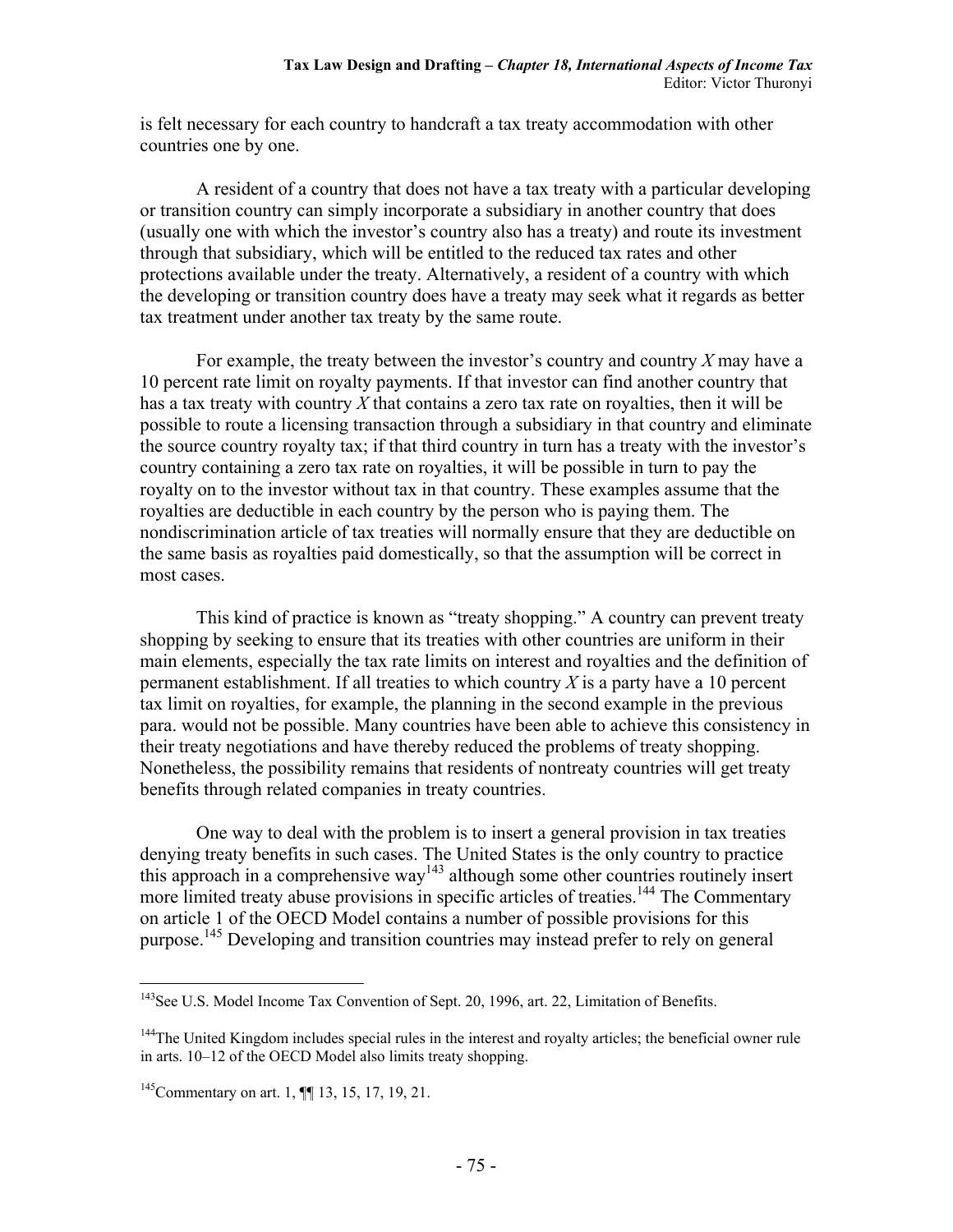antiavoidance provisions in domestic legislation to deal with treaty abuse. While a view is developing that such provisions are not inconsistent with tax treaties, it is probably safer to spell out in the negotiations that the general antiavoidance provision of domestic law will be applied to treaty abuses and to ensure that the general priority rule for tax treaties in domestic law makes this relationship clear.<sup>146</sup>

### *7. Combinations of Tax Avoidance Techniques*

 International tax avoidance in many cases will utilize a combination of the techniques outlined above. Thus, treaty shopping activities will often go hand in hand with the use of tax havens and the interaction of tax treaties and domestic law. For example, and by way of extension of the case of treaty shopping in the royalties area discussed above, some countries do not in their domestic law charge withholding tax on payments of royalties by residents to nonresidents for reasons that have been discussed earlier. If such a country has a treaty with a developing or transition country containing a zero royalty rate, a nonresident investor can incorporate a company there to receive royalties from the developing or transition country and then arrange to have the royalties paid to a tax haven company. If the royalties paid to this company equal the royalties received by the company in the tax treaty country, no tax will be collected in that country because the deduction for the royalties paid will wipe out the royalty income received and no withholding tax will be levied on the outgoing royalties. Hence, the result will be achieved of no tax at all being levied on the royalties (unless the residence country of the ultimate owner of the tax haven company has a controlled foreign company regime of the kind discussed below).

 The financing of company groups often involves variations on double-dipping, treaty shopping, and tax haven use. For example, a parent company may borrow to finance investment by way of share capital in a tax haven finance subsidiary, which in turn lends to an operating subsidiary in a developing or transition country through a backto-back transaction with a bank in a country that has a tax treaty with the developing or transition country, lowering the rate of withholding tax on outgoing interest. If the residence country of the parent is an exemption country but nonetheless permits deduction of the interest paid on the loan taken out to finance the investment in the tax haven subsidiary, it is likely that the dividends received from the tax haven subsidiary (representing the interest received by that subsidiary) will be exempt in the parent's residence country, and yet interest deductions may have been obtained in two countries (that of the parent and the operating subsidiary) for offset against different income of different taxpayers.

 Because of the sophistication of international tax planning and its frequent combination of domestic law, tax havens, and tax treaties, the taxation of nonresident direct investors by developing and transition countries is not an easy task. An array of provisions in domestic legislation (such as provisions on transfer pricing, thin

<sup>&</sup>lt;sup>146</sup>See supra note 95; Australia makes this relationship clear in International Tax Agreements Act 1953 s 4(2). *See also* GEO TC § 4(8), (9).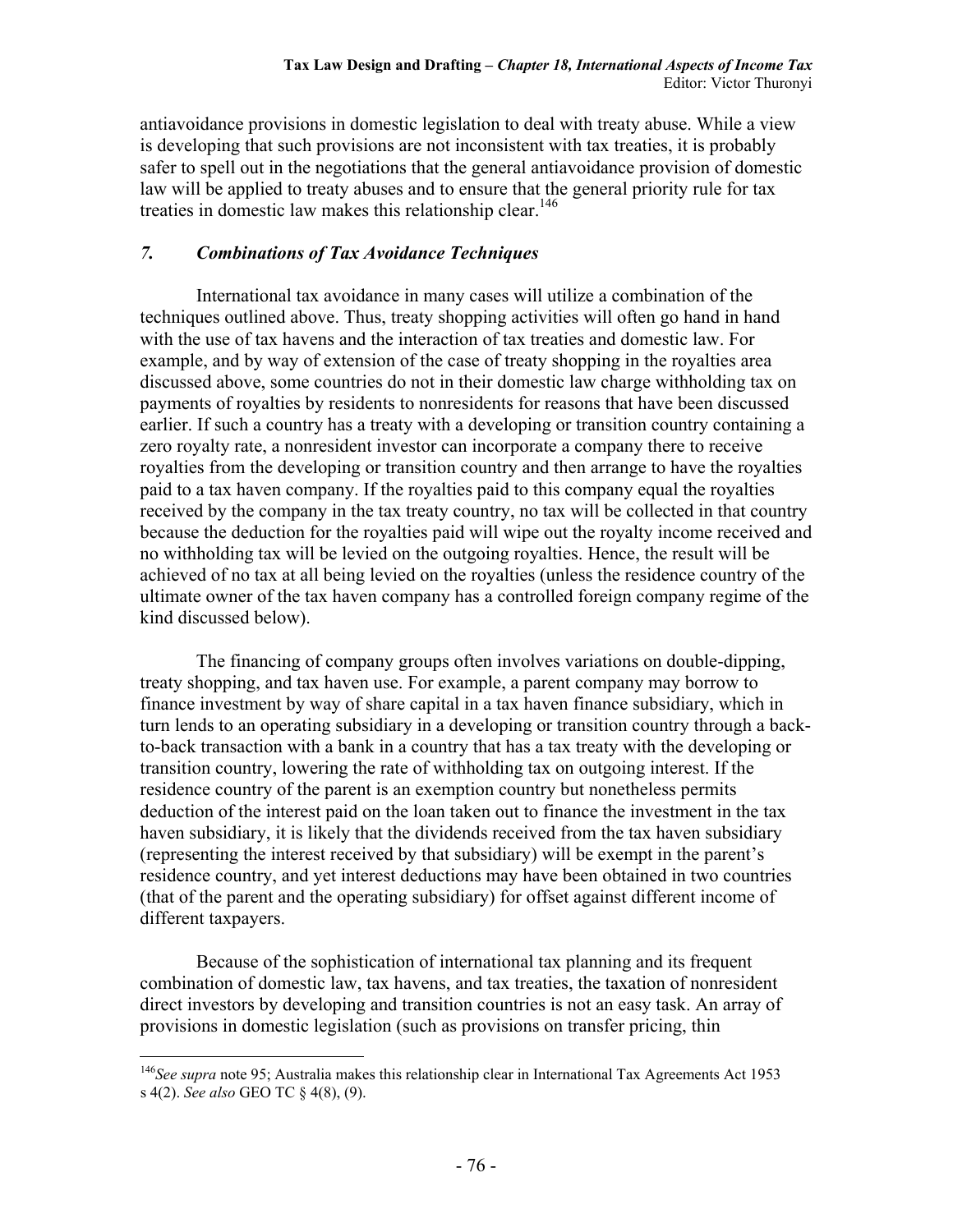capitalization and tax haven payments, and a general antiavoidance rule) and great care in the negotiation of tax treaties will assist in dealing with the differing kinds of tax planning.

 A developing or transition country should make clear through explanatory or administrative material that it does not intend to use (the threat of) multiple taxation to penalize taxpayers. If it is felt that the problems of international tax avoidance justify severer penalties than normal, then the tax penalty regime should provide for this directly. Similarly, if higher levels of disclosure of information are required in the international area, the legislation should provide for such disclosure explicitly. Care in drafting such provisions is necessary to ensure that they are not in breach of nondiscrimination provisions in tax treaties. For this reason as well as the considerations raised in relation to residents below, the provisions should apply to both inward and outward investment cases.

 Stricter enforcement regimes may be viewed adversely by foreign investors and temper their willingness to invest in the country in question. Each developing and transition country has to judge this issue for itself. The same reluctance may also be triggered by legislation directed at international tax avoidance practices. One possible response (effectively giving in to the difficulties of enforcing international tax rules) is to not include antiavoidance provisions of the kinds outlined above in domestic tax legislation and so to allow nonresident direct investors to determine their tax level for themselves. Alternatively, such provisions can be coupled with special tax regimes for foreign investors conferring tax holidays and other tax privileges on them in specified cases. The alternative approach nominally gives control over the targeting of the tax benefits for foreign investors to the developing or transition country, although in practice, as noted in chapter 23, it generally leads to other forms of tax avoidance.

## *8. Nonresident Portfolio Investors*

 The position of nonresident portfolio investors differs substantially from that of direct investors. Because direct investors have control over the transactions undertaken within the company group, they can engage in transfer pricing, thin capitalization, and the like in ways not generally available to the portfolio investor. It is possible for portfolio investors to employ tax havens and treaty shopping in some of their activities (e.g., using tax treaties to obtain lower withholding tax rates on interest), but generally the scale of the investment in a particular company by a particular investor is unlikely to justify elaborate tax avoidance of the kind that may be practiced by direct investors.

 The tax planning of the portfolio investor is likely to consist of portfolio choice. For example, purchasing shares in a company resident in a developing or transition country exposes the investor to the corporate tax and the withholding tax on portfolio dividends, which is probably higher than the tax on dividends paid on direct investment. Some portfolio investors (e.g., tax-exempt pension funds) will be tax privileged in their residence countries and so may not benefit greatly from double tax relief in this case. Failing special provisions in the law of the source or residence country (or both, possibly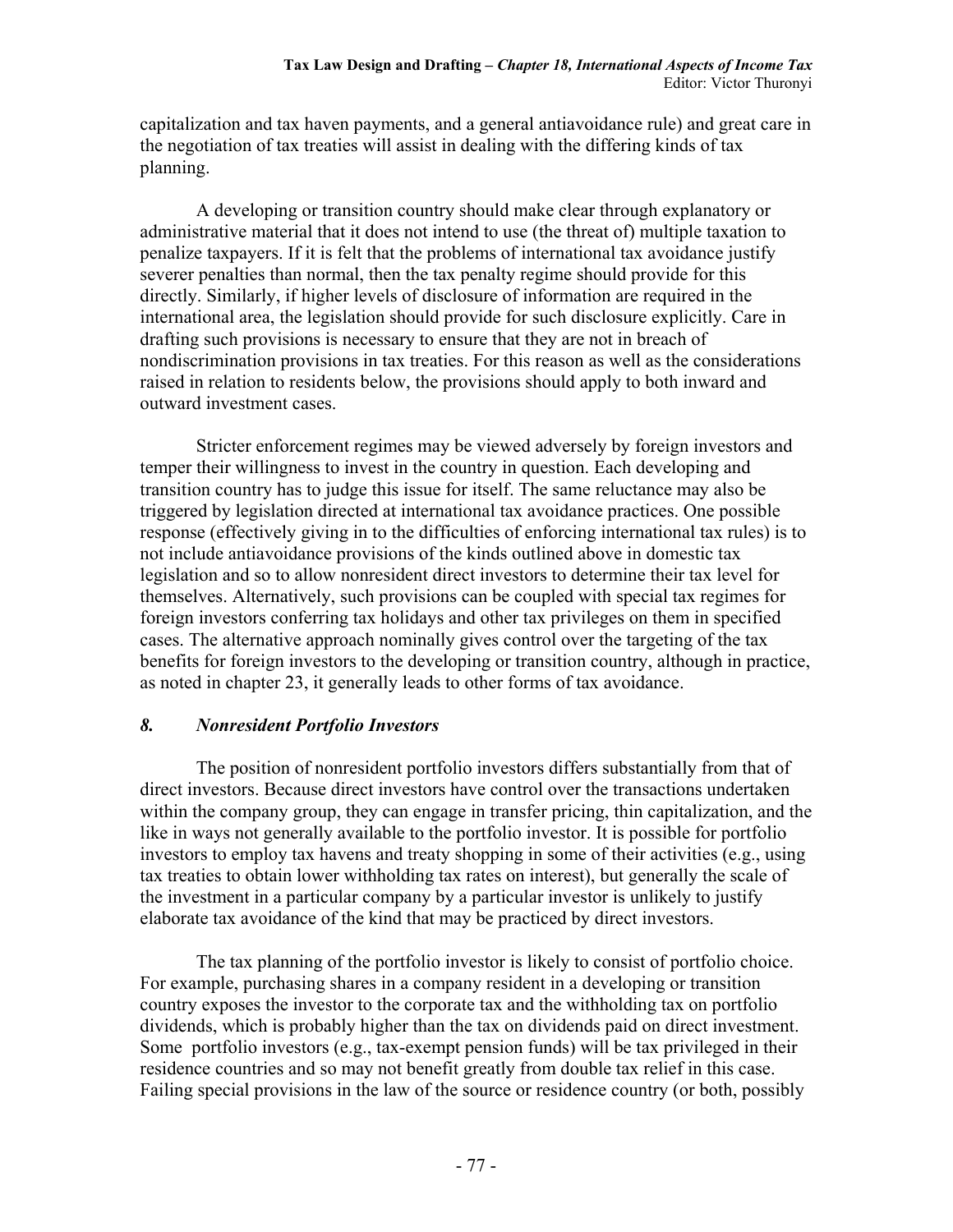through a tax treaty) to deal with the international implications of its special tax position, the portfolio investor may adopt a different investment strategy, such as investing in (profit-related) debt of the company resident in the source country and options over the unissued capital of the company. In this way, it benefits from increases in the value of the company's shares and a share in its income stream without being exposed to much if any tax in the source country (interest withholding tax probably being the only tax applicable) while enjoying its tax privileges in the residence country. With the advent of modern financial instruments, more sophisticated strategies are available to the portfolio investor who wishes to be exposed to a particular market or company without the accompanying source tax liabilities.

 Often, the influence of the portfolio investor will be felt not directly but indirectly in the source country through the foreign direct investor responding to the needs of the portfolio investor. Since portfolio investment opportunities are often limited in developing and transition countries (because of the lack of a stock exchange or very thin trading in whatever stock market exists), portfolio investors more often than not will invest in the multinational direct investors operating in the countries (and many other countries) as a way of exposing themselves to investment in many countries and at the same time minimizing risk by having multicountry coverage in the investment. As the totality of investment in many multinational companies will be dominated by institutional portfolio investors, such as pension schemes, banks, and insurers, the companies are likely to adapt their tax profile to suit the institutional investors. If the preference of the institutional investors is to have low taxed returns because of their privileged tax position in their residence countries, the optimal tax strategy for the multinational company may be to reduce its tax liabilities in all countries, which takes us back to the beginning of the discussion in this section of the chapter.

 Increasingly in recent times, international investment has developed many tax niches, with offshore funds offering specialized investment products designed to appeal to particular kinds of investors. The discussion of capital flight above dealt with one kind of such fund in the case of resident portfolio investors. Here, the discussion concerns similar funds designed for nonresident portfolio investors. To the extent that the multinationals do not respond to the tax situations of their different classes of portfolio investor, it is often possible to find a fund that consolidates portfolio investors with a similar tax and investment profile and develops investment products that suit that profile. While it often may not be worthwhile for a single portfolio investor to use treaty shopping and tax havens for its operations, it is for such offshore funds. Hence, the other major effect of portfolio investors in developing and transition countries is being felt through the operations of such funds (with many specializing in investment in (particular) developing or transition countries). To the extent that this investment is highly tax sensitive, there is little that a developing or transition country can do to prevent offshore fund tax planning in which the nonresident portfolio investor decides to invest in a particular fund or to withdraw from the fund.

 The major problem that the nonresident portfolio investor poses is the potentially deleterious incentives that the investor's tax position creates for direct investors to reduce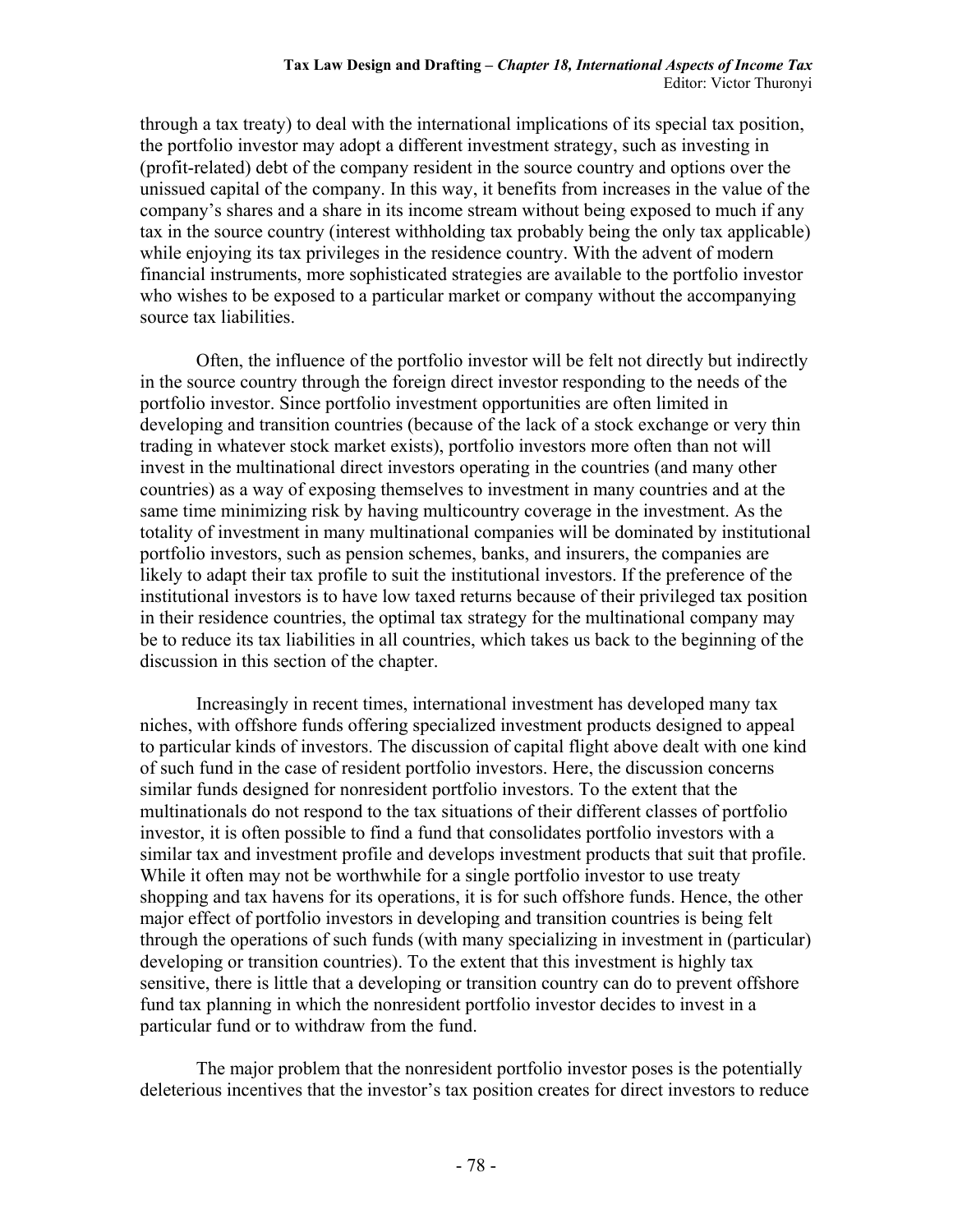source country taxation. Hence, additional antiavoidance provisions are not necessary in the law to deal with the tax position of the portfolio investor beyond what has been canvassed in earlier discussion. If the source country specifically wants to cater for the tax problems faced by foreign pension funds and the like, some suggestions have already been made.

## *9. Resident Investors*

 Although developing and transition countries will most often encounter the forms of tax avoidance outlined above in the case of nonresident direct investors, many of them are equally available to residents of the developing or transition country (resident in the sense that the ultimate investor is a resident of the country and is not foreign owned). It is necessary in this case to distinguish two investment situations, first, where the ultimate investment is made by the resident overseas and, second, where the ultimate investment is made in the developing or transition country itself.

 The first case is the more obvious but less frequent in practice from the point of view of the developing or transition country. A resident engaging in direct investment overseas can engage in transfer pricing and the other kinds of activities outlined above for the dual purpose of reducing the tax in the country of source (where the investment is made) and in the country of residence. Avoidance of resident country tax will often involve the diversion of income from the country of residence to tax havens, combined with manipulation of the system of double taxation relief. Avoidance of source country tax in these kinds of cases is not directly the concern of the residence country, its main concern being to protect its own taxing rights. The mechanism to control tax haven use by residents that is increasingly being used in advanced market economies is to tax residents on their share of low-taxed foreign income derived by nonresident companies controlled by the residents. These "controlled foreign company" regimes are usually very complex in operation. $147$ 

 As regards the second case, initially it seems unlikely that a resident of a developing or transition country would get involved in international tax avoidance for investment in that country. In fact, however, a resident direct investor can easily appear as a nonresident direct investor by channeling investment into the country through a nonresident company that the resident owns. By this means, the possibilities of reducing tax in the country by transfer pricing, thin capitalization, tax havens, and treaty shopping become possible in a similar way as for true nonresident direct investors. In addition, the resident can also by this route seek to enjoy any tax concessions given specifically to nonresident investors.

 This possibility of residents assuming the guise of nonresidents is closely linked to the capital flight issue canvassed earlier, at least in transition countries. Capital flight

 $\overline{a}$  $147$ The seminal comparative work on these regimes is Brian Arnold, The Taxation of Controlled Foreign Corporations: An International Comparison (1986); for a more recent summary of current practice, see OECD, Controlled Foreign Company Legislation (1996).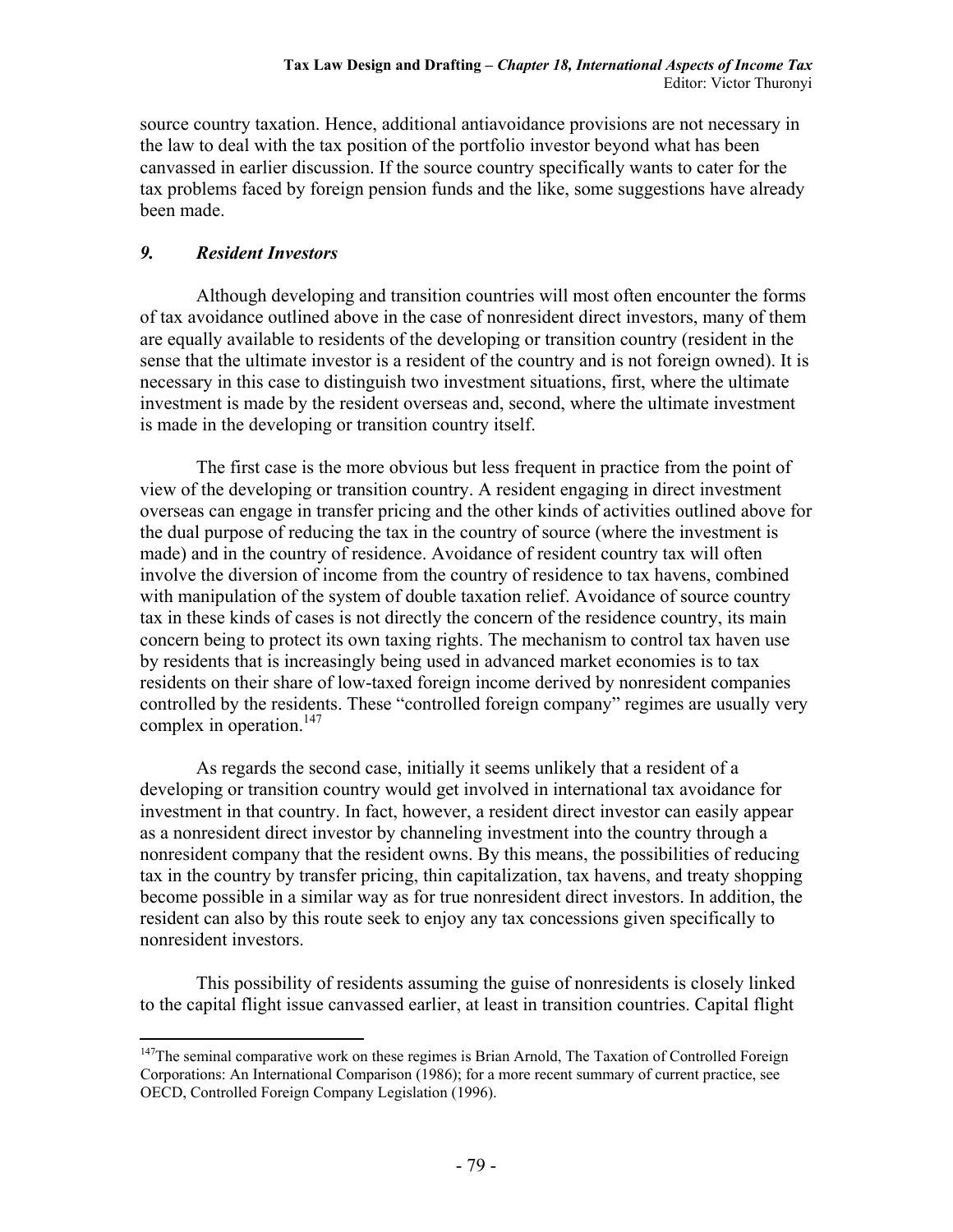was the first reaction of many wealthy people there to the uncertainty and instability created by the transition. As the situation has clarified to the extent that it is possible to conduct profitable business operations in the countries, it seems likely that a number of these people have reintroduced their capital into businesses as disguised foreign direct investment. While the capital is thus reexposed to the risks that it was originally fleeing, the ownership of the capital is usually hidden (as it often originates in tax havens), tax concessions may be available, and further flight remains possible to the extent that the capital remains mobile. There is some evidence that much of this capital is invested in import-export and similar activities that do not anchor the capital in the same way as investing in large-scale plant and equipment would.<sup>148</sup>

 For both kinds of tax avoidance by residents, the provisions discussed above such as rules on transfer pricing, thin capitalization, tax havens, and general antiavoidance—are available to deal with some of the problems. It was partly because of the need to control circular transactions of residents taking capital offshore and reintroducing it into the country that it has been suggested that many of the rules should not be directed to nonresidents. Eventually, controlled foreign company regimes will be needed, despite the difficulties that they entail. For the time being, the embryonic measure that has been outlined above for the capital flight case can at least be adopted to signal that a developing or transition country is aware of the international tax avoidance techniques that residents may use and proposes to combat them.

## **VIII. Tax Treaty Issues Not Covered in Domestic Law**

 A number of provisions found in tax treaties are not usually reflected in domestic law. This section briefly describes these provisions, together with their effect on domestic law, specifically nondiscrimination, exchange of information and assistance in collection, and the mutual agreement procedure.

### **A. Nondiscrimination**

 $\overline{a}$ 

 The nondiscrimination article of tax treaties is designed to ensure that foreign investors in a country are not discriminated against by the tax system compared with domestic investors. The OECD Model nondiscrimination provision is narrower, however, than similar provisions found in other areas of international law, such as trade. This difference is necessary because the international tax system operates on the residence and source principles and so necessarily distinguishes the tax position of residents and nonresidents. Hence, it is not usually regarded as discriminatory to collect flat-rate gross withholding taxes from a resident of the other state without a permanent establishment when a resident is taxed on the same income on a net assessment basis.

<sup>&</sup>lt;sup>148</sup>See OECD, Taxation and Foreign Direct Investment: The Experiences of the Economies in Transition (1995), especially the discussion of Latvia in pt II.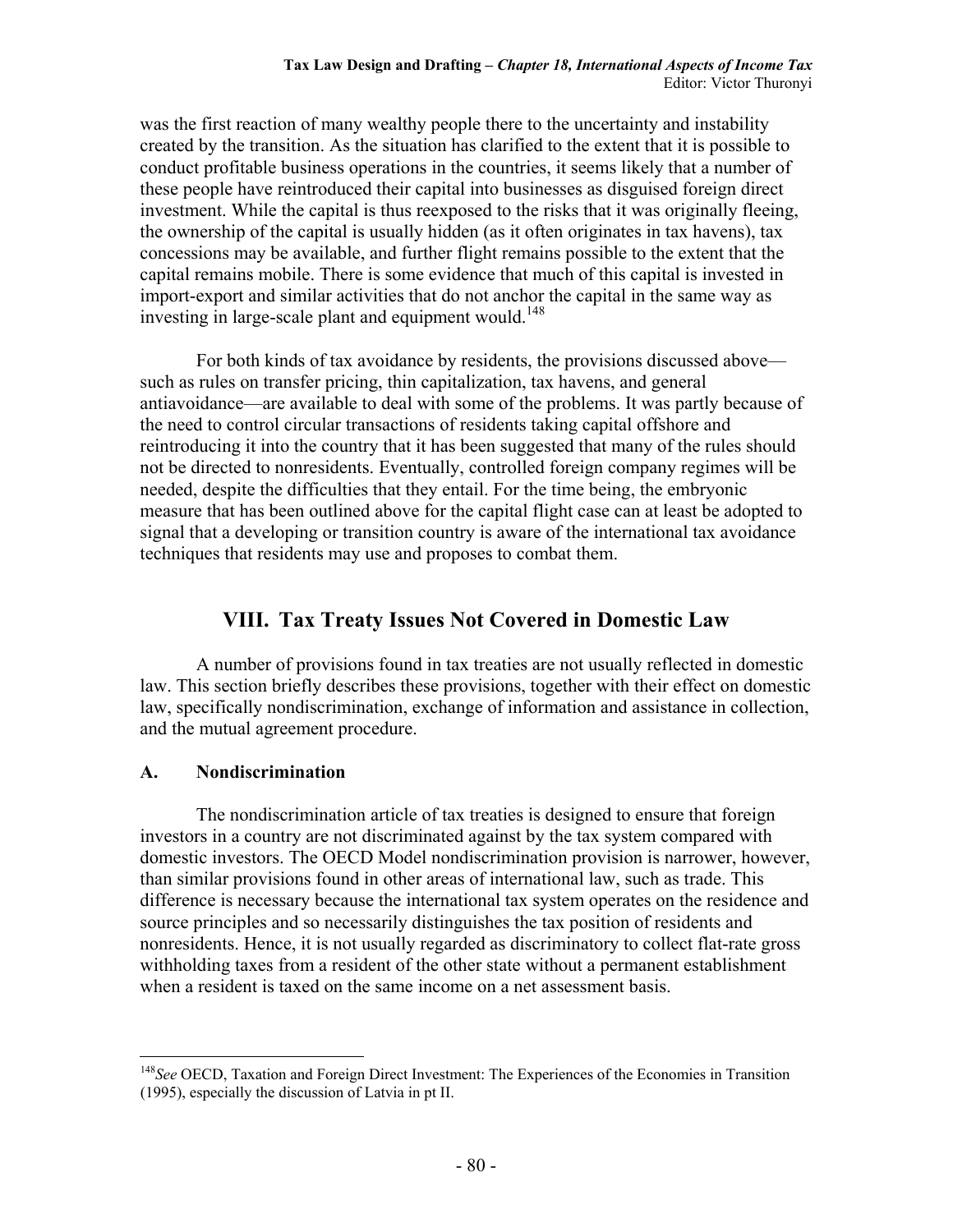The first paragraph of the nondiscrimination article in the OECD Model provides against discrimination on the basis of nationality, but makes it clear that distinctions on the basis of residence will not be regarded as giving rise to nationality discrimination (in other areas, such as EU law, residence distinctions can amount to nationality discrimination).<sup>149</sup> Hence, to breach this provision it is necessary for a country to treat a resident who is a national of the other state less favorably in the levy of tax or procedural requirements than a resident national, or a nonresident national of the other state less favorably than a nonresident national. Such forms of discrimination are rare in domestic tax laws. The second para. of the OECD nondiscrimination article applies a similar rule to stateless persons; this provision rarely appears in actual tax treaties.<sup>150</sup>

 The third para. of the nondiscrimination article in the OECD Model requires that a permanent establishment of a resident of the other state shall not be less favorably taxed than enterprises of residents carrying on the same activities. This is the most important provision of the article in practice and, combined with the other articles of the Model, especially the business profits article, means that the profits attributable to a permanent establishment have to be taxed on a net basis<sup>151</sup> and that the permanent establishment must otherwise be taxed under the same rules as domestic enterprises. The article deals with the amount of tax liability and not connected requirements so that it is possible, for example, to apply withholding taxes on income derived by a permanent establishment of a nonresident even though such taxes are not applied to a domestic enterprise, so long as the ultimate tax is on a net basis (i.e., any withholding taxes are not final, are credited against the ultimate tax liability, and are refunded if there is an excess). If withholding taxes are applied to income derived by domestic enterprises, there is no question of breach of the nondiscrimination article in applying them to nonresidents, but even if the taxes are final for a resident enterprise, they cannot be for a permanent establishment of a nonresident because of the requirement of the business profits article that taxation be on a net basis.

 The exact extent of the nondiscrimination obligation under this para. is not clear in all cases, especially as regards application of progressive rate scales to companies, tax relief for intercorporate dividends, and the granting of foreign tax credits to permanent establishments for any foreign tax levied on income attributable to the permanent establishment. The Commentary to the OECD Model contains a lengthy discussion of these issues.152 The second sentence of the third para. does make clear that it is not necessary to grant personal allowances to a nonresident individual carrying on business through a permanent establishment (this sentence often appears as a separate para. in

<sup>149</sup>*See* Terra & Wattel, European Tax Law ¶¶ 3.2.1, 3.2.3.1, 3.2.3.2 (1993).

<sup>&</sup>lt;sup>150</sup>In the 1977 OECD Model and in the UN Model, the second para. is a definition of national; this now appears in the definition article of the 1992 OECD Model.

<sup>&</sup>lt;sup>151</sup>This requirement may have implications for certain forms of presumptive taxation that imposes a tax lien in the absence of net income. *See* vol. 1, ch. 12.

 $152$ Commentary on art. 24  $\P$  19–54.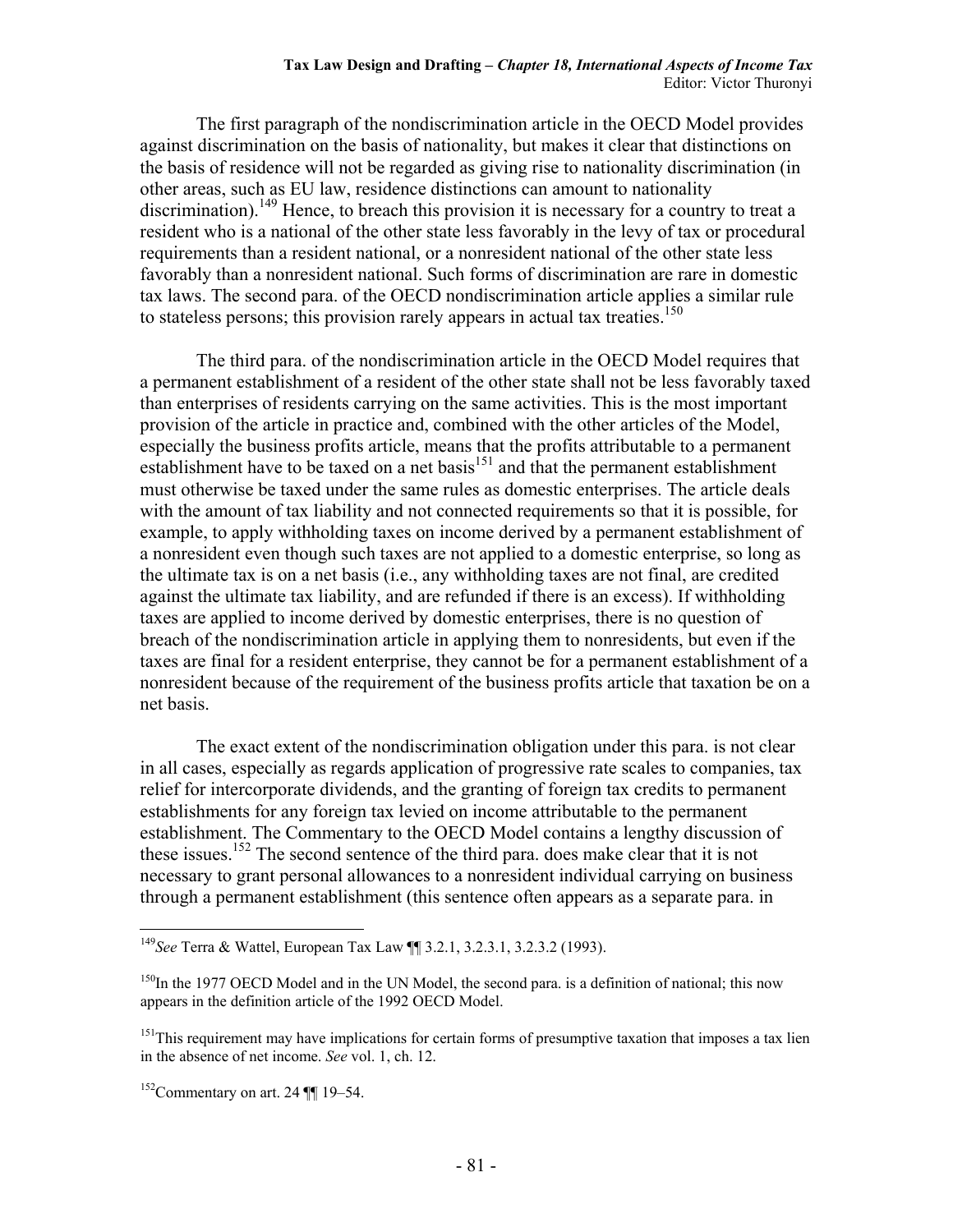actual treaties). Thin capitalization rules that are applied to a permanent establishment borrowing from related parties but are not applied to resident enterprises may be contrary to the paragraph, depending on how the rules are framed. The example of thin capitalization rules given above will not be contrary to nondiscrimination rules because they apply to all enterprises. Branch profits taxes may be contrary to the terms of this paragraph, so that its terms need modification if a country wishes to levy a branch profits tax.

 The fourth and fifth paragraphs of the OECD nondiscrimination article ensure that resident enterprises whose capital is wholly or partly owned or controlled by a resident of the other state are not subject to discrimination. The fourth paragraph refers specifically to deductions for interest, royalties, and other disbursements and makes clear that deductions can be denied through the application of the arm's-length principle by way of exception to the requirement for the same treatment. If a developing or transition country adopts a rule denying deductions for payments to tax havens, the rule will generally be overridden by the fourth paragraph if a tax treaty is in effect with the tax haven. Hence, the caution above about negotiating tax treaties with tax havens. The fourth paragraph is more general, preventing heavier or different taxation or connected requirements than for other similar enterprises. While it can cover the same ground in part as the fourth paragraph, the fifth is more specific and therefore prevails in the event of overlap. Thin capitalization can be an issue under the fourth paragraph, but not if the rules are applied generally to all enterprises. The fifth paragraph would prevent, for example, a local subsidiary of a parent in the other state from being subjected to a higher tax rate than other companies.

 The final paragraph in the OECD Model provides that, unlike the other provisions of a tax treaty, the nondiscrimination article applies to all taxes levied by a state. This provision is often omitted from actual tax treaties or altered to make clear that it applies only to taxes covered by the treaty (which it is not strictly necessary to state).

 Because tax treaties are enacted in one way or another as part of domestic law and prevail over other taxing provisions, the nondiscrimination provision is self-executing and overrides domestic rules that conflict with it. Because of the general terms of the nondiscrimination article, it is necessary to be aware of its operation when drafting domestic rules. There is generally little point in devising domestic rules that are contrary to the nondiscrimination rules, except in the case of tax haven provisions.

 The nationality paragraph aside, at first sight the nondiscrimination article seems to have a residence state bias because its provisions operate effectively only on the source state (where the permanent establishment or subsidiary operates). This view is not accurate if the structure of tax treaties is looked at broadly. It was noted above that the foreign tax credit system in particular may create an incentive for the source country to increase its taxation on nonresidents (or subsidiaries of foreign parent companies) up to the level of tax in the residence country. While tax treaties impose rate limits on source taxation or exclude source taxation altogether in some cases, for income of a permanent establishment or a subsidiary there are no such limits. Hence, the nondiscrimination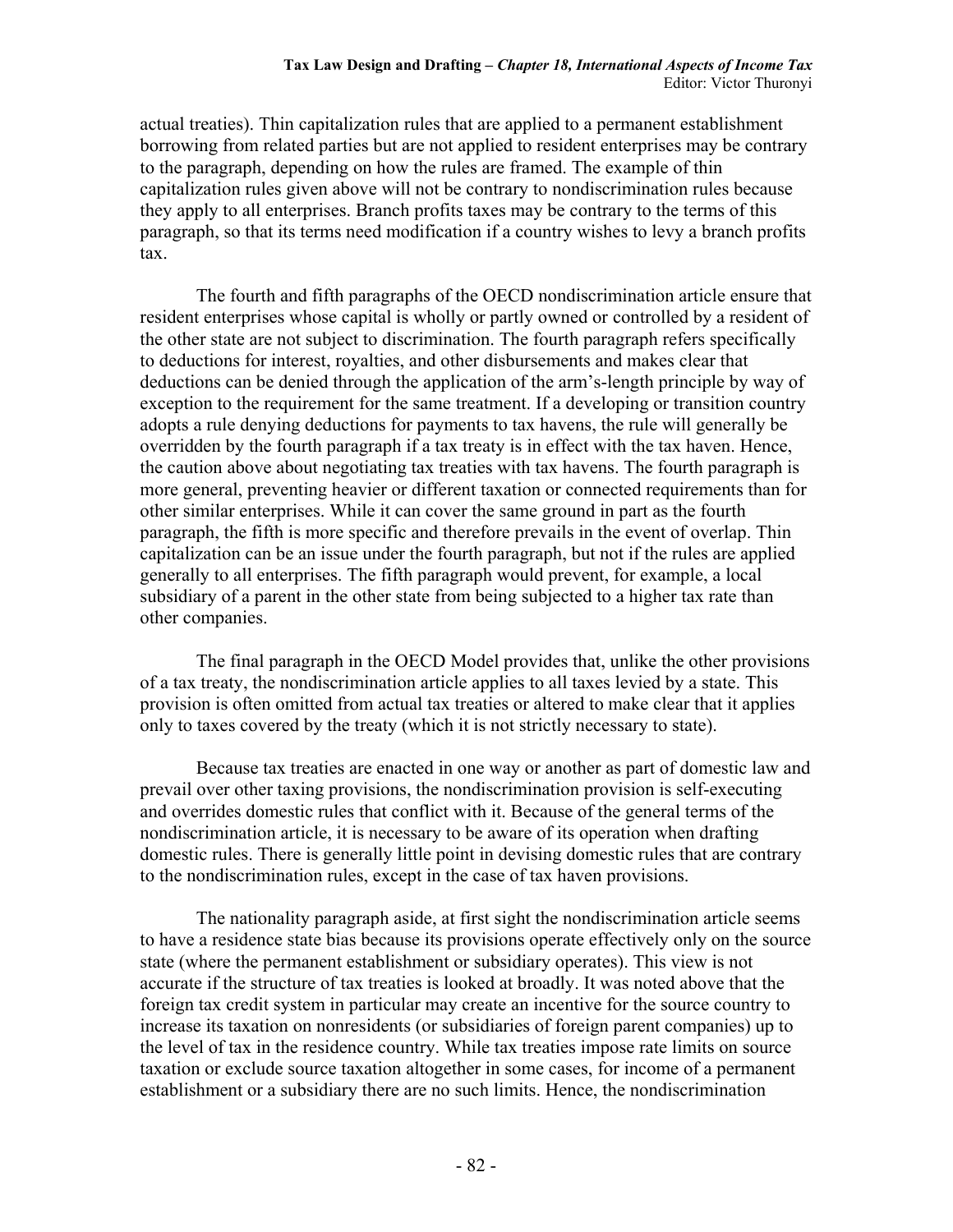article ensures that source countries do not target higher taxes to these cases and prey on the relief system of the residence country.<sup>153</sup> The equivalent undertaking of the residence country is in its treaty obligation to relieve double taxation for source taxes levied in accordance with the treaty. The residence country could not satisfy its obligations under this paragraph by levying tax rates on foreign investment that are higher than those on domestic investment and then purporting to relieve double taxation through a tax credit.<sup>154</sup> The nondiscrimination article does not prevent a country from discriminating in favor of nonresidents (as with tax holidays or other incentives that apply only to foreign investors). Nor does the article prohibit provisions in the domestic law that favor the location of investment in the country; for example, a country can have special tax incentives for research and development conducted in the country or for plant and equipment used in the country, as long as these locational incentives are not confined to residents or locally owned companies.

### **B. Exchange of Information and Assistance in Collection**

 $\overline{a}$ 

 Most countries have a domestic law rule that they will not directly or indirectly assist another country in the collection of its taxes.<sup>155</sup> This rule means that exchange of tax information and other forms of assistance in collection of taxes are not possible without a tax treaty that overrides this rule in domestic law. The tax secrecy rules of many countries also prevent the exchange of information. Exchange-of-information provisions are found in virtually all tax treaties, but other forms of assistance are less commonly provided for.

 The standard OECD and UN Model exchange-of-information article requires a country to obtain information for its treaty partner where the information is necessary for carrying out the provisions of the treaty or of the country's domestic tax law. Exchanged information is required to be kept secret in accordance with the secrecy rules of domestic law of the recipient country and in accordance with the express treaty rules on this topic. In addition, the standard treaty article provides that information need not be exchanged when it involves commercial or trade secrets. Tax secrecy is often not as strong an institution in developing or transition countries as it is in industrial countries and so can be a very sensitive topic in tax relations between treaty partners. It is implicit in the

 $153$  Even in the absence of a treaty, this tactic may not be effective if the resident country denies a credit for so-called soak-up taxes, as does the United States, for example. *See* Treas. Reg. § 1.901–2 (c).

<sup>&</sup>lt;sup>154</sup>This is implicitly recognized in the paragraph in the OECD Model allowing the residence country to apply exemption with progression to income, which it relieves from double taxation by exemption, arts. 23A(3), 23B(2). Exemption with progression takes the foreign income that has been exempted into account in determining the tax payable on domestic income. Usually an average rate of tax is worked out on the assumption that all the foreign and domestic income of the resident is subject to tax and this rate is then applied to the domestic income of the resident.

<sup>&</sup>lt;sup>155</sup>This rule is not found in the tax laws of the country but in the rules of private international law (conflict of laws). Thus, in common law countries, it is simply part of the common law (*see* Government of India v. Taylor [1955] AC 491).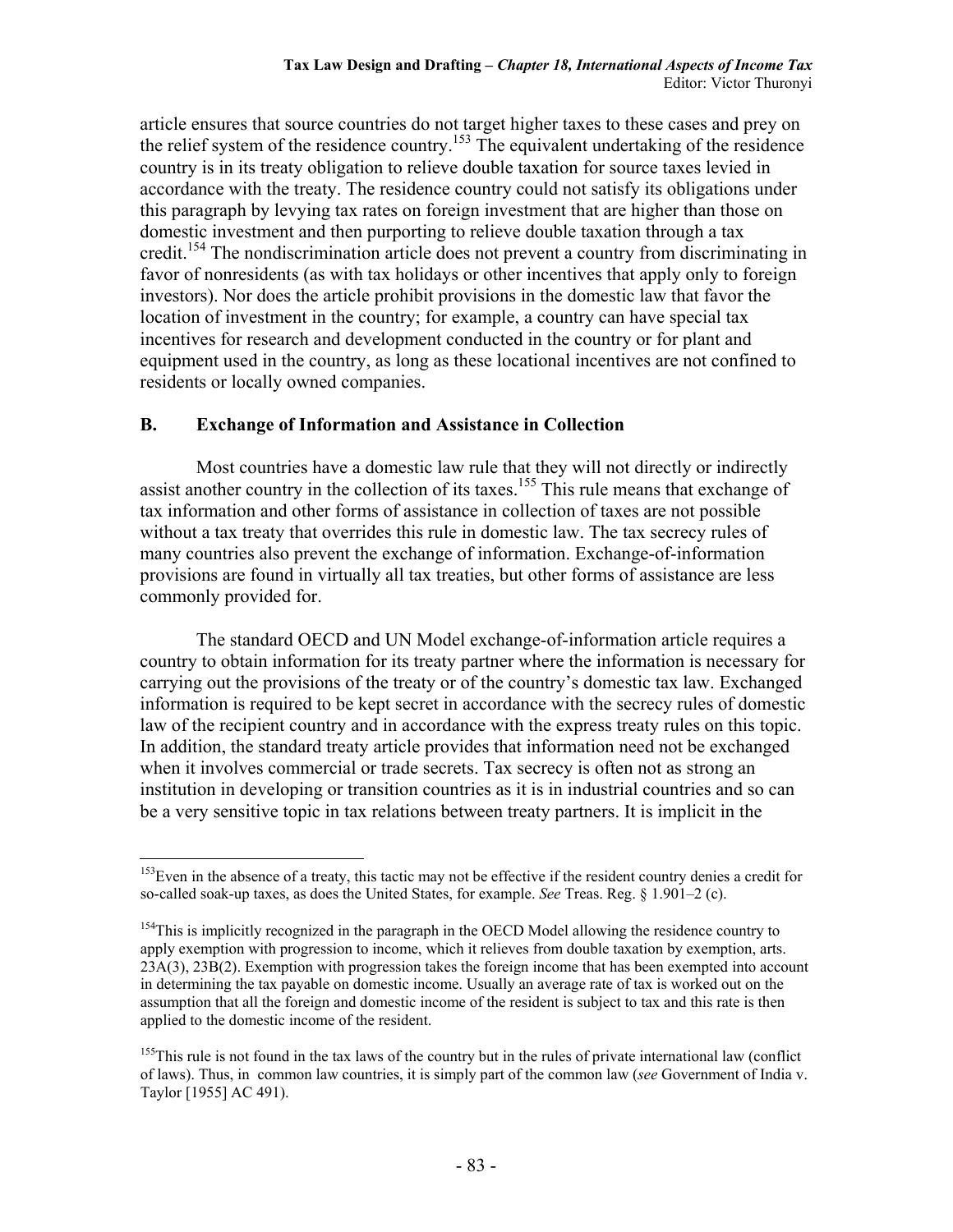exchange-of-information article, however, that a country cannot refuse to give information to its treaty partner because of its own tax secrecy laws.

 The exchange-of-information article also serves as a test of the lowest common denominator for procedures of collecting information. Information need not be collected if it could not be obtained under the procedures of either country. For example, the information being sought may be kept at the home of a taxpayer. If the tax procedure law of either treaty country forbids entry of domestic (as opposed to commercial) premises to obtain information, then there is no obligation to obtain the information. If, however, the impediment arises under the law of the country making the request and if the country that has received the request for such information is able to obtain the information under its laws, that country may (but is not obliged to) forward the information to the other country under the exchange-of-information article.

 Unlike other articles of tax treaties, the exchange of information article is not limited in application to residents of the treaty partners. For example, one country could request the other to obtain information from a permanent establishment in that state of a resident of a third state. Although the Models do not so provide, information is being increasingly extended to taxes other than income taxes for the practical reason that many countries use the same tax officials to enforce a number of different taxes (e.g., income tax and value-added tax), and it is difficult for an official who has received foreign information to use it only in relation to one tax when it is relevant to several taxes.

 The OECD provides considerable practical guidance on exchange of information.<sup>156</sup> The use of computers in tax administration is spilling over into this area, and the sophistication of the exchange process has increased rapidly. The OECD has developed a standard computer format for exchange of information.<sup>157</sup> In recent years, the exchange article has given rise to some novel extensions of its use, such as for simultaneous audits of the same or related taxpayers by each party to a treaty (and even by more than two countries through the use of exchange provisions in a number of treaties). The OECD has developed a model agreement for tax administrations to formalize the process.158 Whether developing or transition countries will be able to participate in these recent developments will depend on their level of computerization and audit capacity.

 In addition, provisions for assistance in collection are increasingly being included in tax treaties. Under these provisions, each country undertakes to collect the taxes of the other. As no OECD or UN Model provision currently exists for this purpose, the following text is provided as a sample.

<sup>&</sup>lt;sup>156</sup>OECD, Tax Information Exchange: A Survey of Member Countries (1994).

<sup>157</sup>Reproduced in Vann, *supra* note 14.

<sup>158</sup>OECD, Transfer Pricing Guidelines, *supra* note 124, ¶¶ 4.78–4.93.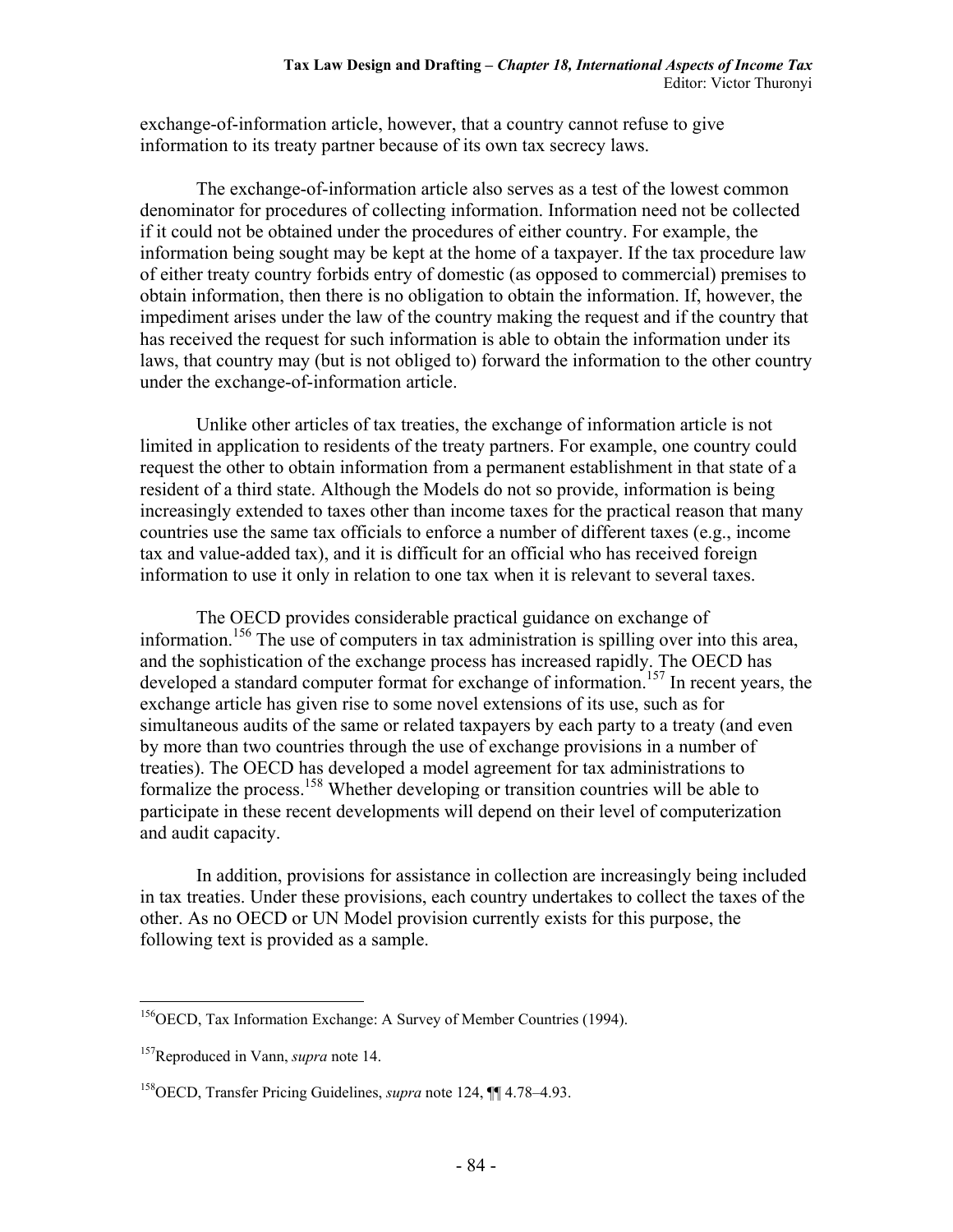Article 27. Assistance in Collection

1. The competent authorities of the Contracting States undertake to lend assistance to each other in the collection of taxes, together with interest, costs, and civil penalties relating to such taxes, referred to in this article as a "revenue claim."

2. Requests for assistance by the competent authority of a Contracting State in the collection of a revenue claim shall include a certification by such authority that, under the laws of that State, the revenue claim has been finally determined. For the purposes of this article, a revenue claim is finally determined when a Contracting State has the right under its internal law to collect the revenue claim and the taxpayer has no further rights to restrain collection.

3. A revenue claim of a Contracting State that has been accepted for collection by the competent authority of the other Contracting State shall be collected by the other State as though such claim were the other State's own revenue claim as finally determined in accordance with the provisions of its laws relating to the collection of its taxes.

4. Amounts collected by the competent authority of a Contracting State pursuant to this article shall be forwarded to the competent authority of the other Contracting State. However, except where the competent authorities of the Contracting States otherwise agree, the ordinary costs incurred in providing collection assistance shall be borne by the first-mentioned State, and any extraordinary costs so incurred shall be borne by the other State.

5. No assistance shall be provided under this article for a revenue claim of a Contracting State in respect of a taxpayer to the extent that the revenue claim relates to a period during which the taxpayer was a resident of the other Contracting State.

6. Nothing in this article shall be construed as imposing on either Contracting State the obligation to carry out administrative measures of a different nature from those used in the collection of its own taxes or that would be contrary to its public policy (*ordre public*).

7. Notwithstanding the provisions of article 2 (Taxes Covered), the provisions of this article shall apply to all taxes collected by or on behalf of the Government of a Contracting State.

 Whether the last paragraph is included will depend in part on a similar extension being made to the exchange article. On the grounds of administrative capacity, developing and transition countries may not consider such an article appropriate to their circumstances (and, equally, industrial countries may not be willing to agree with them on this article). More elaborate stand-alone treaties dealing with tax administration have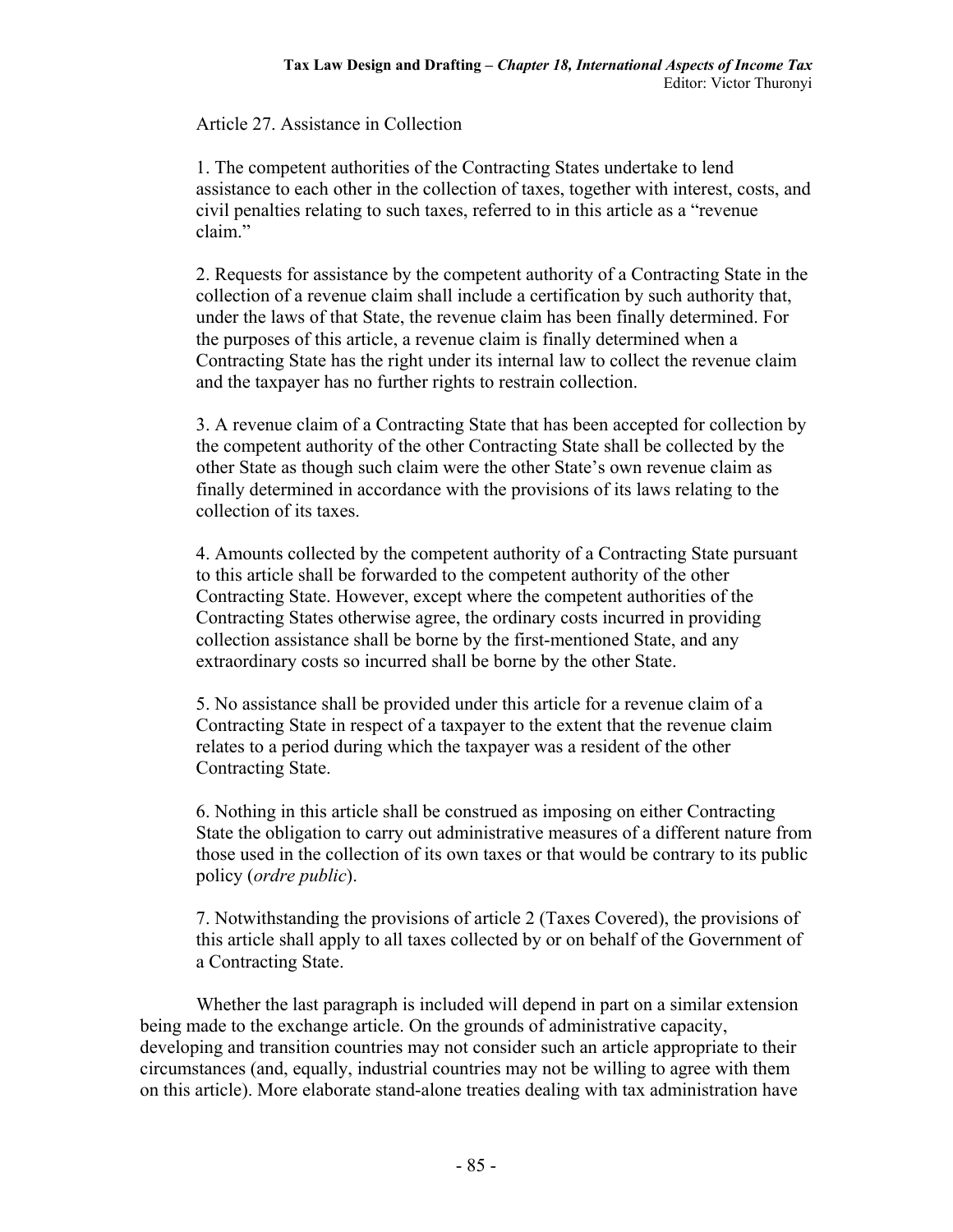been developed, and the Multilateral Treaty on Mutual Administrative Assistance, which covers exchange of information, service of documents, and assistance in collection is open for signature to those countries that join the Council of Europe or the OECD.<sup>159</sup> It entered into force on April 1, 1995.

### **C. Mutual Agreement Procedure**

1

 The final provision of tax treaties that requires comment is the article on the mutual agreement procedure. Under the Model versions, this article performs three functions: it provides a dispute resolution mechanism in relation to the application of the provisions of tax treaties to specific cases; it allows the countries to settle common interpretations and applications of their tax treaty; and it allows them to resolve cases of double taxation not otherwise dealt with by their treaty. Some countries find that the third function and often the second are difficult to reconcile with their domestic laws and procedures and therefore omit them from their treaties. In practice, it is dispute resolution for the specific case that predominates, whatever the precise form of the article.

 The ground on which the taxpayer can invoke this procedure is that the actions of one of the states result or will result in taxation not in accordance with the treaty. The taxpayer has three years to invoke the procedure from the first notification of the act complained of. The states are obliged under the article to consult on the problem raised by the taxpayer if the state with which the problem is raised is unable or unwilling to resolve it unilaterally, but they are not obliged to resolve the case. If a resolution is agreed to by the states, then under the Models it is to be implemented notwithstanding domestic time limits on amending tax assessments. Some countries are unwilling to agree to such overriding of domestic time limits in their tax treaties.

 No specific procedure is provided, but it is made clear that the tax administrations can make contact directly and do not need to go through diplomatic channels. The major issue that arises in practice is the relationship between domestic appeal procedures provided for in tax laws and the treaty dispute resolution mechanism. To avoid competition or conflict between domestic appeals and the mutual agreement procedure, some countries provide in their tax laws or procedures that the taxpayer must waive or suspend appeal rights under domestic law, while other countries will not actively pursue the competent authority procedure until domestic appeal periods have expired and the taxpayer has not utilized them.

 The mutual agreement procedure has also been the subject of novel uses in recent times. The main development concerns advance pricing arrangements under which the mutual agreement procedure is used to agree to a transfer price in advance, so that taxpayers and tax administration are spared disputes after the event. This is a sophisticated procedure that for the moment is probably only relevant to industrial

<sup>&</sup>lt;sup>159</sup>Council of Europe and OECD, Explanatory Report on the Convention on Mutual Administrative Assistance in Tax Matters (1989).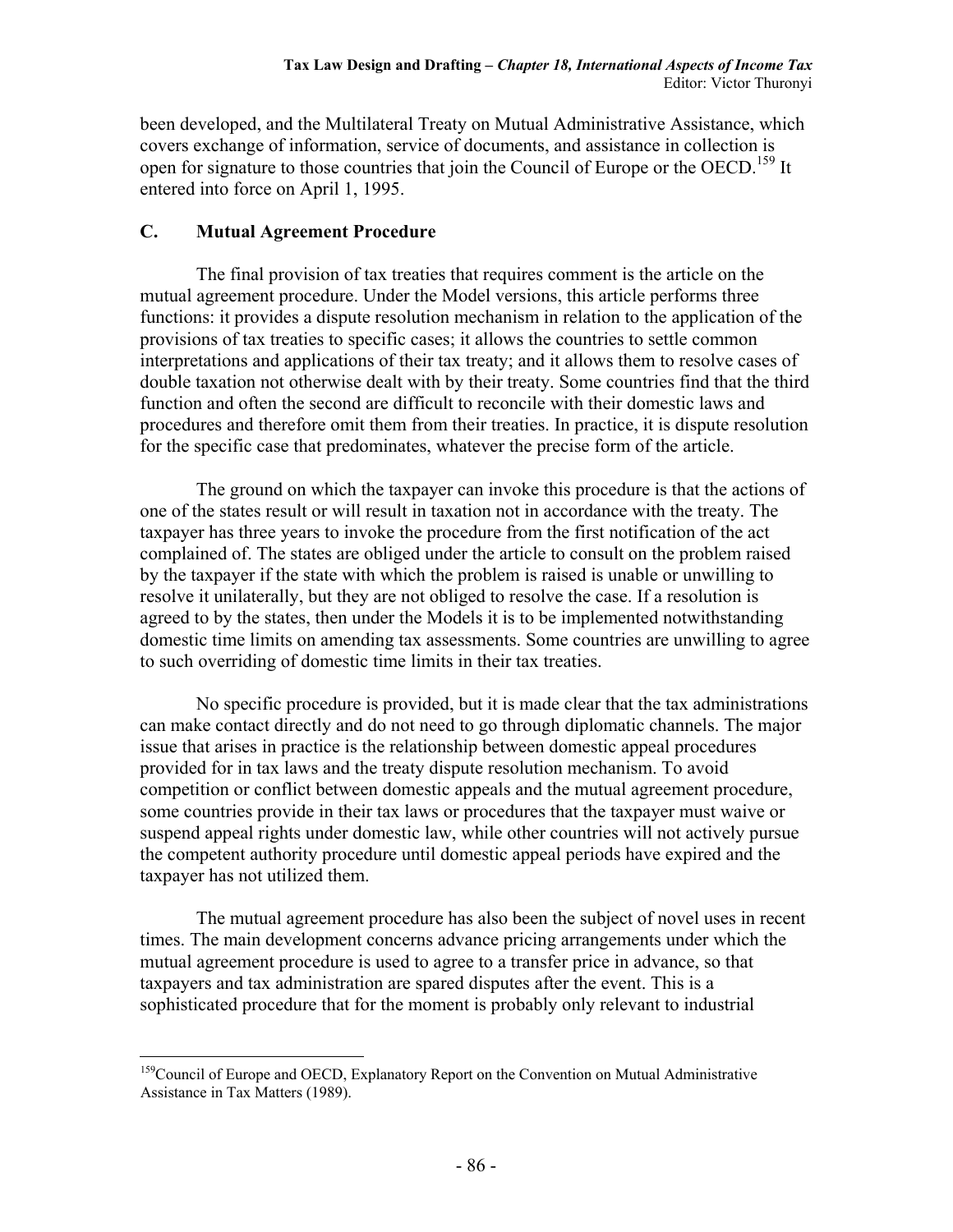countries.<sup>160</sup> Taxpayer dissatisfaction with the mutual agreement procedure has led some countries to adopt arbitration procedures in their tax treaties for cases where it is not possible for the competent authorities to resolve disputes. The main purpose of such provisions is to put pressure on the tax administration to resolve international disputes rather than to actually engage in arbitrations.<sup>161</sup>

# **IX. International Tax Priorities for Developing and Transition Countries**

 It will be evident from this chapter that the construction of the international elements of the income tax system in domestic law and tax treaties is a complex topic. Among developing and transition countries (as among industrial countries), there will be wide differences in the capability of the tax administration to deal with international tax issues. While priorities will vary from one country to another, this concluding part of the chapter indicates a line of development that should suit many developing and transition countries.

 The priority of any tax system will always be to tax the domestic income of resident taxpayers.<sup>162</sup> With the increasing internationalization of economic relations, however, even this goal means that attention must be given to international income tax issues. For better or worse, the globalization of the world economy impinges on developing and transition countries, and it is not possible for a country to isolate itself or its tax system. The interdependence of market economies is a new phenomenon, and transition countries in particular retain a residual belief in the ability of regulation to deal with problems. In some developing countries also, the capacity of economic regulation in the current economic environment is overrated. Developing and transition countries face similar problems of international taxation as industrial countries, which means that, whatever may have been the case in the past, it is not possible to adopt the attitude that international issues can wait.

 The incentives for capital flight are strong in developing and transition countries even apart from the tax system. If a country operates the source principle only, then it is necessary to have robust rules for the source of income to ensure that the source-based tax is not avoided. Even with such rules, there will be a strong incentive for residents to move income offshore in order to avoid taxation, which will be a relatively simple matter

<sup>&</sup>lt;sup>160</sup>OECD, Transfer Pricing Guidelines ¶ 4.124–4.166. In the medium term, Advanced Pricing Agreementss (APAs) developed by advanced countries may help to solve the difficulties for developing and transition countries in enforcing transfer pricing rules.

<sup>&</sup>lt;sup>161</sup>For a discussion of these issues, see OECD, Transfer Pricing Guidelines paras. 4.167–4.171; the EU has implemented an arbitration procedure in transfer pricing cases, Convention of July 23, 1990, on the Elimination of Double Taxation in connection with the Adjustment of Profits of Associated Enterprises, 90/436/EEC, O.J. No. C304 of December 21, 1976, 4.

<sup>&</sup>lt;sup>162</sup>With the possible exception of a few countries with small populations and large resource bases exploited by foreign investors.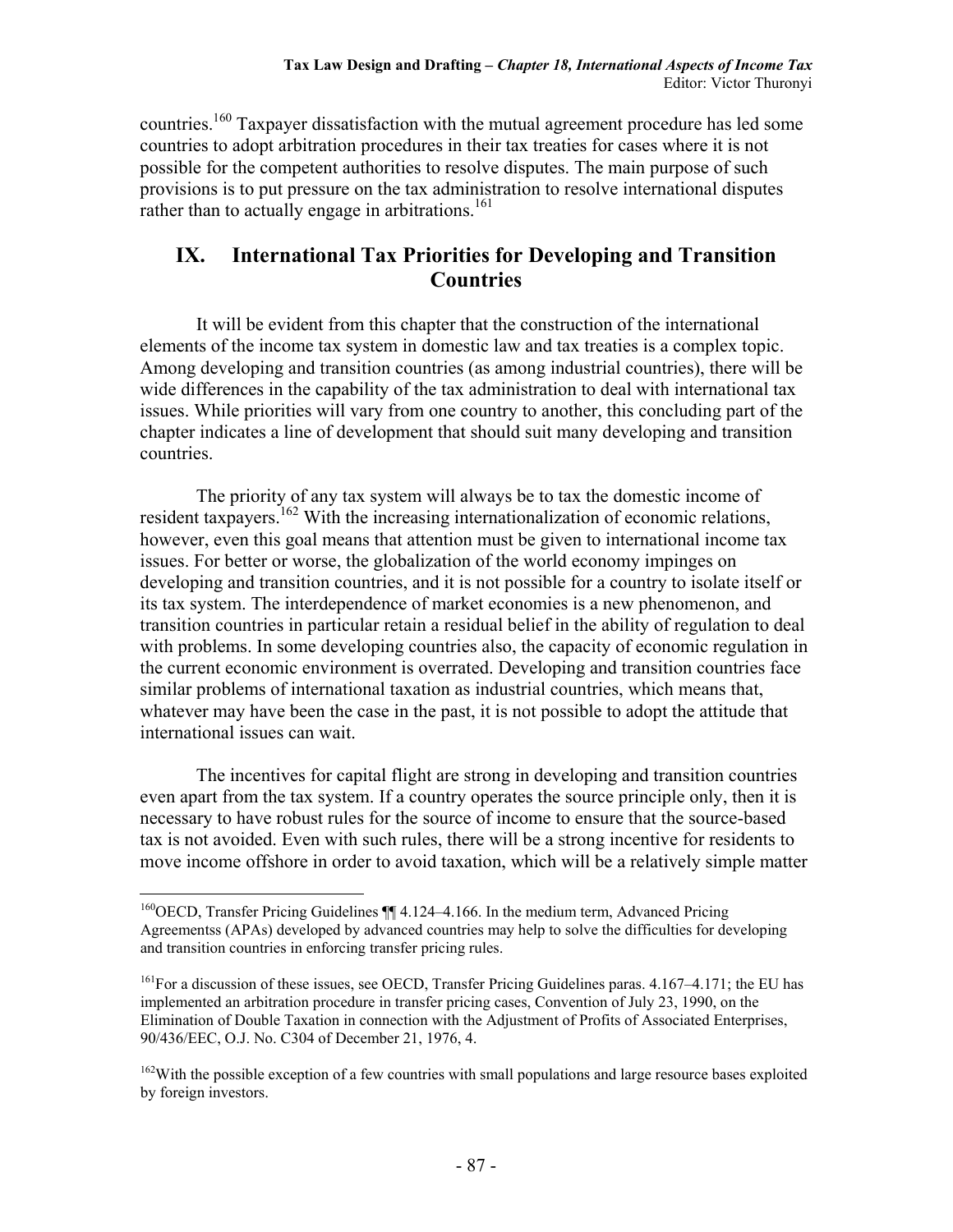for passive portfolio income (by investment choice). The residence principle should be adopted to prevent this form of tax avoidance. Once the residence principle is adopted, then measures for the relief of double taxation by way of exemption or a simple foreign tax credit are also necessary. At this point of development, the country has satisfied the basic norms for international tax rules on which tax treaties depend.

 The ability of residents, again by simple investment choice, to derive foreignsource passive income through nonresident taxpayers (such as offshore mutual funds) indicates that further measures are necessary even for the simple goal of protecting the domestic tax base in the case of residents not engaged in active businesses. A simple provision indicating an intention to levy tax in these cases, together with enforcement efforts directed at tax evasion using foreign bank accounts, is the best that can be achieved to deal with the various kinds of capital flight. Residents involved in purely domestic business activities can also use the international tax system to avoid taxes. In this case, investments will be looped offshore and back into the country, creating the potential for such techniques as transfer pricing, thin capitalization, and profit stripping to move profits out of the country, usually to tax havens. The simplest approach for dealing with such problems is a brief provision levying tax on the resident owners of the offshore entities. Such provisions are necessary today simply to ensure collection of tax on the domestic income of residents.

 With provisions in place to secure the domestic tax base, probably the next priority should be tax treaties. These marginally increase the capacity to enforce taxation of the domestic income of residents through exchange of information (although the use of tax havens for much of the offshore activity limits the effectiveness of tax treaties). Most important, they signal to foreign investors the country's intention to play by the generally accepted rules of international taxation and not to discriminate against foreign investors while leaving room (if negotiated in an appropriate form) to extend domestic taxes to foreign investors. Except in the increasingly unusual case of a country deciding not to pursue the negotiation of tax treaties, the contents of tax treaties overshadow the way in which a country should frame its tax laws for the taxation of foreign investors. It has been suggested throughout this chapter that the rules of tax treaties should generally be followed in domestic law for greater transparency and simplicity in the application of the tax law where a tax treaty is operative.

 Taxation of foreign investors in developing and transition countries is a politically divisive issue. On the one hand, there is a natural resentment against the economic resources of a country being owned and exploited by foreigners. In the past, this attitude contributed in many developing countries to restrictions on foreign-owned operations. On the other hand, the need for foreign capital, technology, and management skills is increasingly felt as more and more countries compete for what is available, especially since the transition countries have entered the picture. The result is policy and administrative ambivalence to taxation of foreign investment.

 Many countries offer tax incentives for foreign direct investors. While the efficacy of these incentives in attracting increased foreign investment may be doubted,